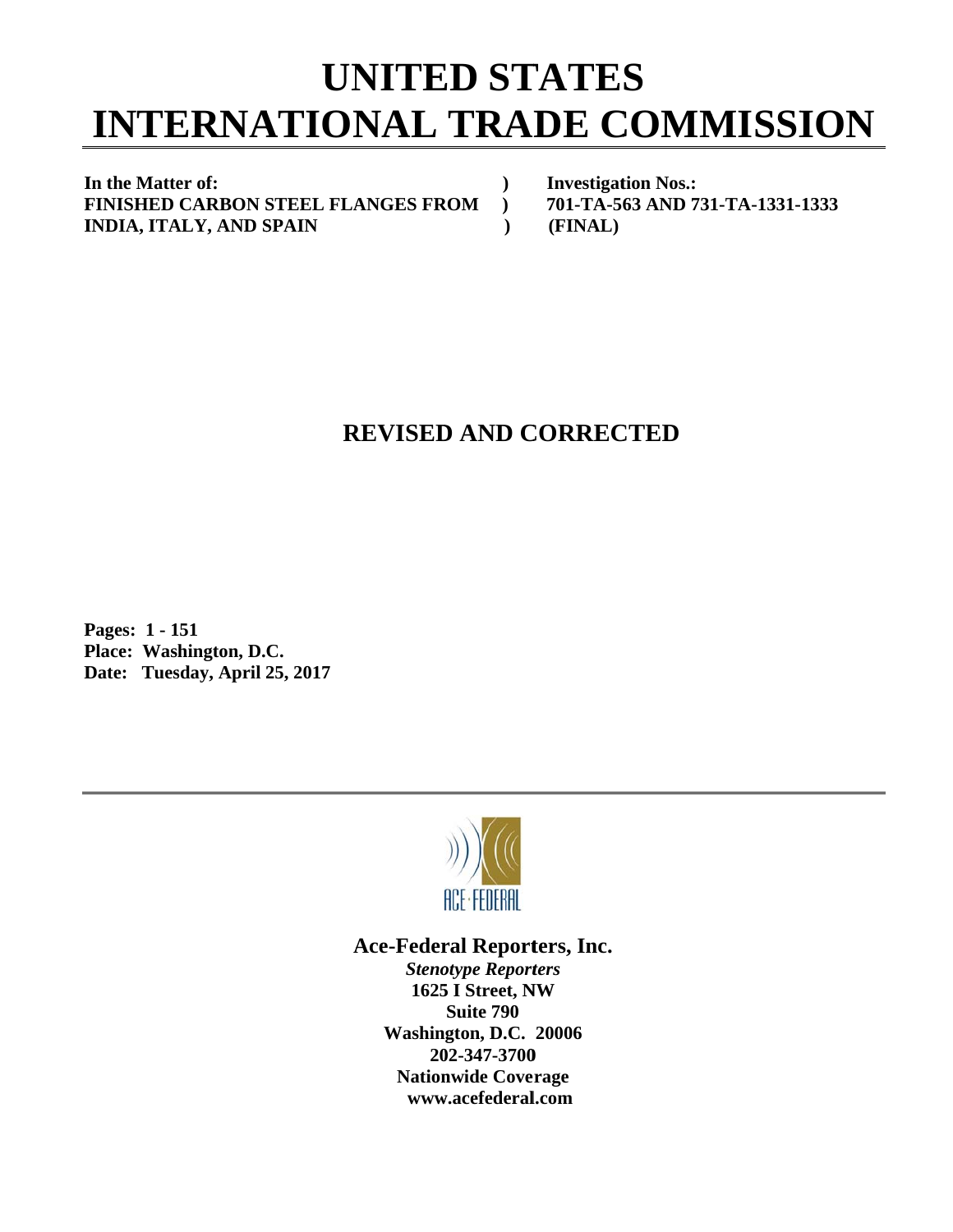| $\mathbf 1$    | UNITED STATES OF AMERICA                                |                                                  |
|----------------|---------------------------------------------------------|--------------------------------------------------|
| $\overline{c}$ | BEFORE THE                                              |                                                  |
| 3              | INTERNATIONAL TRADE COMMISSION                          |                                                  |
| 4              |                                                         |                                                  |
| 5              | IN THE MATTER OF:                                       | ) Investigation Nos.:                            |
| 6              | FINISHED CARBON STEEL FLANGES FROM ) 701-TA-563 AND     |                                                  |
| 7              | INDIA, ITALY, AND SPAIN                                 | ) 731-TA-1331-1333                               |
| 8              |                                                         | $)$ (FINAL)                                      |
| 9              |                                                         |                                                  |
| 10             |                                                         |                                                  |
| 11             |                                                         |                                                  |
| 12             |                                                         |                                                  |
| 13             |                                                         | Main Hearing Room (Room 101)                     |
| 14             |                                                         | U.S. International Trade                         |
| 15             | Commission                                              |                                                  |
| 16             |                                                         | 500 E Street, SW                                 |
| 17             |                                                         | Washington, DC                                   |
| 18             |                                                         | Tuesday, April 25, 2017                          |
| 19             |                                                         |                                                  |
| 20             |                                                         | The meeting commenced pursuant to notice at 9:30 |
| 21             | a.m., before the Commissioners of the United States     |                                                  |
| 22             | International Trade Commission, the Honorable Rhonda K. |                                                  |
| 23             | Schmidtlein, Chairman, presiding.                       |                                                  |
| 24             |                                                         |                                                  |
| 25             |                                                         |                                                  |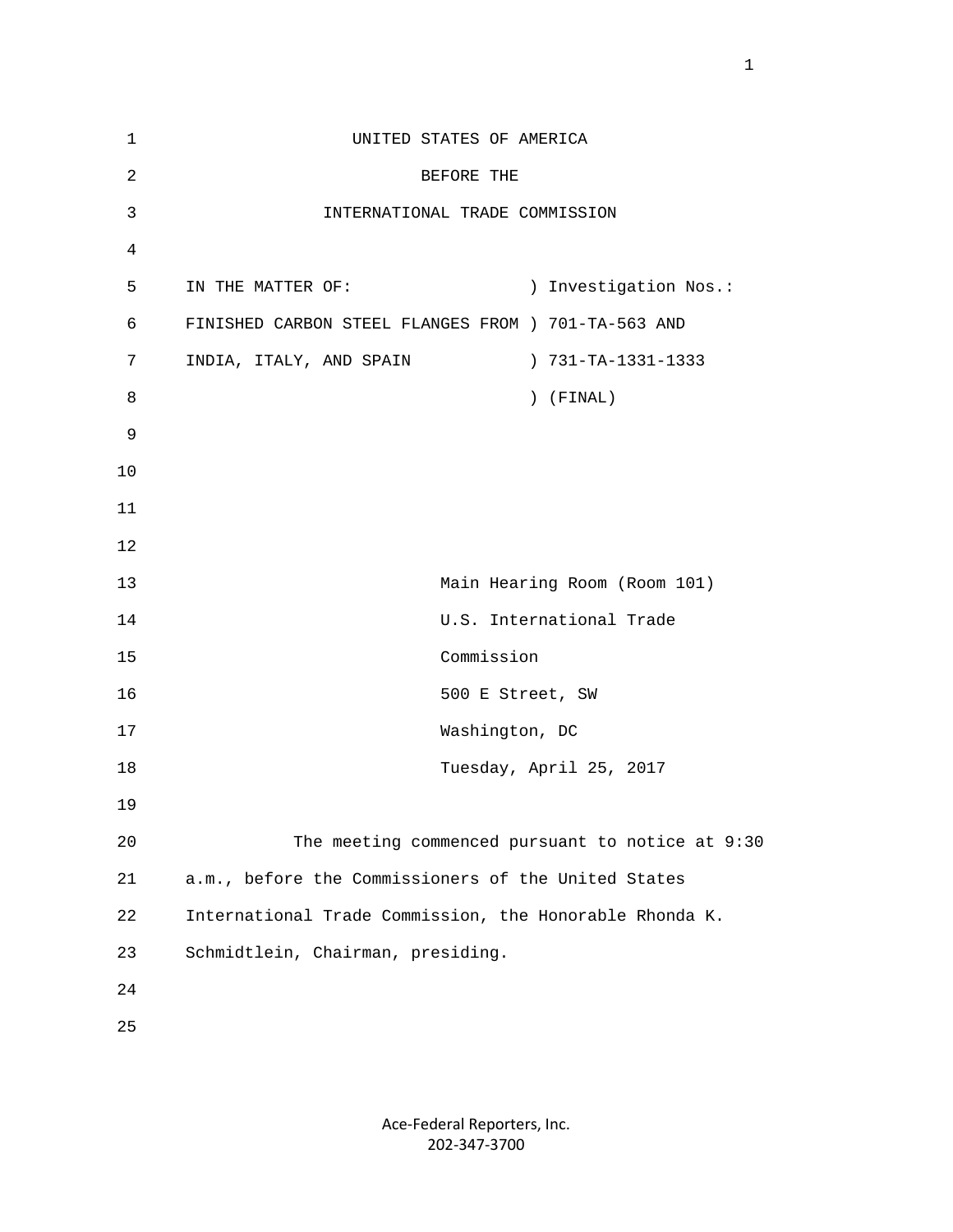1 APPEARANCES:

| $\overline{2}$ | On behalf of the International Trade Commission:     |
|----------------|------------------------------------------------------|
| 3              | Commissioners:                                       |
| $\overline{4}$ | Chairman Rhonda K. Schmidtlein                       |
| 5              | Vice Chairman David S. Johanson                      |
| 6              | Commissioner Irving A. Williamson                    |
| 7              | Commissioner Meredith M. Broadbent                   |
| 8              | Commissioner F. Scott Kieff                          |
| 9              |                                                      |
| $10$           |                                                      |
| 11             |                                                      |
| 12             | Staff:                                               |
| 13             | William Bishop, Supervisory Hearings and Information |
|                | Officer                                              |
| 14             |                                                      |
| 15             | Sharon Bellamy, Records Management Specialist        |
| 16             |                                                      |
| 17             | Drew Dushkes, Investigator                           |
| 18             | David Guberman, International Trade Analyst          |
| 19             | Tana Von Kessler, International Economist            |
| 20             | David Boyland, Accountant/Auditor                    |
| $2\sqrt{1}$    | Patrick Gallagher, Attorney/Advisor                  |
| 22             | Douglas Corkran, Supervisory Investigator            |
| 23             |                                                      |
| 24             |                                                      |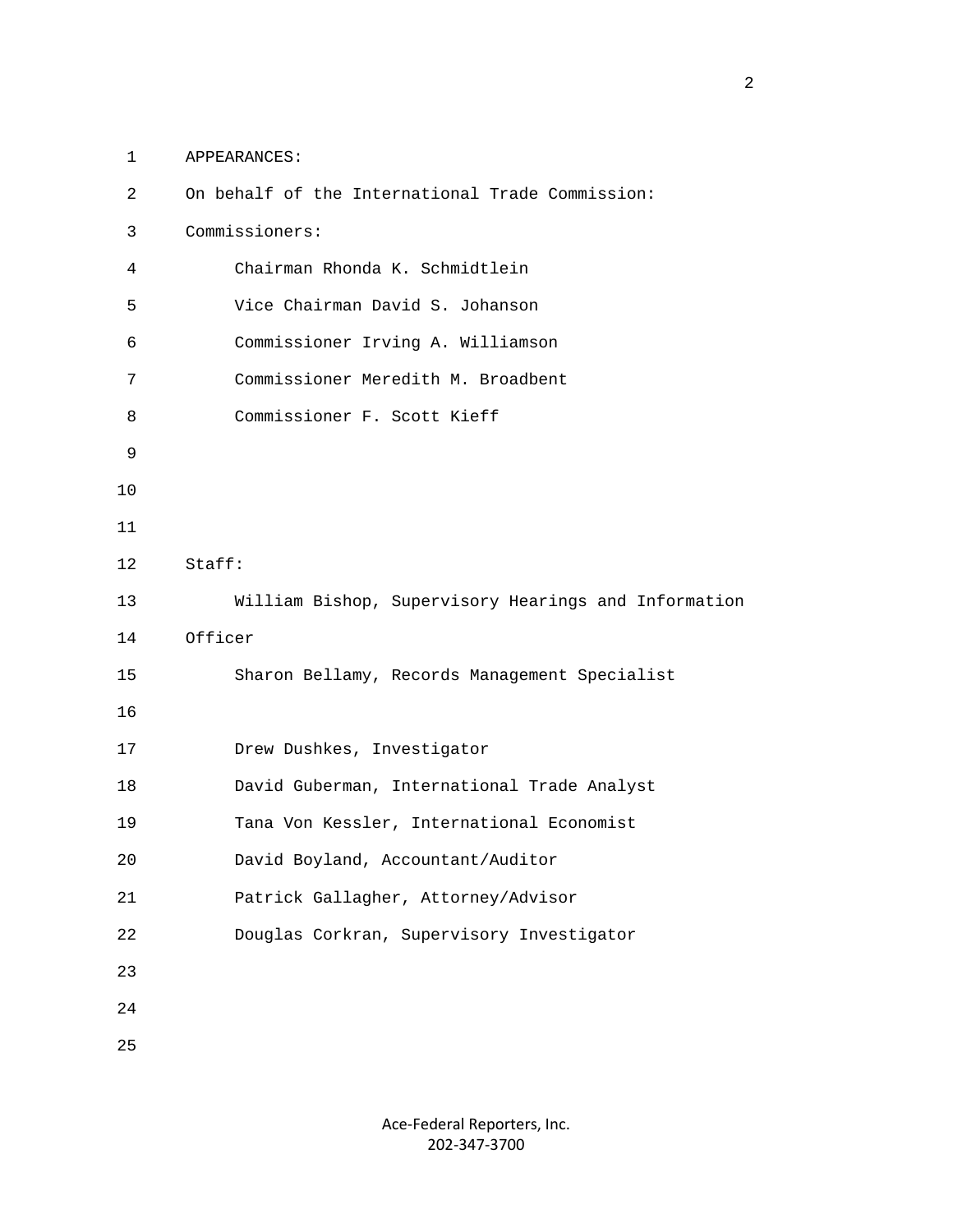1 Opening Remarks:

| $\overline{2}$ | Petitioners (Matthew J. McConkey, Mayer Brown LLP)          |
|----------------|-------------------------------------------------------------|
| 3              | Respondents (Lawrence W. Hanson, The Law Office of Lawrence |
| 4              | W. Hanson P.C.)                                             |
| 5              |                                                             |
| 6              | In Support of the Imposition of Antidumping and             |
| 7              | Countervailing Duty Orders:                                 |
| 8              | Mayer Brown LLP                                             |
| 9              | Washington, DC                                              |
| 10             | on behalf of                                                |
| 11             | Weldbend Corporation                                        |
| 12             | Boltex Mfg. Co., L.P.                                       |
| 13             | James J. Coulas, Jr., President, Weldbend Corporation       |
| 14             | Frank Bernobich, President, Boltex Mfg., Co., L.P.          |
| 15             | Carlyn Mattox, President, Mattsco Supply Company            |
| 16             | Kevin Coulas, Vice President of Production, Weldbend        |
| 17             | Corporation                                                 |
| 18             | Fabian P. Rivelis, Sr., International Trade Advisor,        |
| 19             | Mayer Brown LLP                                             |
| 20             | Dan Klett, Principal, Capital Trade, Inc.                   |
| 21             | Matthew J. McConkey and Simeon M. Kriesberg - Of            |
| 22             | Counsel                                                     |
| 23             |                                                             |
| 24             |                                                             |
| 25             |                                                             |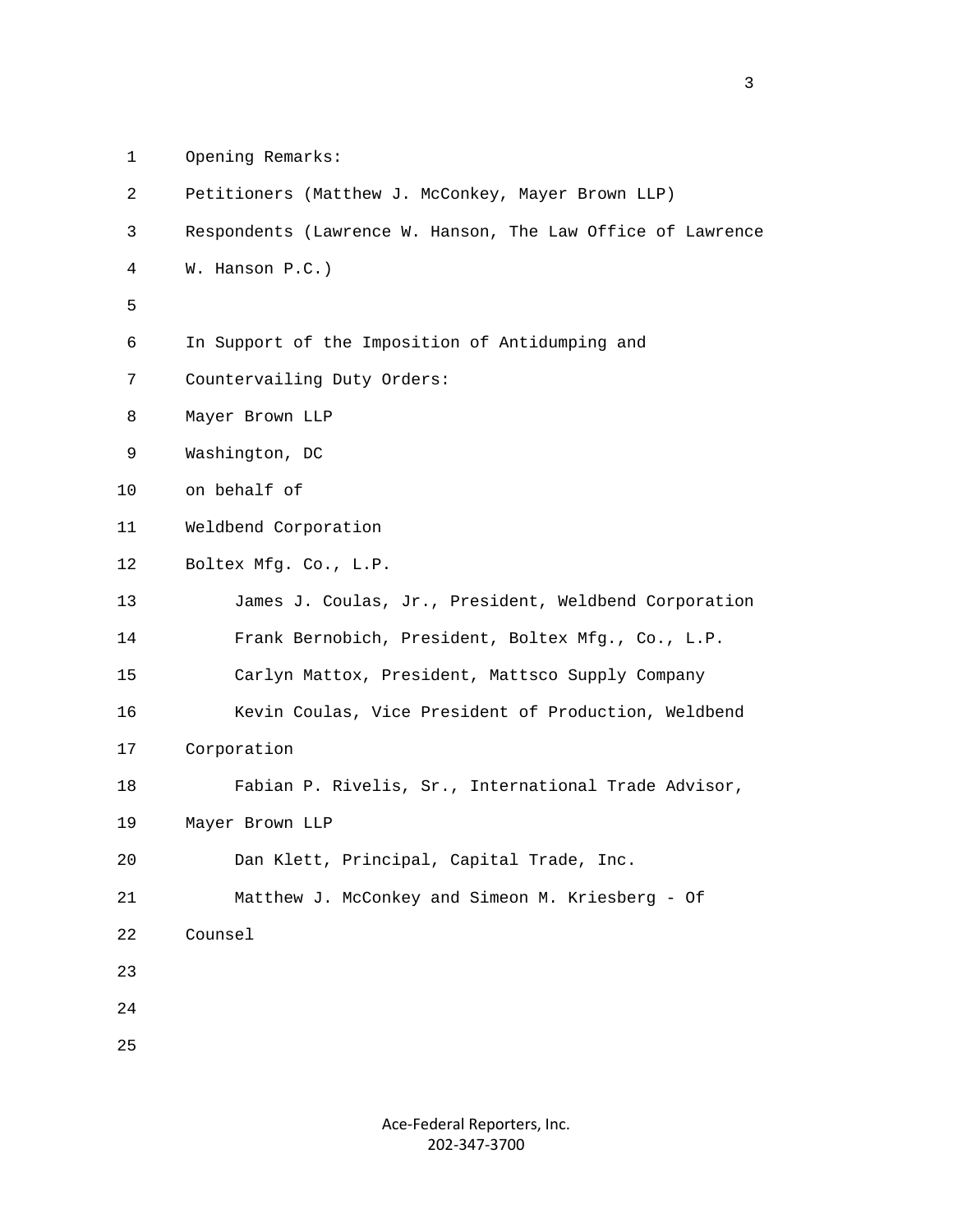| $\mathbf{1}$ | In Opposition to the Imposition of Antidumping and          |
|--------------|-------------------------------------------------------------|
| 2            | Countervailing Duty Orders:                                 |
| 3            | The Law Office of Lawrence W. Hanson P.C.                   |
| 4            | Houston, TX                                                 |
| 5            | on behalf of                                                |
| 6            | Forgital USA, Inc.                                          |
| 7            | Forgital Italy S.p.A.                                       |
| 8            | Leo Spezzapria, Vice President, Forgital USA, Inc.          |
| 9            | Lawrence W. Hanson - Of Counsel                             |
| $10$         |                                                             |
| 11           | Rebuttal/Closing Remarks:                                   |
| 12           | Petitioners (Matthew J. McConkey, Mayer Brown LLP)          |
| 13           | Respondents (Lawrence W. Hanson, The Law Office of Lawrence |
| 14           | W. Hanson P.C.)                                             |
| 15           |                                                             |
| 16           |                                                             |
| 17           |                                                             |
| 18           |                                                             |
| 19           |                                                             |
| 20           |                                                             |
| 21           |                                                             |
| 22           |                                                             |
| 23           |                                                             |
| $2\sqrt{4}$  |                                                             |
| 25           |                                                             |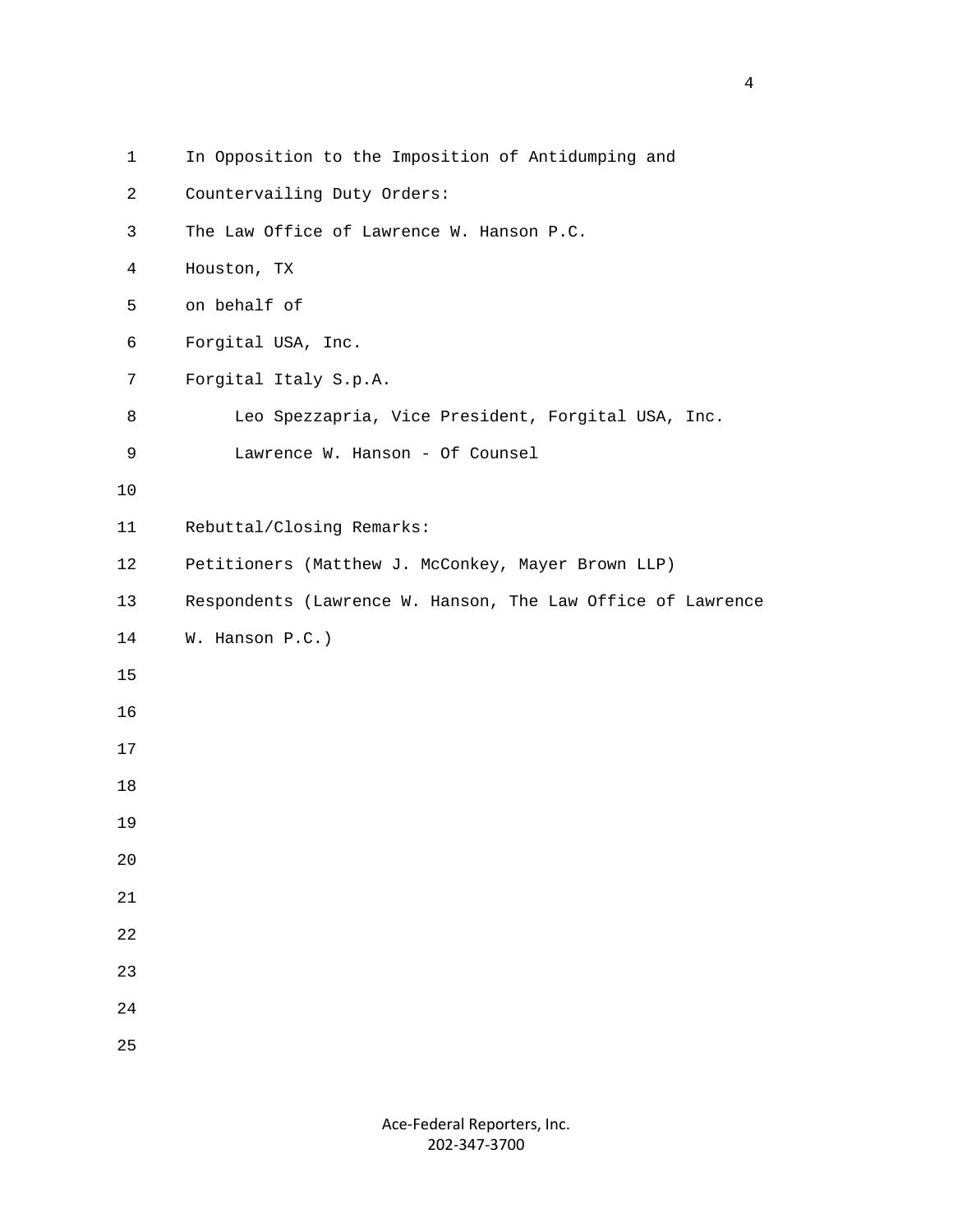1 I N D E X 2 **Page 12** Page 2 **Page 2** Page 2 Page 2 Page 2 Page 2 Page 2 Page 2 Page 2 Page 2 Page 2 Page 2 Page 2 Page 2 Page 2 Page 2 Page 2 Page 2 Page 2 Page 2 Page 2 Page 2 Page 2 Page 2 Page 2 Page 2 Page 2 Page 2 Page 2 Page 3 Opening Remarks: 4 Petitioners (Matthew J. McConkey, Mayer Brown LLP) 7  $5<sub>5</sub>$  6 Respondents (Lawrence W. Hanson, The Law Office of 7 Lawrence W. Hanson P.C.) 11 8 9 Frank Bernobich, President, Boltex Mfg., Co., L.P. 13 10 11 Kevin Coulas, Vice President of Production, Weldbend 20 12 13 Carlyn Mattox, President, Mattsco Supply Company 29 14 15 Dan Klett, Principal, Capital Trade, Inc. 31 16 17 Leo Spezzapria, Vice President, 18 Forgital USA, Inc. 103 19  $20^{\circ}$  21 Rebuttal/Closing Remarks: 22 Petitioners (Matthew J. McConkey, Mayer Brown LLP) 142 23 24 Respondents (Lawrence W. Hanson, The Law Office of 25 Lawrence W. Hanson P.C.) 147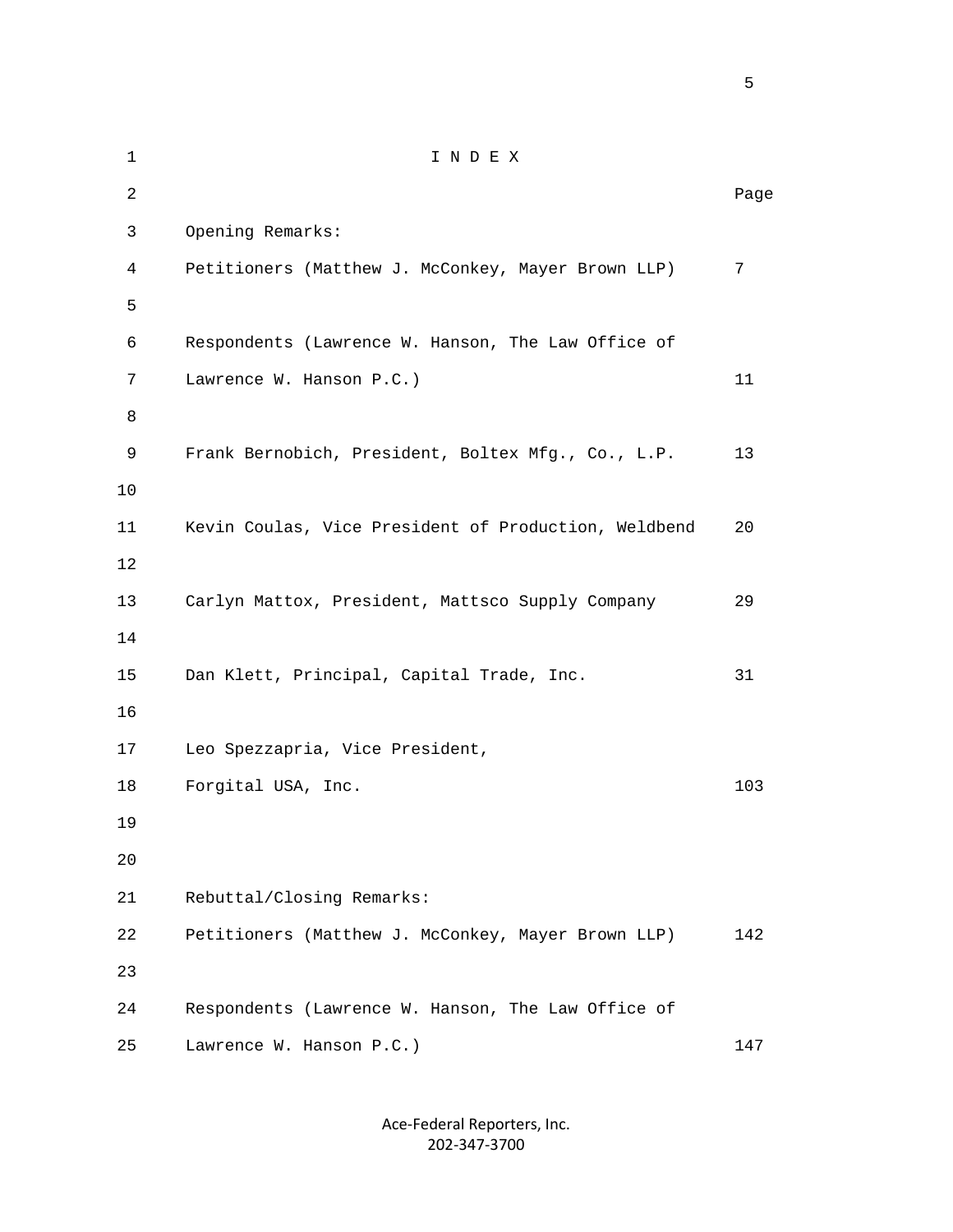1 PROCEEDINGS 9:31 a.m. 2 MR. BISHOP: Will the room please come to order? 3 CHAIRMAN SCHMIDTLEIN: Good morning. On behalf 4 of the International Trade Commission I welcome you to this 5 hearing on Investigation Nos. 701-TA-563 and 731-TA-1331 6 through 1333 Final involving finished carbon steel flanges 7 from India, Italy and Spain. 8 The purpose of these investigations is to 9 determine whether an industry in the United States is 10 materially injured or threatened with material injury or the 11 establishment of an industry in the United States is 12 materially retarded by reasons of imports of finished carbon 13 steel flanges from India, Italy and Spain. 14 Schedule setting forth the presentation of this 15 hearing, notices of investigation and transcript order forms 16 are available at the Public Distribution table. All 17 prepared testimony should be given to the Secretary. Please 18 do not place testimony directly on the public distribution 19 table. All witnesses must be sworn in by the secretary 20 before presenting testimony. I understand that parties are 21 aware of the time allocations and any questions regarding 22 time allocations as we proceed should be directed to the 23 Secretary. 24 Speakers are reminded not to refer in their 25 remarks or answers to questions to business proprietary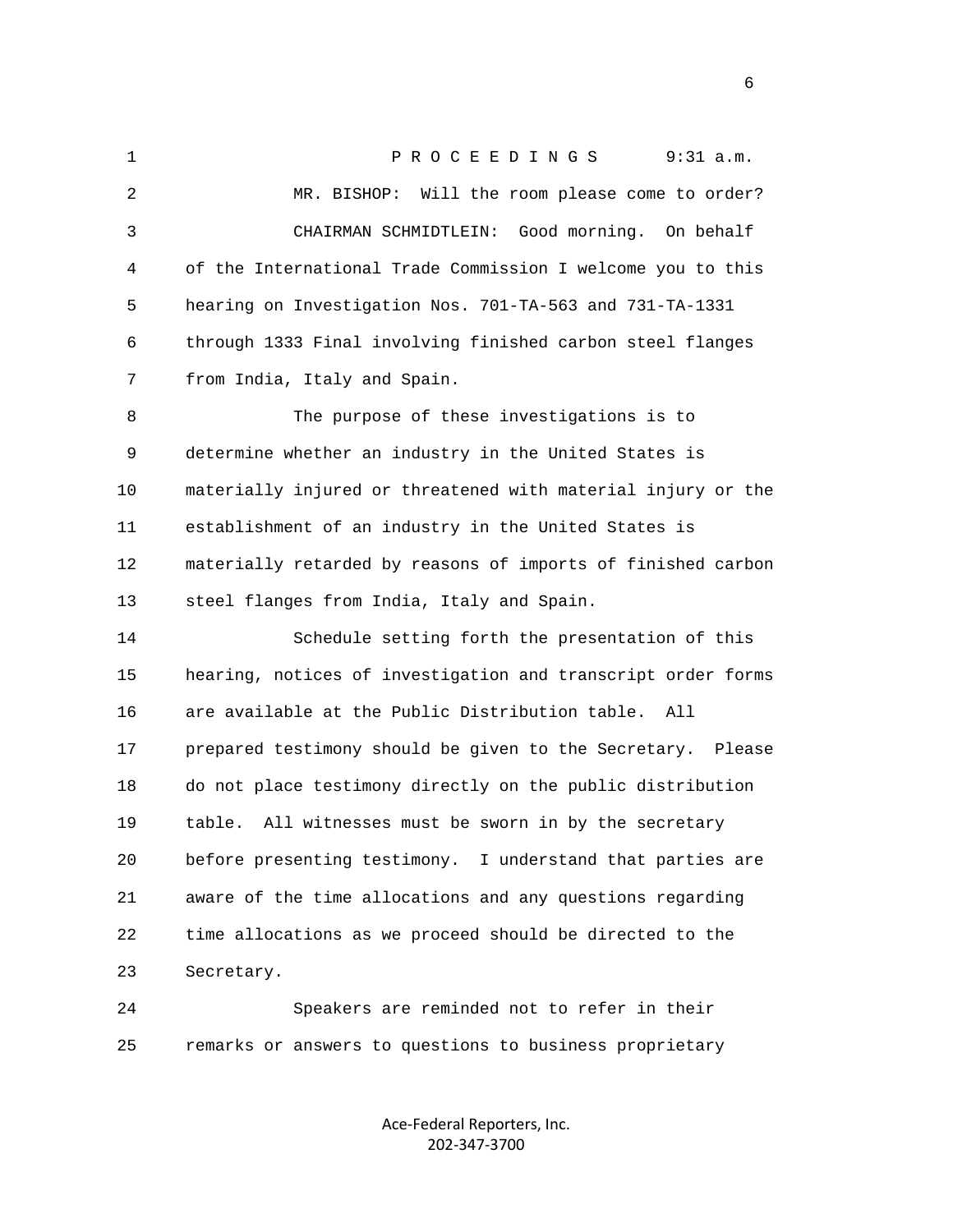1 information. Please speak clearly into the microphones and 2 state your name for the record for the benefit of the court 3 reporter. If you will be submitting documents that may 4 contain information that you wish to remain classified as 5 business confidential, your request should comply with 6 Commission Rule 271.6. 7 Mr. Secretary, are there any other preliminary 8 matters? 9 MR. BISHOP: Madame Chairman, I would note that 10 all witnesses in today's hearing have been sworn in. There 11 are no other preliminary matters. 12 CHAIRMAN SCHMIDTLEIN: Very well. Let us begin 13 with opening remarks. 14 MR. BISHOP: Opening remarks on behalf of 15 Petitioners will be given by Matthew J. McConkey of Mayer 16 Brown. 17 CHAIRMAN SCHMIDTLEIN: Welcome Mr. McConkey, you 18 may begin when you are ready. 19 STATEMENT OF MATTHEW J. MCCONKEY 20 MR. MCCONKEY: Good morning. Matthew McConkey of 21 Mayer Brown for Petitioners Weldbend Corporation and Boltex 22 Manufacturing Company. This case, as we all know, is about 23 imports of certain carbon steel flanges from India, Spain 24 and Italy rapidly taking market share from the Domestic 25 Industry by drastic underselling.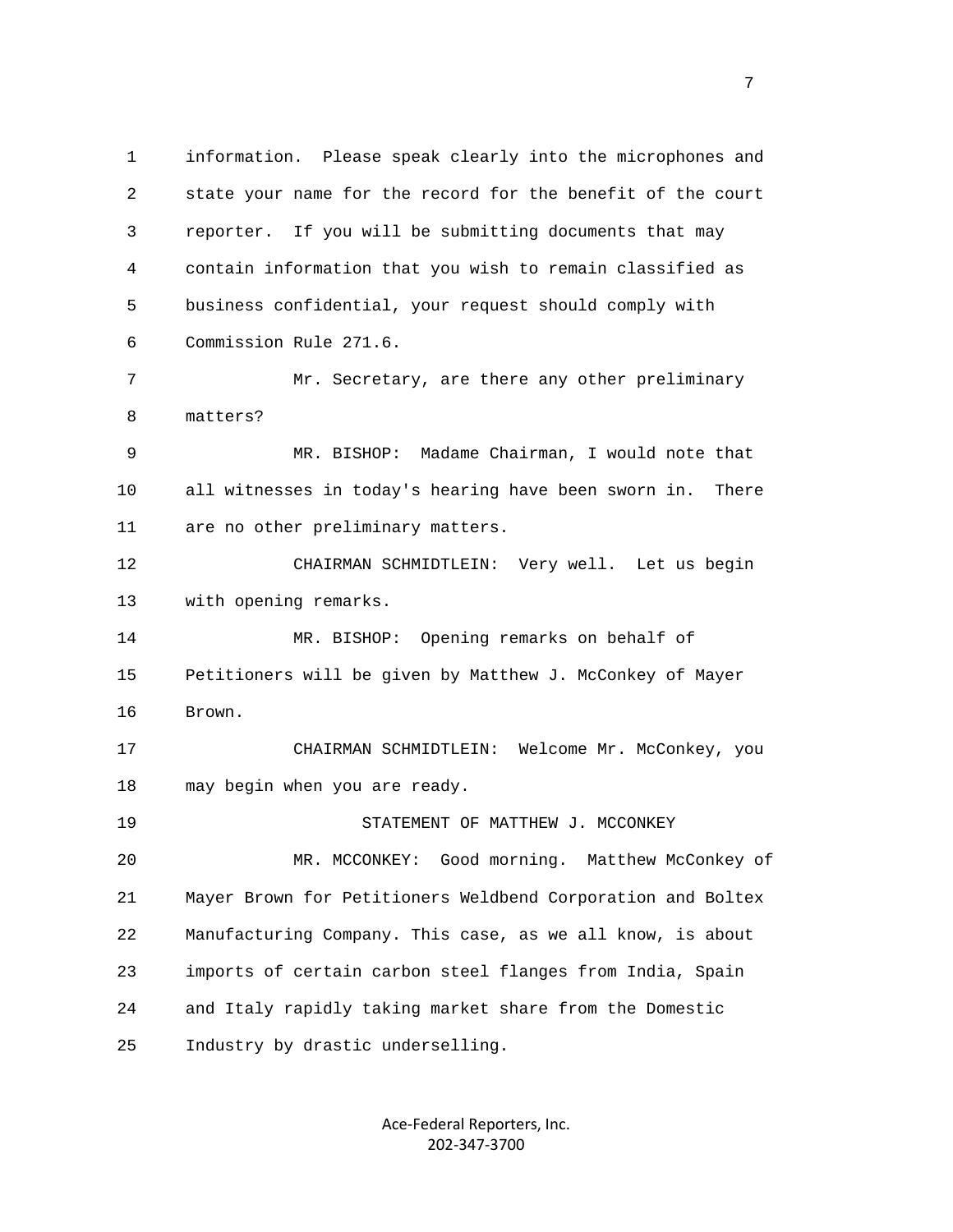1 In the preliminary investigation, the Commission 2 unanimously ruled that there is a reasonable indication that 3 an industry in the United States is materially injured by 4 reasons of imports of finished carbon steel flanges from the 5 three countries. There is nothing in the record of this 6 final stage that suggests a finding other than material 7 injury by reason of the Subject Imports.

 8 The Department of Commerce has issued its finding 9 of dumping of Spanish product. The Department of Commerce 10 has preliminarily found dumping in India and Spain and the 11 Department of Commerce preliminarily found subsidization in 12 India, waiting for the finals in late June for those. In 13 addition, the record unequivocally demonstrates that the 14 conditions of competition make this Domestic Industry 15 particularly susceptible to injury from unfairly priced 16 imports.

 17 First, carbon steel flanges are a price sensitive 18 commodity-like product. Because these products are 19 standardized in terms of AStM; size, flange type, pressure 20 rating etc, they are highly interchangeable regardless of 21 source. In fact, the same flange may be sourced from 22 various producers in the United States and the three Subject 23 Countries. As a result, purchasing decisions are mainly 24 based on price.

25 Second, this industry is highly capital

Ace‐Federal Reporters, Inc. 202‐347‐3700

experience of the state of the state of the state of the state of the state of the state of the state of the s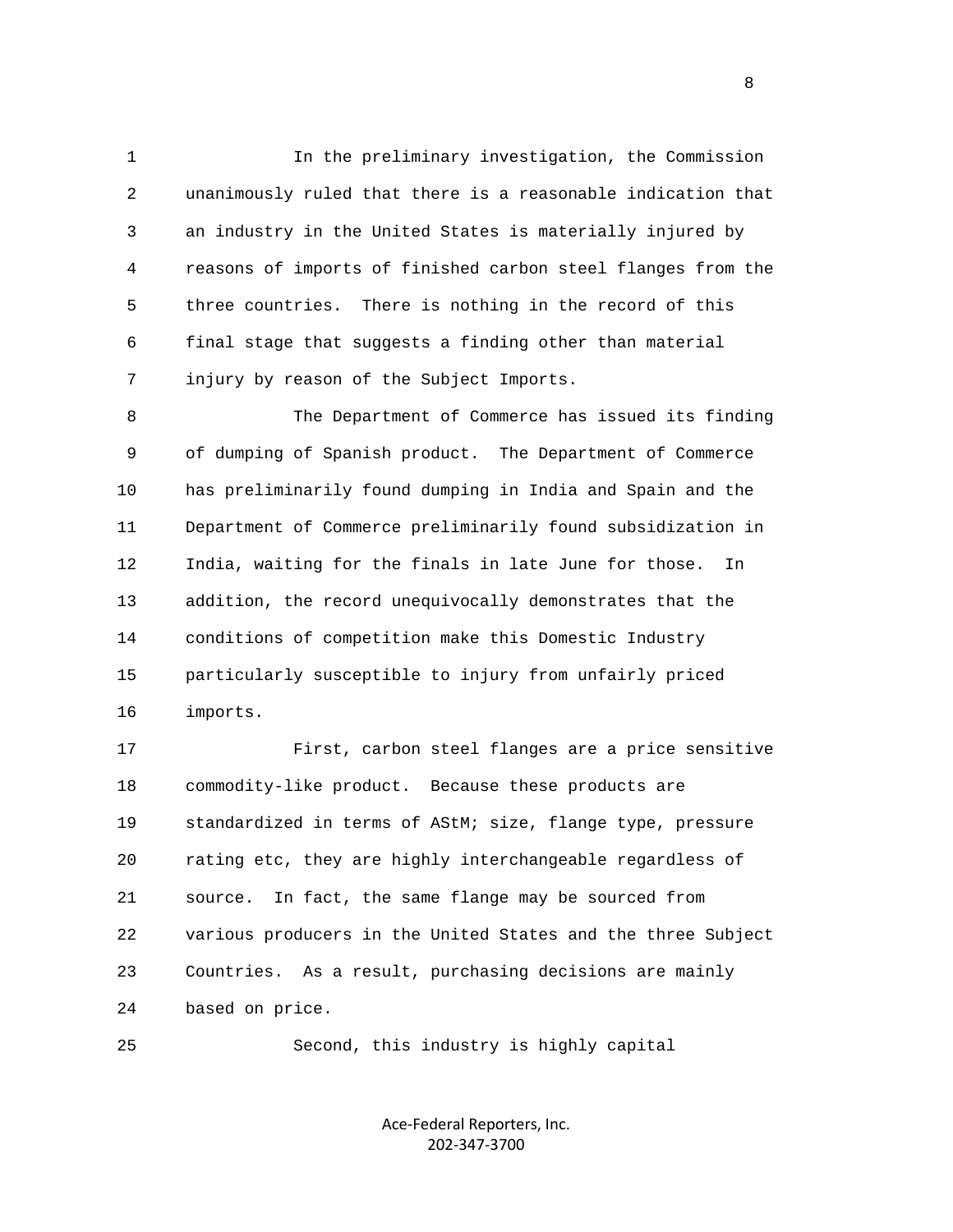1 intensive. As the questionnaire responses show, fixed costs 2 are high relative to variable cost. As such, the U.S. 3 Producers have strong economic incentive to meet lower 4 priced imports to avoid lost sales and underutilized 5 capacity.

 6 Third, U.S. demand for flanges has been declining 7 and apparent consumption has fallen. As a result, the U.S. 8 Producers have been forced to make painful decisions to cut 9 prices to try to meet import competition. Applying the 10 statutory factors of injury in the contest of these 11 conditions of competition, the final record demonstrates 12 that the Domestic Industry is materially injured by the 13 reason of the Subject Imports.

 14 First, the increase in the volume of the Subject 15 Imports is significant both in absolute terms but especially 16 relative to U.S. production and total market. Second the 17 Subject Imports have had very negative price effects. Data 18 in front of the Commission demonstrates the Subject Imports 19 have consistently undersold the domestic-like product by 20 significant margins. The increasing volume and decreasing 21 prices of Subject Imports have both depressed and suppressed 22 the U.S. prices. The U.S. prices in fact have declined from 23 2013 through 2016 and the imports undersold the 24 domestic-like product throughout the POI.

25 Finally, the Subject Imports and negative volume

Ace‐Federal Reporters, Inc. 202‐347‐3700

en de la provincia de la provincia de la provincia de la provincia de la provincia de la provincia de la provi<br>1900 : la provincia de la provincia de la provincia de la provincia de la provincia de la provincia de la prov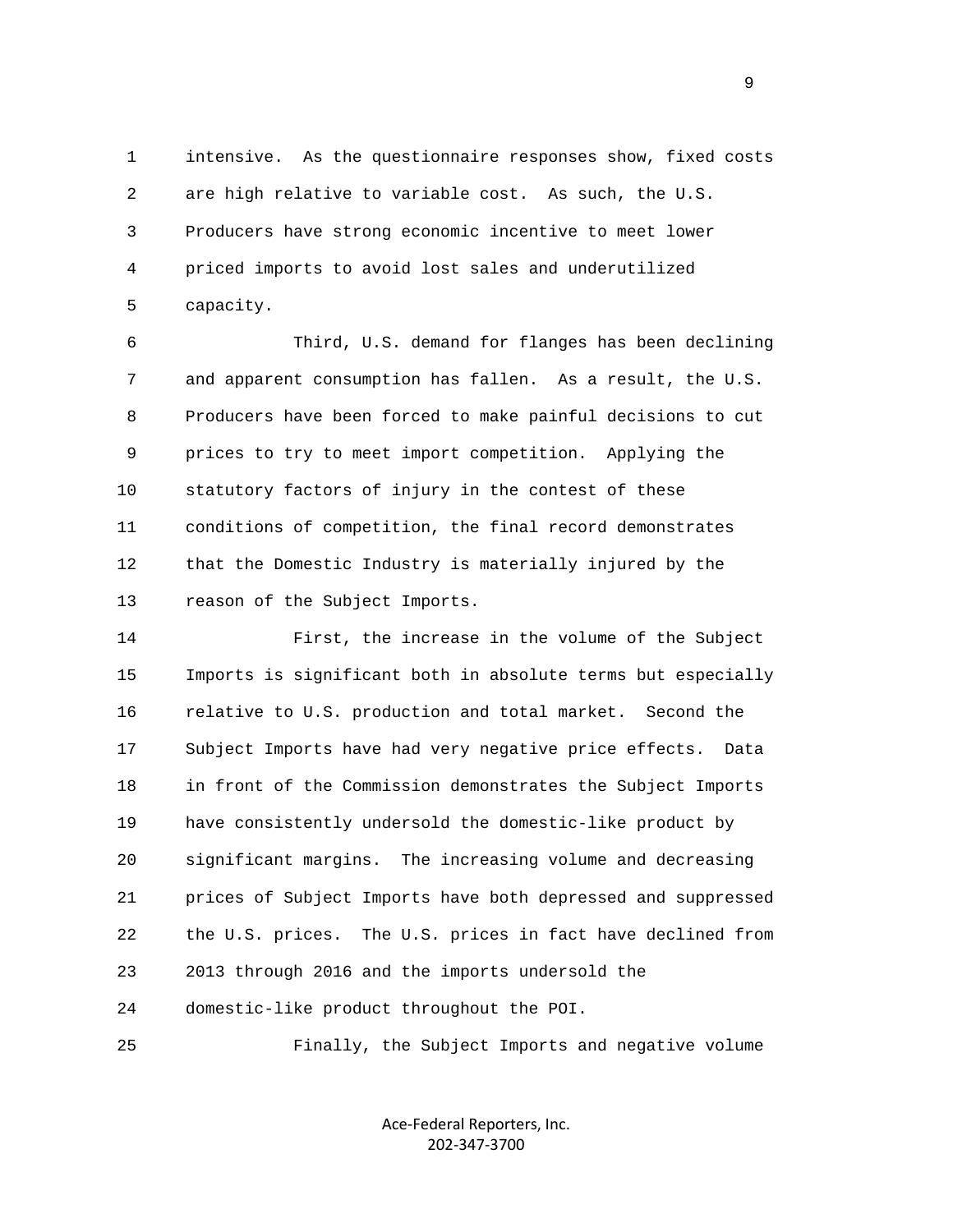1 and price effects have seriously impacted the domestic 2 industry's market share, their output, their employment, 3 their profitability and their capital investment. The two 4 petitioning producers who are here today suffered 5 significant and material declines in production, employment 6 and profits.

 7 The rapid increase of lower priced imports at the 8 expense of U.S. production is accelerating. The Domestic 9 Industry's disinvestment in U.S. production, assets and 10 separation of its U.S. workers. Because the industry is 11 already injured, there is no reason for the Commission to 12 even look at the threat of injury but the persistent 13 underselling, the excess capacity in the Subject Countries 14 and government subsidies in India all in the context of 15 declining U.S. demand made clear that future injury is also 16 imminent if duties aren't imposed.

 17 Finally, we know that in the preliminary phase of 18 this investigation Indian producers and Importers of Indian 19 product appeared before the Commission Staff and made 20 attenuated competition arguments based on the existence of 21 approved manufacturing lists. This argument has now been 22 debunked via the questionnaire responses submitted in the 23 final investigation.

 24 Indeed, we believe that the absence of any of 25 those parties at this hearing today and their decision not

> Ace‐Federal Reporters, Inc. 202‐347‐3700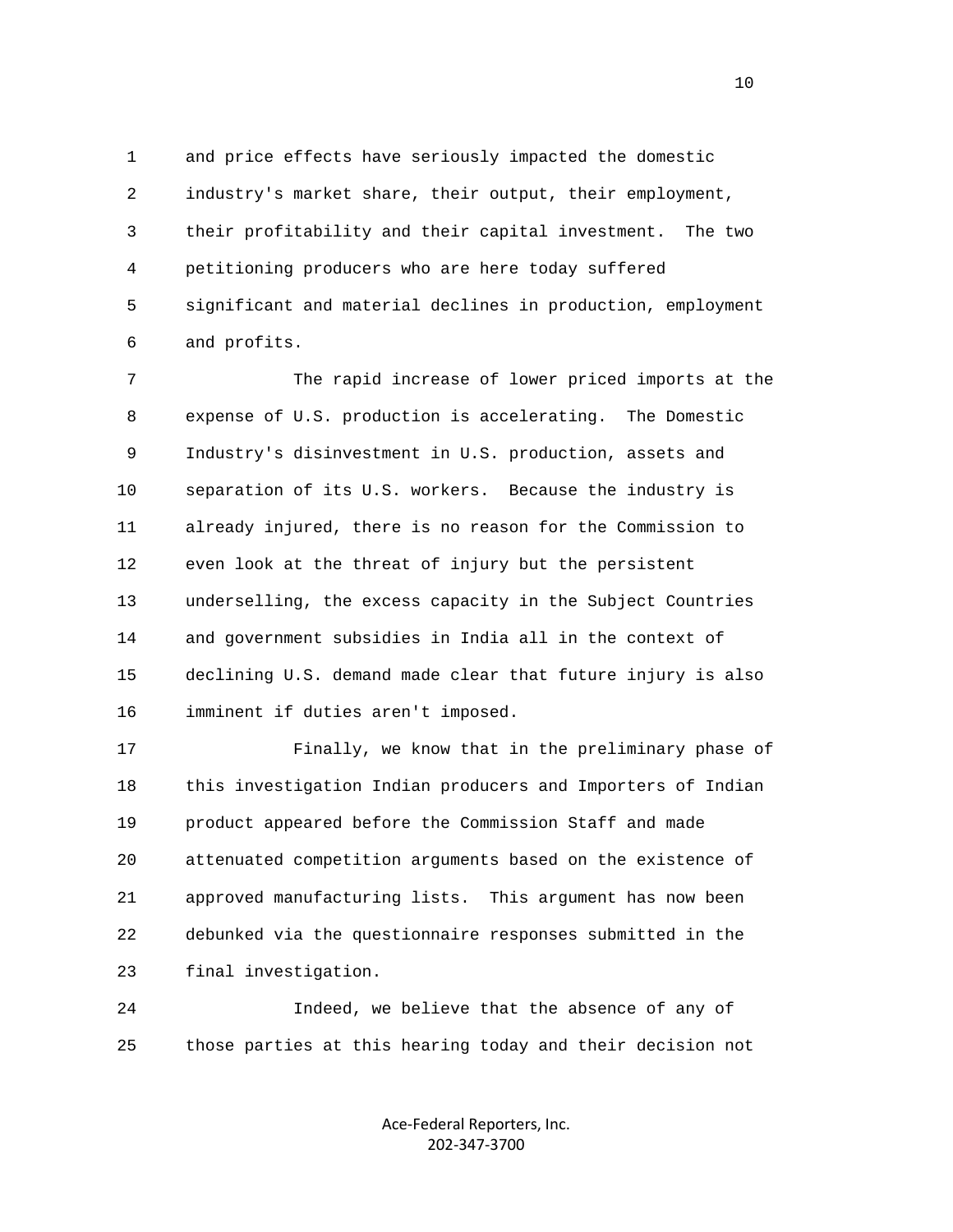1 to submit prehearing briefs on this issue speak volumes. In 2 short, the Commission should reach an affirmative 3 determination in each of these investigations. Thanks. 4 MR. BISHOP: Opening remarks on behalf of 5 Respondents will be given by Lawrence W. Hanson of the Law 6 Office of Lawrence W. Hanson. 7 STATEMENT OF LAWRENCE W. HANSON 8 MR. HANSON: I am Lawrence W. Hanson of the Law 9 Office of Lawrence W. Hanson. We are in Houston Texas. We 10 do a fair amount of work with oil field equipment and I'd 11 like to share with you today about flanges, primarily about 12 flanges. We certainly understand the role of the Commission 13 today and we appreciate the important role that you play. 14 Your job is to determine whether or not there has been 15 injury to the Petitioners. We have no doubt that there have 16 been injury by Petitioners but not by Forgital. 17 There are different levels of flanges in the 18 industry as we outlined in our brief and that is the thrust 19 of our argument today. There are significant differences 20 between the flanges that are there. There is a Domestic 21 Industry for high end flanges versus commodity flanges. We 22 respect the Petitioners in this manner. Forgital sells 23 forgings and non-heat treated or heat treated flanges to the 24 Petitioners and I think that is why they were excluded of 25 course from the scope that they sought here, that they have

> Ace‐Federal Reporters, Inc. 202‐347‐3700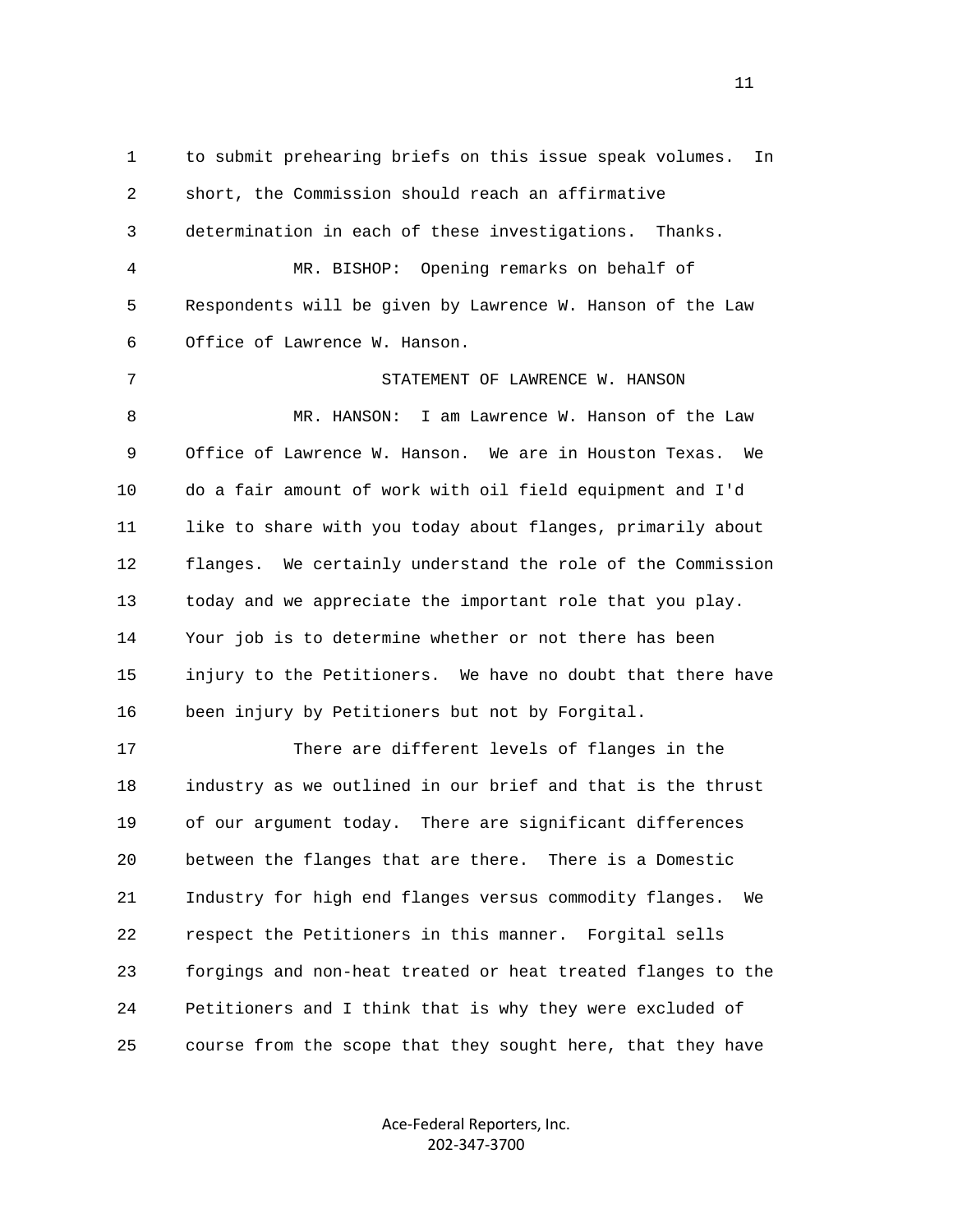1 concluded that they have believed before that there was more 2 than one type of thing, flanges are basically flanges.

 3 I think we will have a longer discussion in our 4 general remarks but our general request will be that there 5 is no possible way that the high-end flange market and the 6 importation of the high-end flanges, the specialized flanges 7 in any way interferes with or even competes with the same 8 market as the commodity flanges or lower end flanges. It is 9 not to say that flanges are in any way inferior. Boltex do 10 a very good quality work, they have very good flanges but 11 their flanges are fundamentally different from ours. The 12 economics of those markets are completely different.

 13 For that reason our request was simply that this 14 Commission find that there in fact was no injury, that there 15 could be no injury to the Petitioners by the Respondents in 16 this matter here so we look forward to being able to express 17 more fully our views on the differences in the flange market 18 and why there has been no injury. Thank you.

 20 MR. BISHOP: Would the Panel in support of the 21 Imposition of the Antidumping and Countervailing Duty 22 Orders please come forward and be seated.

19 CHAIRMAN SCHMIDTLEIN: Thank you, Mr. Hanson.

 23 CHAIRMAN SCHMIDTLEIN: You may begin when you are 24 ready, Mr. McConkey.

25 STATEMENT OF FRANK BERNOBICH

Ace‐Federal Reporters, Inc. 202‐347‐3700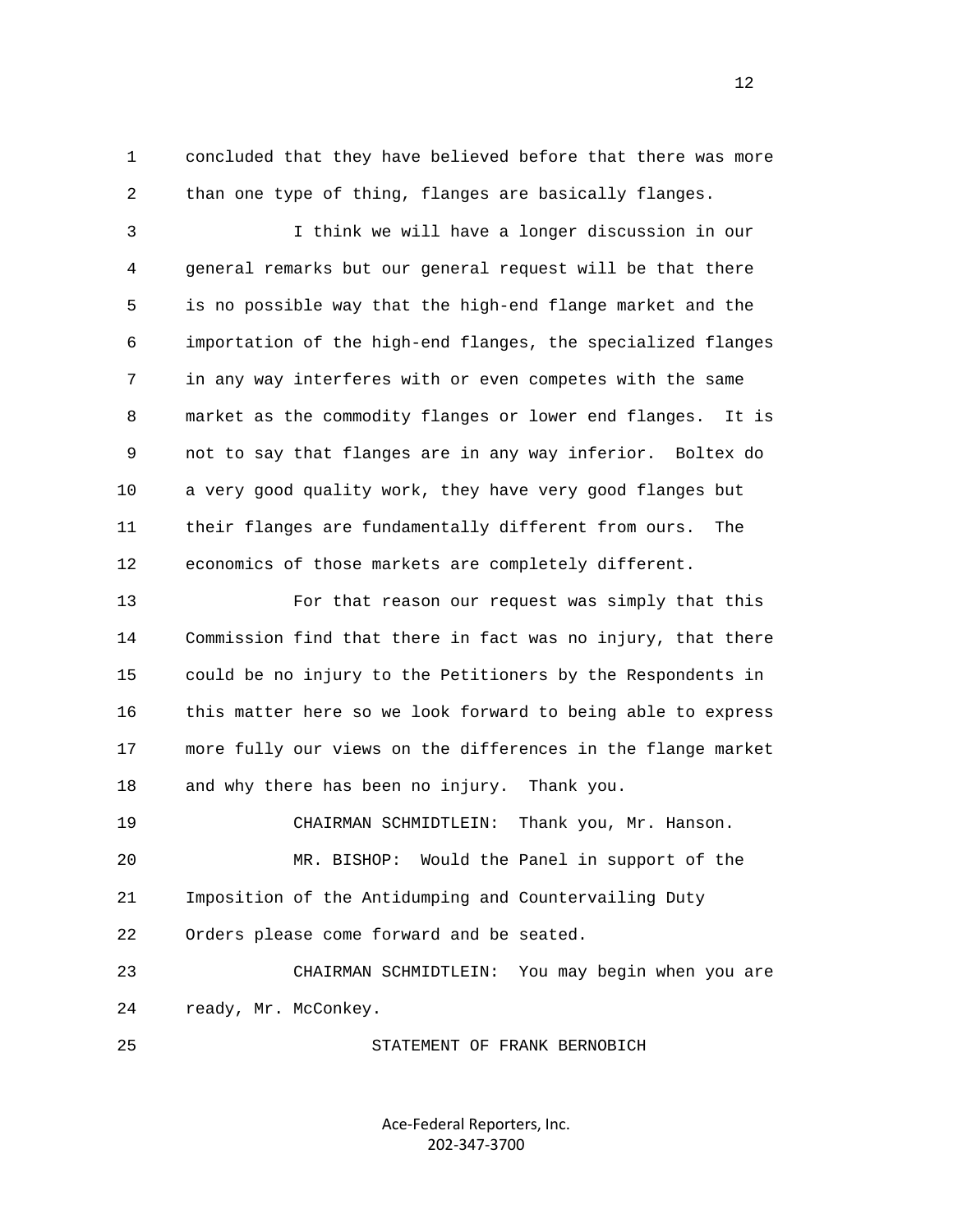1 MR. BERNOBICH: Good morning, again. I am Frank 2 Bernobich, President of Boltex manufacturing Company. It's 3 a pleasure to be back in front of the Commission as I was 4 here last summer for the staff conference. I have been with 5 Boltex since its inception in 1989. I have over 39 years of 6 experience in the carbon steel flange business.

 7 I'm here today to address three topics. First, I 8 will describe Boltex operations. Second, I will describe 9 flanges and the way flanges are produced. Third, I will 10 review the difficult conditions of our company as a result 11 of unfairly priced imports.

 12 Boltex began as a machining operation in 1989 and 13 started forging in 1996. Boltex has two manufacturing 14 facilities in Houston, Texas. In 2013, Boltex had 227 15 employees working six days a week, 58 hours per week as 16 compared to 177 employees working 4 days, 40 hours per week 17 at the end of 2016. Our 315,000 square foot forging plant 18 sits on 16.5 acres and was open in 1996. Our 195,000 square 19 foot machine facility sits on a 35 acre site.

 20 Our land and facilities will permit us to grow 21 and expand if allowed to compete at a level playing field. 22 We are a fully integrated carbon steel flange manufacturer, 23 which means that we produce flange forgings from carbon 24 steel billets bars and then machine those flange forgings 25 into finished flanges. Our equipment is state-of-the-art

> Ace‐Federal Reporters, Inc. 202‐347‐3700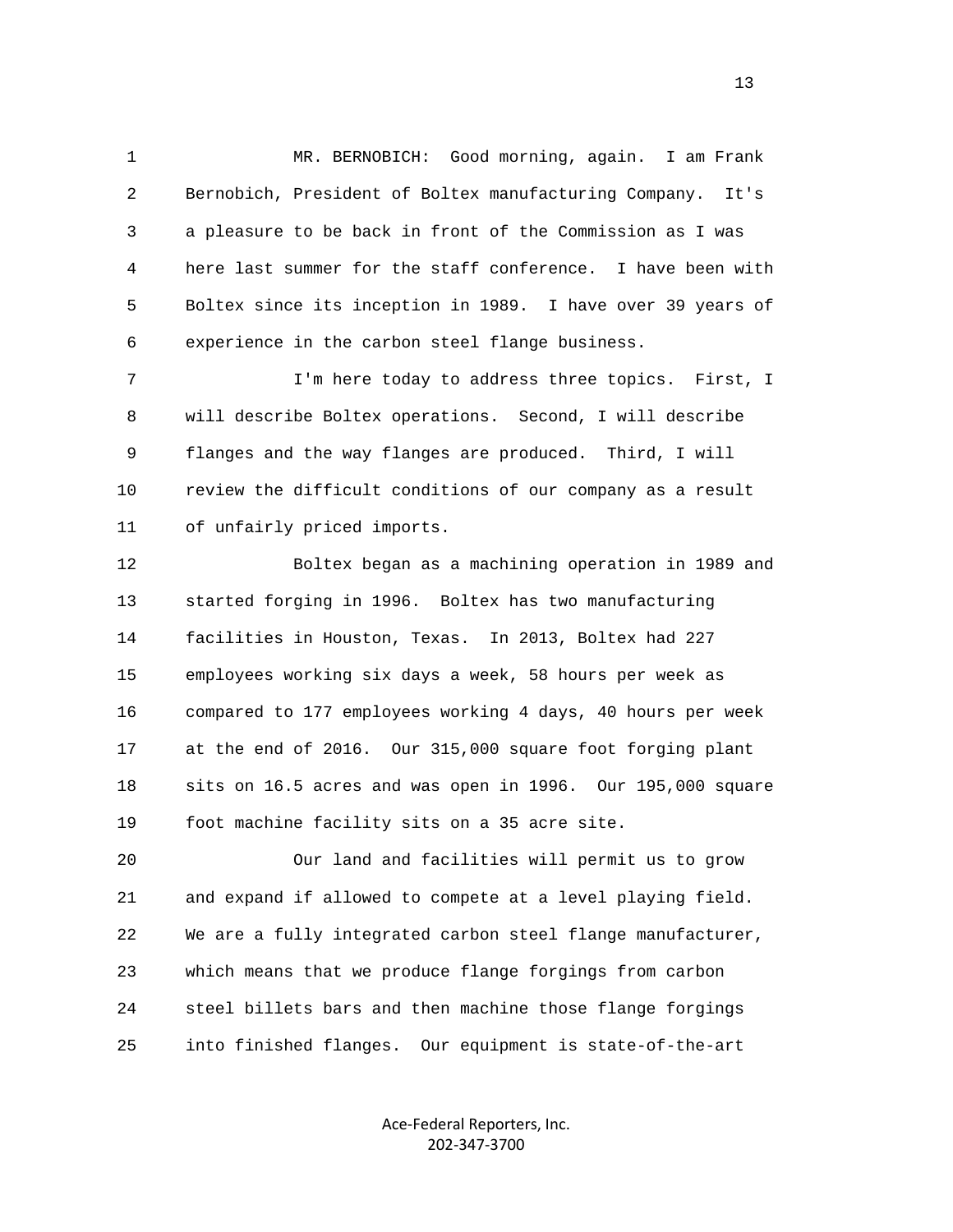1 and our integrated process allows us to manage our in-house 2 forging, heat treatment, automatic machining process, 3 metallurgical testing to ensure the timely delivery of 4 quality flanges. We also produce and sell some of our flange 5 forgings to other U.S. machining facilities who then 6 manufacture those flange forgings into a finished product. 7 In a minute I will provide some background on how 8 flanges are produced however let me first explain a bit

 9 about what a flange is and what they are used for. A flange 10 is an article to connect a pipe, valve, pumps and other 11 equipment to form a piping system. It also provides easy 12 access for cleaning, inspection or modification. Flanges 13 are usually welded. Flanges are manufactured in all 14 different kinds of materials like stainless steel, cast 15 iron, aluminum, brass, bronze, plastic, etc.

 16 However the most commonly used material is forged 17 carbon steel. The material the pipe is made from determines 18 the material the flange is made of as the flange will 19 invariably be of the same material as the pipe. Carbon 20 steel piping systems are connected by carbon steel flanges. 21 The production process to produce flanges out of carbon 22 steel is different from the production process to produce 23 flanges of any other material. Earlier this spring we were 24 visited by various representatives from the Commission 25 including Commissioner Williamson and we provided a tour of

> Ace‐Federal Reporters, Inc. 202‐347‐3700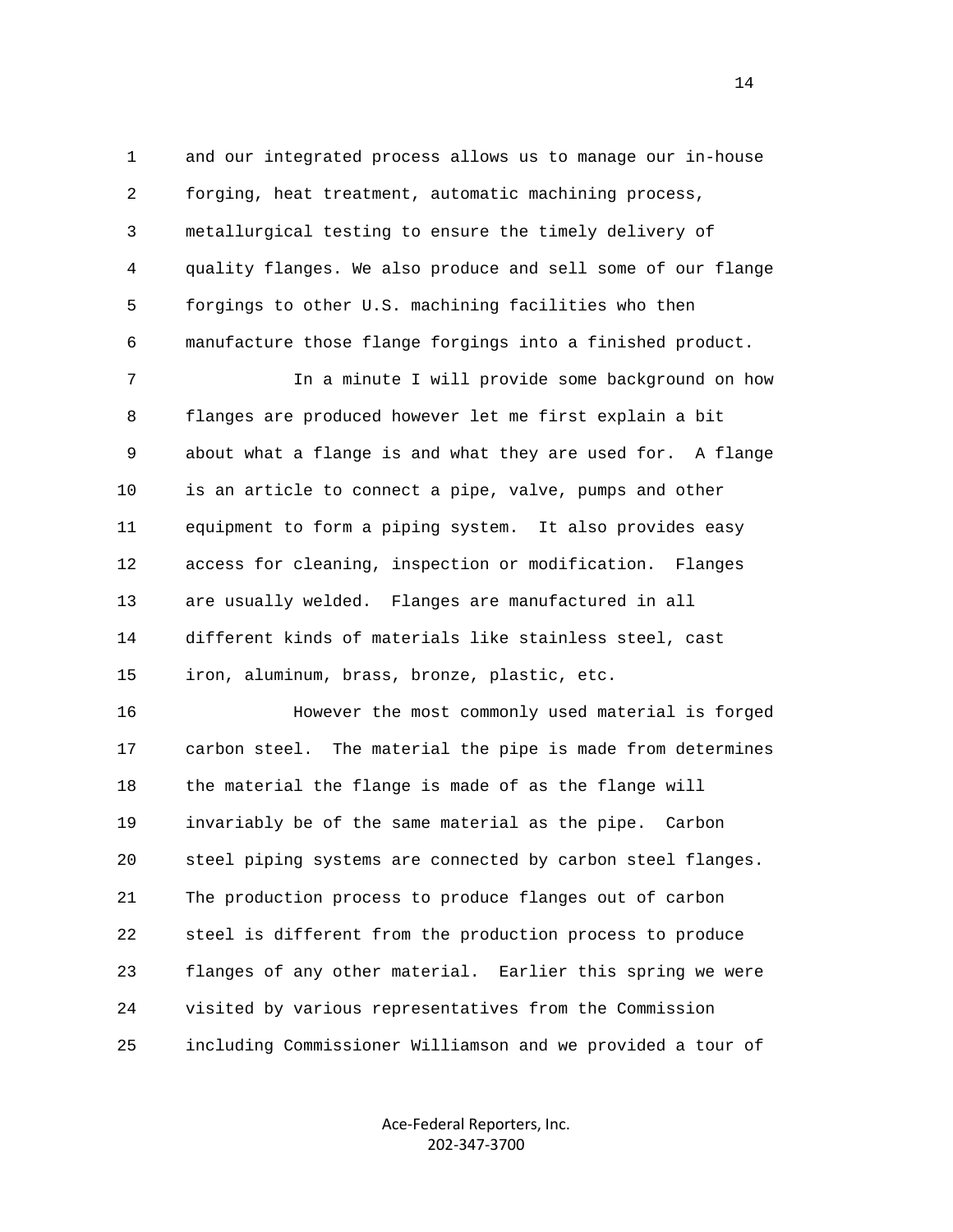1 our production facility and our process.

 2 At this point I would like to spend a few minutes 3 to explain how flanges are produced and what Commissioner 4 Williamson and his staff witnessed. The production of 5 flanges starts with the forging of carbon steel billet bar 6 into a forging. The general forging production process 7 begins with the preparation of forging dies that ultimately 8 form the forged flanges. The billet bar is pushed through 9 automated induction heating oven into the shearing press 10 where it is gauged and cut. The cut billet is pushed into 11 the forging press and into the dies where it is formed into 12 a shape.

 13 The piece is then moved to the next set of 14 forging dies where it is shaped into the approximate final 15 appearance and then subsequently moved into a trim press 16 where the flanges are trimmed and punched. The flanges 17 undergo subsequent heat treatment if required. At that 18 point, the part is ready for the machining process.

 19 The machining process includes several stages. 20 The face and the internal diameter are machined first and 21 then the back face and outer diameter are machined. The 22 next step is the drilling and the deburring of the flange 23 and finally the flange is stamped for identification and 24 traceability purposes. Each flange is unique. Then the 25 flanges are painted and ready for sale.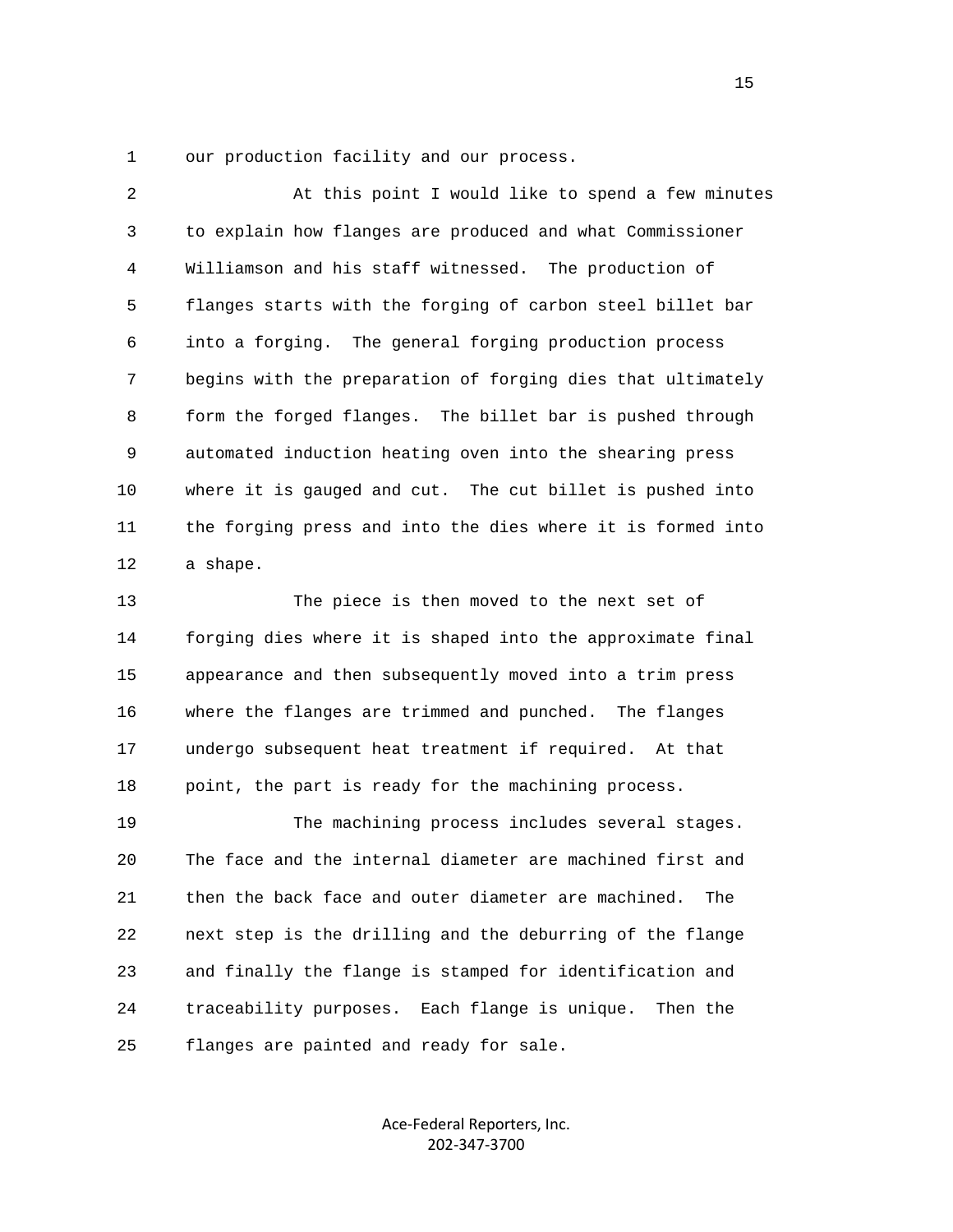1 Now, let me describe the marketplace. Almost all 2 flange companies, both foreign and domestic sell their 3 products through distributors in the United States who then 4 sell the flanges to end users. We do not sell directly to 5 the end users. Our customers do that and our customer's 6 distributor buys from us, from India, Italy and Spain.

 7 Unfairly low-priced imports from India, Italy and 8 Spain have had an increasingly negative effect on our 9 company. We have lost significant sales due to these 10 unfairly priced imports. By any measure, this has caused us 11 serious, serious economic harm. Due to the rapid growth in 12 the imports from India, Italy and Spain our capacity 13 utilization rate significantly decreased in 2015. This 14 trend worsened in 2016 significantly.

 15 Imports from India, Italy and Spain have been 16 consistently underselling us. As you know, a flange is a 17 fungible good and our customers are always looking for the 18 best price as price is the determining factor upon the 19 selection of the flange. Let me tell you what happened 20 during 2016. At the beginning of the year we were losing 21 significant volume because of the price gap between us and 22 the Subject Import was so large. Therefore we reduced our 23 prices by approximately 25 percent.

 24 Our distributors told us that the decline was not 25 sufficient enough to reduce the gap between us and imports

> Ace‐Federal Reporters, Inc. 202‐347‐3700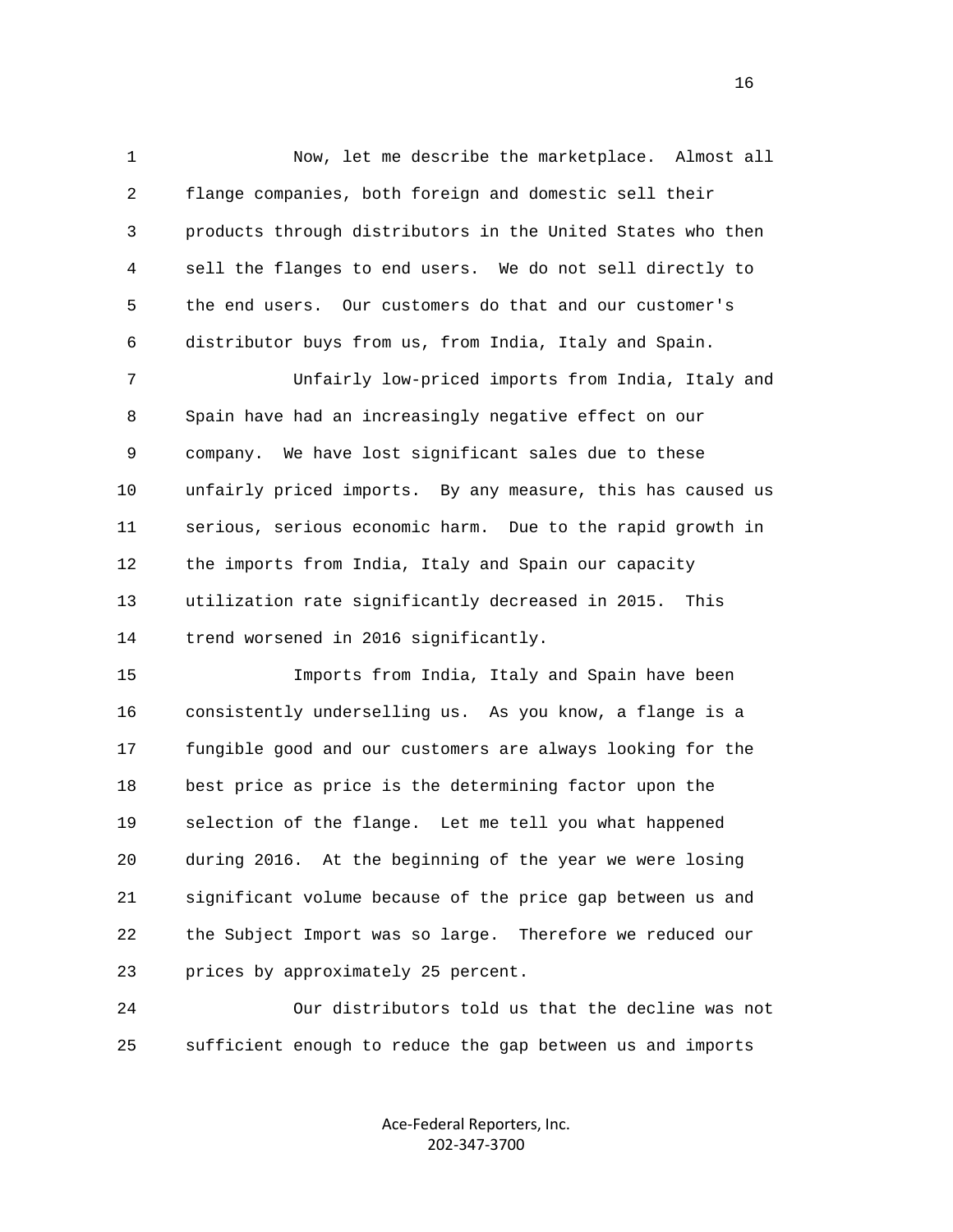1 and we continued to lose volume. On November 2016 we 2 decided therefore to reduce prices by additional 25 percent. 3 We saw volume rebound but our profit margins suffered 4 dramatically. To further compound these difficulties, I 5 would like to remind you that we have not had a price 6 increase in our industry in the flange industry since 2008 7 in light of accelerating costs in many other areas.

 8 Let me take a few minutes to comment on the 9 impact of unfairly low-priced imports on Boltex. Over the 10 years, Boltex has made significant investments in its plants 11 to increase efficiency and provide the highest quality 12 flange in the market. However, the unfairly low priced 13 imports have undermined our efforts.

 14 For example, two years ago we purchased 30 15 million dollars of new equipment. As mentioned in our 16 questionnaire response and as seen by the representatives of 17 the Commission during their visit, 18 million of it is still 18 in packing crates while the remaining equipment is idle. 19 The deteriorating economic conditions resulting from the 20 low-priced imports have made it necessary for Boltex to lay 21 off a substantial number of workers.

 22 Left unchecked, imports will continue to seize 23 market share, push prices down and force us to lay off 24 additional workers. Bluntly speaking, the survival of our 25 company is at risk unless we get relief from low-price

> Ace‐Federal Reporters, Inc. 202‐347‐3700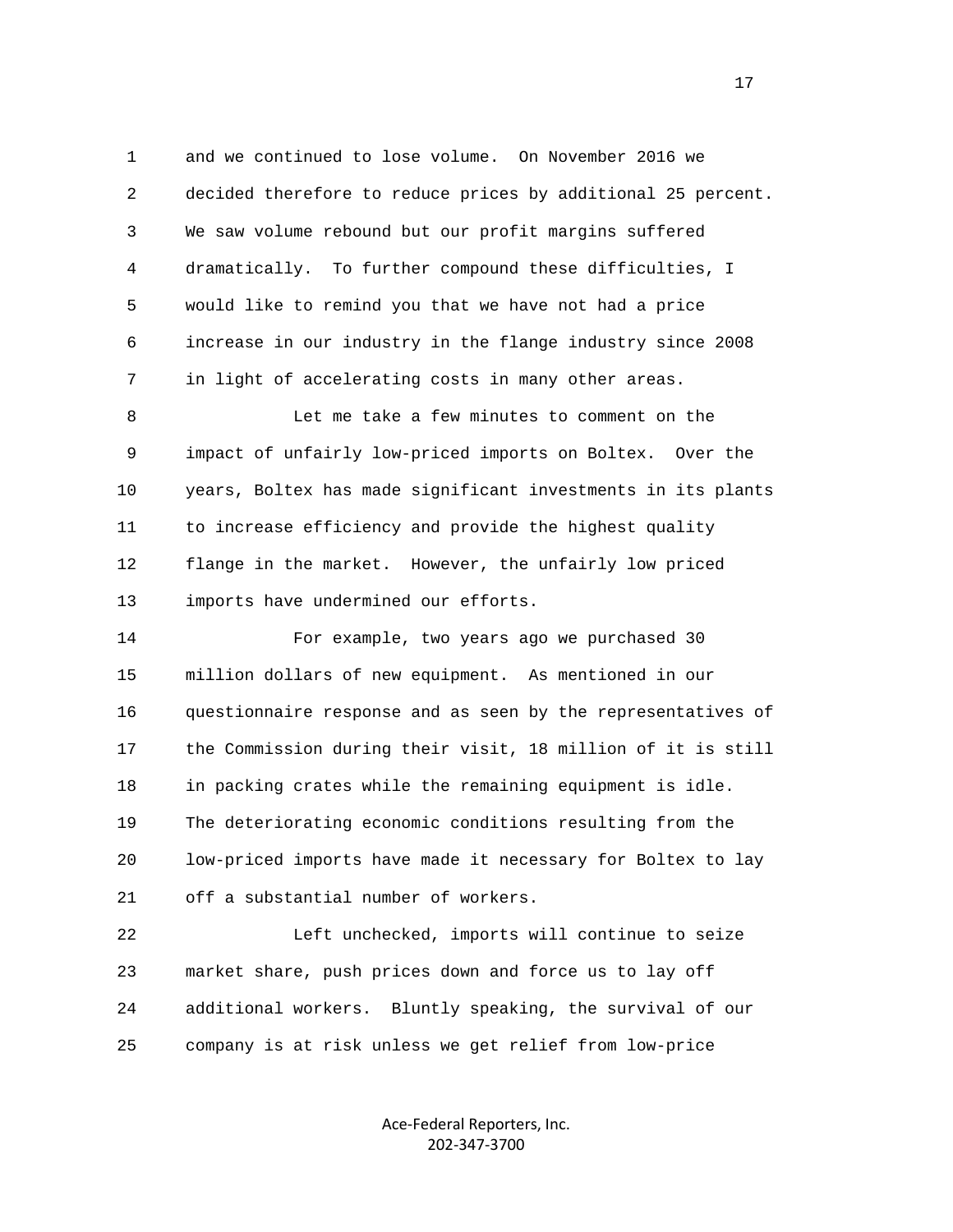1 imports. Indeed, as detailed in our questionnaire response 2 to the Commission, imports from India, Italy and Spain have 3 had a negative impact on our flange business.

 4 U.S. shipments, production, capacity utilization, 5 employment, prices and profits for flanges have plunged. 6 The industry is being injured by dumped and subsidized 7 imports from India, Spain and Italy. Yes, there has been a 8 significant decline in demand over the past three years in 9 part because of the weakness in oil and gas segment of the 10 market. Even though this did have some negative impact on 11 our operation, imports had a much greater adverse effect.

12

13 I can tell you that our customers explicitly 14 refer to the lower prices of Subject Imports to force our 15 prices down so again our declining prices cannot be 16 attributed to a weaker market. The only argument that we 17 have heard from any Foreign Producers or Importers is that 18 the Indian imports don't hurt us because they are not on 19 Approved Manufacturers Lists or AMLs. I note that the 20 respondents seem to have abandoned that argument, not having 21 filed the prehearing brief nor appear today in front of the 22 Commission and to respond to their questions but let me 23 address the AML issue in any event. Let me start by laying 24 out some facts about AMLs. Some end users have AMLs, some 25 do not. Indeed, I believe the majority of end users do not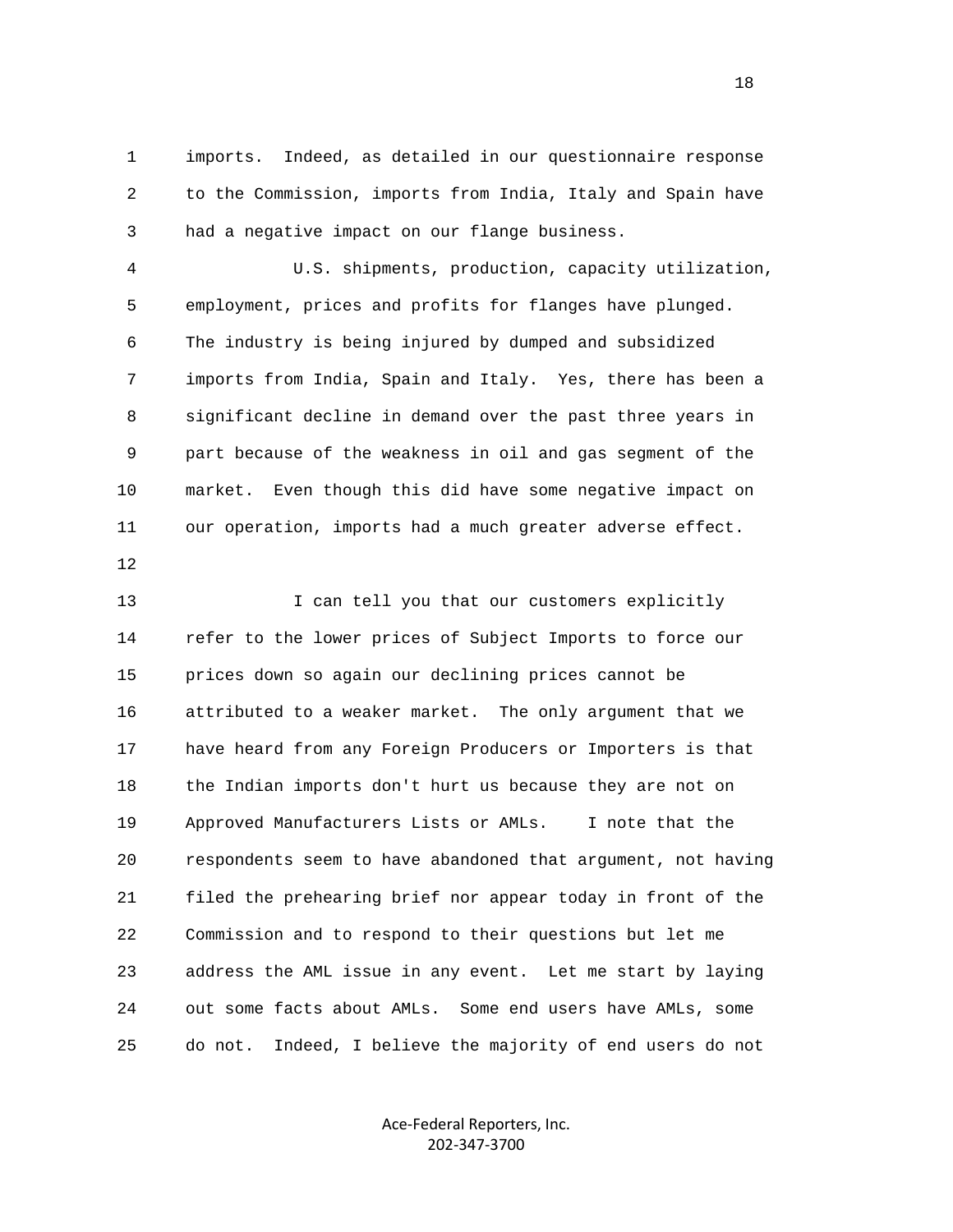1 have AMLs.

| $\overline{c}$ | Boltex is on some AMLs but not on others.<br>When             |
|----------------|---------------------------------------------------------------|
| 3              | an end user has an AML how he gets on the AML is completely   |
| 4              | subjective to the end user. There is and there is no          |
| 5              | industry standard or norms about how one qualifies for an     |
| 6              | It is completely at the discretion of the end user.<br>AML.   |
| 7              | Indeed the distributor that sells to the end user has a       |
| 8              | significant influence on the manufacturers placed on the      |
| 9              | approved lists.                                               |
| 10             | MR. BERNOBICH: -- while I cannot quantify the                 |
| 11             | exact percentage, my belief is that well over half of the     |
| 12             | U.S. flange market is not for -- is for none AML products     |
| 13             | because most end users don't have AMLs and only care that     |
| 14             | the flanges meet the ASTM and ASME standards.                 |
| 15             | Also because of the pressure on end users to                  |
| 16             | obtain flanges as cheaply as possible, foreign companies,     |
| 17             | including Indian producers, have been placed on approved      |
| 18             | manufacturers lists. When U.S. distributors and end users     |
| 19             | are able to obtain foreign flanges at such low prices, they   |
| 20             | have an incentive to add them to their approved user list or  |
| 21             | buy them regardless of the approved list.                     |
| 22             | We compete head to head with imported Indian                  |
| 23             | products for customers that do not have AMLs. Also, it is     |
| 24             | simply not true that we do not compete with Indian companies  |
| 25             | There are Indian companies on<br>for customers who have AMLs. |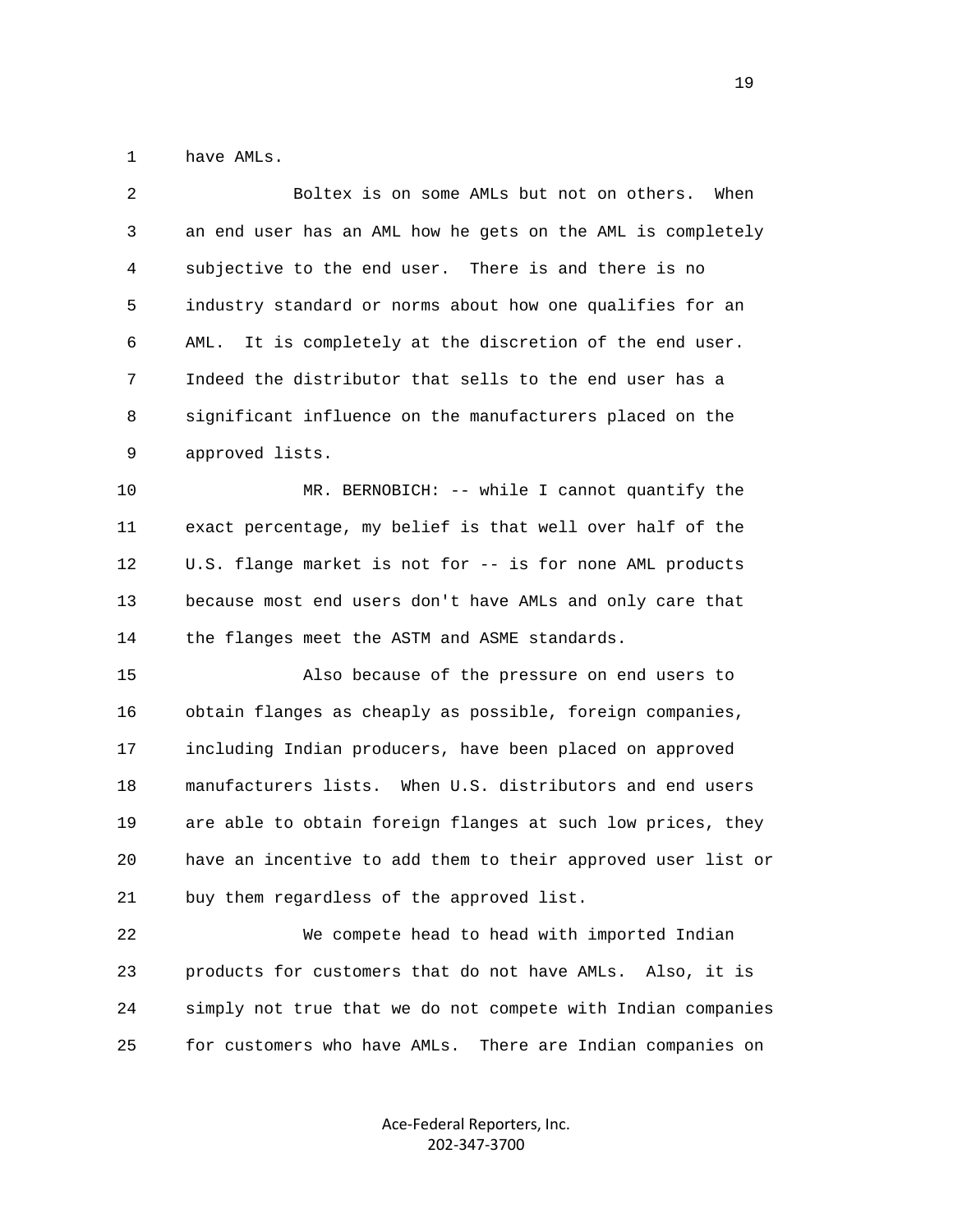1 AMLs. And we compete with them head to head when we are 2 both on a particular end user's AML.

 3 In short, it is simply not true that there's a 4 line, let alone a bright one, between those producers who 5 sell into the generic market and those who sell into the 6 approved market. Both Boltex and the Indians sell to both. 7 Commissioners, I'd like to make it clear that 8 it's not the AML. It's not the delivery. It's not the 9 quality. It's the price that drives our marketplace. 10 Finally, we file these petitions with Weldbend 11 because we believe there are no other options for us. I'm 12 here to ask the Commission to help remedy these unfair trade 13 practices by Indian, Italian, and Spanish producers and give 14 our industry the opportunity to compete on a level playing 15 field. Thank you for listening to me. 16 STATEMENT OF KEVIN COULAS 17 MR. COULAS: Good morning. I am Kevin Coulas. 18 I'm the vice president of production at Weldbend 19 Corporation, one of the two petitioners in this 20 investigation. I am here today as a representative of the 21 third generation of the Coulas family to own and operate 22 Weldbend. I am joined today by my father James Coulas, 23 Junior, president and CEO of Weldbend. In addition, my mom, 24 my brother, my two aunts, my sister, and a cousin all work 25 at Weldbend. My brother Jimmy presented testimony at the

> Ace‐Federal Reporters, Inc. 202‐347‐3700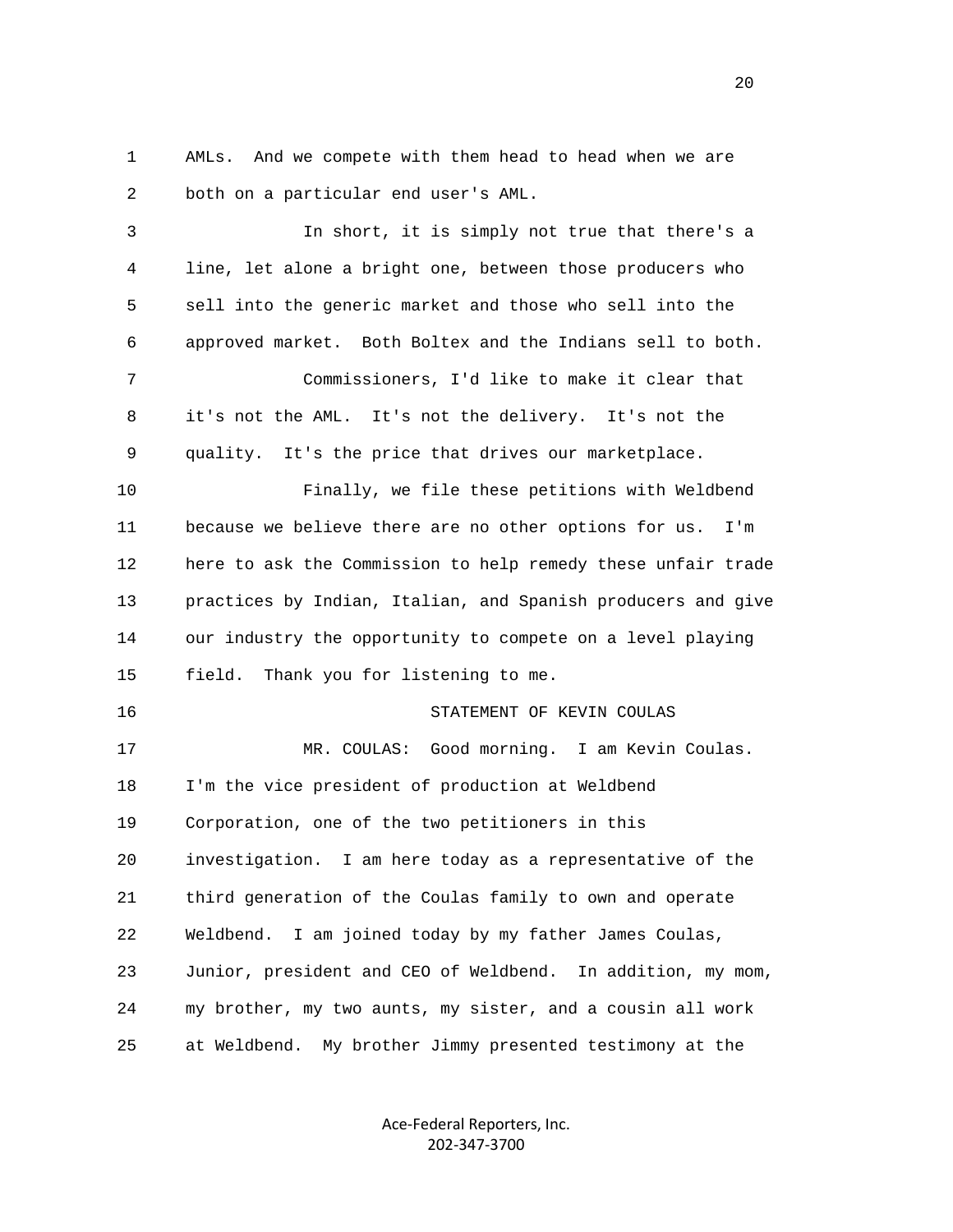1 ITC staff conference, but could not be us today, as him and 2 his wife just had a new baby boy, growing the Coulas family. 3 I'm here today representing our Commission and our 4 workers. I would like to discuss three main topics. First, 5 I'd like to introduce the company to my company Weldbend. 6 Second, I'd like to describe the very difficult market that 7 we face due to unfairly low priced -- low traded [[ priced 8 imports. Finally, I'd like to talk about the 9 approved manufacturer list argument that the Indian 10 producers raised when this case was first filed. 11 By way of background, Weldbend was founded in 12 the late 1940s by my grandparents James and Irma Coulas. 13 Now eight family members and three generations later, the 14 company has grown to become the largest, if not the largest, 15 manufacturer of finished carbon steel flanges in the United 16 States. 17 My father began working for the family business 18 in 1967 and has been in the finished carbon steel flange 19 business for 50 years. During his five decades of -- in the 20 finished carbon steel flange business, he has visited 21 facilities of several other domestic producers of finished 22 carbon steel flanges and has visited foreign producers of

23 the product in India, Italy, and Spain.

 24 I began working for the company in 2003 and have 25 visited facilities of several other domestic producers of

> Ace‐Federal Reporters, Inc. 202‐347‐3700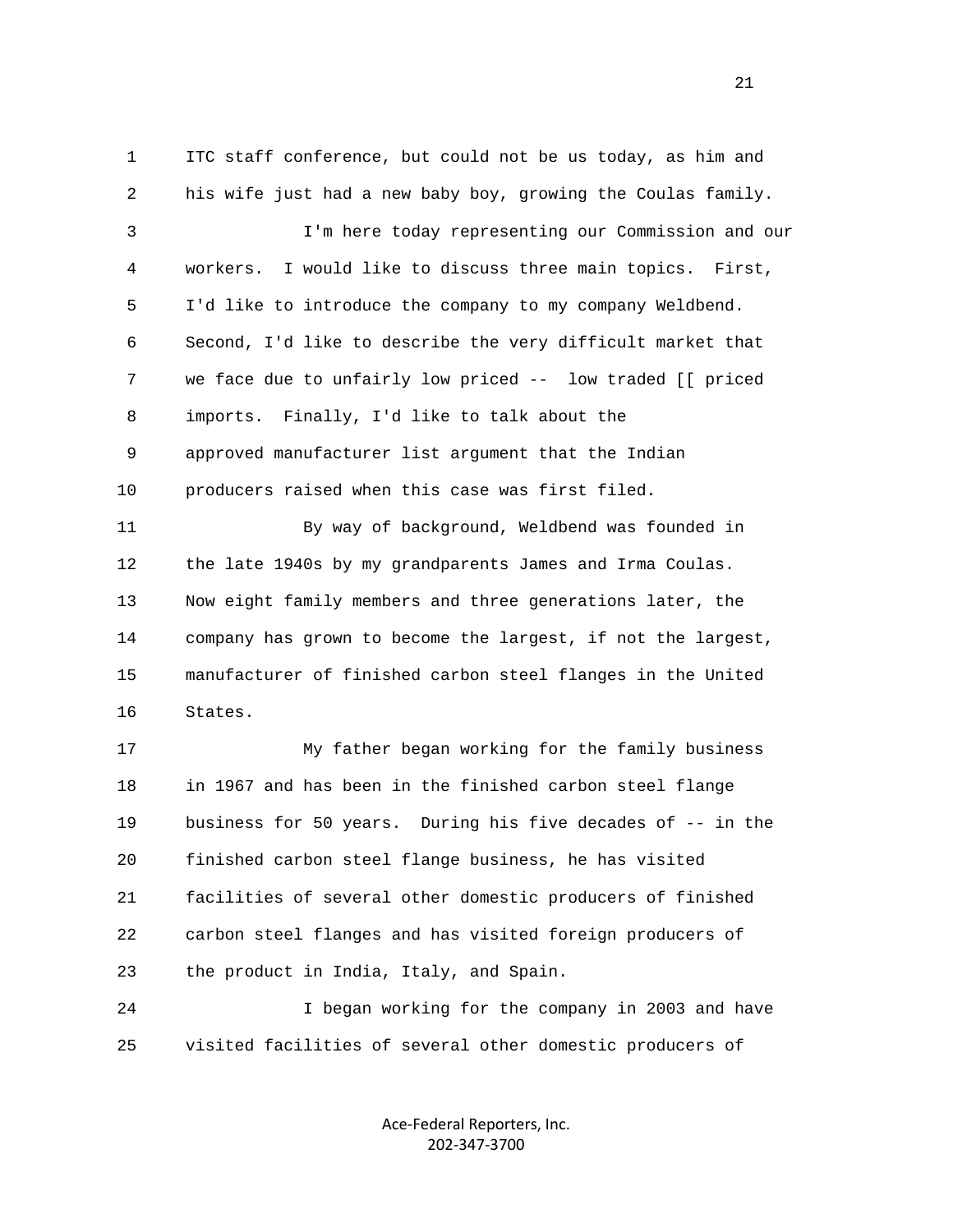1 finished carbon steel flanges. And I have also visited 2 foreign producers of the product in India and Italy. 3 Over the last seven decades while being 4 committed to producing the highest quality flanges 5 available, we have built a culture that respects our 6 customers, and workers alike. Speaking of our employees, 7 Weldbend currently has about 170 employees. We have over 8 1,000 years of combined experience at Weldbend.

 9 I can confidently say that my family and I know 10 the name of virtually every one of our employees. Many of 11 them personally trained me on our machines. There are very 12 numerous connections among our employees: fathers and sons, 13 mothers and daughters, siblings and cousins. Employees are 14 trusted to work under the honor system. There are no time 15 clocks at Weldbend. In addition, Weldbend has provided free 16 health care to our employees and have done for years.

 17 Weldbend is also committed to the safety of our 18 employees with our safety team, safety meetings, and 19 specific safety training. With respect to our production 20 operations, our facility is spread through four buildings 21 with 315,000 square feet under roof on our 36 and a half 22 acre plot in Argo, Illinois. Our acreage gives us room to 23 grow if allowed.

 24 We have the largest inventory of domestic carbon 25 steel flanges enabling us to serve our customer needs. All

> Ace‐Federal Reporters, Inc. 202‐347‐3700

22 a set of the state of the state of the state of the state of the state of the state of the state of the state of the state of the state of the state of the state of the state of the state of the state of the state of th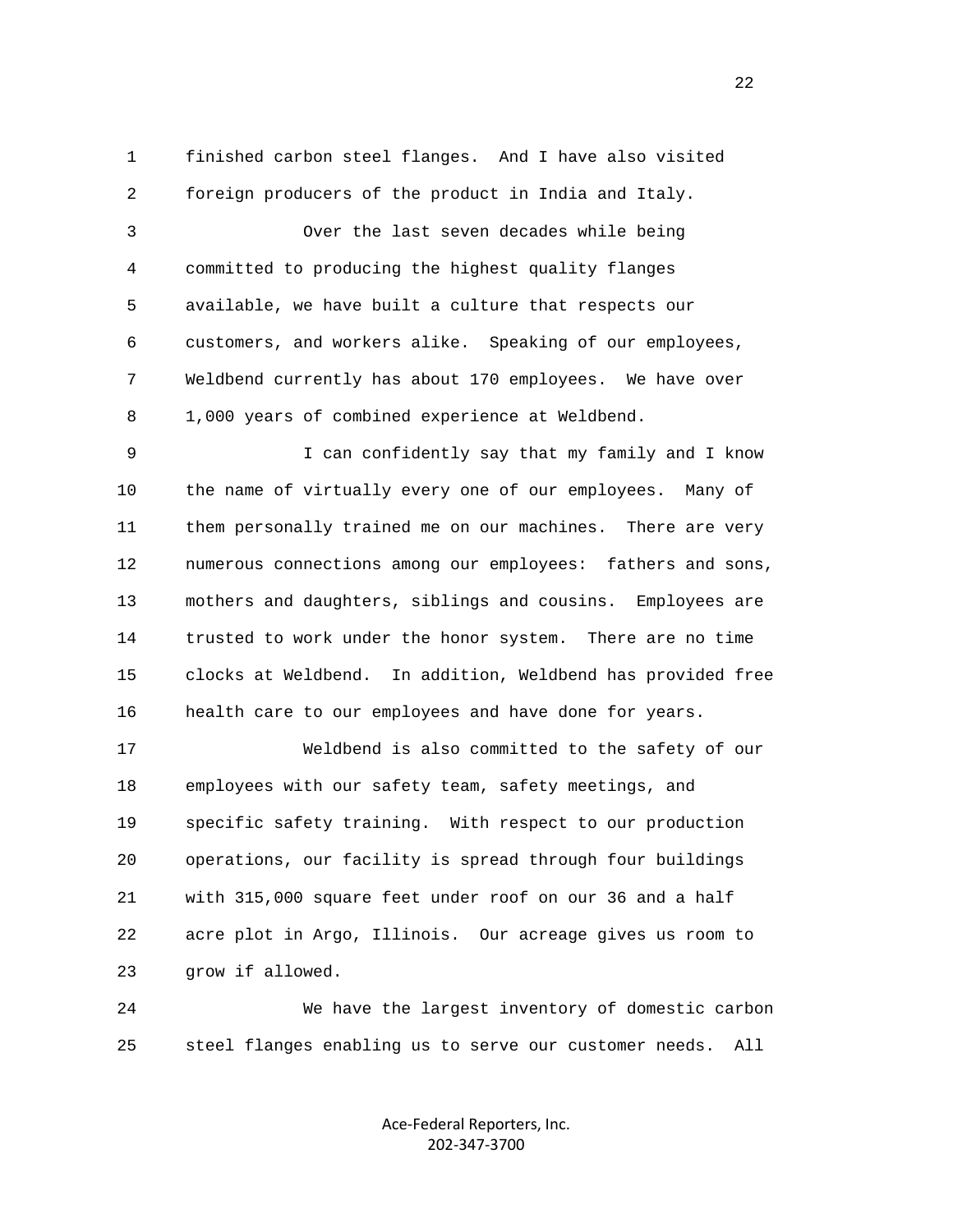1 of our flanges are marked to provide the customer with the 2 required information including, the manufacturer, size, 3 class, the bore if it's required, the material 4 specification, the heat code, and our production code for 5 traceability.

 6 We are also dedicated to the quality of our 7 product through our bi-annual ISO audits, which is more than 8 what ISO requires. We conduct two internal audits annually 9 as well with our four trained in^^house auditors. There are 10 currently seven people in our Weldbend sales department, 11 which my brother Jimmy manages. In 2015, we began sending 12 out surveys with every order asking our customers if they 13 were satisfied. If not, why?

 14 To this day, we have earned over a 99 percent 15 customer satisfaction rating through these surveys, well 16 above the national average. For that 1 percent that does 17 not respond favorably, one of our family members personally 18 reaches out to that customer and asks them what happened. 19 To show them we care, we want to make things right, and we 20 appreciate their loyalty to Weldbend.

 21 Everything we do is ensure our customers have 22 the best service and product available. We want the whole 23 experience from start to finish to be seamless, so it keeps 24 our customers coming back. My cousin Mike is personally 25 involved with industry trade magazines, brochures, mailing,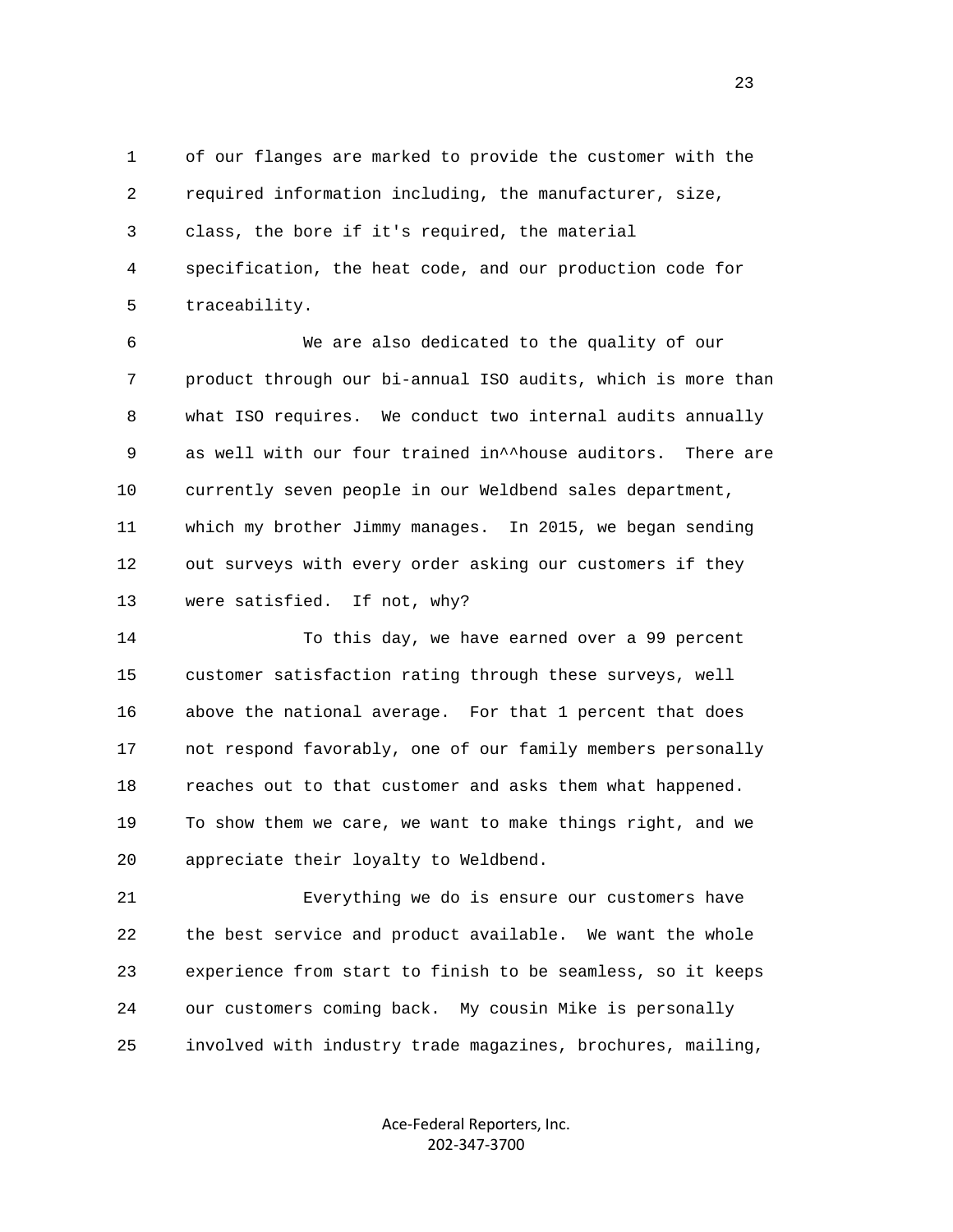1 literature, website updates, and smart phone apps. He has 2 also been involved with streamlining our order entry process 3 and is looking into ways to improve our customer service. 4 Due to the nature of the flange business, we 5 sell our product through distributors in the United States. 6 Likewise, the product imported from India, Italy, and Spain 7 is also sold through the same distributors. 8 Those same distributors in turn sell both U.S. 9 made and imported product to end users. There is no 10 difference between the types of specifications of carbon 11 steel flanges produced in the United States and imported 12 from India, Italy, and Spain. The producers in India, 13 Italy, and Spain make all the common types of flanges in the 14 same class, size, and the same facings. 15 They are also required to meet the same ASTM and 16 ASME standards that we are if they wish to sell in the 17 United States. Although I wish it were otherwise, the sale 18 of this product are based primarily on price, because as 19 long as the flanges meet the same ASTM, and ASME 20 requirements, the carbon steel flanges are a commodity 21 product. 22 Carbon steel flanges from any of the subject 23 countries are interchangeable with those from Weldbend and 24 any other U.S. flange producers. All of our customers

25 source from more than one supplier. They can and do switch.

Ace‐Federal Reporters, Inc. 202‐347‐3700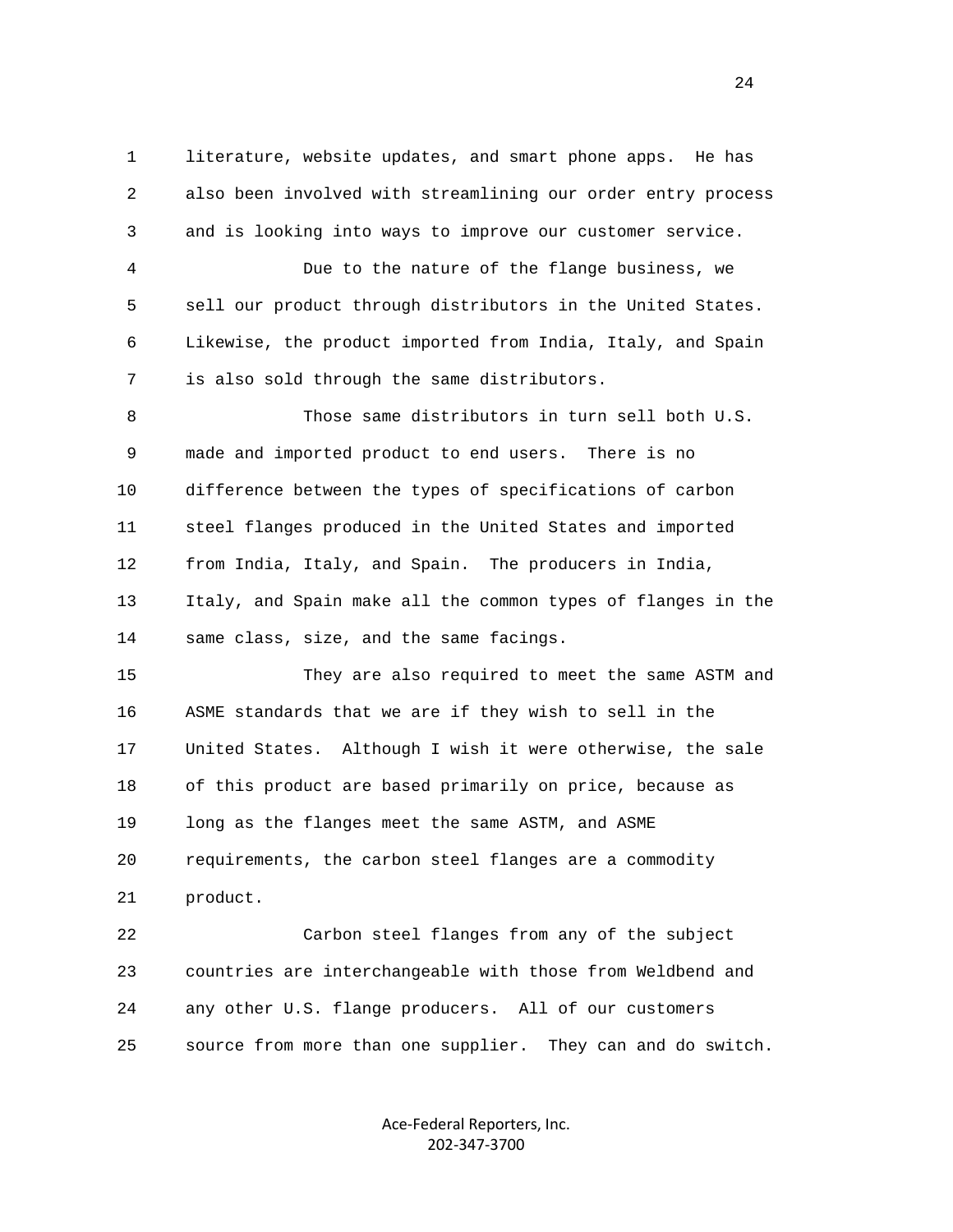1 2 Since flanges from different producers are 3 interchangeable, it is easy for purchasers to switch 4 suppliers with very little lead time and no supply 5 disruptions. As a result, price is the primary 6 consideration in purchasing decisions. 7 I would now like to spend a few minutes on the 8 state of the flange industry in the United States. As 9 detailed in our questionnaire response to the Commission, 10 imports from India, Italy, and Spain have continued to have 11 a negative impact on our U.S. shipments, production 12 capacity, employment, prices, and profits, for 13 flanges. 14 The Commission found that in the preliminary 15 phase and our recently submitted questionnaire response 16 demonstrates, that injury continued unabated. The U.S. 17 market demand for flanges has been down since 2014 due to 18 the decline in the oil and gas industry. Despite this 19 continued decline, the U.S. market will remain an attractive 20 market for imported flanges due to its size. The U.S. 21 market is the largest market for carbon steel flanges in

22 the world.

 23 The high prices in the United States relative to 24 foreign markets, the strength of the dollar, and the reduced 25 demand globally. In short, the future of the U.S. industry

> Ace‐Federal Reporters, Inc. 202‐347‐3700

25 and 25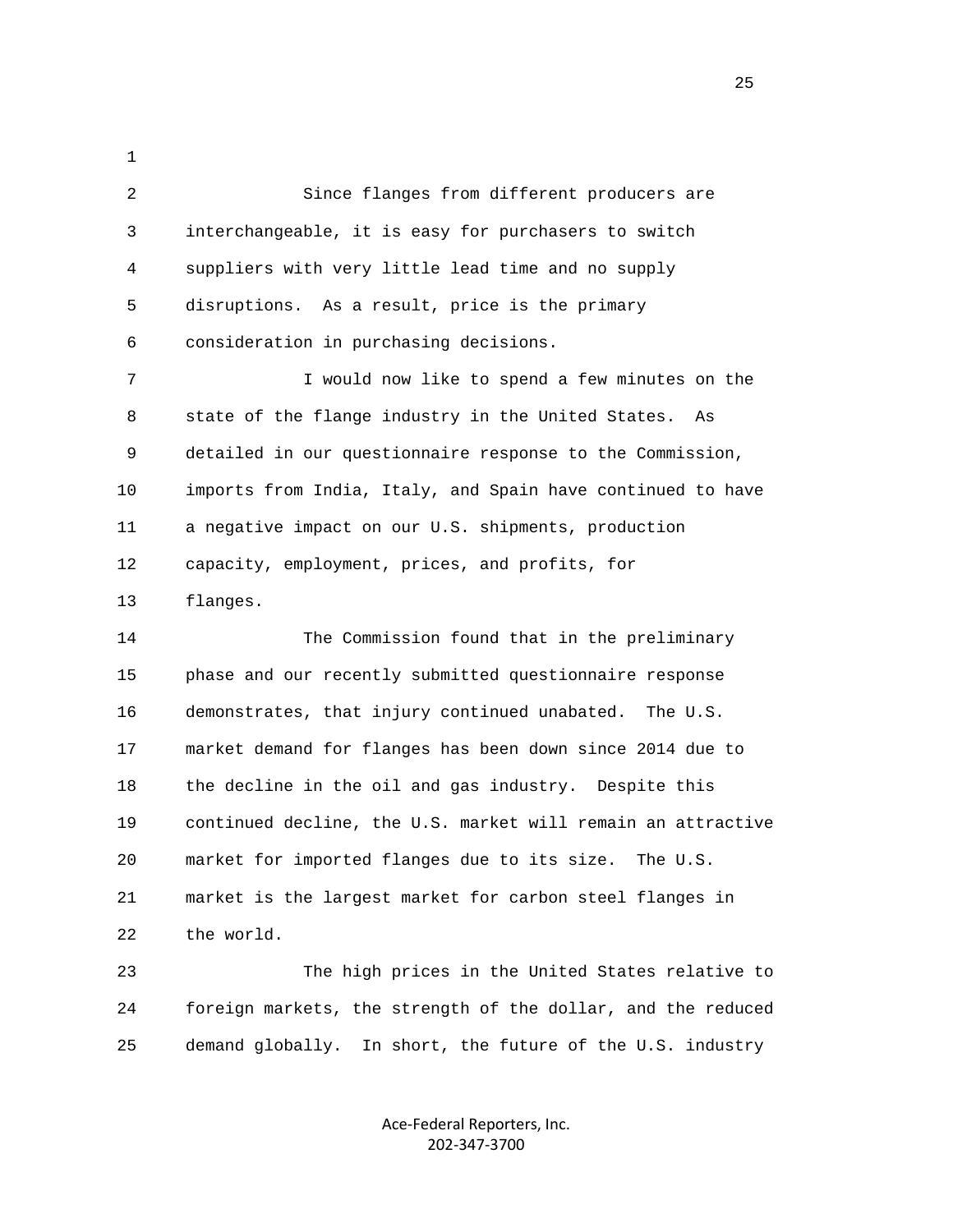1 producing carbon steel flanges is bleak unless duties are 2 imposed to offset the dumped prices and subsidized 3 production of the subject imports.

 4 Let me stress that the injury we have suffered 5 since 2013 is not primarily due to the decline in the oil 6 and gas industry. We have been through oil and gas industry 7 declines in the past. What makes this period different is 8 the imports from India, Italy, and Spain have taken an 9 increasingly large domestic market share through aggressive 10 pricing.

 11 Indeed over the POI, margins by which imports 12 undersell our product is significant. Our facilities that 13 produce carbon steel flanges are highly capital intensive 14 and require significant investment to maintain.

 15 Our pricing -- the pricing pressure from imports 16 has prevented us from making important capital improvements. 17 Imports will continue to seize market share, push down 18 prices, and drive out domestic producers. We reduced our 19 prices during 2016 in an attempt to stem the market share 20 loss.

 21 We also expect that the unfair price competition 22 from the subject import sources will continue. We 23 anticipate continued sales and production declines, lower 24 capacity utilization, reduced employment, reduced 25 profitability, and an inability to justify investment in our

> Ace‐Federal Reporters, Inc. 202‐347‐3700

<u>26</u>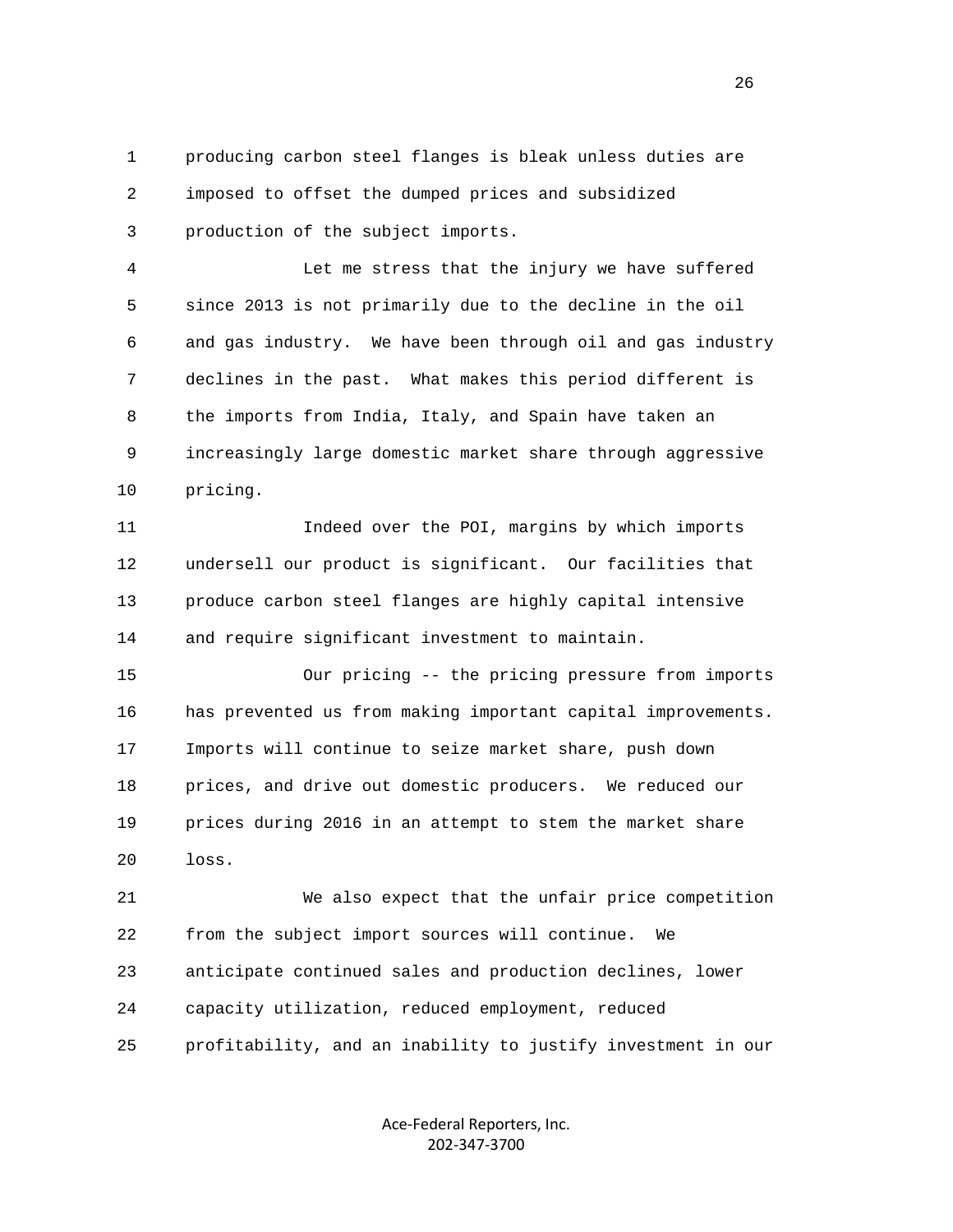1 flange manufacturing assets.

| 2  | These are the harsh realities our industry                    |
|----|---------------------------------------------------------------|
| 3  | faces. As noted in the start of my presentation, it is not    |
| 4  | uncommon for generations of families to work at Weldbend.     |
| 5  | Indeed, while overall demand for carbon steel flanges had     |
| 6  | been low, it's the rapid rush of imports grabbing market      |
| 7  | share and their aggressive price undercutting that have       |
| 8  | pushed our industry over the brink.                           |
| 9  | Finally, I'd like to spend a few minutes on this              |
| 10 | issue of Approved Manufacturer Lists or AMLs. in the          |
| 11 | preliminary investigation, three Indian producers and a U.S.  |
| 12 | importer of Indian product spoke at the staff conference and  |
| 13 | argued that they don't compete with American flanges,         |
| 14 | because all American flanges are on approved lists, while no  |
| 15 | Indian companies were. It's interesting that none of them     |
| 16 | are here today to take your questions. However, I don't       |
| 17 | blame them. Why? Because their argument does not hold up.     |
| 18 | What is true about AMLs? Some companies have                  |
| 19 | some companies do not have AMLs. Weldbend is on some<br>AMLs. |
| 20 | AMLs, Weldbend is not on some AMLs. Numerous Indian           |
| 21 | producers are on various AMLs. Numerous Indian producers      |
| 22 | are not on other AMLs.                                        |
| 23 | There is no AML standard or master list.                      |
| 24 | Instead, each end user that decides to have an AML, makes up  |
| 25 | their own criteria and decides on its own who is on his AML   |
|    |                                                               |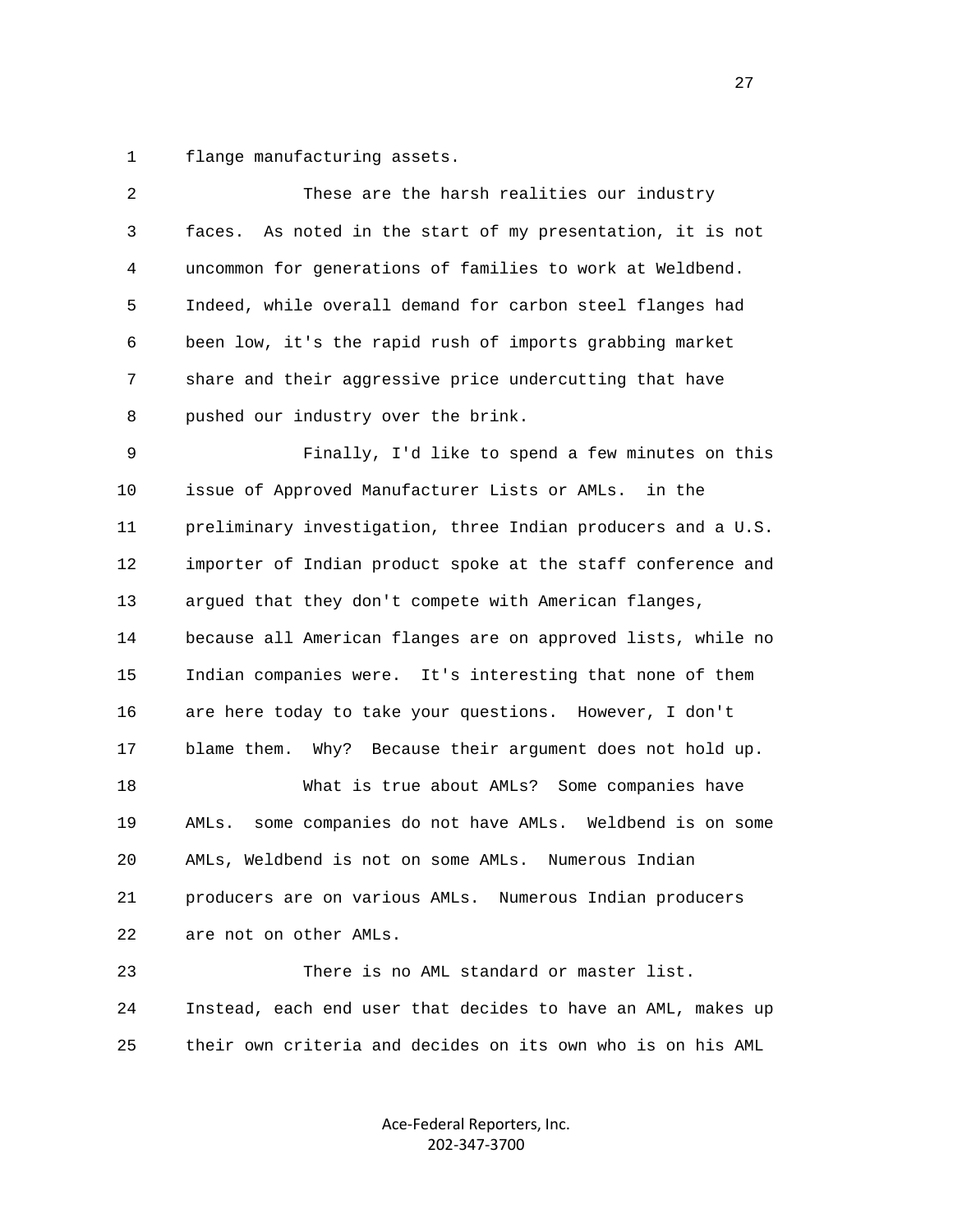1 and who is not on their AML.

| $\overline{2}$ | What is not true about AMLs? The idea that all               |
|----------------|--------------------------------------------------------------|
| 3              | U.S. producers are on all AMLs, the idea that no Indian      |
| 4              | producers are on any AMLs, the idea that Indian producers    |
| 5              | don't compete in the AML market, the idea that U.S.          |
| 6              | producers do not compete in the non^^AML market.             |
| 7              | The fact of the matter is that Weldbend competes             |
| 8              | in the AML market as well as the non-ML market.<br>There $-$ |
| 9              | and that there are Indian companies in both of these         |
| 10             | markets.                                                     |
| 11             | In conclusion, if action is not taken to stem                |
| 12             | the tide of imports, return rational pricing to the market,  |
| 13             | and restore a level playing field, I do not know where our   |
| 14             | industry will be six months from now.                        |
| 15             | We filed these petitions because we have no                  |
| 16             | other option. I mentioned earlier in my testimony that we    |
| 17             | are celebrating beginning of the next generation of the      |
| 18             | Coulas family. We hope that that generation will choose to   |
| 19             | go into the family business of making carbon steel flanges.  |
| 20             | Your decision in this proceeding, Commissioners,             |
| 21             | will have a lot to say about whether there is business for   |
| 22             | the next generation to go into. My father and I are          |
| 23             | available for any questions the Commission may have.         |
| 24             | STATEMENT OF CARLYN MATTOX                                   |
| 25             | Good morning. I am Carlyn Mattox<br>MR. MATTOX:              |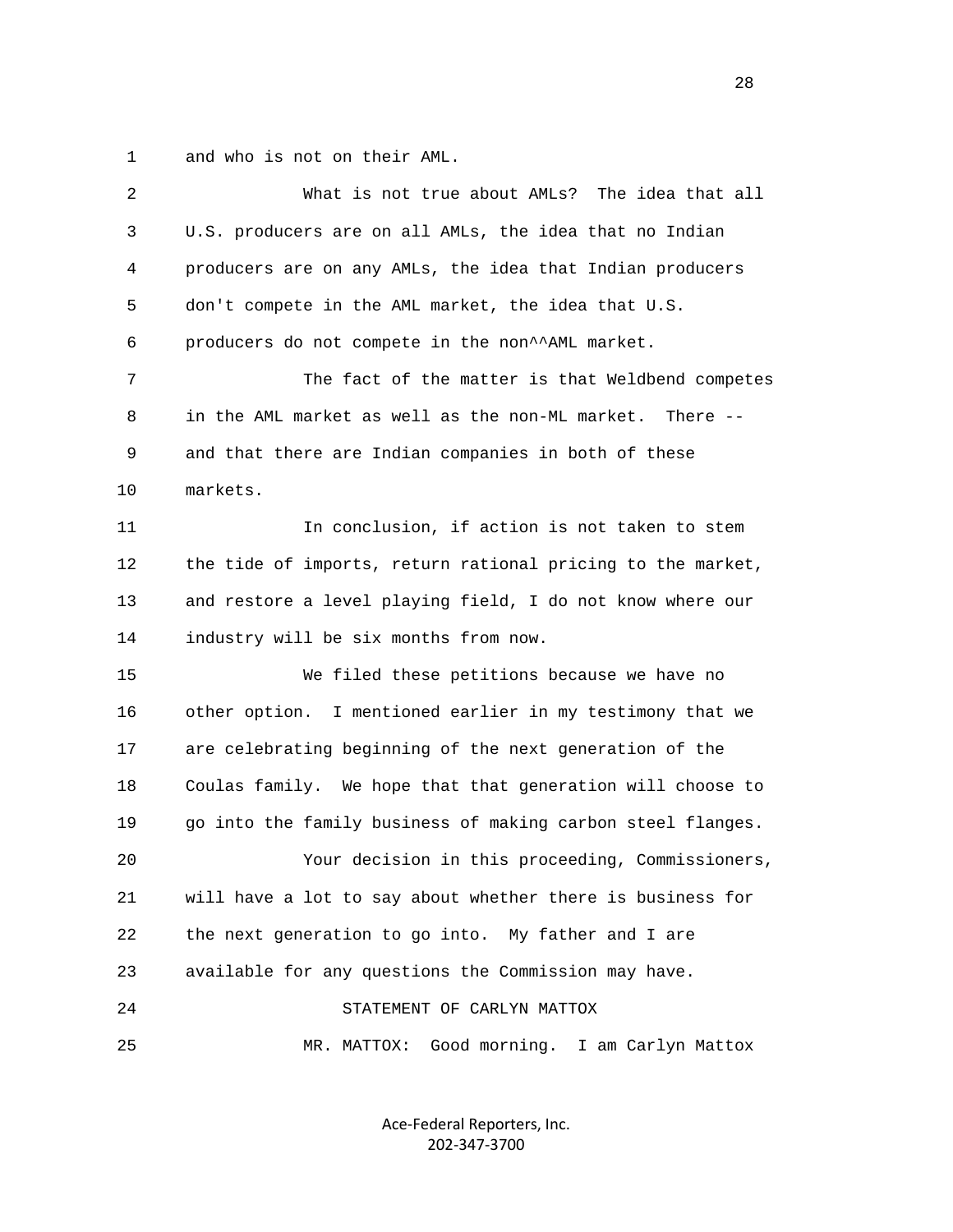1 and I'm president of Mattsco Supply Company. I'm here today 2 as representative of the second generation of the Mattox 3 family to own and operate Mattsco. Mattsco was founded in 4 1975 by my father John Mattox. And today, I run the company 5 alongside with my two brothers Bob and Kyle Mattox. Mattsco 6 is a certified minority owned company, PVF supply and 7 distributor, and is headquartered in Tulsa, Oklahoma.

 8 Mattsco offers industrial and oil field pipe 9 valves and fittings in carbon, stainless, and special 10 alloys. We specialize in fabricated and specialty machined 11 products made to meet our customer specifications. We pride 12 ourselves in placing the needs of our customers above those 13 of the company. In doing so, we strive to provide the best 14 products and services to those whom we serve. So Mattsco is 15 a distributor of carbon steel flanges. We purchase products 16 from domestic producers of carbon steel flanges.

 17 In addition, we purchased imported carbon steel 18 flanges, including from countries: India, Spain, and Italy. 19 Indeed, when we purchase foreign flanges, we typically 20 purchase that from an importer and do not specify the 21 country of origin that's to be supplied, whether it's Indian 22 or Spanish or Italian.

 23 So we sell both domestic products and imported 24 products to the end users in the United States. I 25 understand in this case, an argument's been raised that

> Ace‐Federal Reporters, Inc. 202‐347‐3700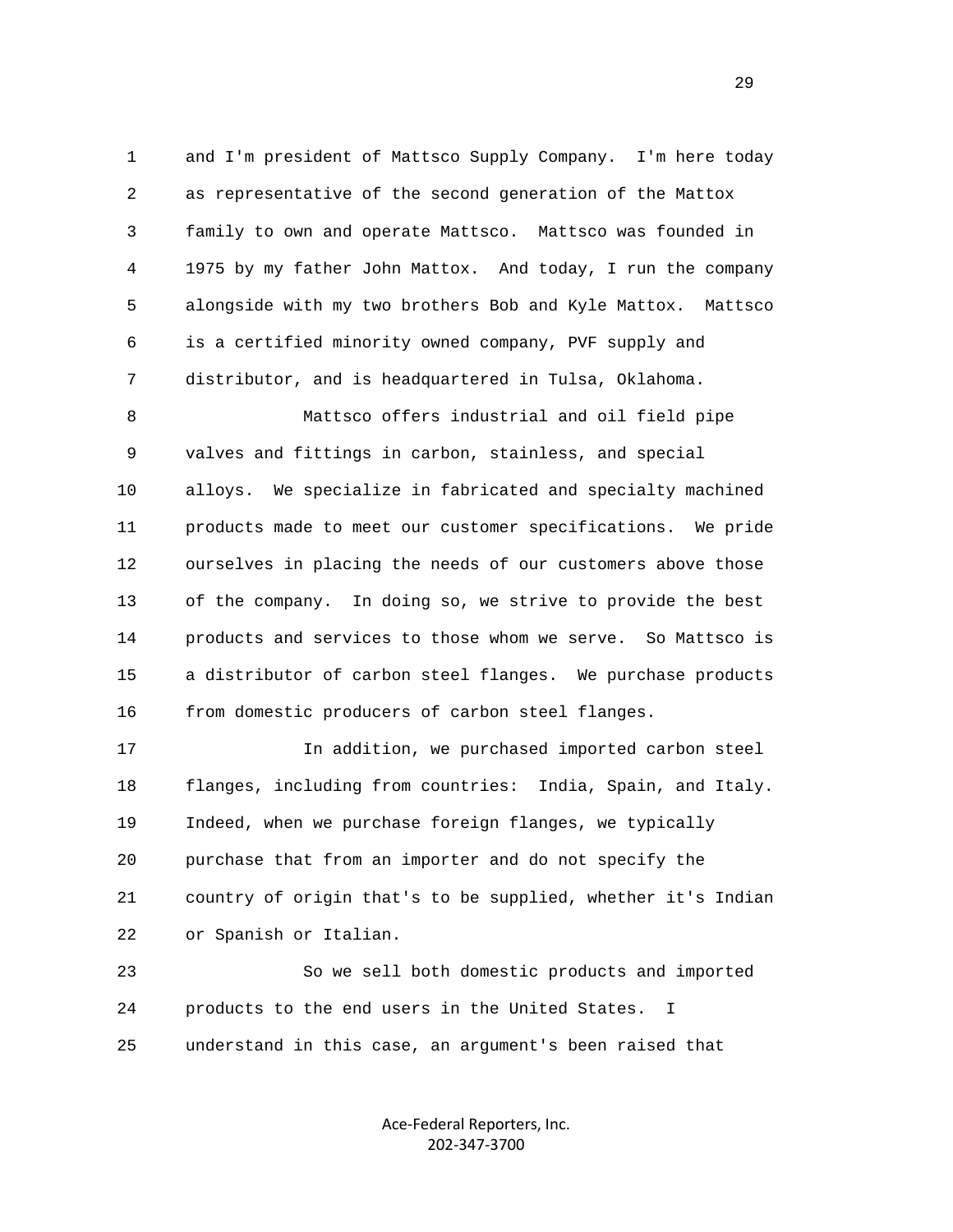1 there are two separate flange markets in the U.S.: one 2 flange sold into end users who have AMLs and two, flanges 3 sold to end users who do not have AMLs.

 4 Yes, it is true that some end users have AMLs 5 and some do not. However, it is not true that all U.S. 6 flange producers such as Boltex and Weldbend are on those 7 AMLs. Indeed, there are numerous AMLs that do not contain 8 either Boltex or Weldbend. Second, it is not true that 9 Indian producers do not appear on the AMLs. Indeed in my 10 questionnaire response, I provided several AMLs that listed 11 Indian flange producers.

 12 In short, if a customer comes to me and asks for 13 flanges from a producer that appears on a customer's AML, 14 and that's assuming they have one, and many do not, I 15 normally have the option of supplying a product from both 16 domestic and Indian producers alike. However, again, many 17 times, my customers do not have the AML and in that case, I 18 can sell either domestic or imported products.

 19 In addition, some of our customers have -- do 20 have AMLs. There have been times that these prices of 21 carbon steel flanges from imports have been so low, that 22 they have opted to divert from those AMLs. In short, if the 23 Commission's looking for that bright line between who 24 appears on the AMLs and those who do not, you're probably 25 not going to find it, because it just doesn't exist. I'm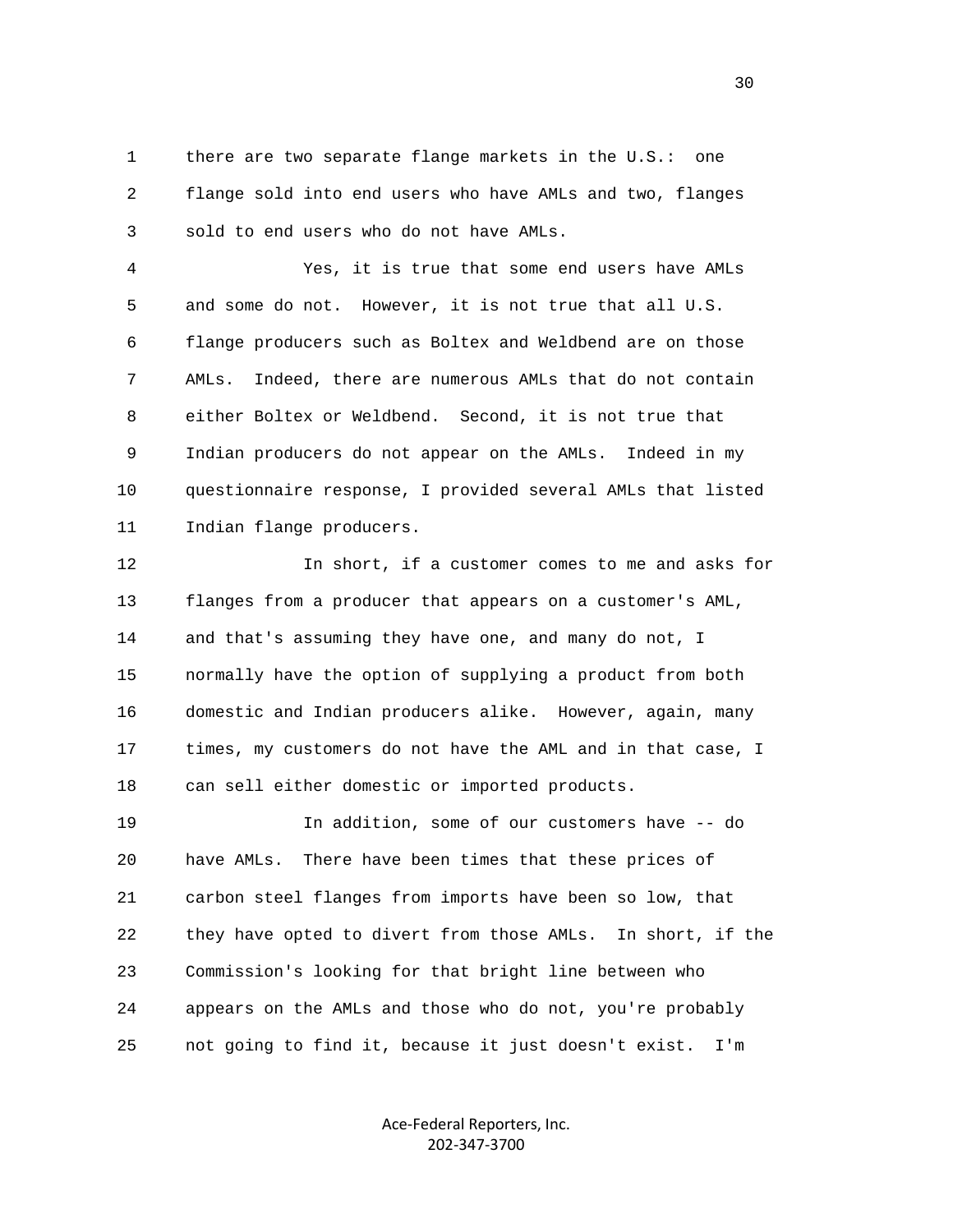1 available for questions.

| $\overline{2}$ | STATEMENT OF DAN KLETT                                        |
|----------------|---------------------------------------------------------------|
| 3              | MR. KLETT:<br>Good morning, I am Dan Klett, an                |
| 4              | economist with Capital Trade, testifying on behalf of         |
| 5              | petitioners.<br>I will address five issues. First,            |
| 6              | interchangeability between U.S. flanges and subject imports   |
| 7              | and the role of AMLs in the market; second, demand trends     |
| 8              | for carbon steel flanges; third, volume effects of subject    |
| 9              | import competition; fourth, price effects; and fifth, the     |
| 10             | impact of the subject imports on the U.S. industry.<br>You    |
| 11             | should have a packet of slides in front of you, to which I    |
| 12             | will be referring.                                            |
| 13             | Slide 1 summarizes information from purchaser                 |
| 14             | questionnaires on the degree of interchangeability between    |
| 15             | U.S. producers and each of the subject country imports.       |
| 16             | Many more purchasers reported U.S. and subject imported       |
| 17             | flanges to be always, or frequently interchangeable than      |
| 18             | being sometimes or never interchangeable in total and for     |
| 19             | each of the subject countries individually.                   |
| 20             | As shown in slide 2, purchasers generally                     |
| 21             | reported that factors other than price would include AML --   |
| 22             | other than price, which would include AML considerations      |
| 23             | were not reported to be significant.<br>Thus the existence of |
| 24             | AMLs does not significantly attenuate competition, even for   |
| 25             | imports from India.                                           |

Ace‐Federal Reporters, Inc. 202‐347‐3700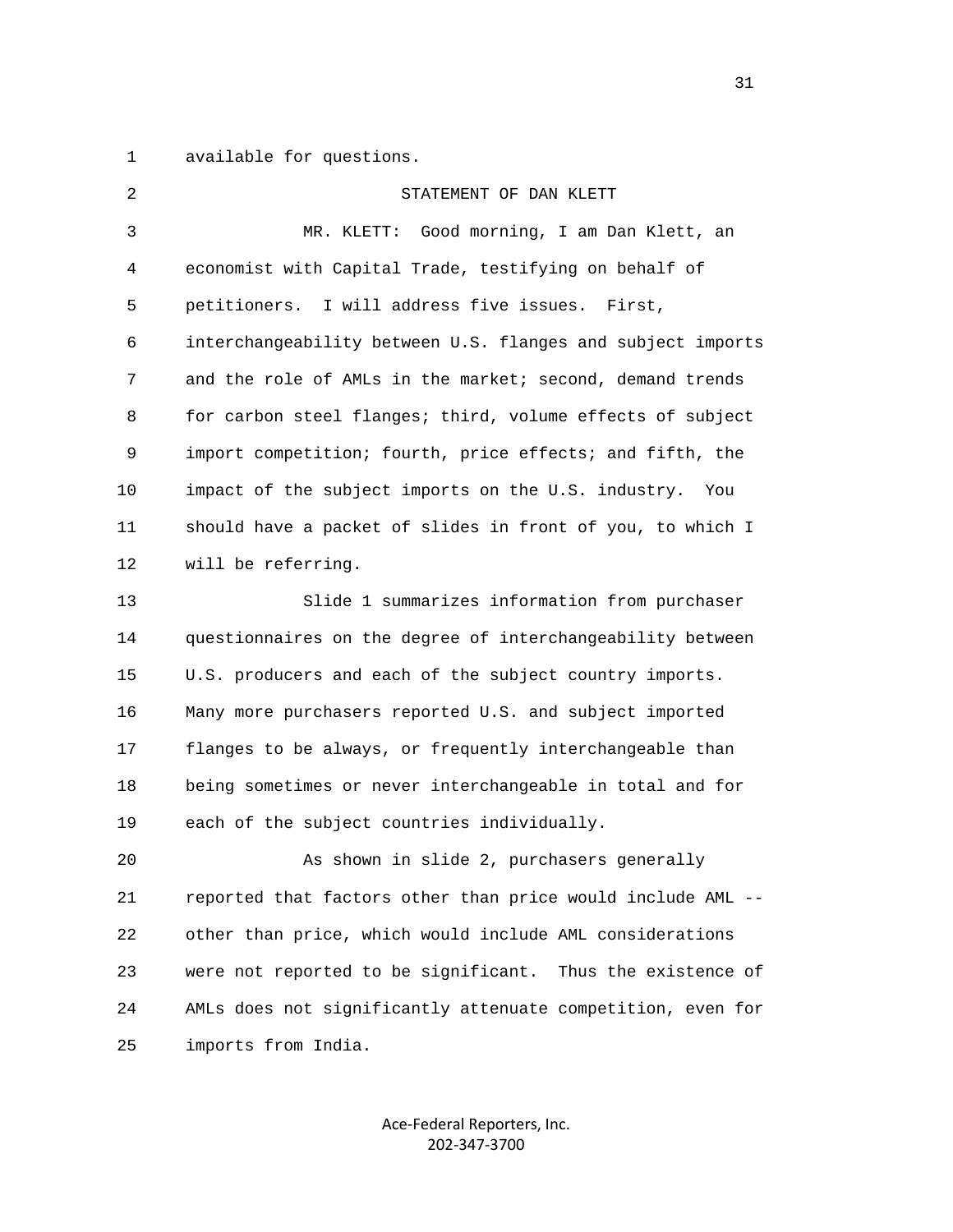1 And as detailed in our brief, examples of Indian 2 producers on AMLs include Bebitz, Balkrishna, Tube Line, and 3 CHW Forge. And there are many others. In addition, both 4 U.S. producers and subject imports participate in the 5 commercial and construction segment of the market that does 6 not require AMLs.

 7 Regarding demand, a major market for carbon 8 steel flanges is for the oil and gas pipelines. Drilling 9 rig activity reported by Baker Hughes is a useful proxy for 10 demand in this segment of the market. As shown in slide 3, 11 the sharp decline in U.S. apparent consumption for carbon 12 steel flanges corresponds to the drop in drilling rig 13 activity, and in particular, the sharp decline in 2016.

 14 This decline in demand clearly had an adverse 15 effect on the U.S. industry's shipment volume, but so did 16 competition from subject imports. Slide 4 shows the market 17 share gains by subject imports. Particularly from 2014 to 18 2015, four U.S. producers reduced their prices in an attempt 19 to stem their share and volume losses. They lost 13 20 percentage points of market share, all of which was to 21 subject imports.

 22 From 2014 to 2015, the loss of market share 23 accounted for 80 percent of U.S. producers' shipment volume 24 losses. From 2015 to 2016, the adverse effects were much 25 more price than volume-related, although U.S. producers'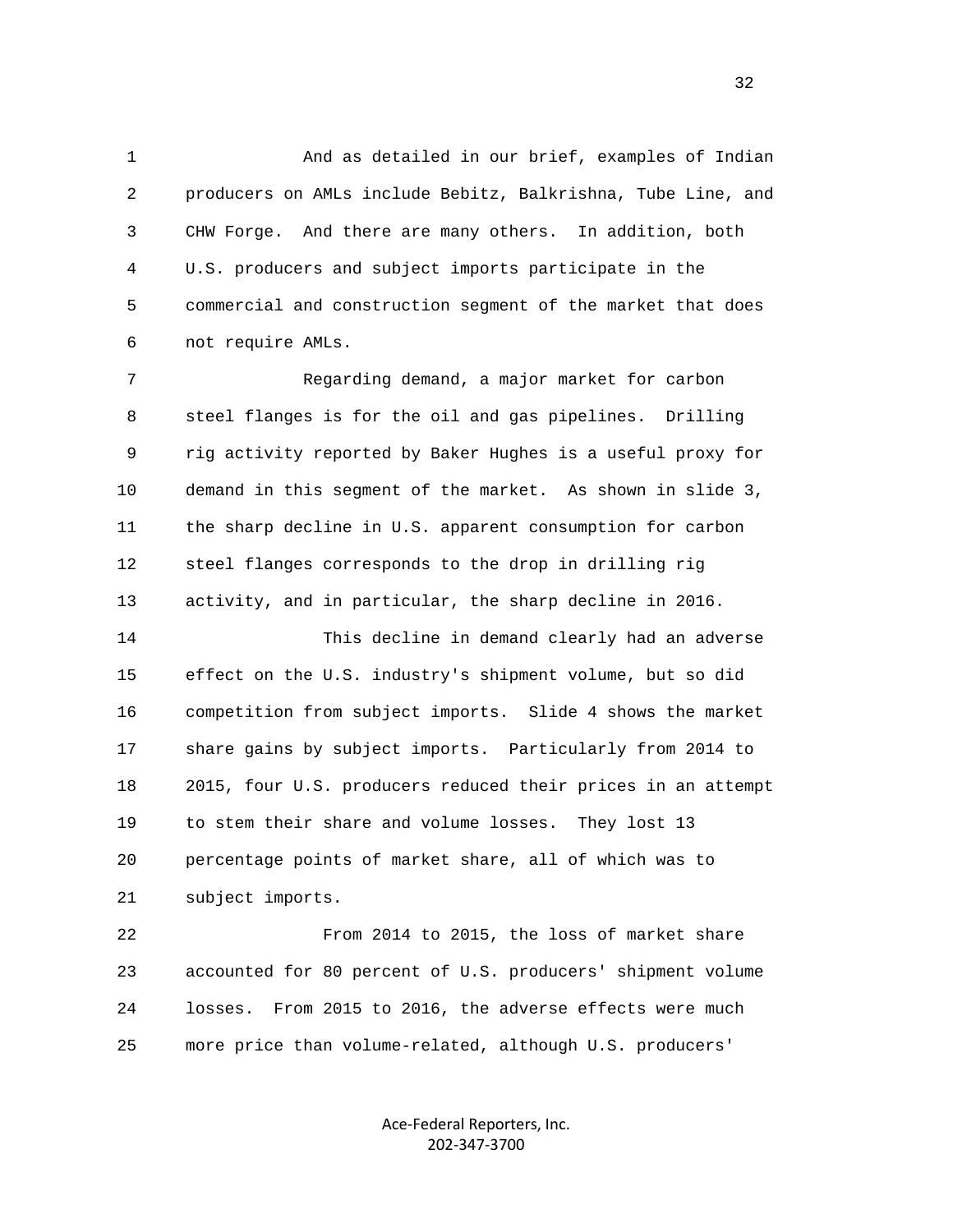1 share of the market was still nine percentage points lower 2 in 2016 than in 2014.

 3 There is no question that U.S. producers' 4 prices were depressed. The Commission collected -- were 5 depressed. The Commission collected price data for six 6 pricing products. Products 2 and 6 were two of the largest 7 volume pricing products. Slide 5 shows price trends for 8 Product 2. Imports from India undersold U.S. producers 9 throughout the POI, and India's price declines began in the 10 fourth quarter of 2015, preceding the price declines of U.S. 11 producers.

 12 Prices for Italy and Spain are confidential, 13 but they also undersold U.S. producers and their price 14 declines also preceded that of U.S. producers. As shown in 15 Slide 6 for Product 6, India undersold U.S. producers 16 throughout the POI and led prices down with a \$2 price 17 reduction for flanges from the second quarter to the third 18 quarter of 2016. The other four pricing products show 19 similar relationships and patterns.

 20 For all the pricing products, underselling was 21 significant. Slide 7 shows 188 instances of underselling 22 and only 26 instances of overselling for cumulated imports. 23 Underselling dominated for each of the subject countries 24 individually. Also, most of the overselling for Italy and 25 Spain was post-petition at the end of 2016.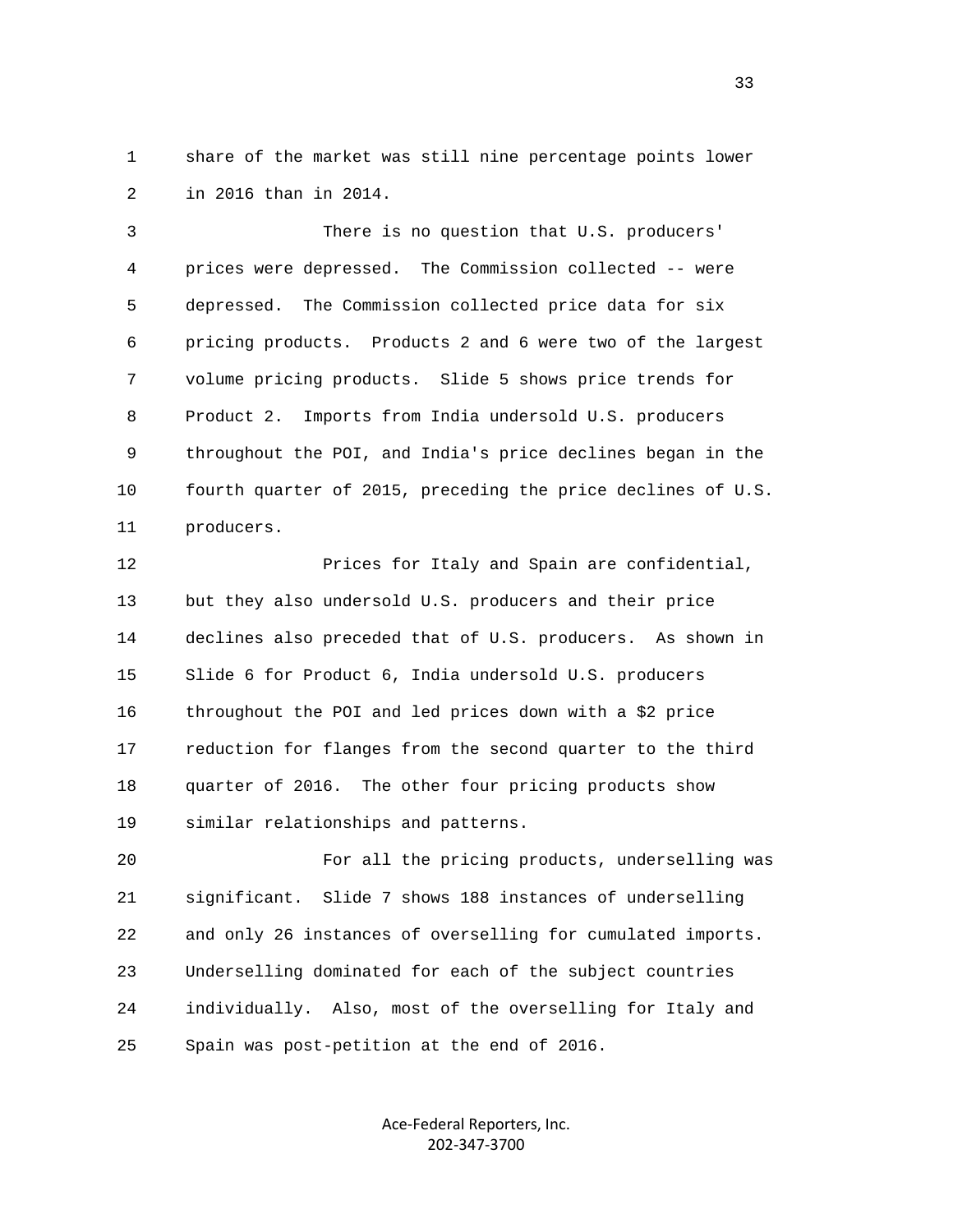1 U.S. producers' prices were suppressed. The 2 normal measure used by the Commission is the ratio of costs 3 of goods sold to sales. Slide 8 shows that the increase 4 from 70.2 percent in 2014 to 86.3 percent in 2016, 5 reflecting a cost-price squeeze. The Commission stated in 6 its preliminary views that it wanted to investigate further 7 the effect of the demand downturn on U.S. producers' prices. 8 The Commission has collected or provided the 9 necessary information to estimate the effects of the demand 10 decline on price using standard economic tools. Slide 9 11 illustrates demand and supply for flanges with rough 12 approximations of the slopes of these curves using the 13 midpoints of the staff's elasticity estimates, which is five 14 for supply and negative one for aggregate demand. 15 The leftward shift of demand from 2015 to 2016 16 reflects the change in U.S. apparent consumption from your 17 data. Using the formula for the elasticity supply, it is 18 possible to calculate the price decline associated with the 19 demand decline, which I calculated to be ten cents per 20 pound. The total price decline experienced by the U.S. 21 industry from 2015 to 2016 was 42 cents per pounds. 22 Thus, the demand downturn explains less than 23 one-quarter of the observed price reductions experienced by 24 U.S. producers from 2015 to 2016. Moreover, purchasers 25 confirm that they bought subject imports instead of domestic

> Ace‐Federal Reporters, Inc. 202‐347‐3700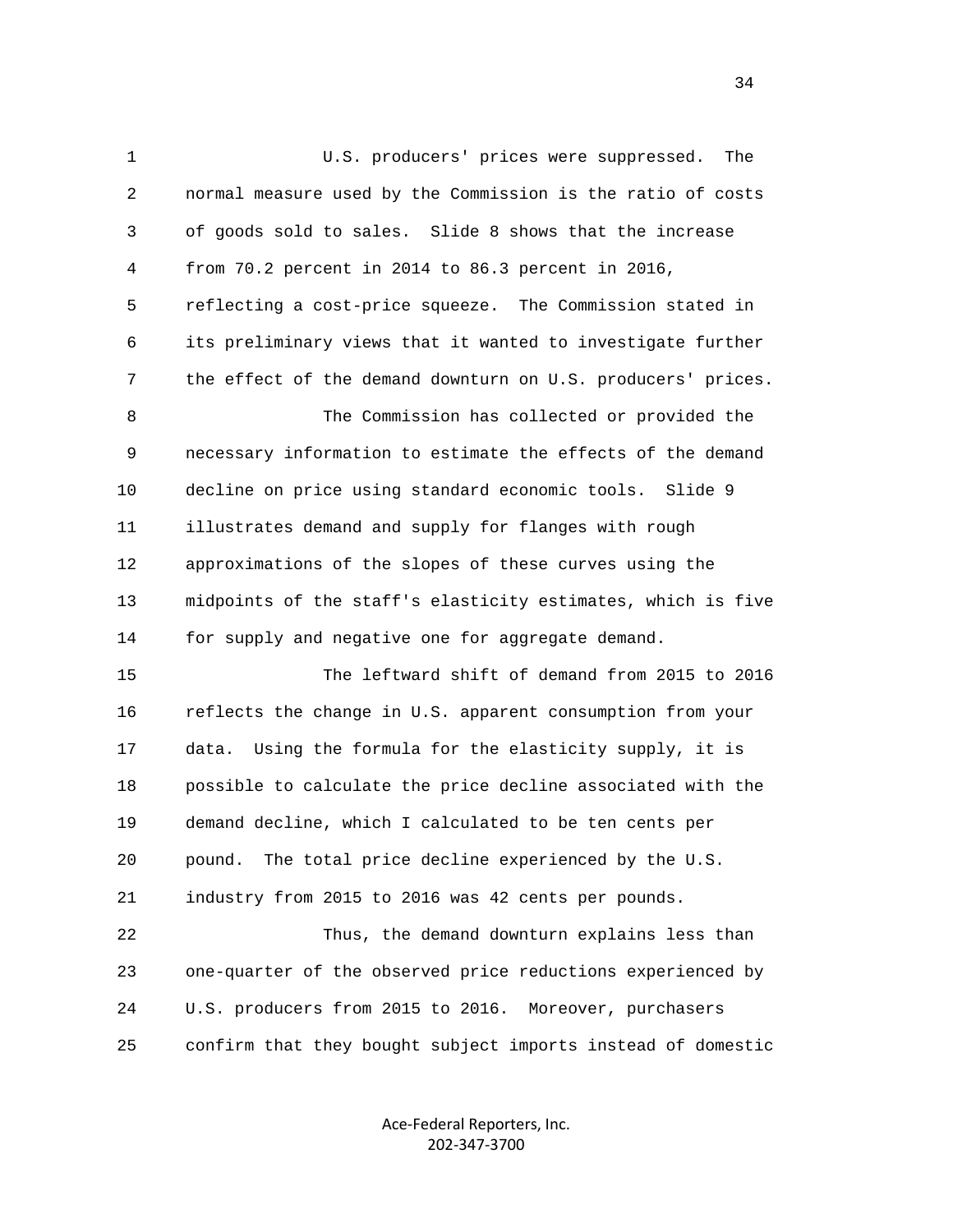1 flanges on the basis of imports being lower priced, and also 2 used lower prices of subject imports to force price 3 reductions from U.S. producers.

 4 Slide 10 summarizes for each of the 17 5 responding purchasers those that bought subject imports 6 rather than U.S. flanges, whether subject imports were lower 7 priced and if price was the primary reason for purchasing 8 subject imports. For each subject country individually and 9 in the aggregate, most purchasers displaced U.S. flanges 10 with purchases of subject imports and did so because subject 11 imports were lower priced.

 12 Purchasers also responded to the question of 13 whether they forced U.S. producers to reduce prices in order 14 to compete with subject imports. The details of their 15 responses are confidential and are Table 5-14 of the staff 16 report. However, what is public is that 10 of 16 responding 17 purchasers said that U.S. producers had reduced their prices 18 in order to compete with the lower prices of subject 19 imports. Moreover, the six purchasers that did not respond 20 yes to this question stated that they just did not know.

 21 The price declines and volume reductions 22 associated with the competition from subject imports has 23 resulted in adverse effects for the U.S. carbon steel flange 24 industry. Slide 11 shows that U.S. producers experienced 25 significant declines in production, a 25 percent reduction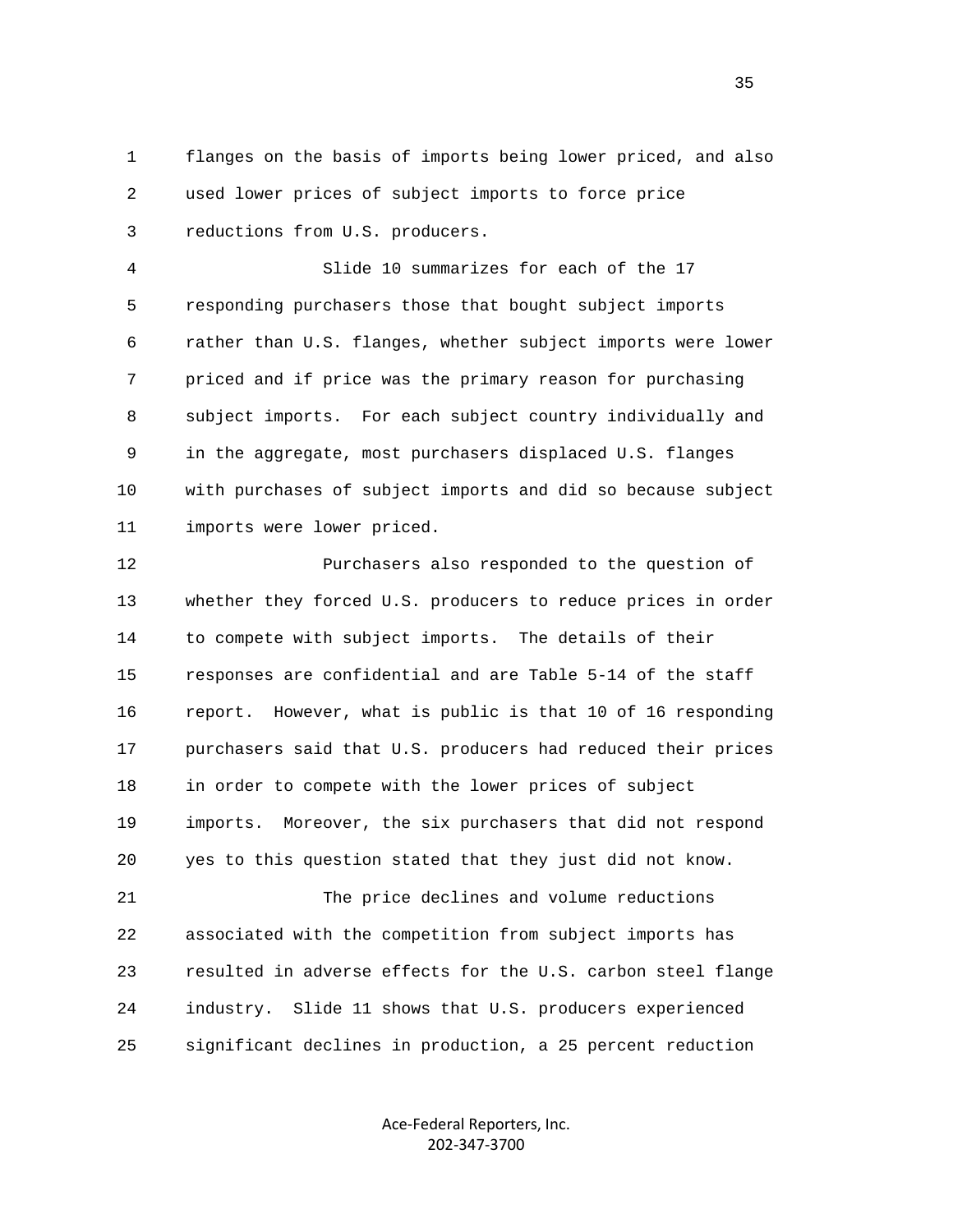1 in the number of production and related workers, and an even 2 greater 32 percent reduction in wages paid.

 3 Slide 12 shows that U.S. producers' operating 4 profits declined throughout the POI and in 2016 turned to 5 operating losses, reflecting in large part a combination of 6 lost sales volume and a significant reduction in sales price 7 from 2015 to 2016.

 8 It is possible that these numbers may change 9 very slightly with some changes in data from the 10 verification, but the story will remain essentially the 11 same. Thank you.

 12 MR. McCONKEY: You know you're getting towards 13 the end when the lawyer speaks, so let me talk about a few 14 issues here. Domestic like product and the domestic 15 industry. Starting with the scope of the investigation, it 16 covers carbon steel flanges, and because an identical 17 product is made here in the U.S., and that there are clear 18 dividing lines between carbon steel flanges and flanges made 19 from other types of material such as stainless steel, the 20 Commission, as it did in the prelim, should continue to 21 define a like product that matches the scope.

 22 Indeed, until the final phase, our like 23 product definition was not contested by any of the 24 respondents. We recognize that in this final stage, 25 Forgital has filed a prehearing brief that requests the

> Ace‐Federal Reporters, Inc. 202‐347‐3700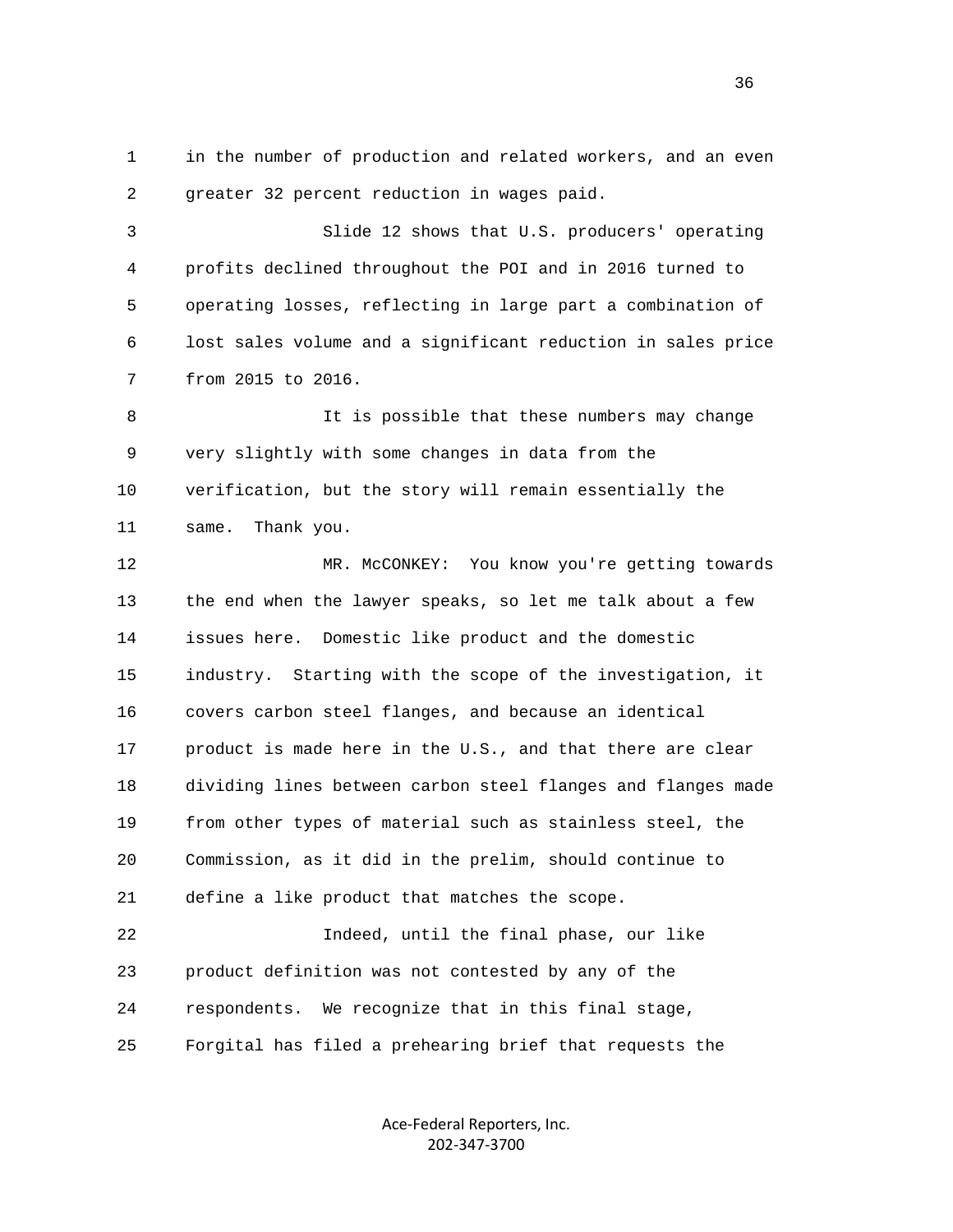1 Commission define two separate like products, one for 2 specialized and custom flanges and a second for standard 3 flanges.

 4 We're going to have to address most of this in 5 our post-hearing briefs substantively, because a lot of the 6 crucial data was deemed proprietary in that prehearing 7 brief, and also suffice it to say it made it a little 8 difficult for my clients to understand exactly what product 9 was trying to be defined there.

 10 Cumulation. A couple of words about 11 cumulation. The imports from all three subject countries of 12 course should be cumulated as the petitions were filed on 13 the same day, and there's a reasonable overlap of 14 competition among the domestic like product and the subject 15 imports.

 16 The subject imports from each country and the 17 domestic like product are highly interchangeable as 18 reflected in the questionnaire responses, and as highlighted 19 in Dan Klett's first slide. All U.S. and subject producers 20 focus their production on carbon steel flanges in the 21 standard size, standard set of sizes, configurations, 22 pressure ratings, etcetera. And finally, subject imports 23 from each country and the domestic like product are sold 24 simultaneously through the United States through the same 25 channels of trade distributors. So the criteria for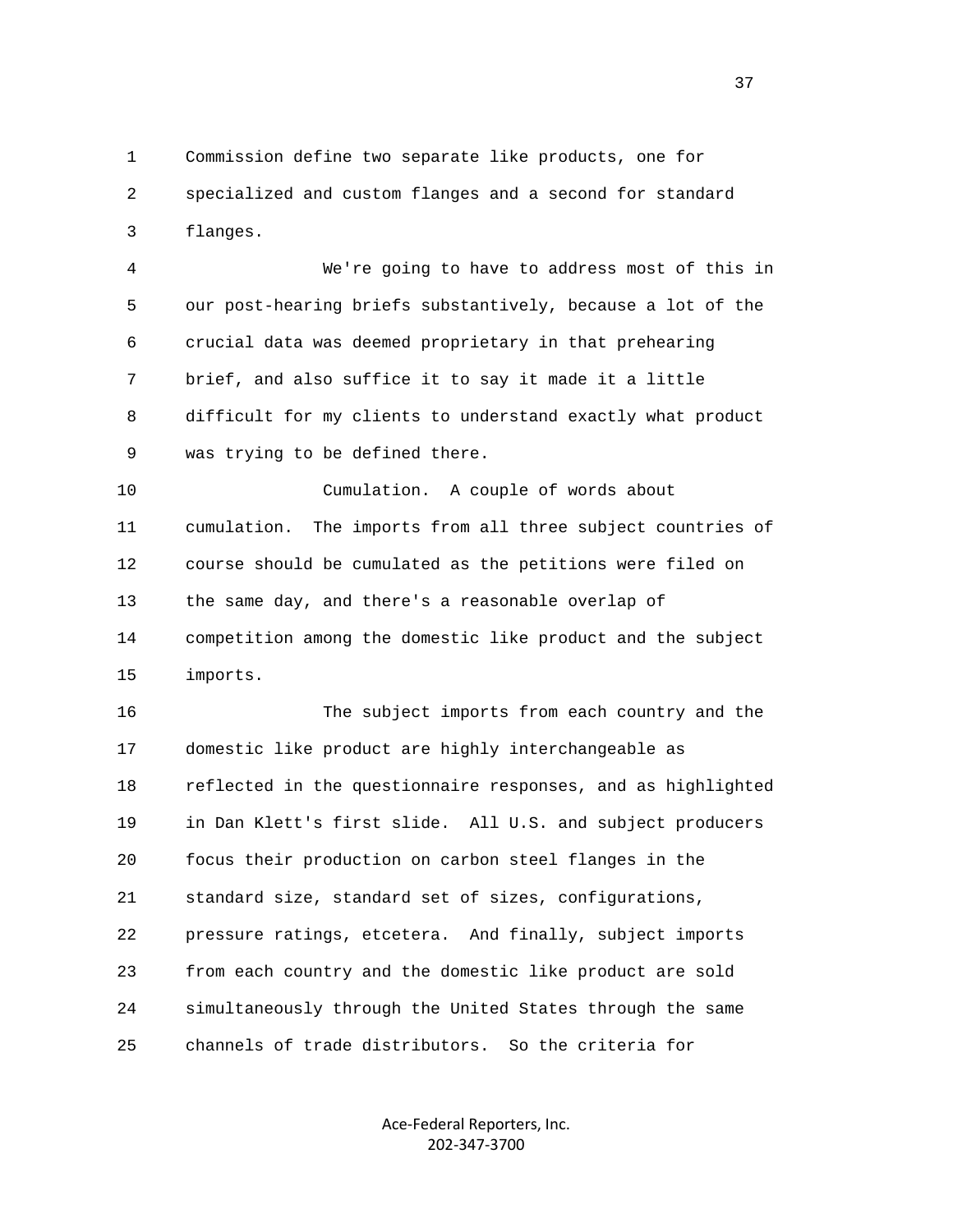1 cumulation is clearly satisfied.

 2 With respect to conditions of competition, the 3 witnesses today testified that the conditions of competition 4 make this domestic industry highly susceptible to injury 5 from unfairly priced imports. Purchasing decisions again 6 are largely based on price, as highlighted in Dan Klett's 7 second slide. 8 In the eye of most consumers, a carbon steel

 9 flange is a carbon steel flange, and there's almost no 10 price, non-price reason to choose one over the other. Also, 11 production is capital intensive. Lost sales not only reduce 12 revenues, they also increase the per unit fixed cost of 13 remaining sales. Third, we see that demand has been 14 declining.

 15 It would be one thing if subject imports were 16 entering the U.S. to meet surging demand conditions. But 17 here, the subject imports have stolen domestic market share 18 in a declining market. While those aligned with Indian 19 producers, Indian suppliers floated a trial balloon in the 20 preliminary phase with respect to AMLs, and an attenuated 21 competition argument, they have clearly abandoned that 22 argument.

 23 Looking at the statutory injury factors, the 24 Commission analyzes whether the subject imports are a cause 25 of material injury. So let's look at volume of the imports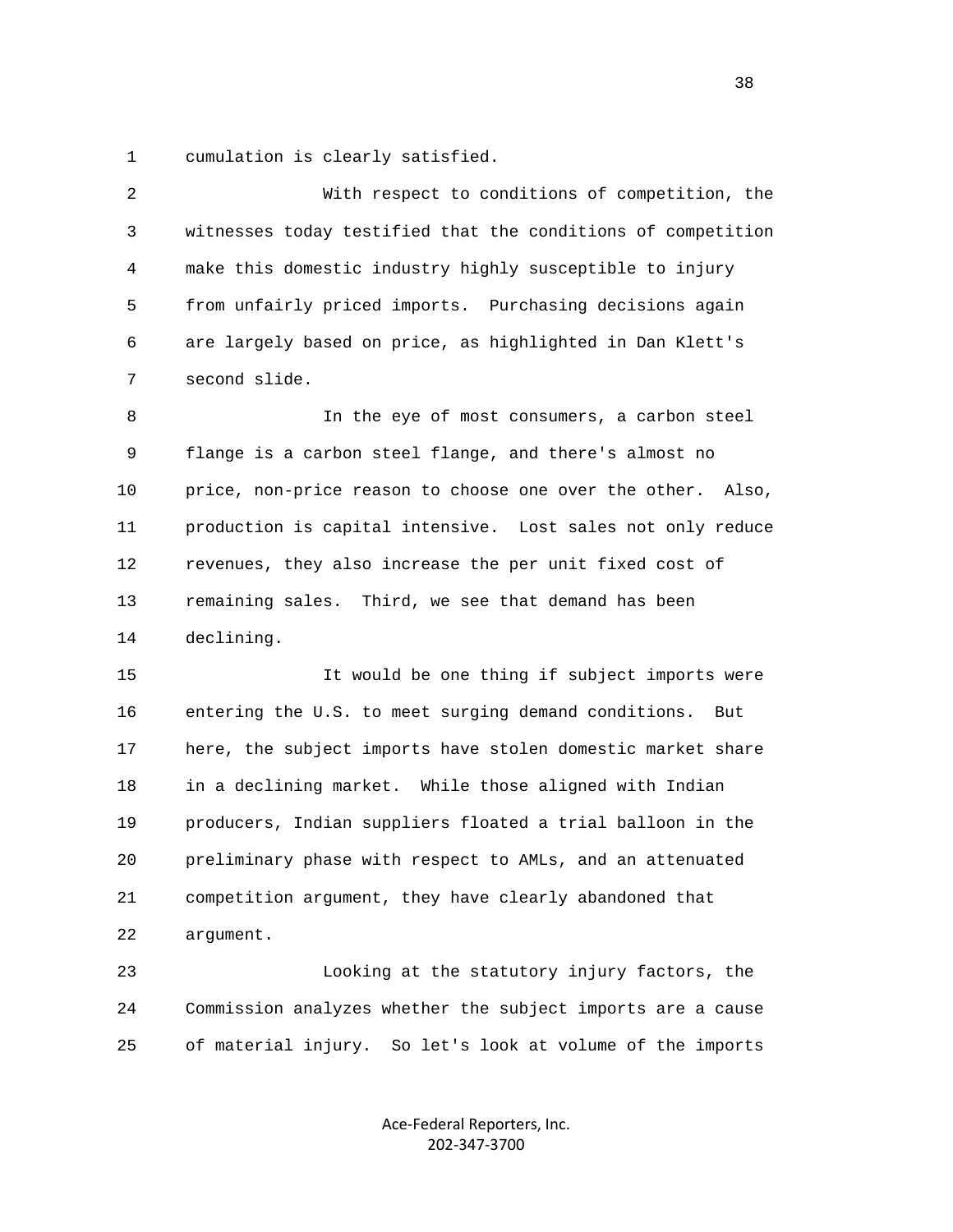1 of the subject merchandise. The volume of the subject 2 imports are significant, and import penetration increased 3 over the POI. The growth in this import penetration 4 occurred in a market characterized by declining demand, but 5 related in large part to the decline in the energy sector, 6 and I refer you to Dan's third slide.

 7 In a commodity-type business, our witnesses 8 described falling import prices have had the predictable 9 effect of both underselling domestic product and resulting 10 in price depression and suppression. This is also 11 documented in the questionnaire responses and Dan's number 12 five, number six and number seven slides.

 13 The Commission also considers both, whether 14 there has been a significant price underselling by the 15 imported merchandise as compared with the price of the 16 domestic like product, and whether the subject merchandise 17 otherwise depresses prices to a significant degree, or 18 prevents price increases which otherwise would have 19 occurred.

 20 The facts in this case, as attested to by our 21 witnesses and documented in the questionnaire responses 22 confirm both significant price underselling and significant 23 price depression and suppression, and I refer you to Slides 24 7 and 8 of Dan, Dan's Slides 7 and 8.

25 The third factor examined by the Commission,

Ace‐Federal Reporters, Inc. 202‐347‐3700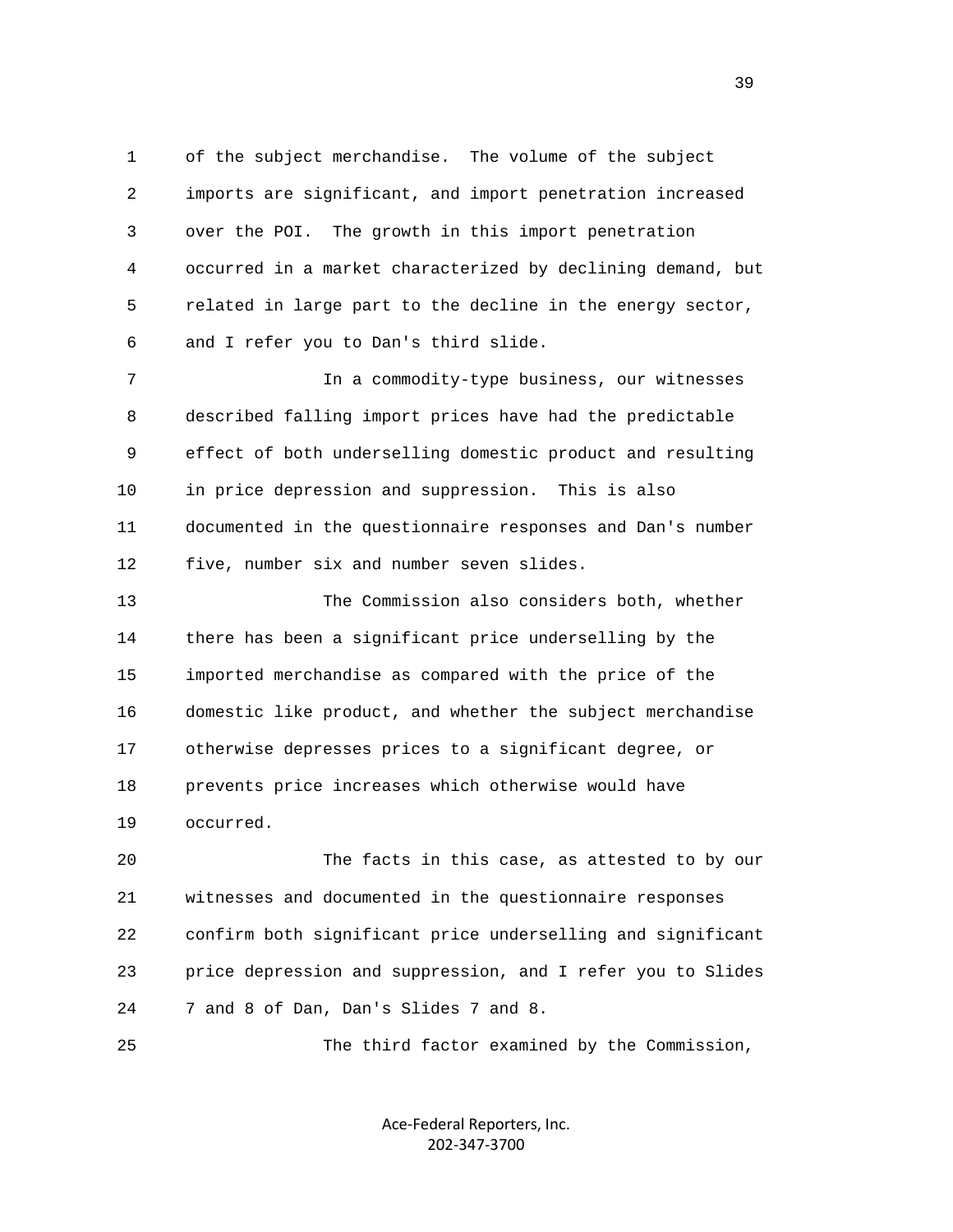1 the impact of the merchandise, such merchandise on the 2 domestic producers of the domestic like product. The 3 testimony of our witnesses and the questionnaire responses 4 show that the domestic industry is reeling from the surge in 5 import penetration, and that's reflected in declining 6 capacity, production, shipments, market share, employment, 7 prices and profits, every criteria you want to look at. 8 In a declining demand environment, U.S. 9 producers could have expected that their shipments would 10 have declined, but consistent with declining overall demand. 11 Instead, those subject imports took an increasing market 12 share. For these reasons, we ask that the Commission make 13 an affirmative finding of material injury. 14 A couple of issues on threat. Clearly, we're 15 also threatened with material injury from these imports. We 16 suggest that the Commission should continue to assess threat 17 based on cumulated subject imports. They clearly meet the 18 requirements for cumulation. They're fungible, they're sold 19 through the same channels of distribution, and they compete 20 in the same geographical markets.

 21 Moreover, subject imports from each country 22 compete under the same conditions of competition. Producers 23 from all sources compete to supply carbon steel flanges. 24 Applying these statutory criteria, the threat of injury from 25 cumulated imports is real and it's imminent. With that,

> Ace‐Federal Reporters, Inc. 202‐347‐3700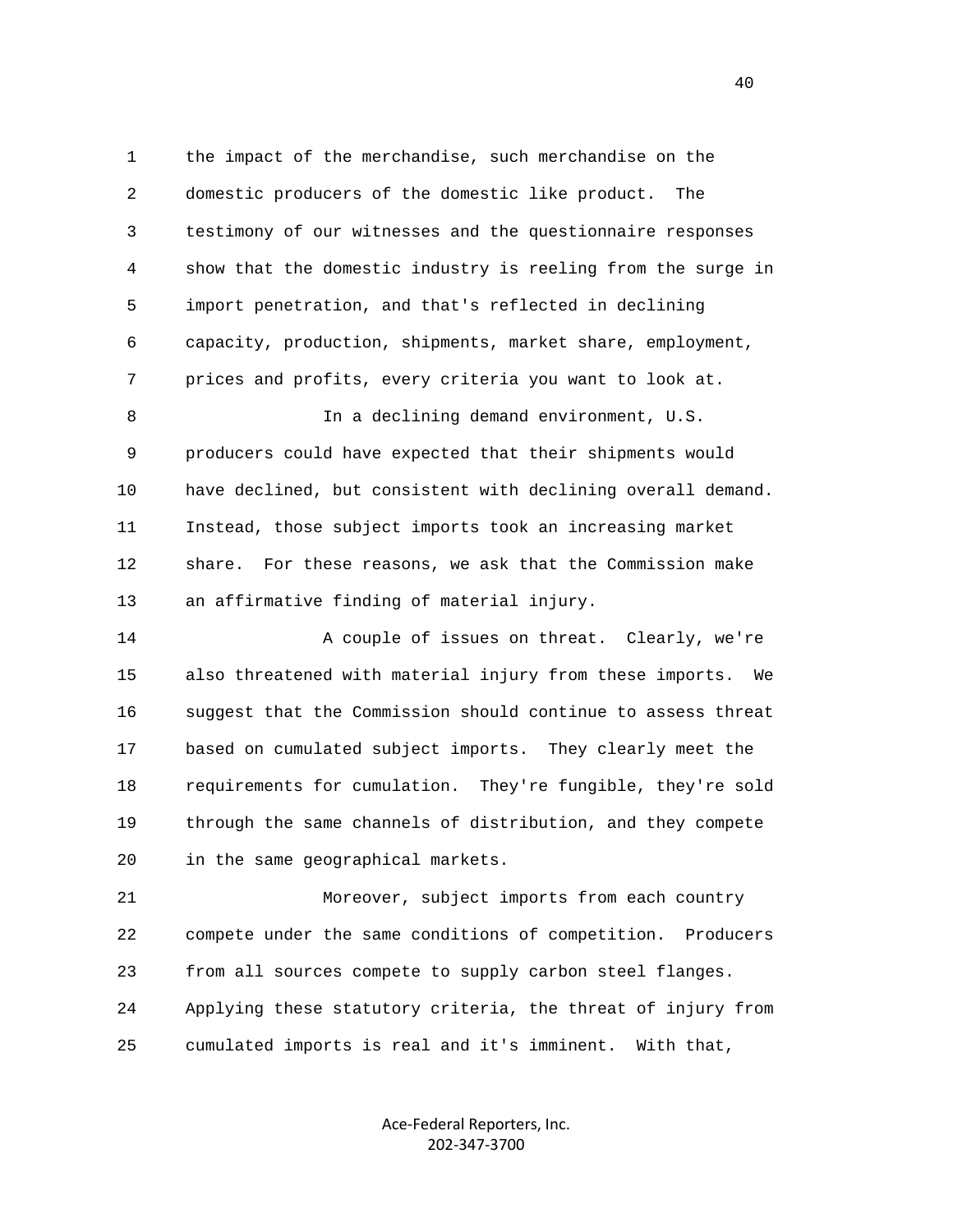1 this completes our panel's presentation and we are all 2 available for questions. Thank you.

 3 CHAIRMAN SCHMIDTLEIN: All right. Thank you 4 very much. I'd like to take the opportunity to thank all 5 the witnesses for being here today. It's very helpful for 6 us in understanding the issues in the case, so we do 7 appreciate your time. I will begin the questioning today, 8 and I guess we'll start with that subject of AMLs.

 9 If I understand, and I know that India has not 10 chosen to participate in the final phase here, but 11 nonetheless I'd like to understand how the division between 12 an AML purchase versus a non-AML purchase affects the 13 overall dynamics of the market. And so listening to your 14 testimony, it seems like, and correct me if I'm wrong, if 15 the distributor or an end user has an approved list, do they 16 then not purchase from a non-approved manufacturer?

17 17 In other words, is it exclusive that you have 18 to be on the approved list to compete for that business? 19 Mr. Bernobich.

 20 MR. BERNOBICH: Frank Bernobich. No, there's 21 a lot of latitude. There's a lot of latitude, and 22 invariably they're given direction to use AMLs, but they're 23 not gospels, and they do not necessarily use them. 24 Sometimes they'll deviate from what they've been told and 25 we've seen this repeatedly.

> Ace‐Federal Reporters, Inc. 202‐347‐3700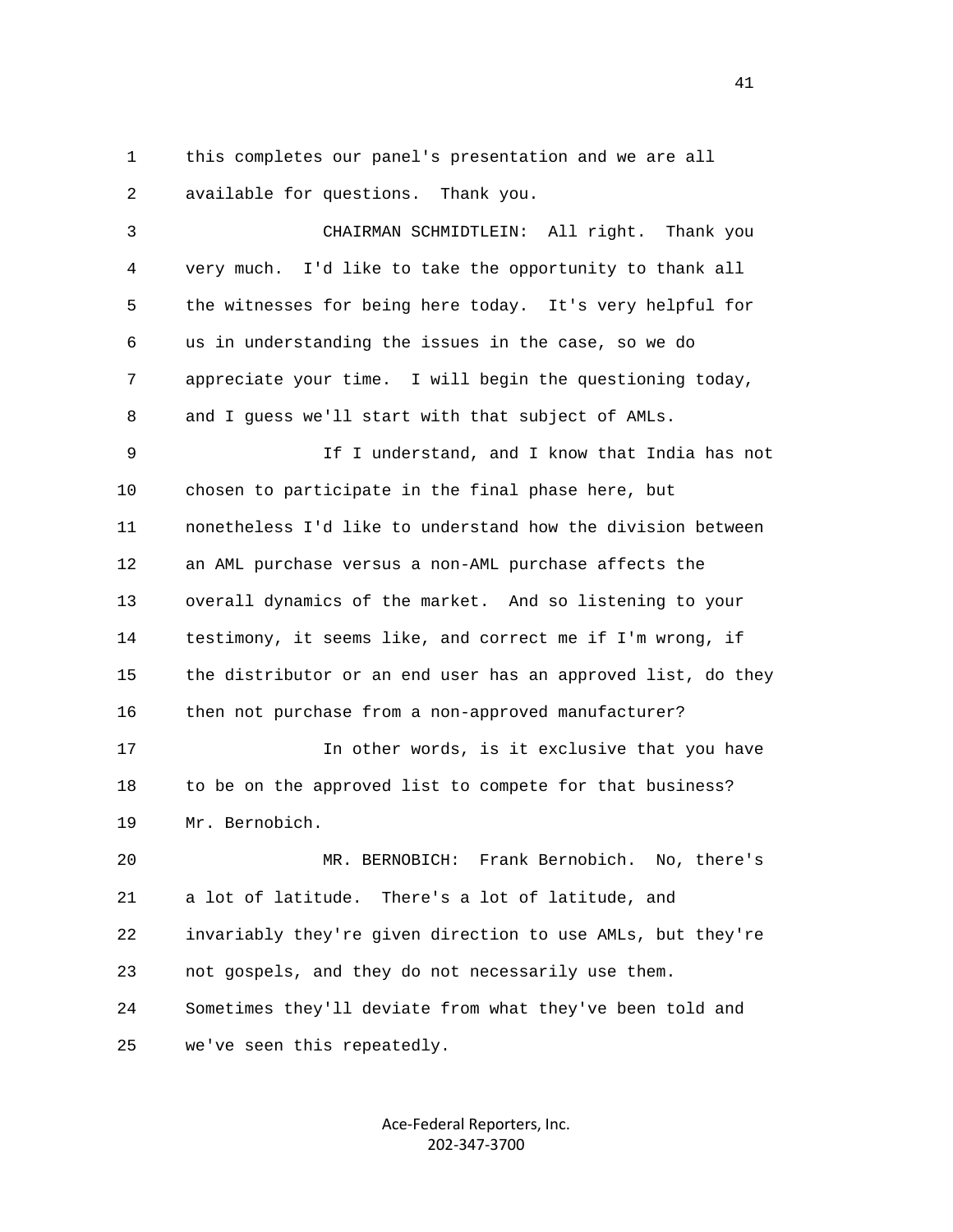1 CHAIRMAN SCHMIDTLEIN: So and you're talking 2 about distributors and end users? 3 MR. BERNOBICH: Yes, yes. 4 CHAIRMAN SCHMIDTLEIN: So they'll maintain an 5 AML, but then when they go out and you can remind me, are 6 these -- are these sales done on transaction by transaction 7 basis or request for proposal? How exactly are they 8 executed? 9 MR. BERNOBICH: There -- in many cases they're 10 requests for proposal. 11 CHAIRMAN SCHMIDTLEIN: A request for proposal. 12 So the request for proposal will go out. It will have 13 listed that you have to be approved, but notwithstanding 14 that, some non-approved manufacturers will compete anyway. 15 MR. BERNOBICH: Right. In other words, people 16 will simply say or distributor will say well look, you know. 17 We'll give you ^^^^ here is the prices we have from the AML. 18 Lte me give you an alternative, a non-AML. Flanges are 19 exactly the same. They'll perform the same function, but 20 these flanges cost 20 or 25 percent below. 21 CHAIRMAN SCHMIDTLEIN: So how often do you see 22 that happening? 23 MR. BERNOBICH: Oh, we see it frequently. 24 CHAIRMAN SCHMIDTLEIN: Can you give me a 25 percentage of your business that you think --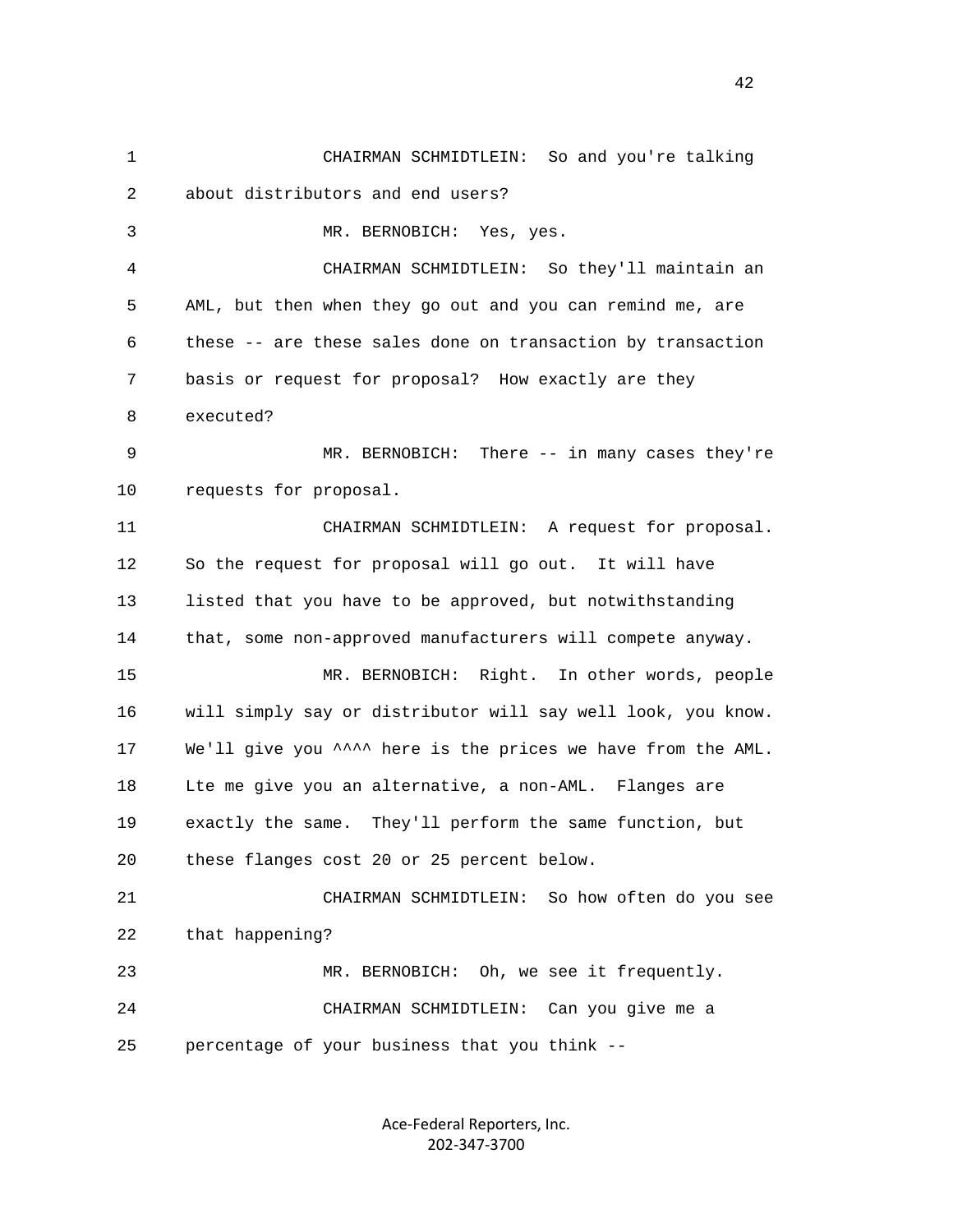1 MR. BERNOBICH: I couldn't do that, no. 2 Unfortunately, I cannot do that but I can say we see it 3 frequently. 4 CHAIRMAN SCHMIDTLEIN: Okay. Mr. Coulas, does 5 Weldbend have the same experience? 6 MR. KEVIN COULAS: Kevin Coulas. Yeah, 7 Weldbend sees the same issue with proposals. We submit 8 our pricing. The distributor will propose to the end user 9 our product and then, like I said, we're on the AML and 10 someone who's not on the AML and they're significantly 11 cheaper, so a lot of times they'll come back to us with hey, 12 you need to come down 25, 30 percent on your pricing if you 13 want to get the order. Otherwise, it's going to -- this 14 other person is not on the AML. 15 CHAIRMAN SCHMIDTLEIN: And is that a recent 16 phenomenon that they've been deviating from the AMLs or -- 17 MR. BERNOBICH: It has been more recent. We 18 think that there's been a cataclysmic change in the way 19 people purchase. By the way, Frank Bernobich. The way 20 people purchase products. In the past, there has been a 21 significant reliance on so-called domestic products and that 22 has changed with this last downturn in oil and gas. People 23 have been adamant about bringing the cost, to bring welds 24 in, to tie lines in, to bring, to push gas, oil down the 25 line. It has been and it's changed dramatically yes,

> Ace‐Federal Reporters, Inc. 202‐347‐3700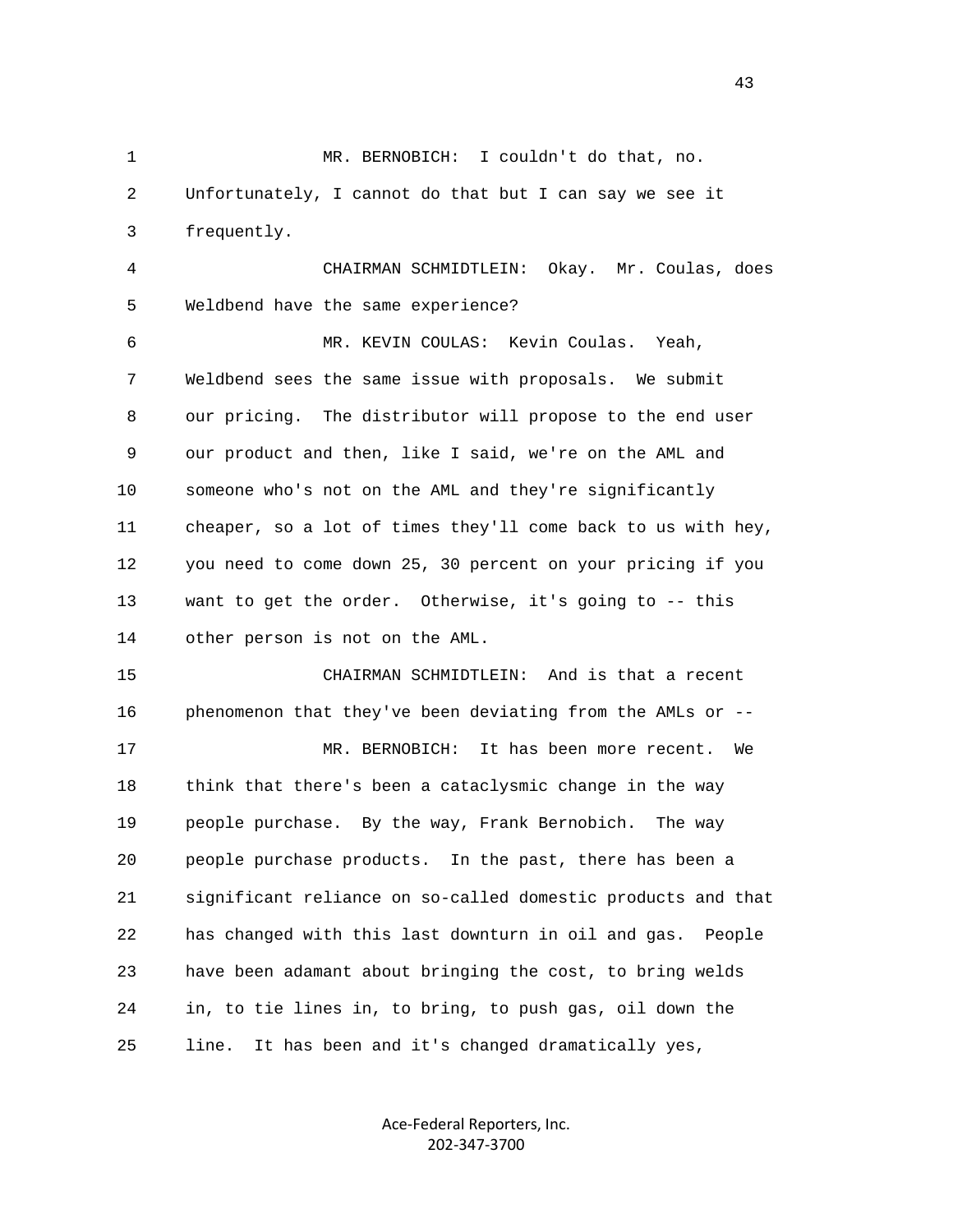1 recently.

 2 CHAIRMAN SCHMIDTLEIN: And so when you're 3 talking about where you see this frequently, is it mostly in 4 the oil and gas segment of the market that you're seeing 5 this? 6 MR. BERNOBICH: Well, that's what we basically 7 -- that's what we basically supply. 8 CHAIRMAN SCHMIDTLEIN: That's what you supply? 9 MR. BERNOBICH: Yes, yes. 10 CHAIRMAN SCHMIDTLEIN: Okay, and is that true 11 for Weldbend as well? 12 MR. KEVIN COULAS: We supply both the oil and 13 gas and the commercial side, and we've seen it in those 14 segments where now that they've used, let's say a 15 non-approved product in the commercial side, they'll start 16 saying we've had good success with that. We'll push it 17 through the oil and gas side as well. So it's -- there's 18 been a fundamental change in the way both distributors and 19 end users are operating with the downturn, with everything 20 being very price-sensitive. 21 If you can start saving 25, 30 percent on your 22 material cost, the end users are looking at very significant 23 savings. 24 CHAIRMAN SCHMIDTLEIN: So did that really 25 start in 2016 then, with a drop off in --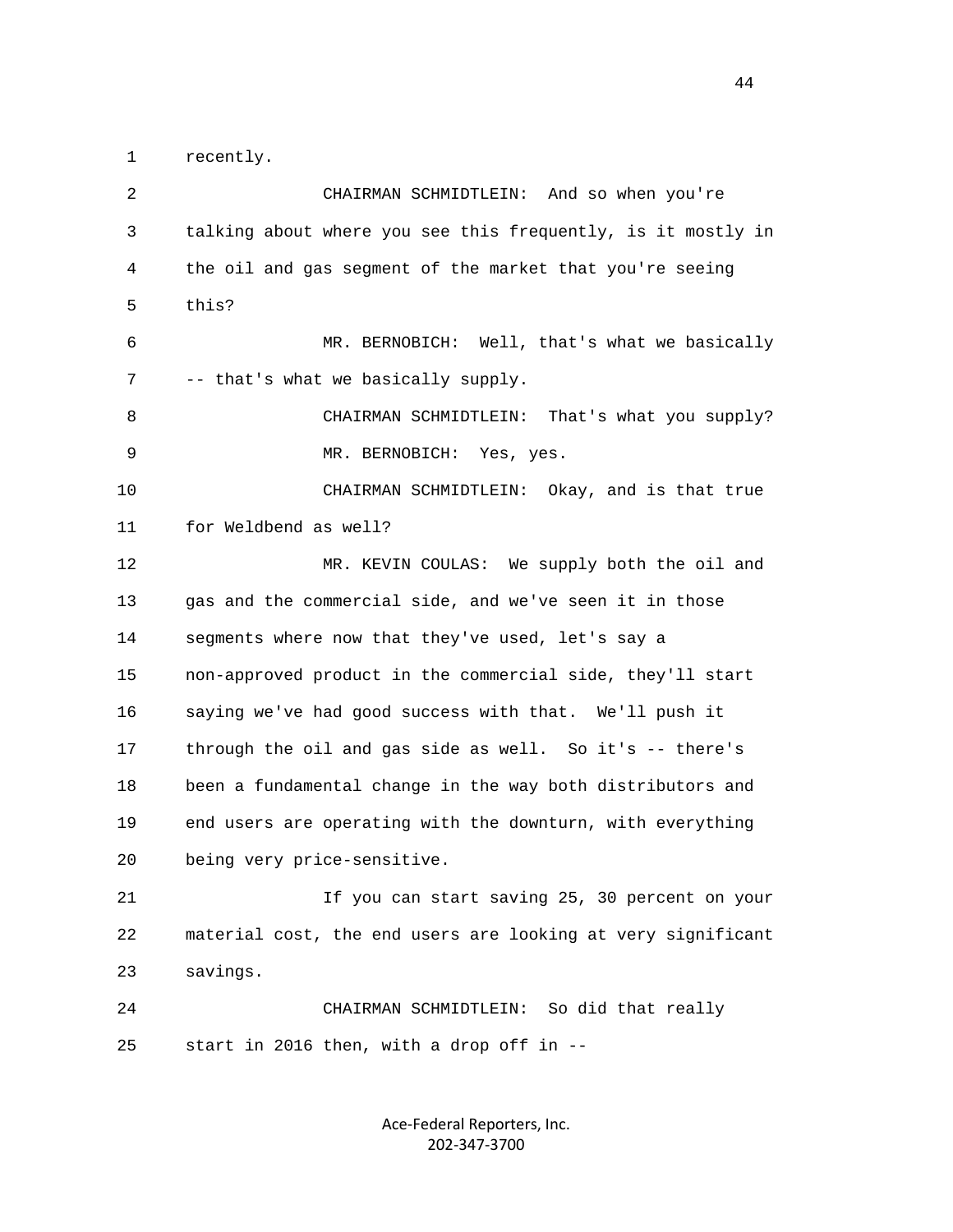1 MR. BERNOBICH: In 2015, maybe a little bit 2 sooner than that. This is again Frank Bernobich. 2014, 3 '15, '16. '16, 2016 reached its apex, okay. 4 CHAIRMAN SCHMIDTLEIN: 2016 reached the apex 5 of this happening? 6 MR. BERNOBICH: Right. 7 CHAIRMAN SCHMIDTLEIN: And is it continuing 8 til today? 9 MR. BERNOBICH: Oh absolutely. 10 CHAIRMAN SCHMIDTLEIN: Okay. Mr. Mattox, 11 you're shaking your head. Is this your experience as a 12 distributor? 13 MR. MATTOX: Yes, this is Carlyn Mattox. It's 14 happening, the same thing. We'll get a list of material and 15 people will give us an AML, and then we find out we're not 16 competitive, and then we end up providing prices from 17 countries like India, and then we find ourselves competitive 18 again. 19 So you know, they deviate after they see. 20 There's significant price decreases. I mean it's not just a 21 little bit of money. We're talking about a lot of money. 22 CHAIRMAN SCHMIDTLEIN: Okay. I'm not sure if 23 this -- I was going to ask a question about a table on the 24 staff report which, let's see here. Yeah, I guess this is 25 -- in the staff report, and Mr. McConkey maybe this is a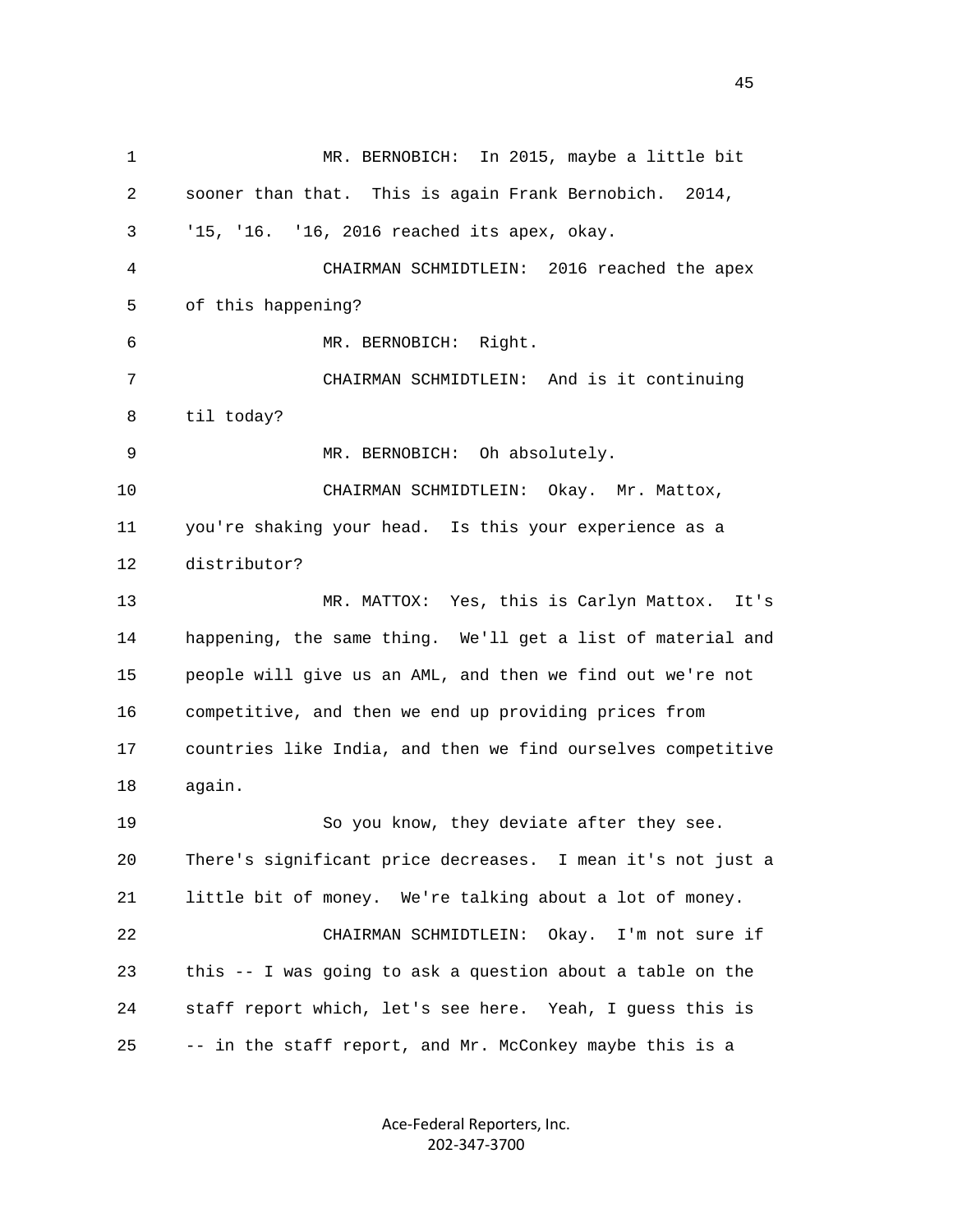1 question for you, at Table 2-5 it talks about the 2 interchangeably of flanges on AMLs and not on AMLs, and 3 they're asking producers, importers, purchasers whether 4 these two are interchangeable.

 5 For purchasers, you know, out of the -- you've 6 got six saying never, five saying sometimes. Based on the 7 answers of the purchasers that were included in this table, 8 it looks like they're not interchangeable. And so I guess 9 my question is, you know, based on the testimony that we've 10 just heard, how should we consider this information based on 11 the purchaser questionnaires?

 12 MR. KLETT: Commissioner Schmidtlein, I think 13 I can answer that.

14 CHAIRMAN SCHMIDTLEIN: Sure.

 15 MR. KLETT: I mean I think there's a couple of 16 things you have to consider. One is that in terms of AML 17 being interchangeable with non-AML, first of all India has a 18 lot of producers that qualify under AML. So that their 19 argument from the prelim that the AML versus non-AML 20 distinction, it completely attenuated competition between 21 India and U.S. producers, is not valid because Indian 22 producers are on AMLs.

 23 So I think first of all the table to which you 24 refer needs to take that into account. Secondly, the U.S. 25 producers and Indian producers both sell into the commercial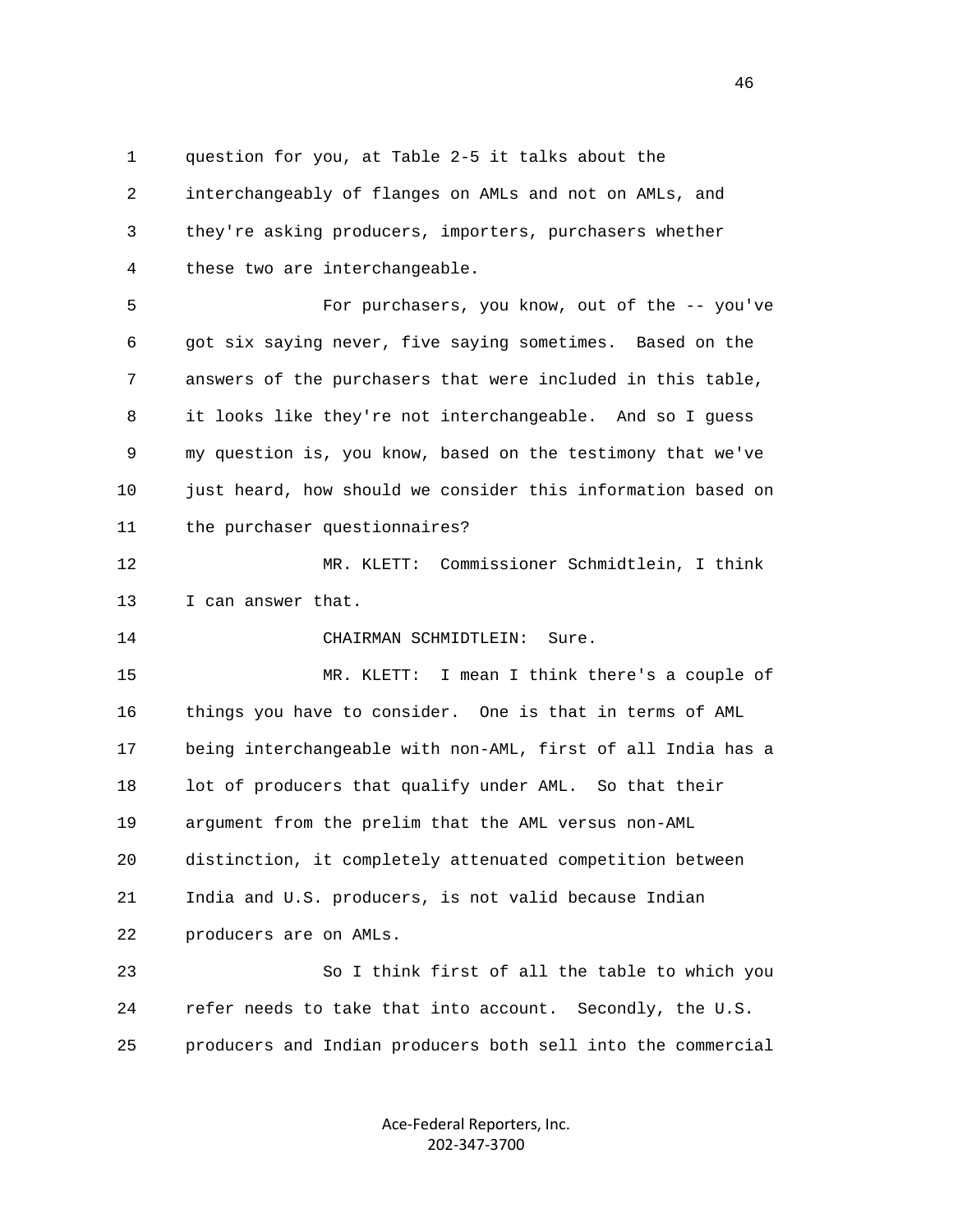1 market, which for the most part do not require AMLs. I 2 think going to what Frank says, that you know, there may be 3 instances where the AML versus non-AML does -- does create 4 an elimination of certain suppliers for consideration. 5 But I think what Frank and Kevin said was that 6 -- or James, was that -- was that that is being -- that 7 distinction in being -- is not applying in the most recent 8 years. 9 CHAIRMAN SCHMIDTLEIN: Okay, and so is that -- 10 just let me back up for a second. So on the commercial 11 side, historically have AMLs been an issue on the commercial 12 side of the market? Do most purchasers maintain AMLs? 13 MR. KEVIN COULAS: Kevin Coulas, Weldbend. On 14 the commercial side, most do not maintain an AML and so that 15 is all based on price. 16 CHAIRMAN SCHMIDTLEIN: Okay. So it's mostly 17 in the oil and gas industry that you have these approved 18 manufacturers list; is that correct? 19 MR. BERNOBICH: That is in fact correct. 20 CHAIRMAN SCHMIDTLEIN: Okay, and so once the 21 oil and gas industries started hitting rock times, they 22 started becoming more lenient in terms of how they applied 23 their AMLs, that's what you're saying? 24 MR. BERNOBICH: That's in fact correct, yes. 25 CHAIRMAN SCHMIDTLEIN: Okay. Mr. Coulas.

> Ace‐Federal Reporters, Inc. 202‐347‐3700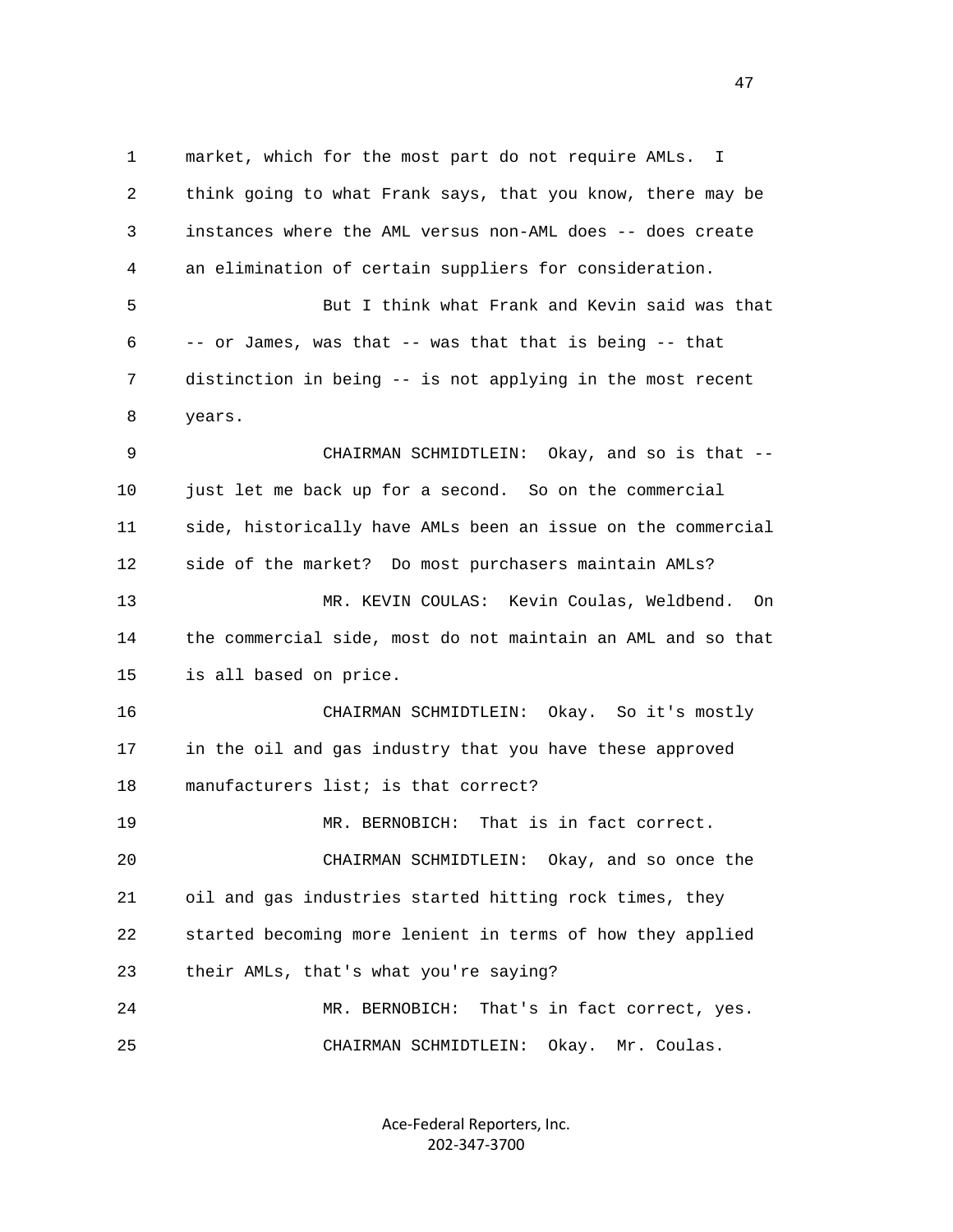1 MR. KEVIN COULAS: Kevin Coulas with Weldbend. 2 As the end users, as the oil and gas declined, the end users 3 pushed back on the distributors, I need to start cutting 4 material cost. The distributor may have had an experience 5 with an Indian flange on the commercial side, and then said 6 hey, I have a flange. 7 It's 40-50 percent cheaper than a 8 domestic-approved flange, and therefore that would -- that 9 price savings would allow the end user to -- that would 10 justify in the end user's mind to make the switch at that 11 point. If you're talking \$100,000 worth of flanges, to save 12 \$50,000, that's hard to say no to. 13 CHAIRMAN SCHMIDTLEIN: Uh-huh, okay. My time 14 is up, but one quick question. There's an Appendix D in the 15 staff report that lists manufacturers and what AMLs they 16 have been included on and it's confidential, right. So I 17 wonder, Mr. McConkey or Mr. Klett, if you could take a look 18 at that. I'm curious whether you could tell us if you think 19 that is a relatively complete list? 20 CHAIRMAN SCHMIDTLEIN: The section in there with 21 the Indian manufacturers and what AMLs they are approved 22 for. So you don't have to do it now. Maybe in the next 23 round, but I'd be curious whether you think that's an 24 accurate compilation. 25 Alright, Vice Chairman Johanson.

> Ace‐Federal Reporters, Inc. 202‐347‐3700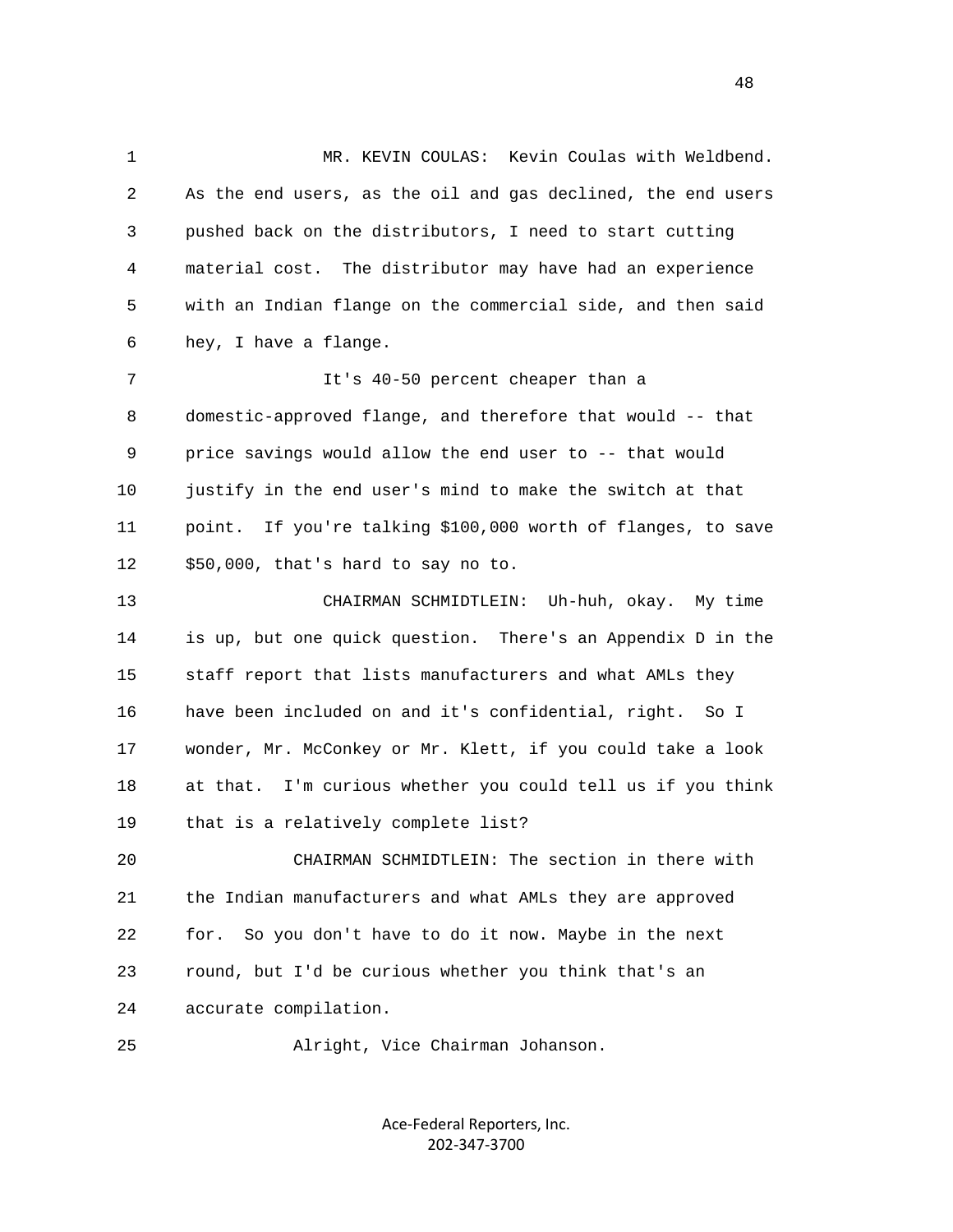1 VICE CHAIRMAN JOHANSON: Thank you, Chairman 2 Schmidtlein, and I would like to thank all of you for 3 appearing here today.

 4 Average unit values for imports from India are 5 far less than average unit values for imports from Italy and 6 Spain. And this can be seen at Table C-1 and C-2 at pages 7 C-3 and C-5 of the Staff Report.

 8 To what do you attribute this difference in unit 9 values between Italy and Spain and India? And do 10 differences in AML certification explain these differences? 11 MR. DAN KLETT: Commissioner Johanson, this is Dan 12 Klett. You also see that that same kind of pattern in your 13 underselling data. In other words, for specific prices you 14 tended to see greater margins of underselling for India than 15 you did for Spain and Italy. I mean the AUVs and the pricing 16 data both show the same types of relationships.

 17 And I think Frank and Kevin can corroborate this, 18 but I think the Indians have just been much more price 19 aggressive in the market than Italy and Spain. I mean they 20 have a much larger market share. They have--I think their 21 increase in market share has been greater. You see 22 underselling from all three sources, but I think the 23 greater margins of underselling and the fact that Indian is 24 lower priced than Spain and Italy just reflects a greater 25 level of competitiveness on their part in the marketplace.

> Ace‐Federal Reporters, Inc. 202‐347‐3700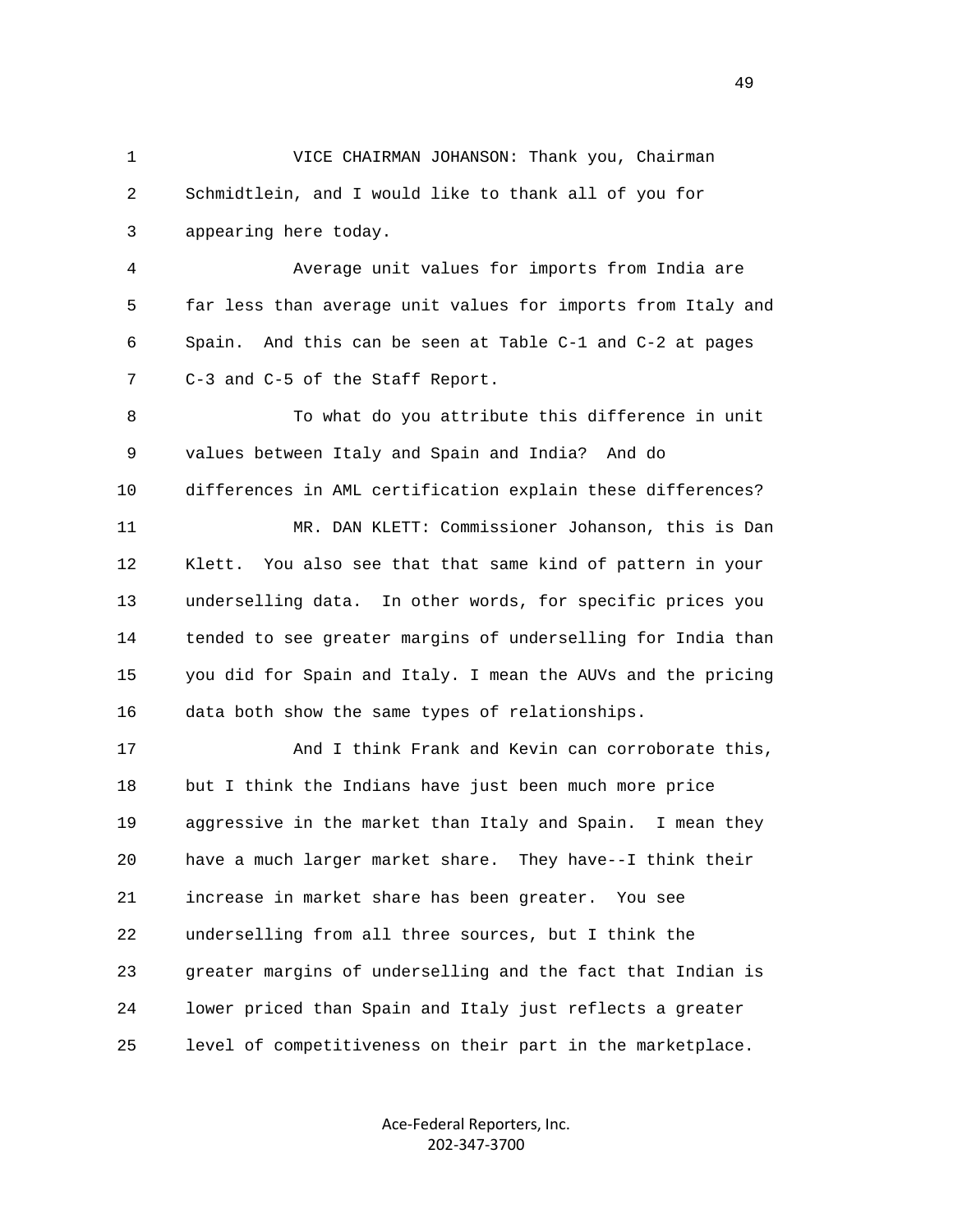1 VICE CHAIRMAN JOHANSON: Okay. Would anyone else 2 like to comment on that? If not, that's fine.

 3 MR. COULAS: James Coulas, Weldbend. The price 4 difference also has to do with the environment that India 5 has compared to the U.S. manufacturers.

 6 They don't have all the regulations and 7 everything we do. And we're glad that we have the 8 regulations, but there has to be some price put on what we 9 have to provide our employees and the environment and 10 everything else that we go through to make a safe 11 workplace.

 12 We were at a factory in India, and the employees 13 were walking around without safety shoes. In fact, they 14 were walking in sandals. And the word got going on how you 15 do this, how you do that, and the one company said they lost 16 somebody in an accident, and they said all we had to do was 17 pay them \$10,000 to the family and they were happy that they 18 got it. So there's a lot of differences that we're not 19 talking here of what an American manufacturer has to go 20 through compared to a offshore, and Indian especially, 21 manufacturer goes through.

 22 VICE CHAIRMAN JOHANSON: Would the level of 23 certification, or percentage of certifications for AMLs for 24 India impact the prices? In other words, if product in 25 India is less likely to be under AMLs, does that lower the

> Ace‐Federal Reporters, Inc. 202‐347‐3700

 $50<sub>50</sub>$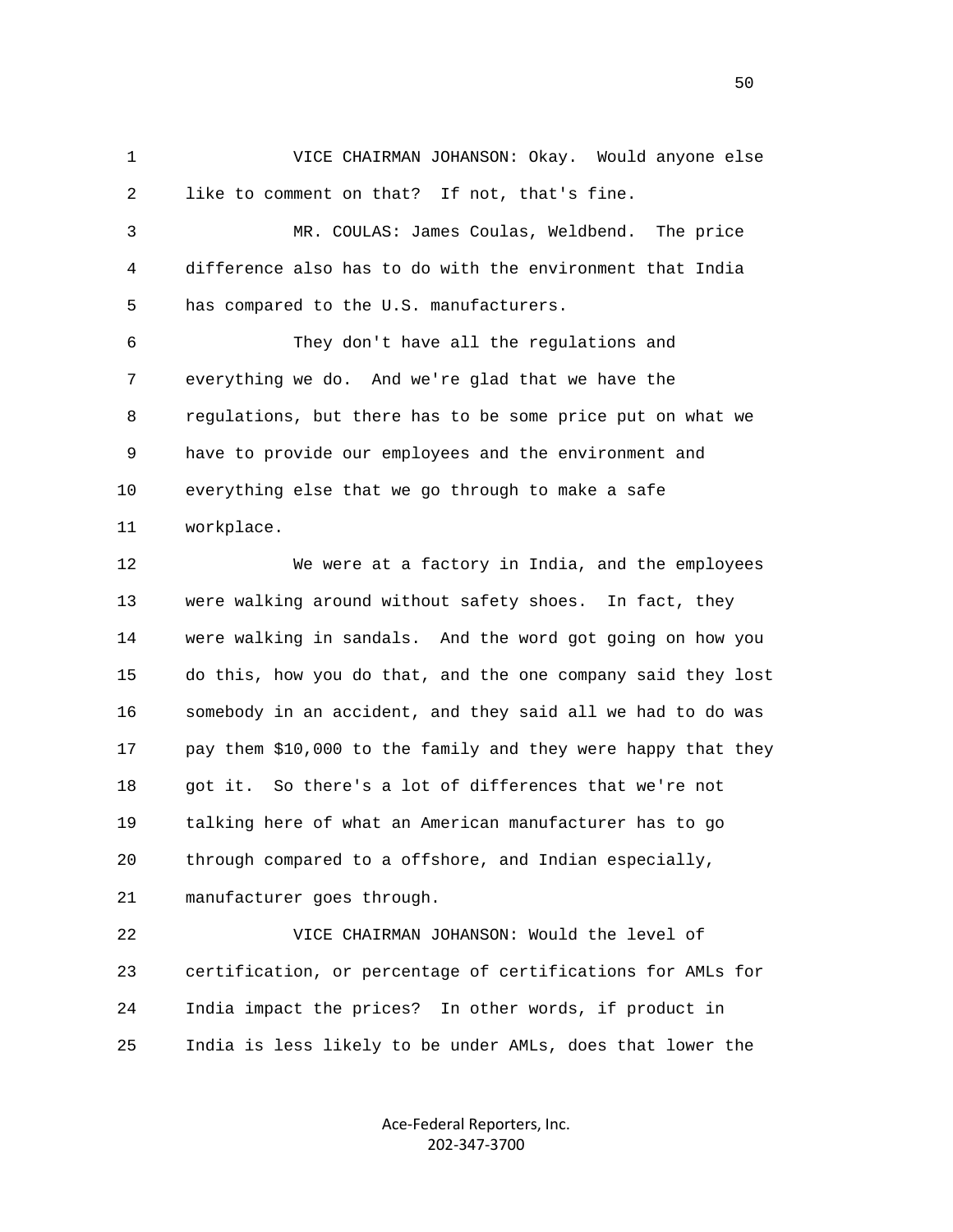1 price of that product?

| 2  | MR. COULAS: The AMLs lately have been--James                 |
|----|--------------------------------------------------------------|
| 3  | Coulas, again, Weldbend--have been--back in the '80s, all    |
| 4  | the major oil companies had AMLs, and they had groups of     |
| 5  | people that went out and did audits on a company like        |
| 6  | ourselves, and like on Boltex. And back in the early '80s    |
| 7  | when there was a downturn in oil, the oil companies and some |
| 8  | of the larger distributors got together and says, if you     |
| 9  | approve the product we'll buy the product from you.<br>We    |
| 10 | don't want to send our people out as much as we do.          |
| 11 | So the oil companies cut costs. So now some of               |
| 12 | the larger distributors have groups that go out and do their |
| 13 | own audits. But it's like the tail wagging the dog. If a     |
| 14 | company is selling Exxon, and Exxon tells them that we want  |
| 15 | you to cut your price by 15 or 20 percent, the distributor   |
| 16 | will go out and do an audit on the company and say they're   |
| 17 | good, just to keep the Exxon business.                       |
| 18 | And I know for a fact that one company did go out            |
| 19 | to approve an Indian company and within two months one of    |
| 20 | the oil companies took the company off themselves because of |
| 21 | the product's failing. So I mean you have to look at it in   |
| 22 | two different things, two different ways that the end user,  |
| 23 | the oil companies, or the gas companies, and then the        |
| 24 | distributors that want to keep that business.<br>They'll do  |
| 25 | things that maybe the oil companies wouldn't.                |
|    |                                                              |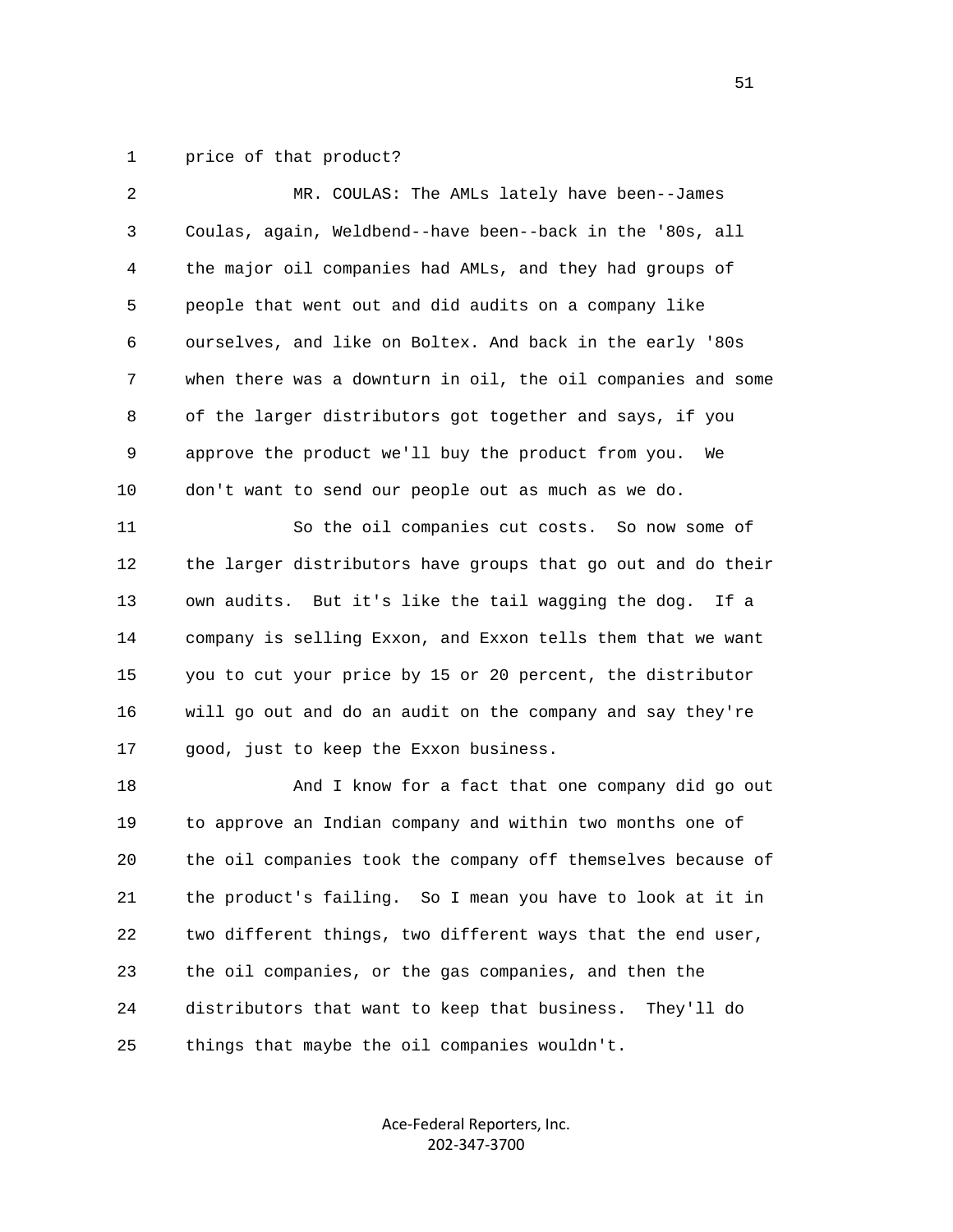1 MR. BERNOBICH: It used to be--Frank Bernobich--it 2 used to be that we would get visits directly, when we first 3 started and we first started getting approvals and we first 4 started being AMLs, that we would have visits from quality 5 control people from the various Exxons and Shells and the 6 Chevrons, and it would be their quality control people that 7 would come and approve us.

 8 That's been many years. The approvals that we 9 have achieved subsequent to the most of them have come from 10 the distributors who has told the end user, look, we'll take 11 care of you. Don't worry about it. We'll provide the 12 quality. We'll make sure the quality is there, and 13 therefore they approved whoever they wanted. And to my way 14 of looking at it, they approved people that would be more 15 remunerative to them than let's say people like ourselves.

 16 VICE CHAIRMAN JOHANSON: Does the--if a product is 17 not under AML, let's say such as a product from India, does 18 that generally mean it's of lower quality? Mr. Coulas, you 19 had mentioned that there were some problems apparently when 20 companies had put AML product under--pardon me, Indian 21 product under AMLs.

 22 MR. BERNOBICH: I don't think that Indian products 23 have been under the same scrutiny as we have been. We are 24 in the States. People come--our place is open 24 hours a 25 day. I know Jimmy's place is open 24 hours a day. You can

> Ace‐Federal Reporters, Inc. 202‐347‐3700

 $\sim$  52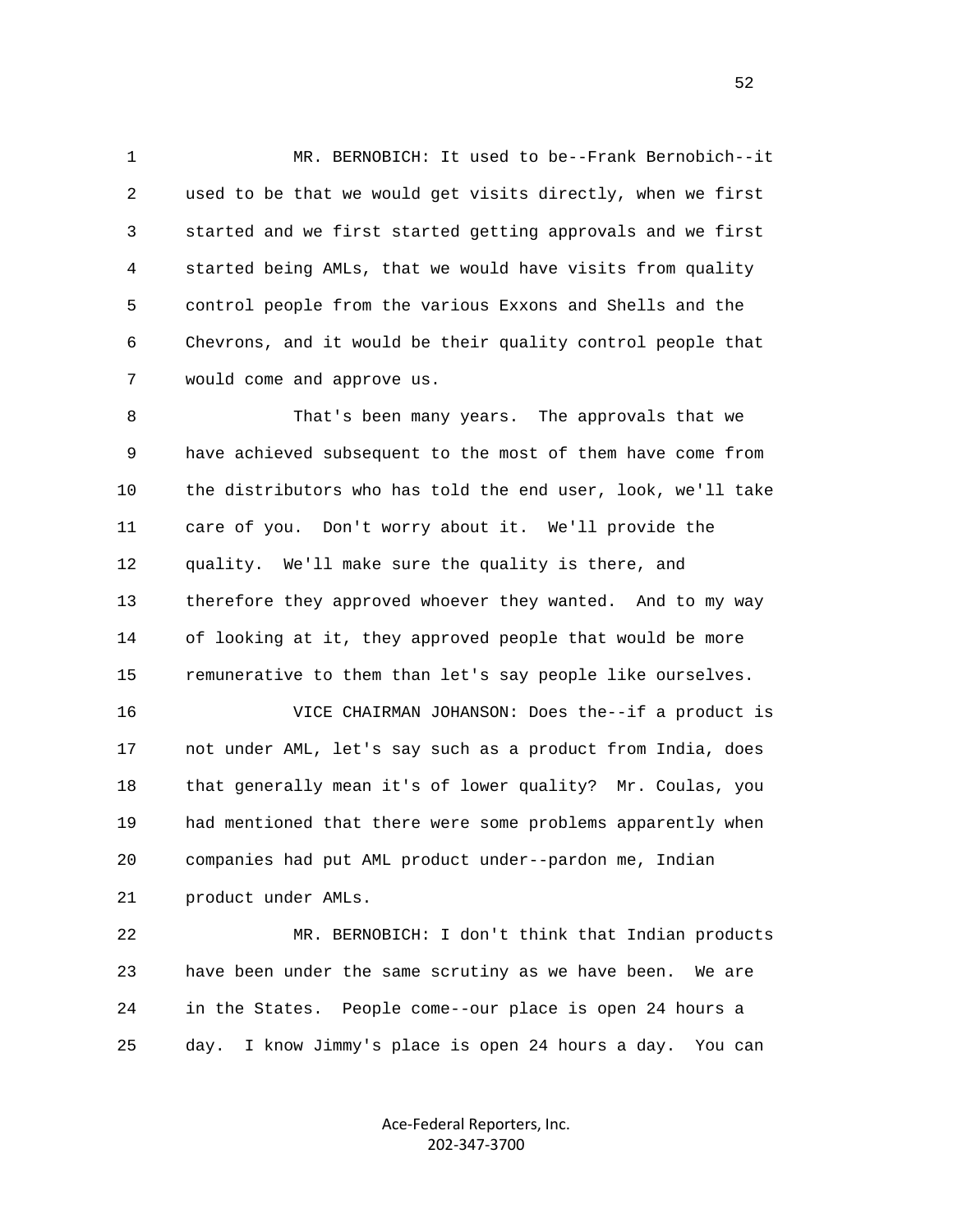1 walk in and walk out any time you want.

| 2  | We don't think that we can have the same services             |
|----|---------------------------------------------------------------|
| 3  | and the same possibilities in India. I've been there.<br>I.   |
| 4  | know how they produce. We would be shut down if we produced   |
| 5  | in any way similar to that.                                   |
| 6  | Now that doesn't mean necessarily that the                    |
| 7  | quality is so inferior, but on the other hand you have to     |
| 8  | look at the environment in which the people survive and       |
| 9  | thrive in there.                                              |
| 10 | VICE CHAIRMAN JOHANSON: Okay. Thanks for your                 |
| 11 | responses, if no one else wants to reply.                     |
| 12 | Okay, Forgital has argued that there are two                  |
| 13 | separate domestic like products, specialized and custom       |
| 14 | flanges on the one hand, and standard flanges on the other    |
| 15 | hand.<br>And this can be seen at page 2 of the Respondent's   |
| 16 | brief.                                                        |
| 17 | How do you all respond? And are there clear                   |
| 18 | dividing lines between different types of finished and        |
| 19 | carbon steel flanges?                                         |
| 20 | MR. McCONKEY: So Matthew McConkey of Mayer Brown              |
| 21 | We feel we're going to have to address most of this<br>aqain. |
| 22 | in a post--in our posthearing brief, because a lot of it was  |
| 23 | BPI and I just don't want to make a mistake with this.        |
| 24 | Having said that, I think you're going to have a              |
| 25 | very difficult--unfortunately, there's going to be a          |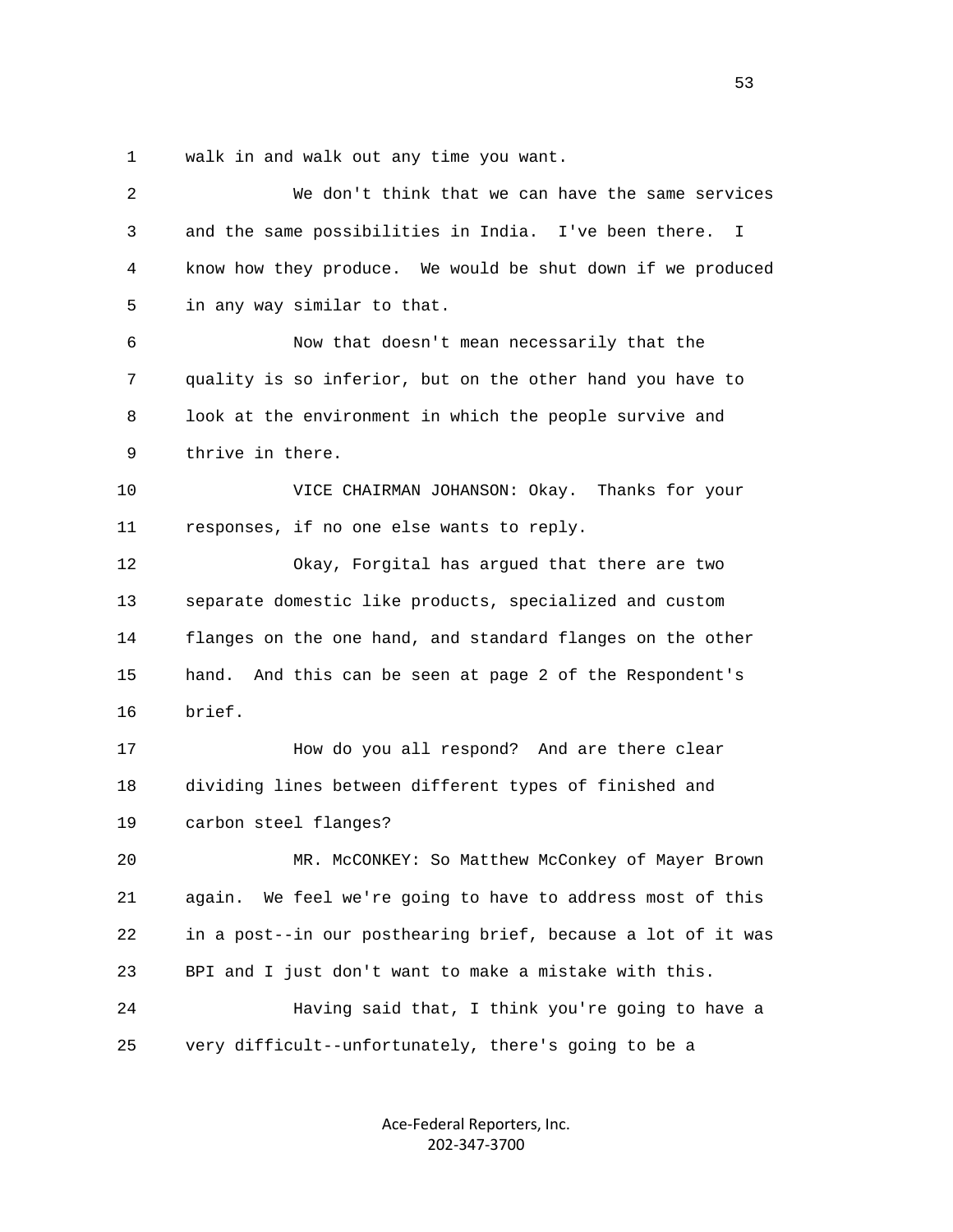1 difficult time trying to make this dividing line and trying 2 to define what is a specialized or custom flange. You know, 3 these guys can make a special flange if somebody calls and 4 asks them to bore it differently or something like that; you 5 would do that, and that would be a "special" flange.

 6 So I think it will be, unfortunately, difficult 7 again, and especially at this stage of the proceeding, 8 trying to make that dividing line. But again, we'll address 9 most of this in our posthearing brief.

 10 VICE CHAIRMAN JOHANSON: Okay, Mr. McConkey. And 11 while you're doing that, can you make a point to focus on-- 12 at the Staff Report at page 57, note 8, which talked about 13 prices?

14 MR. McCONKEY: Okay.

 15 VICE CHAIRMAN JOHANSON: I think that would factor 16 into your analysis on that issue. Thanks.

 17 To what extent do Boltex and/or Weldbend produce 18 flanges to specific customer orders, as opposed to producing 19 standard products for their own or their distributors 20 inventories?

 21 MR. BERNOBICH: Well for us--Frank Bernobich again 22 with Boltex--to give you an exact, we produce approximately 23 60 to 70 percent for standard products, and the rest of them 24 would be considered specialized products, or nonstandard 25 products.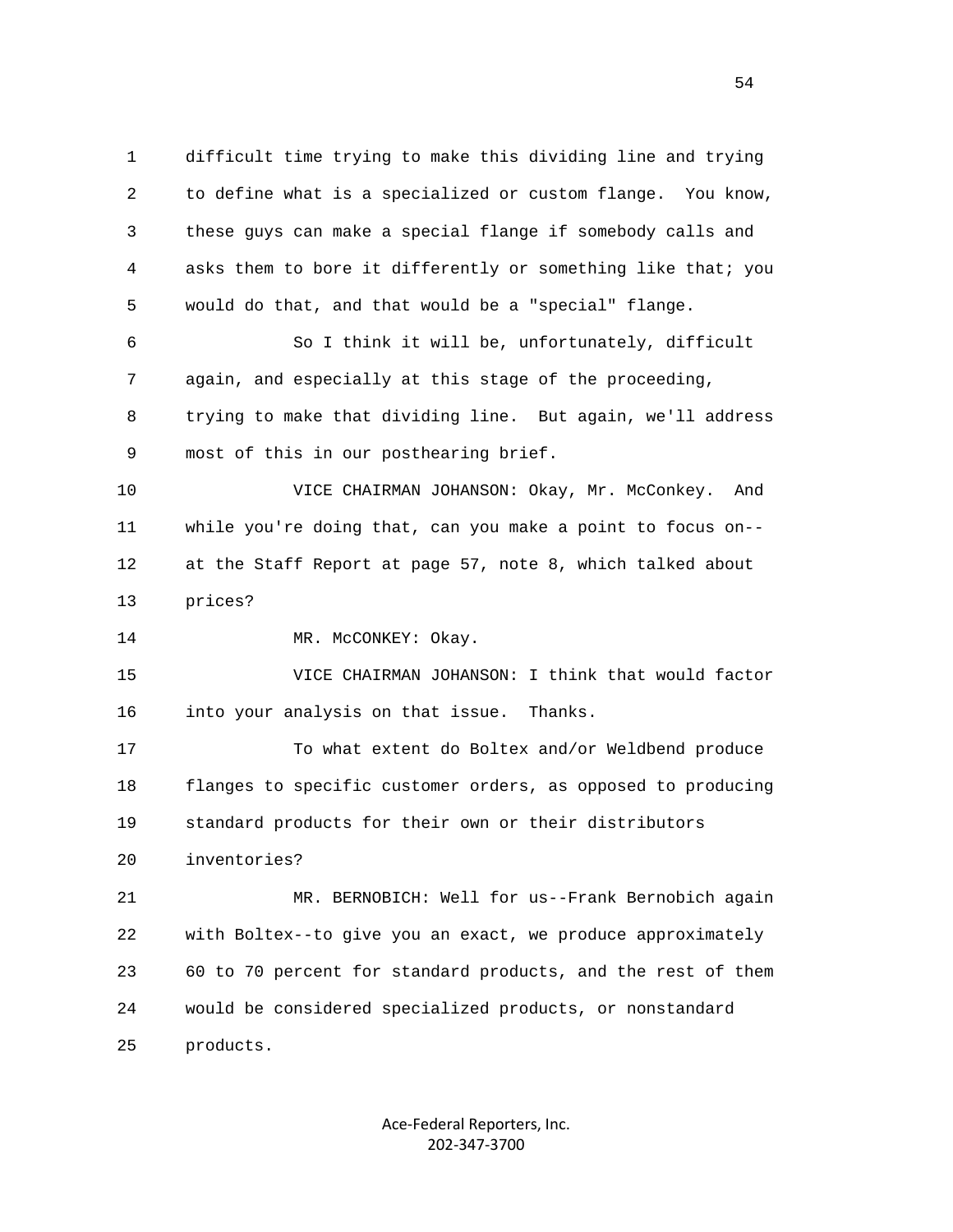1 VICE CHAIRMAN JOHANSON: So about 30 percent or 2 so? 3 MR. BERNOBICH: I would say 30 percent. Maybe a 4 little bit more so, yes, sir. 5 VICE CHAIRMAN JOHANSON: Okay. And does that 6 impact prices of those products? 7 MR. BERNOBICH: Sometimes. The marketplace has 8 gotten to be so crazy that the specialized products actually 9 command a lesser of a price than the standard products do. 10 And I know that's hard to understand, but because that's 11 where the demand was coming from there was more demand for 12 specialized products, what we call "high yield products" 13 primarily, okay, there was that much more demand on that 14 than there were on standard products, so people started 15 concentrating on the specialized products and started 16 bringing the prices down, even though those products should 17 have brought prices up. 18 Maybe it's confusing, but that's exactly--it's 19 contrary to what it should have happened, but that's what 20 happened. 21 VICE CHAIRMAN JOHANSON: Well we've seen all sorts 22 of crazy things in the market, so I wouldn't necessarily be 23 that surprised by anything. 24 (Laughter.) 25 VICE CHAIRMAN JOHANSON: That being said, did this

> Ace‐Federal Reporters, Inc. 202‐347‐3700

 $\sim$  55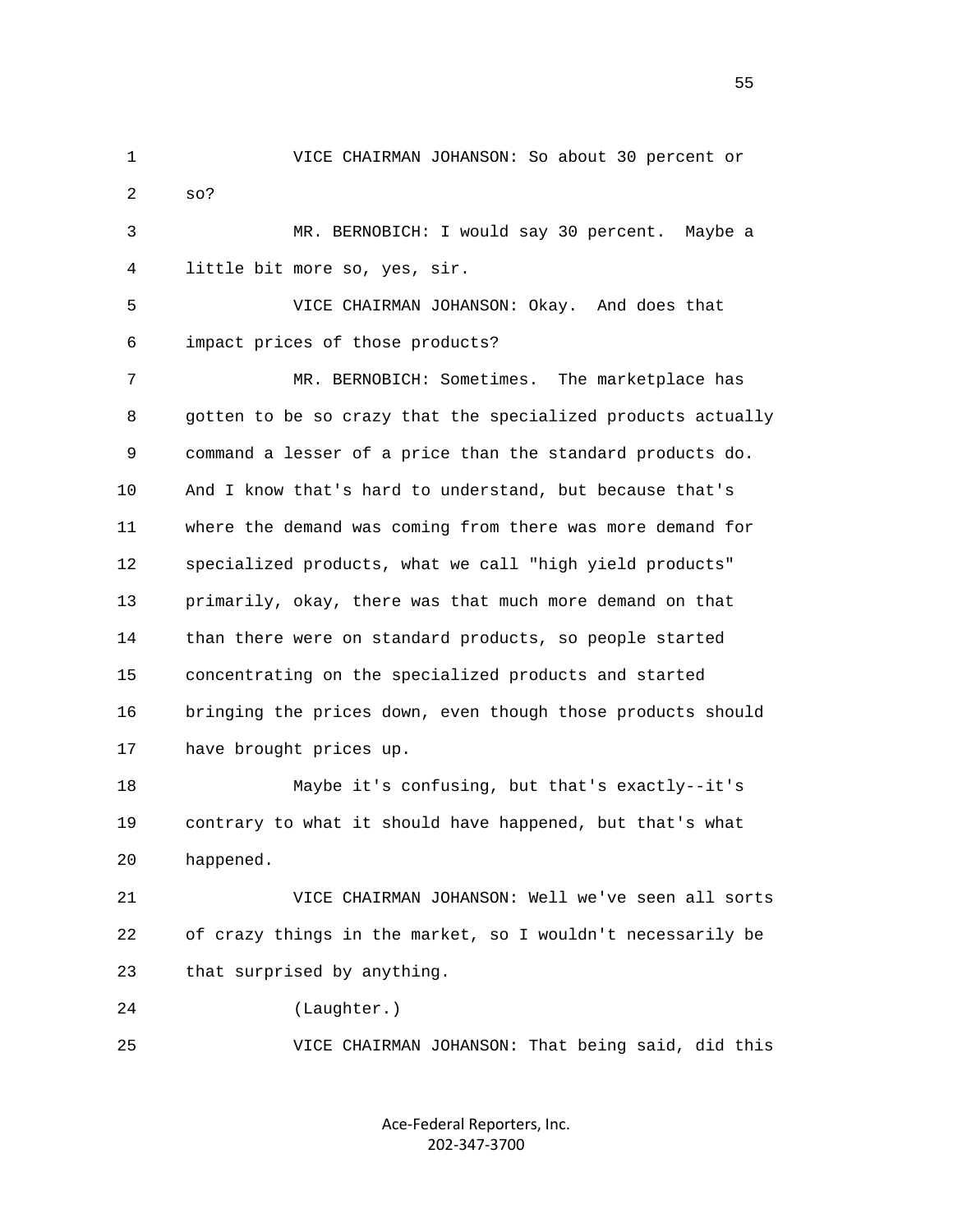1 situation occur during the Period of Investigation? 2 MR. BERNOBICH: Yeah, I think so. It started 3 occurring really with the downturn in oil and gas. That's 4 when it really started. And then you can put your own dates 5 on that, okay? It started beginning in 2015. 6 VICE CHAIRMAN JOHANSON: Alright. Well thank you 7 for your responses. My time has expired. 8 CHAIRMAN SCHMIDTLEIN: Commissioner Williamson? 9 COMMISSIONER WILLIAMSON: Thank you. I'd express 10 appreciation to all the witnesses, and my particular thanks 11 to both. The visit was very interesting. Very dramatic, 12 too, I think. 13 MR. BERNOBICH: Thank you. 14 COMMISSIONER WILLIAMSON: I was watching forging. 15 Following up on that last question about the customized 16 products, I was curious whether or not the Indian, the 17 subject firms, did they also probably have the same mixture 18 of shall we say specialized or customized products as would 19 a domestic firm? 20 MR. BERNOBICH: I think they could. Yeah, I think 21 they could. They could certainly make them. I think they 22 could. 23 COMMISSIONER WILLIAMSON: Well I was just 24 wondering. But do the customers, or the distributors, do 25 they say okay, it's going to be a little bit different,

> Ace‐Federal Reporters, Inc. 202‐347‐3700

 $\sim$  56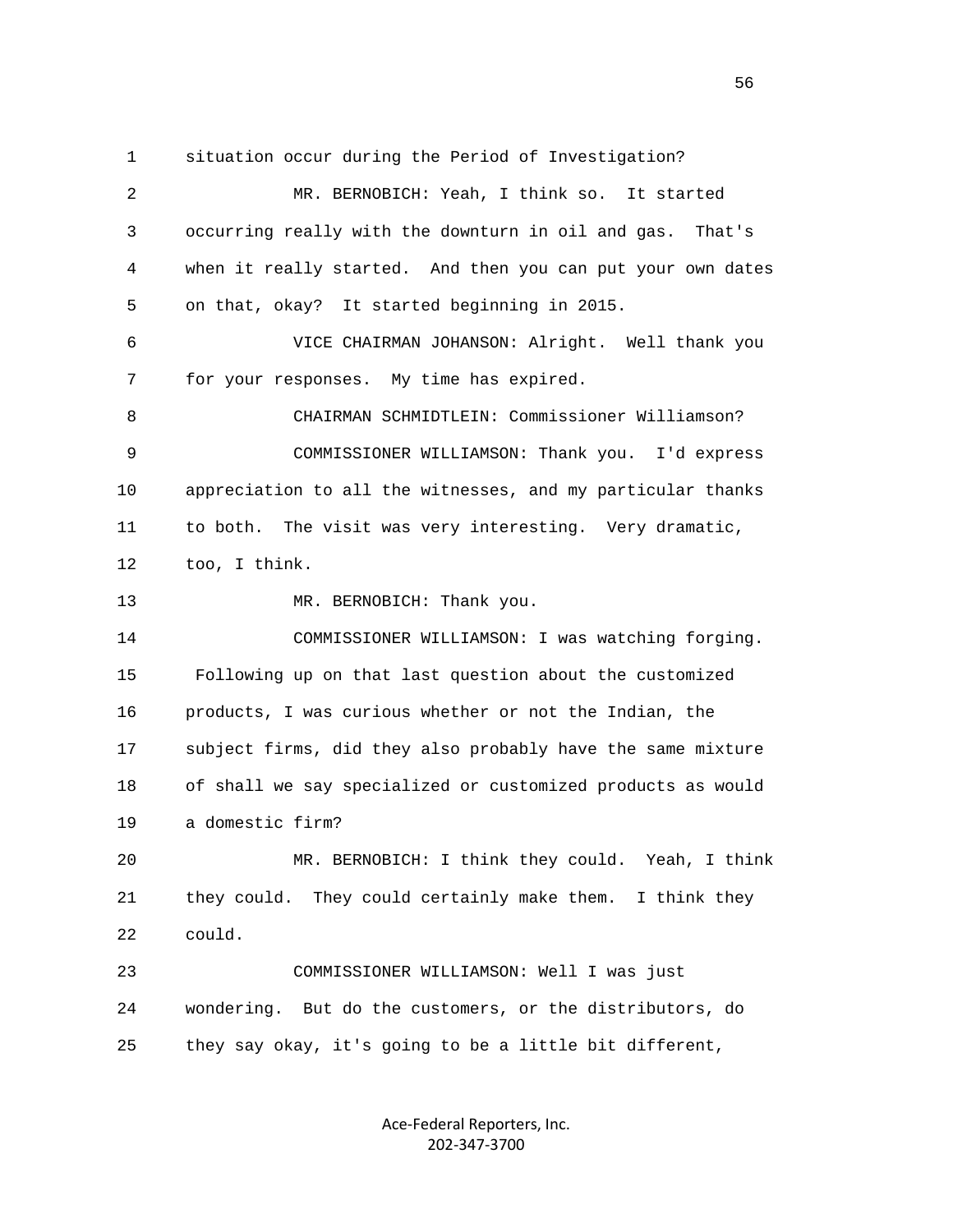1 therefore I'll go to the guy around the corner as opposed  $2$  to--

 3 MR. BERNOBICH: It depends. It all depends. It 4 depends upon how he bid this contract. How much money he 5 wants to make. There's all kind of things that are very 6 strange that occur. And there are some jobs that I've been 7 familiar with that have been strictly, strictly operating 8 under AMLs and you go there and you witness the flanges, and 9 none of the flanges are on the AML list.

 10 For instance, if you go to a fabricator who 11 produces product for an Exxon or a Shell, and that happens 12 constantly.

 13 COMMISSIONER WILLIAMSON: Okay. Mr. Mattox, do 14 you want to add something to this?

 15 MR. MATTOX: When you're talking about specialized 16 flanges and stuff, you know the specifications are governed 17 under ANSI B-16, which has dimensional data, and ASTM is 18 mechanical data that's produced. So when a flange is stamped 19 ANSI B-16, it's already got a--that's a commodity product, 20 and we'll take some of those products and bring 'em in, and 21 maybe bore a hole in it, tape it, drill and tap it, and we 22 call that "specialized." So we just modify something that's 23 already standard. And sometimes you can have that modified 24 right at the manufacturer. So it just depends on what the 25 quality is.

> Ace‐Federal Reporters, Inc. 202‐347‐3700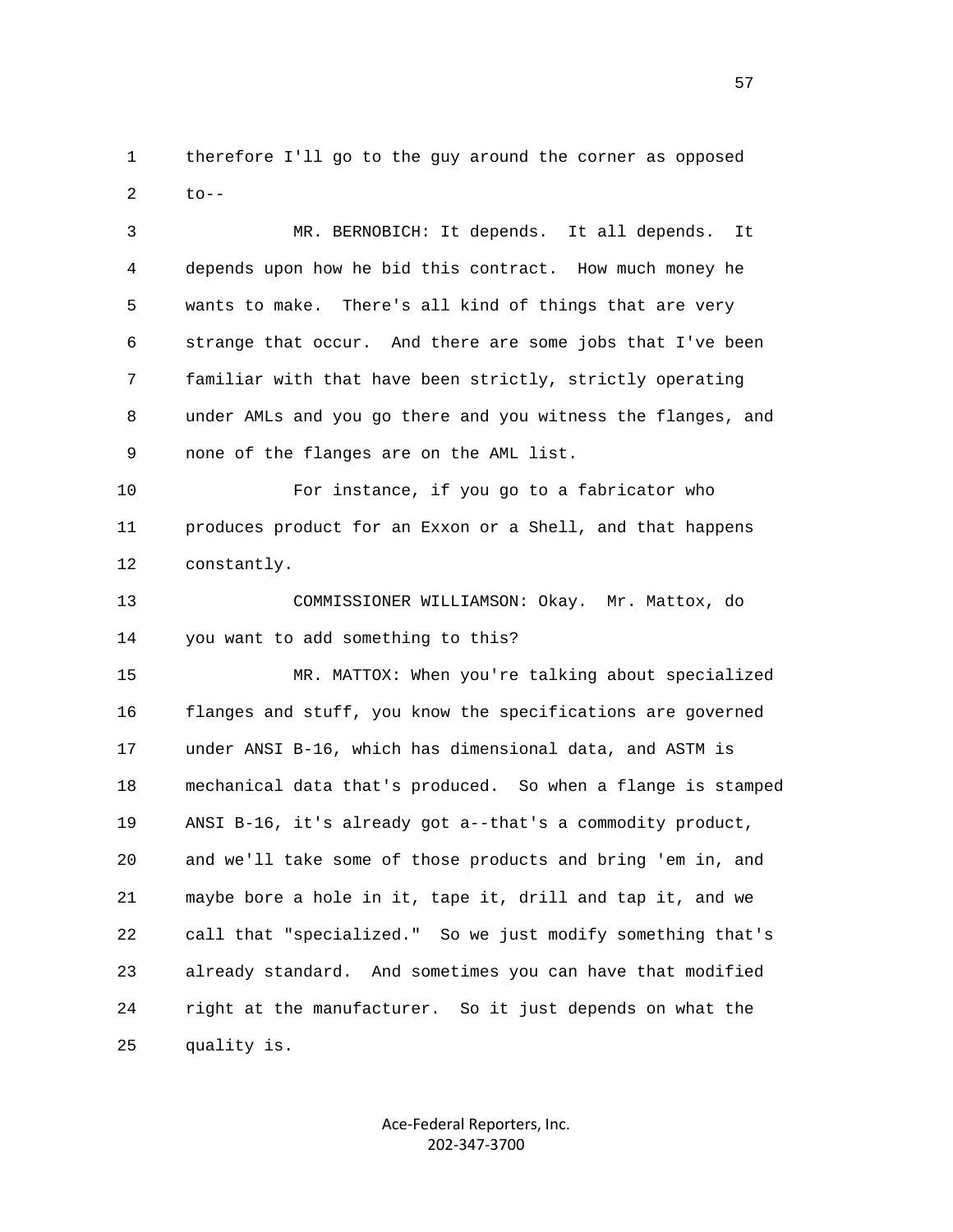1 COMMISSIONER WILLIAMSON: Could you repeat that? 2 The ANSI is--that's the dimensional? 3 MR. MATTOX: ANSI is dealing with dimensional 4 data. 5 COMMISSIONER WILLIAMSON: And ASTM is quality--oh, 6 the steel itself? 7 MR. MATTOX: The steel, yes. 8 COMMISSIONER WILLIAMSON: I see. So the 9 specialized might come because you take an ANSI standard and 10 put some extra holes in it or something? 11 MR. MATTOX: You just modify it a little bit, or 12 you do something to machine it just a little different. But 13 the basic dimension of the thing is still the same. It's 14 made up to a standard, and that's the standard. 15 COMMISSIONER WILLIAMSON: Okay. I'll ask this 16 question. I'm just going to ask you why you are here. And 17 the reason why I'm asking that is, a distributor who is 18 importing as well as buying domestic, often is going to say, 19 gee, I don't want any duties on the imported product. But--  $20^{\circ}$  21 MR. MATTOX: Well that's the reason I deal with 22 the trading companies and importers. We're not the importer 23 of record, so we buy through those trading companies and 24 have our prices set. I don't set the price. They mark it 25 up to a degree. So it's just--but the prices are so

> Ace‐Federal Reporters, Inc. 202‐347‐3700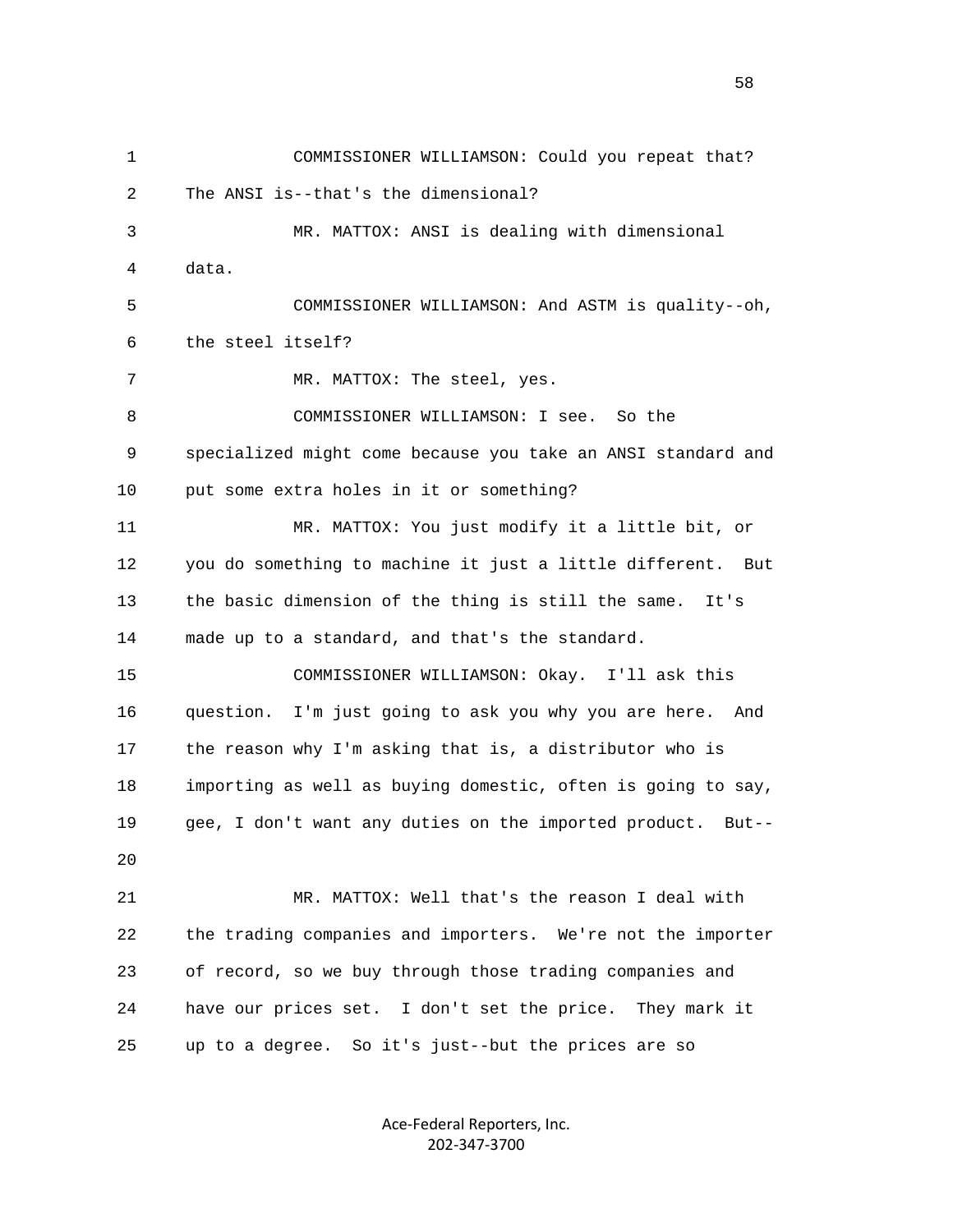1 significantly cheaper that when we see that we're losing 2 some business we--it doesn't take us long to figure out 3 what's happened. And you'll see somebody on an AML list. 4 For instance, Bebitz would be on an AML, and 5 forever everybody though that was Germany. Well Bebitz has 6 got a plant in India, as well. Well all of a sudden you're 7 seeing that stuff come through here and you're wondering why 8 you're getting beat, thinking it's coming from a different 9 country and it's coming from India. 10 COMMISSIONER WILLIAMSON: Okay. Thank you. 11 MR. MATTOX: We're clearly a small distributor in 12 a big industry, and I ask the same question: Why do you want 13 me here? 14 (Laughter.) 15 COMMISSIONER WILLIAMSON: Okay. Thank you. I was 16 just curious. On this question of in terms of building all 17 these pipelines and things and something goes wrong and 18 there's exposure, is the fact that people are no longer 19 sticking to the AMLs, is there any switch in the liability? 20 I mean it seems like if you say it wasn't on an AML list and 21 you bought it, aren't you running an additional liability 22 risk? 23 MR. BERNOBICH: Frank Bernobich again. I know for

 24 Boltex and I believe for Weldbend also, we carry a 25 substantial amount of product liability for just such

> Ace‐Federal Reporters, Inc. 202‐347‐3700

 $\sim$  59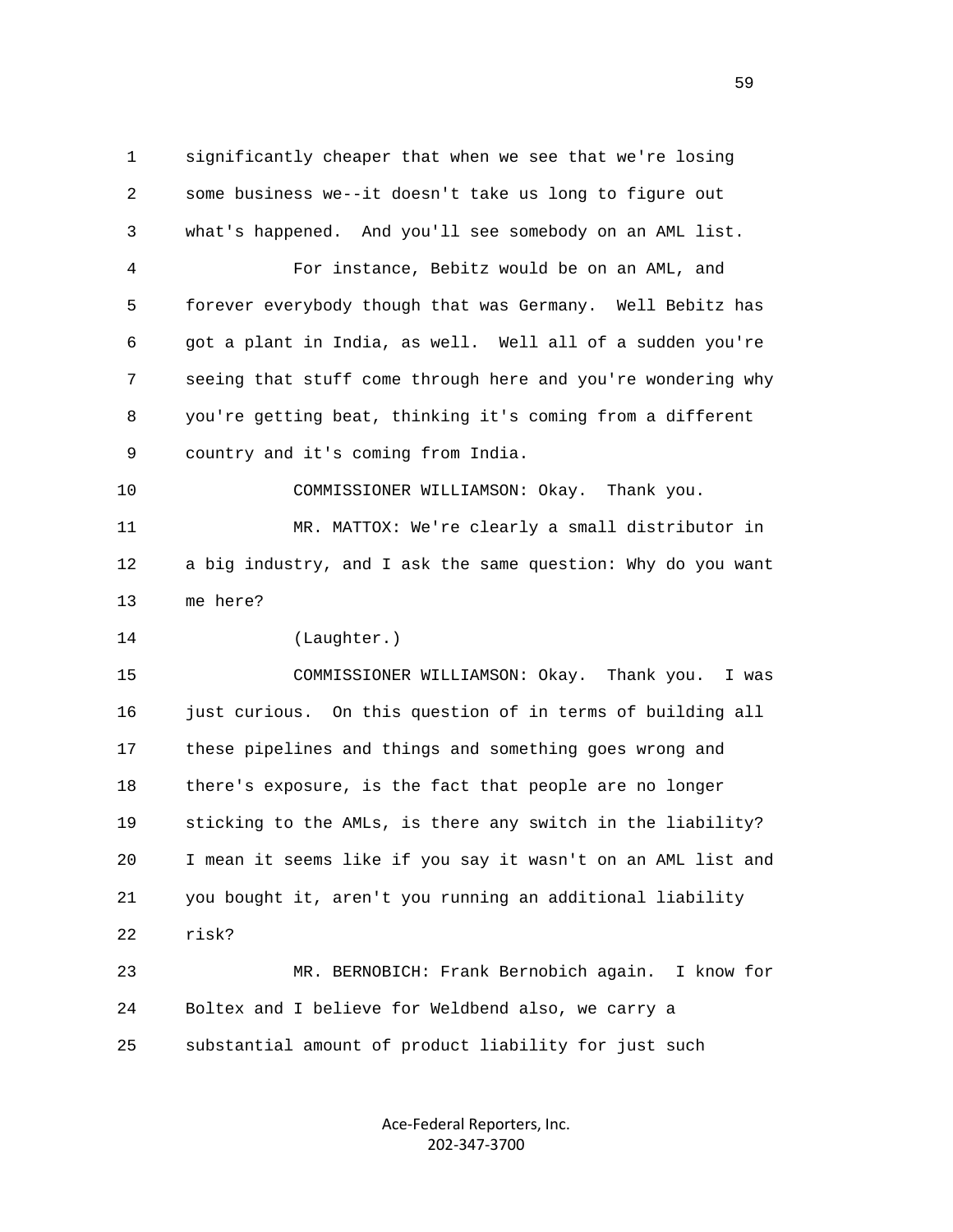1 potential problems.

| 2  | I can't speak to the various strange and unusual             |
|----|--------------------------------------------------------------|
| 3  | companies that all of a sudden appear on pipelines. I don't  |
| 4  | know what kind of liability they assume. Look, we've got     |
| 5  | over half a million square feet of manufacture--you saw it,  |
| 6  | of manufacturing facilities, have close to \$200 million     |
| 7  | worth of equipment. I mean, you know where to find me if     |
| 8  | something goes wrong.                                        |
| 9  | I don't know that--                                          |
| 10 | COMMISSIONER WILLIAMSON: Plus I also saw the                 |
| 11 | wreckage that you keep--                                     |
| 12 | (Laughter.)                                                  |
| 13 | MR. BERNOBICH: Right. And you also--but the                  |
| 14 | problem is, if you've got some kind of an Indian supplier, a |
| 15 | potential Italian supplier, or a Spanish supplier, I don't   |
| 16 | think you have that possibility. They have paper offices     |
| 17 | here in the States, and they can disappear in the background |
| 18 | like there's no tomorrow, unless you want to chase them      |
| 19 | somewhere else. So there is a significant difference there   |
| 20 | in the type of service and the type of commitment that we    |
| 21 | both--we and Weldbend--have made to the marketplace.         |
| 22 | I hope that answers your question.                           |
| 23 | COMMISSIONER WILLIAMSON: Yes.<br>I was just                  |
| 24 | wondering why the end users, especially these big guys, are  |
| 25 | willing to run that risk.                                    |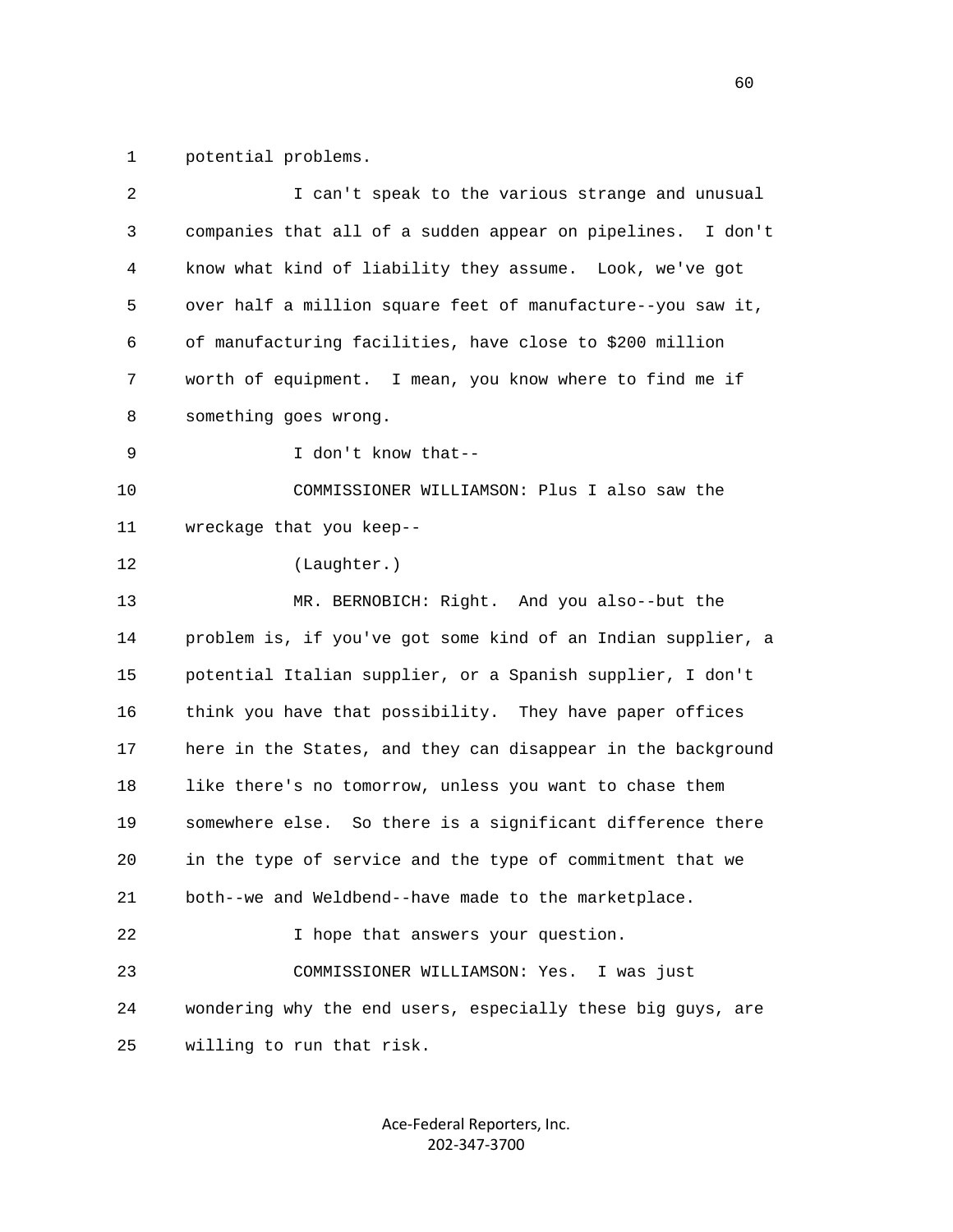2 it all day. 3 COMMISSIONER WILLIAMSON: Okay. They're used to 4 rolling the dice. 5 MR. BERNOBICH: They roll the dice all day long. 6 A lot of time the end users will allow a fabricator to 7 perform a lot of their functions, and even though the end 8 user may have an AML, the fabricator may have a completely 9 different AML. And he says I will guaranty my work based 10 upon my AML. So there's a lot of times there's conflicting 11 AMLs and you have that situation occurring. 12 There's been many instances of problems occurring 13 because of that. 14 COMMISSIONER WILLIAMSON: Okay, thank you. 15 What advantages do integrated producers have over 16 firms that purchase their flanges and forging, what 17 advantages do the nonintegrated producers have over the 18 integrated ones? 19 MR. BERNOBICH: We are an integrated producer. 20 That means we actually forge. And theoretically the fact 21 that we forge and produce our own product, we have certain 22 price efficiencies that permit us to have better, in some 23 cases better pricing than the individual that purchases his

1 MR. BERNOBICH: Well they roll the dice. They do

24 forgings.

25 Sometimes that's not necessarily true. The other

Ace‐Federal Reporters, Inc. 202‐347‐3700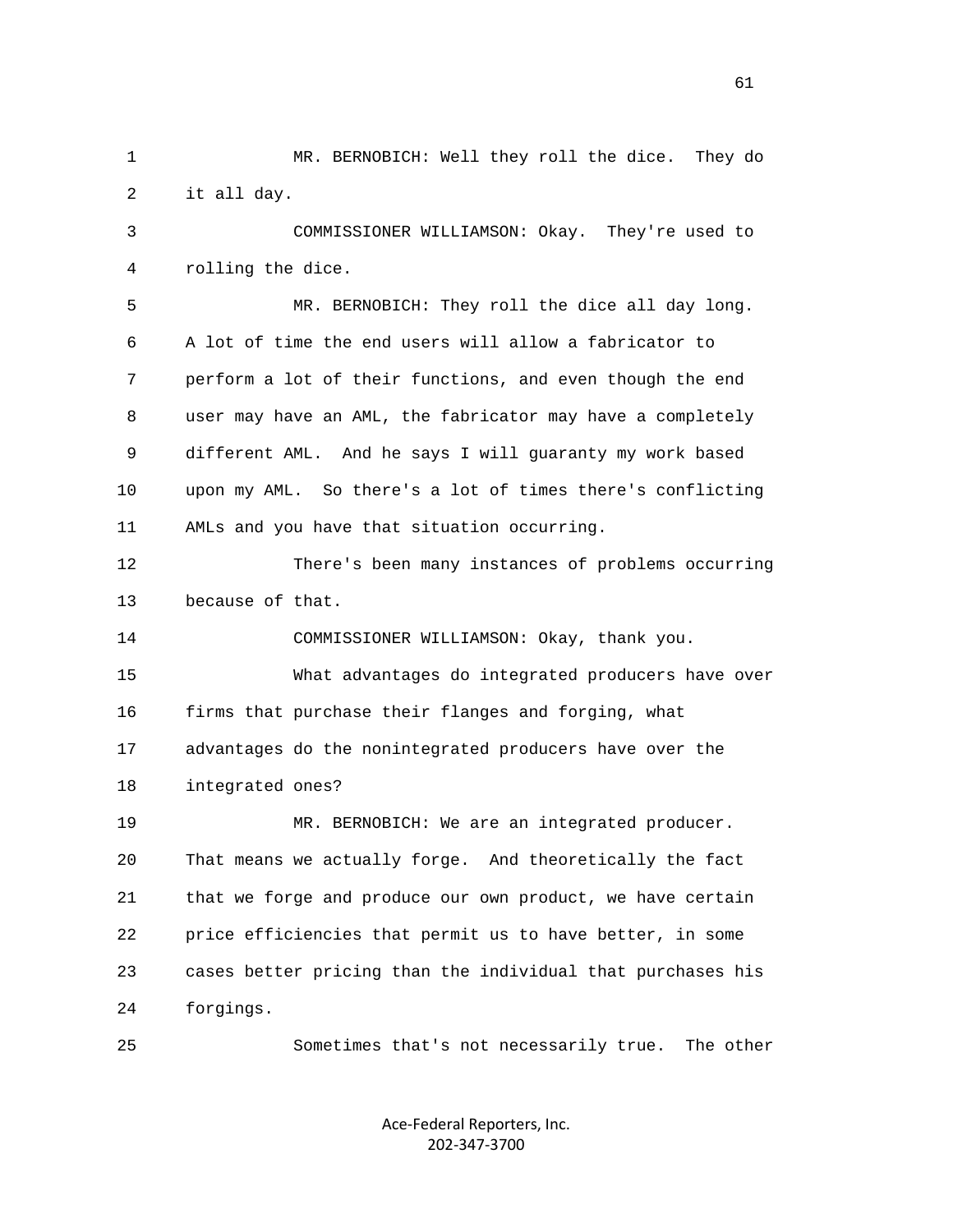1 advantage we have, of course we control our process. We 2 control our quality. Okay? And so those are other 3 advantages that we have, versus a person who buys forgings 4 who may not be able to control extensively the kind of 5 quality that they get--although they could certainly 6 control quality.

 7 But integrated suppliers, I mean we make stuff 8 when we need it. We have the steel there. We make it when 9 we need it. And theoretically we have better costing than 10 somebody that buys flanges. Because whoever buys flanges 11 also has to buy not only the flange but has to buy the 12 markup of the individual making it.

 13 COMMISSIONER WILLIAMSON: Okay. Mr. Coulas? 14 MR. COULAS: Since we buy forgings and we're not-- 15 Kevin Coulas, Weldbend. We buy forgings. We don't actually 16 forge flanges in-house. Some of the advantage to that is we 17 have the ability to go around and pick our forging companies 18 that we do business with.

 19 I will say most of our suppliers are in the 20 United States. And I know, just because they forge flanges 21 does not mean they have to be in the forging business. Some 22 of our forging companies are primarily in the automotive 23 business, and they use their down time to produce our flange 24 forgings for us.

25 Likewise, on the larger sizes their primary

Ace‐Federal Reporters, Inc. 202‐347‐3700

 $\sim$  62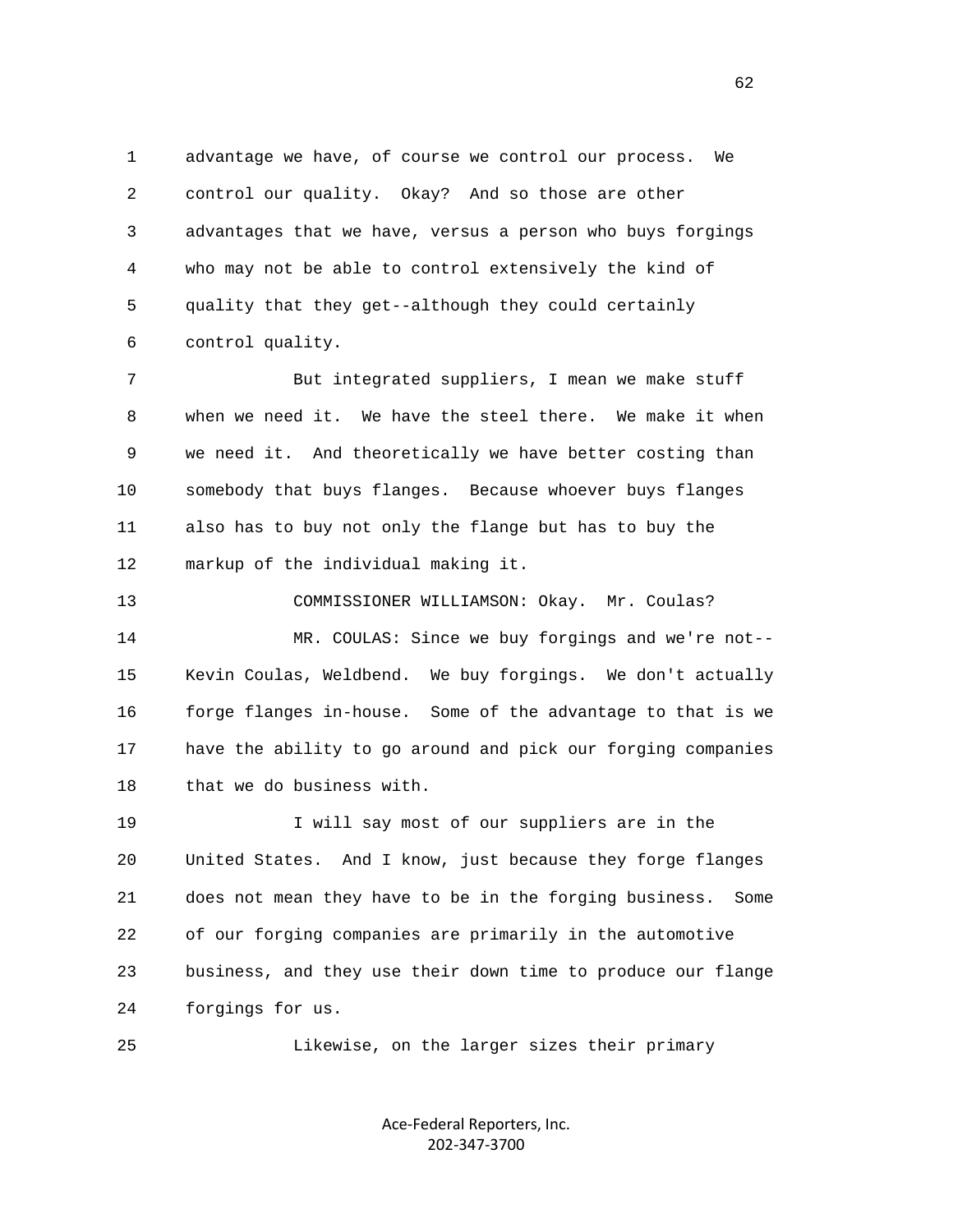1 business is the railcar business where they forge the wheel 2 hubs, and in their down time for that business they produce 3 our flange forgings.

 4 Some of the advantages, we can choose 5 best-of-breed on the forging companies. The machining 6 process, we're able to master that and leverage that. I 7 know in our machine shop we have 27 fully automated machines 8 that can take a flange forging on one side and print out a 9 finished mark flange on the other side, all run by four 10 operators. That type of efficiency I have not seen anywhere 11 else in the world.

 12 On the larger sizes, we have 11 machines that are 13 CNC controlled, and then even larger than that we have 2 14 machines that can go up to a 72-inch outside diameter 15 flange. And so our expertise is in the finished flange 16 business.

 17 I think the forging business is a completely 18 different animal that we have not tackled at this time. 19 COMMISSIONER WILLIAMSON: Okay, thank you. My 20 time has expired. When I come back, I want to find out why 21 you located where you are.

 22 CHAIRMAN SCHMIDTLEIN: Commissioner Broadbent? 23 COMMISSIONER BROADBENT: Thank you. I want to 24 welcome the witnesses and thank you all for hosting a group 25 of us out in Houston a while back. I'm sorry I missed that

> Ace‐Federal Reporters, Inc. 202‐347‐3700

 $\sim$  63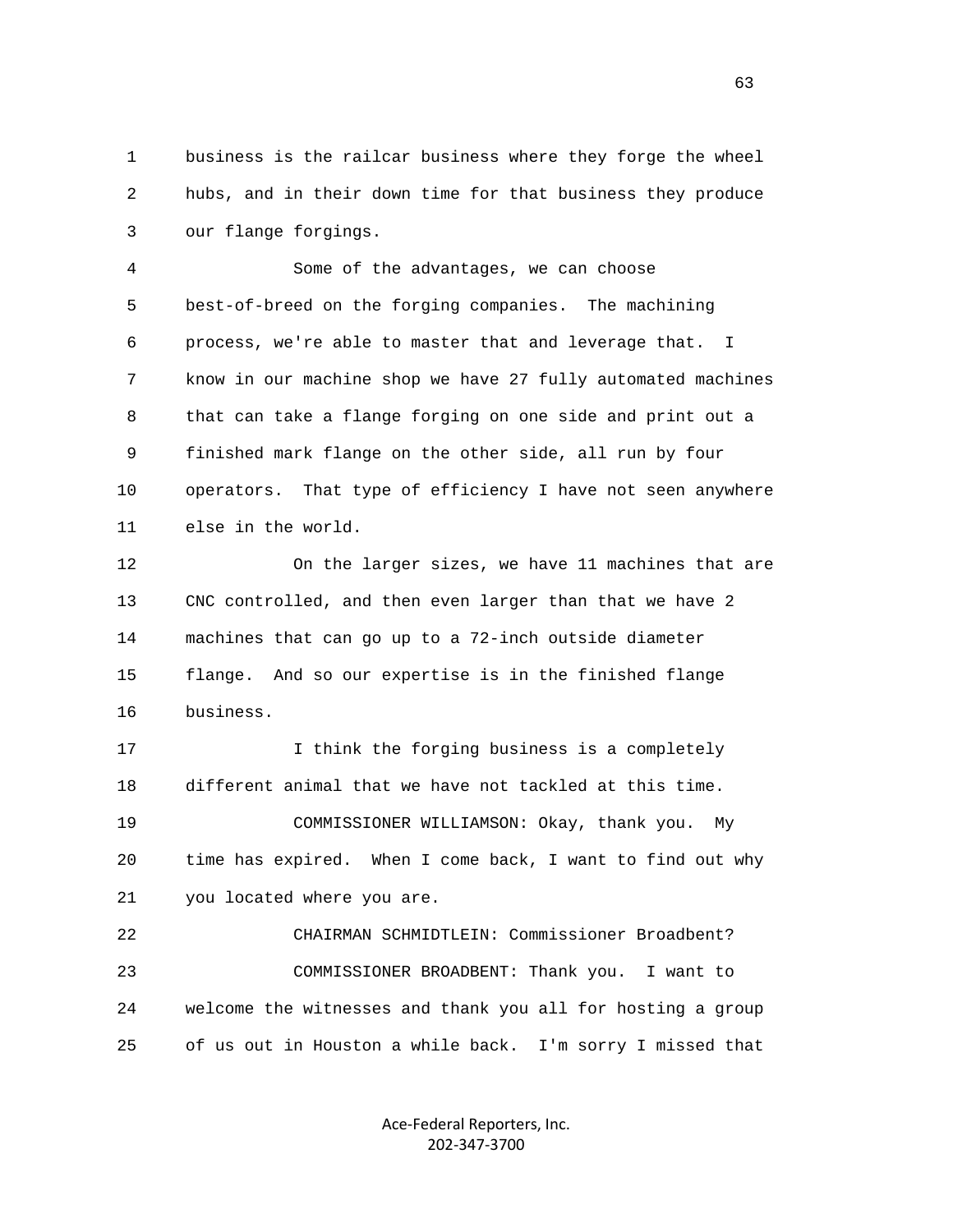1 trip, but we got a good trip before that that was helpful. 2 Mr. Boltex--I mean, Mr. Bernobich, could you 3 respond to Forgital's description of the specialized, custom 4 made flanges? For example, to what extend do you produce 5 flanges for specific customer orders, as opposed to 6 producing standard products for inventories for 7 distributors? 8 MR. BERNOBICH: I have a very difficult time in 9 responding to that because conceivably there's a whole host 10 of different flanges that can be considered "special." I 11 don't know if I'm answering your question. 12 COMMISSIONER BROADBENT: I mean the way that 13 Forgital defines it. 14 MR. BERNOBICH: Well everybody makes specialized 15 flanges, I man that could be considered specialized or 16 custom flanges. Let me give you an example. 17 This is not necessarily what Forgital does, and 18 I--but you can take a 4-inch 150--a 4-inch 150 blind, and 19 you put a 1-inch NPT hole in it, and we consider that a 20 special flange. That's not what they do. 21 COMMISSIONER BROADBENT: Right. I don't think 22 they would consider that specialized, right? 23 MR. BERNOBICH: But we would consider it 24 specialized. I mean that's where we get into this 25 description of what is "specialized"? What is "custom"?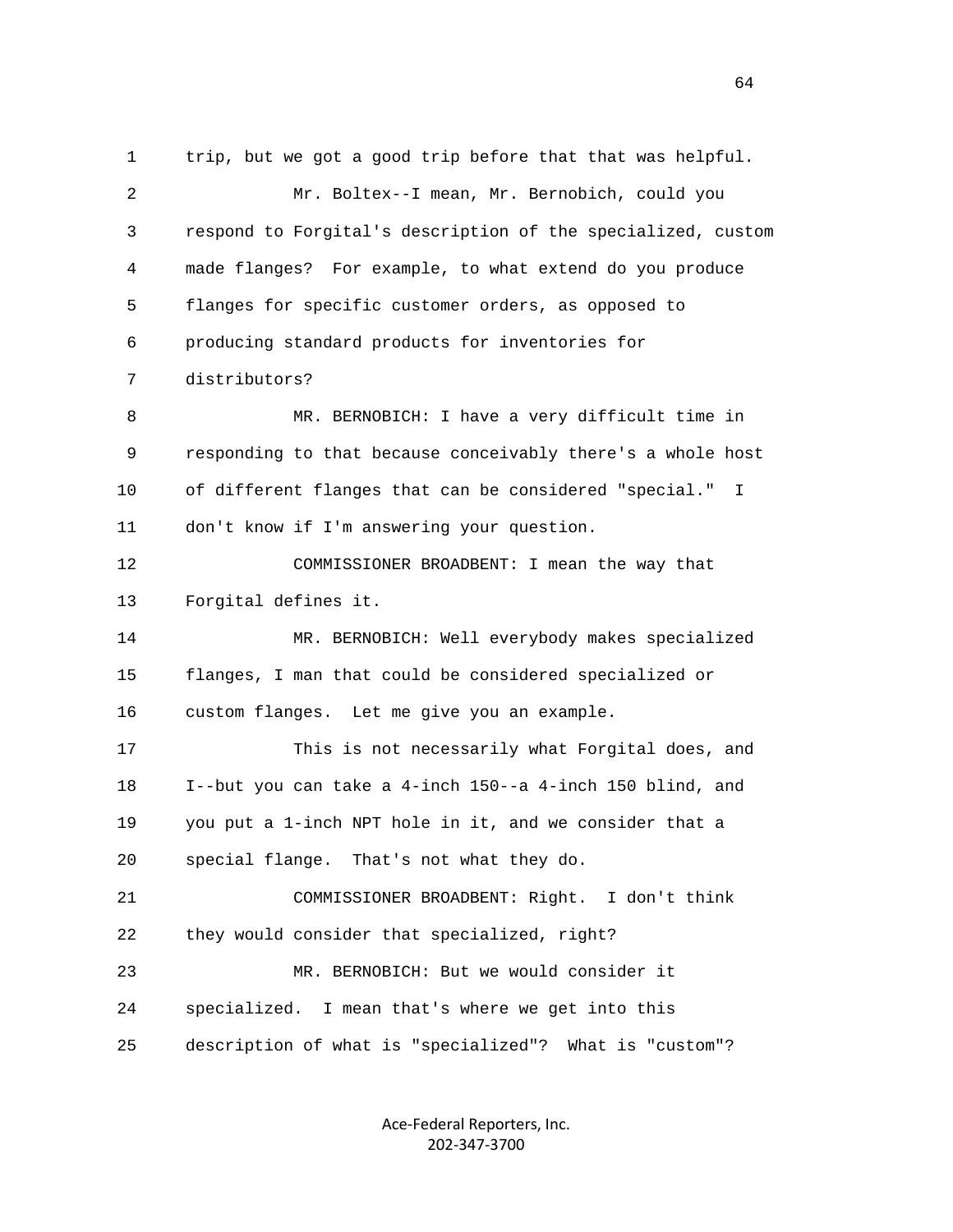1 What isn't specialized? I think that is a difficult hurdle 2 to hop over because somebody's got to define it to me. I 3 can't define what specialized is and what standard is. I 4 guess standard I guess would be strictly out of the book. 5 But anything that you do, if you put a special bore in it, 6 if you put a special face on it, if you do a special heat 7 treatment on it, if you do something--there's innumerable 8 things that you can do to consider something "special." 9 COMMISSIONER BROADBENT: Mr. Coulas, could you 10 respond to that with respect to Weldbend? 11 MR. COULAS: James Coulas, Weldbend. Our 12 specialized we figure is something like 65 commodity and 35 13 special. There's nowhere in any of the ASTM books, or ASME 14 books that define "specialty flanges." 15 COMMISSIONER BROADBENT: But you have a sense, 16 just in the-- 17 MR. COULAS: Pardon me? 18 COMMISSIONER BROADBENT: You clearly have a sense 19 in the industry of what would be specialized versus-- 20 MR. COULAS: For Weldbend it's 65/35 roughly. 21 COMMISSIONER BROADBENT: Okay. 22 MR. COULAS: And as Boltex has testified, that 23 anything that is considered not in the normal flange range 24 would be considered a special flange. A bore, a facing, 25 heat treatment, anything like that would be a specialized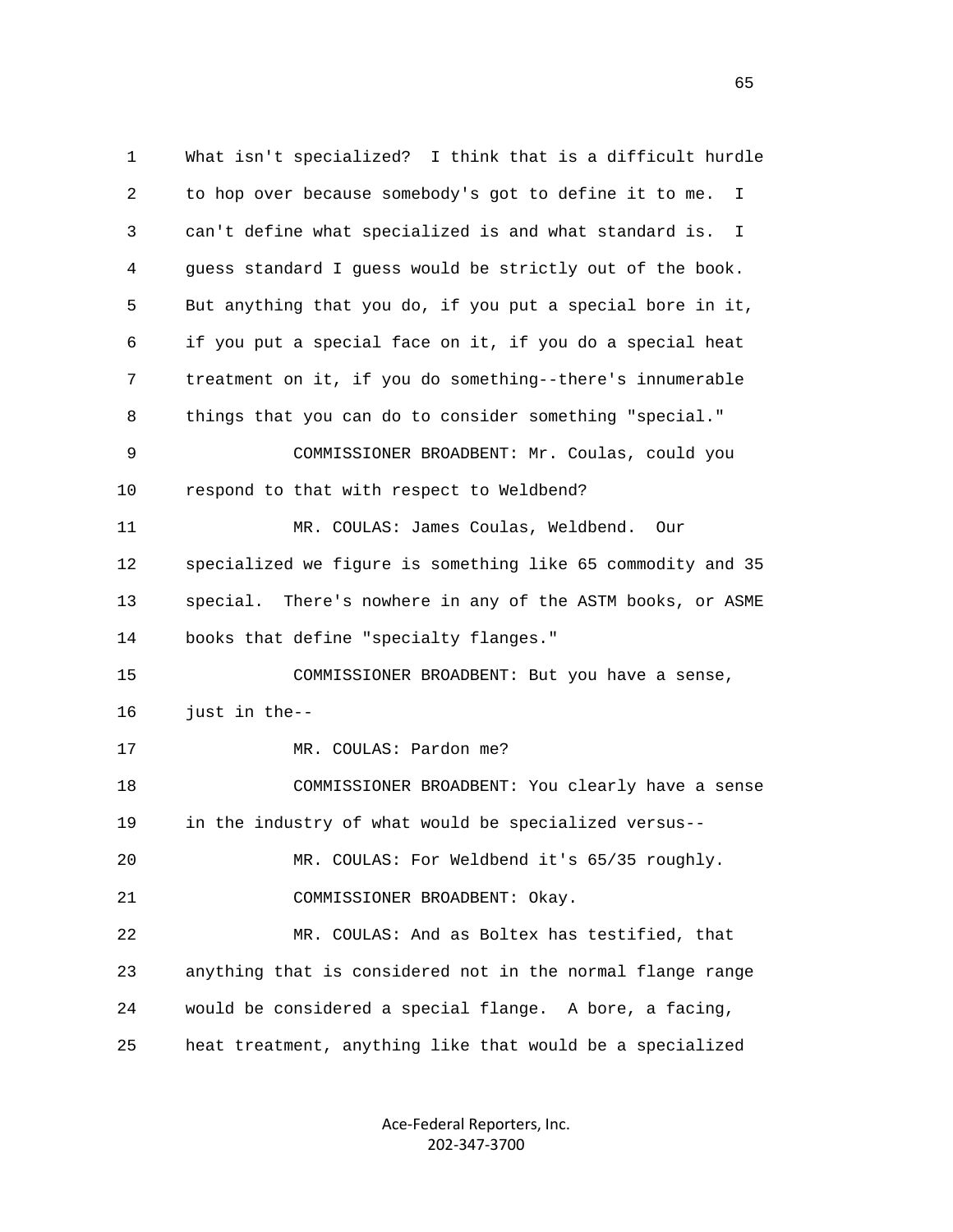1 flange. Material would be specialized flange. And I think 2 we have evolved on that in our years of production. 3 COMMISSIONER BROADBENT: Mr. Bernobich, you've 4 argued that in a market where demand is declining rapidly, 5 end users are trying to cut costs by switching to non-AML 6 flanges in certain applications. To me, it's a little 7 counterintuitive. I mean if demand is declining, wouldn't 8 there be substantial increase in available supply of flanges 9 from approved suppliers? 10 MR. BERNOBICH: Could you repeat that question? 11 COMMISSIONER BROADBENT: If demand is declining 12 in the market -- 13 MR. BERNOBICH: There's been somewhat of a 14 decline in demand -- somewhat of a decline. 15 COMMISSIONER BROADBENT: So wouldn't there be 16 more specialized flanges available? AML? 17 MR. BERNOBICH: No. There would be -- I think 18 they go hand-in-hand in some cases, right? I think that if 19 you have standard as here, you've got 60 to 70% standard, 20 and you've got 30%, let's say 35 to 40% specialized, I would 21 think as the demand for standard flanges decline, the 22 specialized flanges decline. Am I answering your question? 23 COMMISSIONER BROADBENT: No, that's okay. It's 24 all right. 25 MR. MCCONKEY: Matthew McConkey, just want to

> Ace‐Federal Reporters, Inc. 202‐347‐3700

 $\sim$  66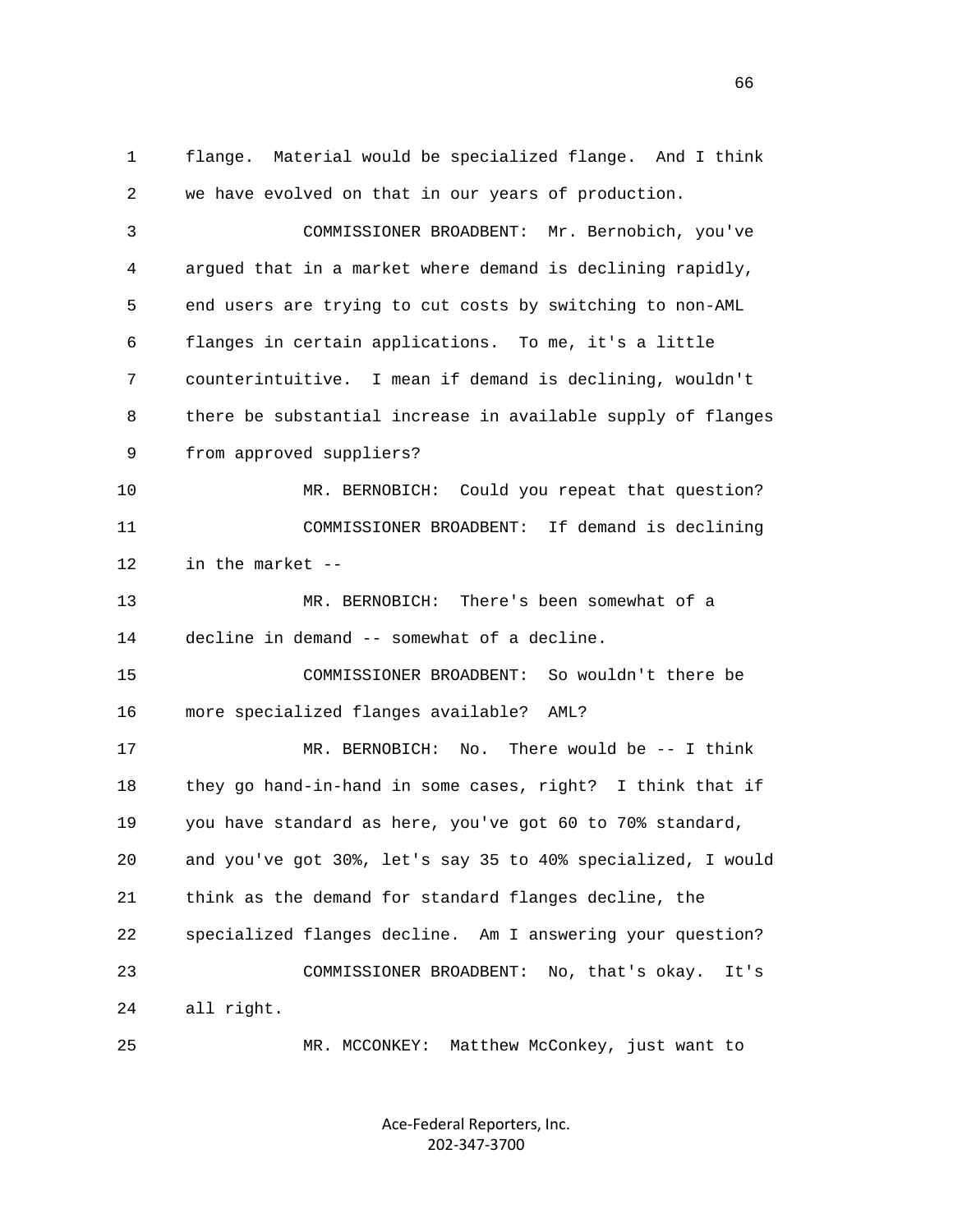1 jump in a little bit. Just the -- and it gets confusing 2 with the AML -- like, these guys don't produce an AML 3 product. They produce product, some of their customers put 4 them on an AML, some don't, so it's all the same product. 5 So it's not like somebody has a spot that says, "We're 6 producing this to AML specifications," because again, AML is 7 completely subjective to each customer, right? So it's -- 8 COMMISSIONER BROADBENT: Okay. 9 MR. BERNOBICH: What we do know, and if I may 10 add, what we do know is that when our prices decline 11 precipitously, the demand for product went up for us. 12 COMMISSIONER BROADBENT: Okay. 13 MR. COULAS: Weldbend Corporation. Just to 14 maybe clarify a little bit, Weldbend has its own AML that we 15 have for our suppliers. So we look at pipe companies and 16 forging companies and billet companies and we have our own 17 that we want or don't want. It's just our preference. 18 COMMISSIONER BROADBENT: Okay. On Page 219 of 19 the staff report, it states the purchasers generally 20 reported that they separate their inventories into flanges 21 based on whether they were on AMLs or not on AMLs, and also 22 generally indicated that they separate their inventories by 23 domestic import-approved and generic imports. Doesn't that 24 indicate that distributors and their downstream end-users 25 recognize and utilize these distinctions within their own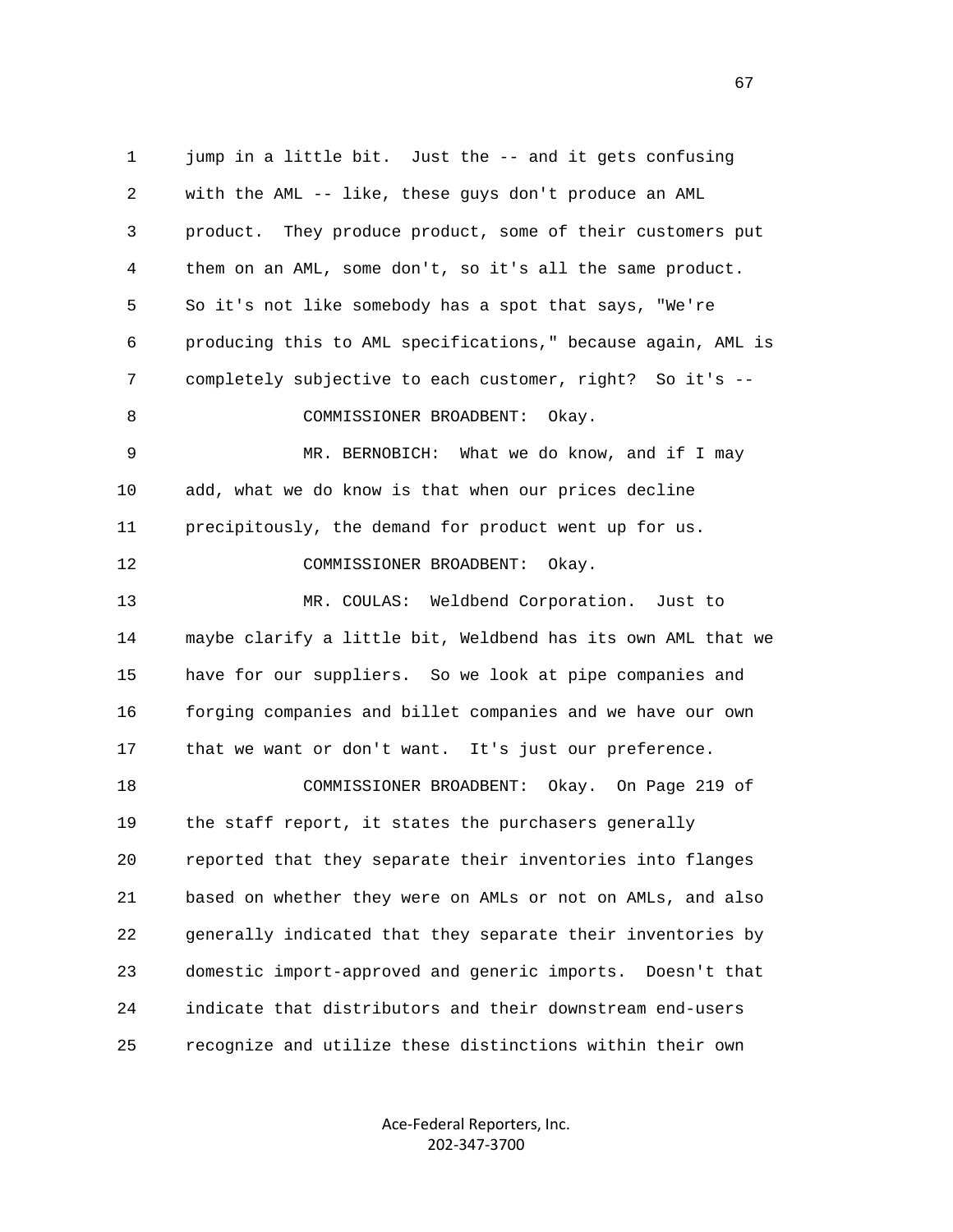1 sales?

| 2  | This is Carlyn Mattox.<br>We do keep<br>MR. MATTOX:          |
|----|--------------------------------------------------------------|
| 3  | our inventories separated, but we've got a LIFO system we're |
| 4  | on, so when we're buying different product from different    |
| 5  | manufacturers, we keep them separated by manufacturer, but   |
| 6  | no necessarily for country reason. We just keep them         |
| 7  | separated by manufacturer. We keep all that -- when we're    |
| 8  | buying again, the prices are going down, you know, obviously |
| 9  | that affects our LIFO. If I was buying domestic product,     |
| 10 | keeping it the same place with the import and it went        |
| 11 | significantly down, we'd have a major problem.               |
| 12 | COMMISSIONER BROADBENT:<br>Okay.                             |
| 13 | MR. KLETT: Commissioner Broadbent, this is Dan               |
| 14 | I think also for record-keeping purposes, it<br>Klett.       |
| 15 | wouldn't be unusual for distributors to maintain inventories |
| 16 | by supplier and some may be on AMLs, some may not.           |
| 17 | But the same purchasers that responded to your               |
| 18 | question also responded to questions on the degree of        |
| 19 | interchangeability in Slide 1 of my PowerPoint, and also     |
| 20 | whether nonprice factors are significant or not, which is on |
| 21 | Slide 3 of my PowerPoint. And so those same purchasers said  |
| 22 | there's a high degree of interchangeability and, for the     |
| 23 | most part, nonprice factors were not as important as price   |
| 24 | So I think there's that element as well.<br>factors.         |
| 25 | COMMISSIONER BROADBENT:<br>Okay. Mr. Klett, you              |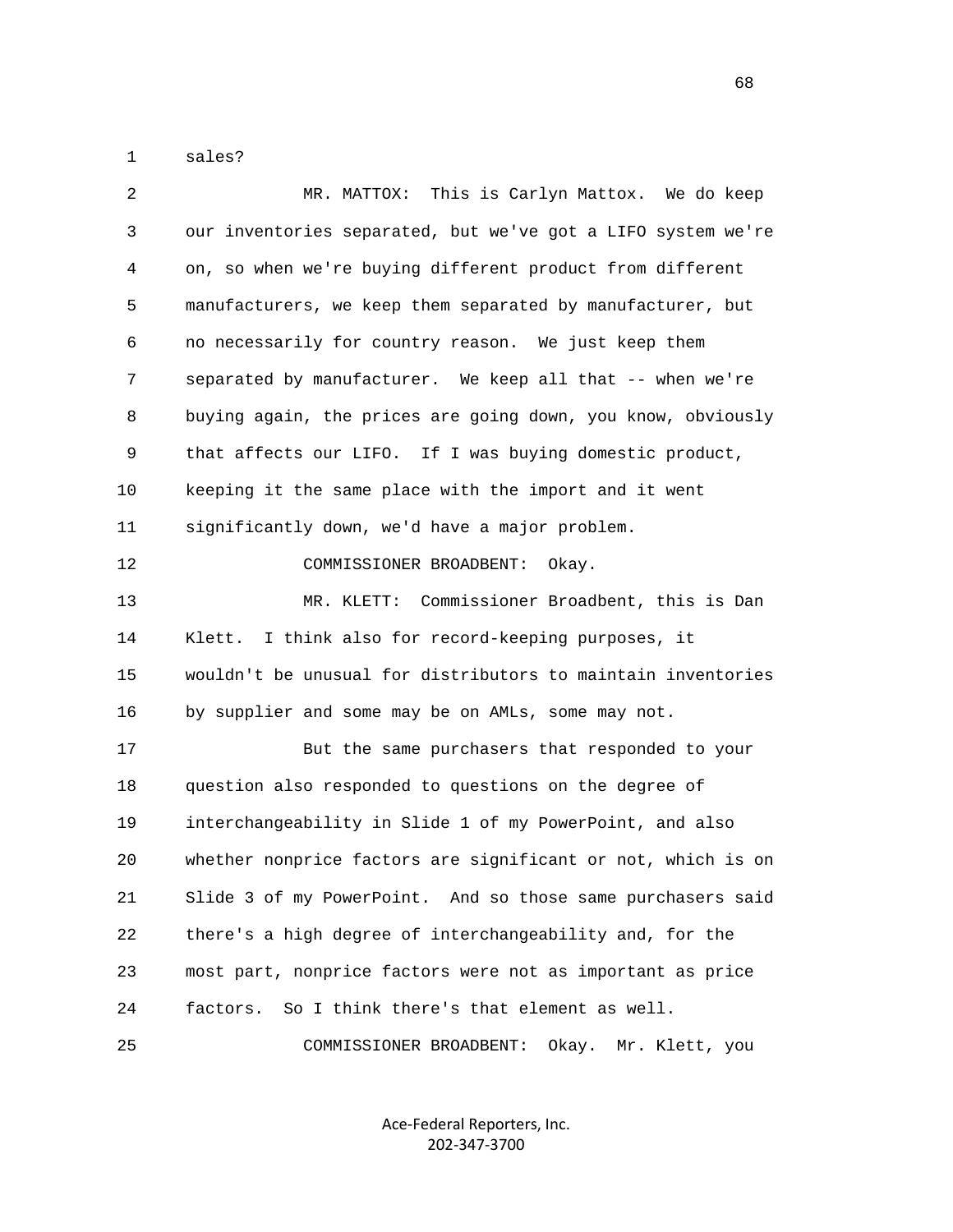1 showed two graphs, I think on Slides 5 and 6 showing that 2 U.S. profit has declined in 2016. However, given the 3 importance of price in this market and the significantly 4 lower Indian price, I'm struck by the fact that U.S. prices 5 didn't decline earlier. I also note that apparent 6 consumption declined significantly in 2016.

 7 I know that you've done an economic analysis 8 which rebuts the notion that demand drove the price 9 declines. But how do we contend with the lack of 10 correlation between the subject import pricing and domestic 11 pricing?

 12 MR. KLETT: I can let Frank and Kevin respond to 13 that, but I think the dynamics are that, with the high fixed 14 costs, if you look at the patterns through 2015, that they 15 were reluctant to reduce prices to subject imports. And you 16 see a significant decline in market share.

 17 So basically in 2014 and 2015, there was a price 18 gap and that they saw significant decline in volume, and 19 given that decline in volume and the high fixed costs, they 20 came to the realization the in order to maintain production 21 and capacity utilization, they had to react on a price 22 basis. And that's what you see in 2016 with the price 23 declines coming down to meet subject imports. I mean I 24 think Frank discussed what happened in 2016 earlier in the 25 year and later in the year, and I think that dynamic was in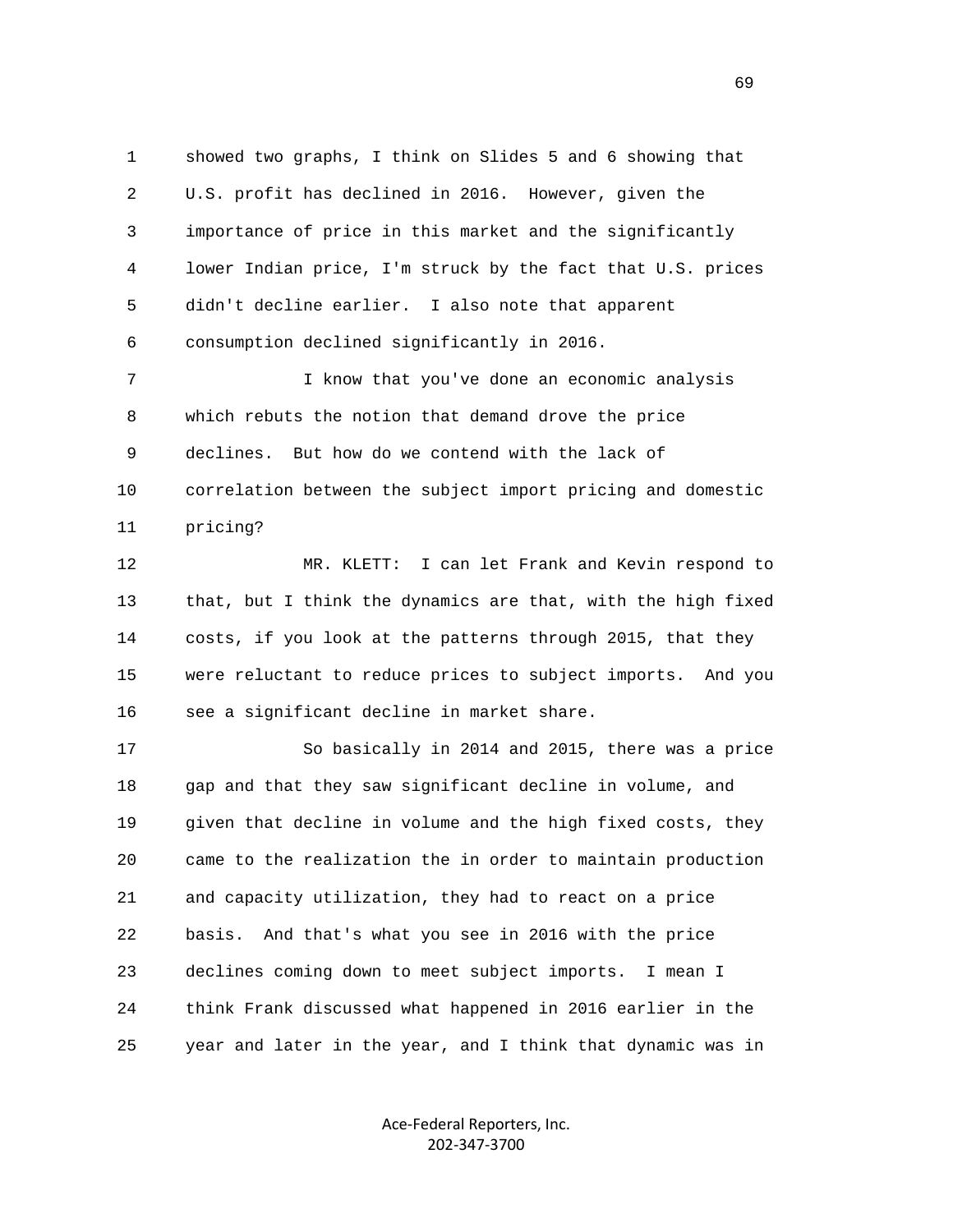1 play.

| 2  | Now, on your second part on demand declines,                 |
|----|--------------------------------------------------------------|
| 3  | yes, demand decline would put downward pressure on price,    |
| 4  | and you see that in 2016 and based on your apparent          |
| 5  | consumption data, the apparent consumption declined from     |
| 6  | 2014 to 2015, but not as significant as the big drop from    |
| 7  | 2015 to 2016, so I think there is a correlation to the       |
| 8  | extent that when you see the big price drop is also when you |
| 9  | see the largest decline in U.S. apparent consumption, much   |
| 10 | more so from 2015 to 2016 than from 2014 to 2015.            |
| 11 | COMMISSIONER BROADBENT:<br>But isn't the                     |
| 12 | correlation more between domestic pricing and domestic       |
| 13 | consumption?                                                 |
| 14 | MR. KLETT: Yeah, there is a correlation to the               |
| 15 | extent that, because of apparent consumption did not decline |
| 16 | as much from 2014 to 2015, you didn't see as much of a price |
| 17 | decline, and you saw the biggest price decline from 2015 to  |
| 18 | But I don't think you can infer from that that<br>2016.      |
| 19 | imports didn't have an effect on price.                      |
| 20 | I mean your purchasers were fairly adamant or                |
| 21 | consistent in saying, Number One, that when they did switch  |
| 22 | from U.S. to subject imports, it was on the basis of price,  |
| 23 | and Number Two, that they used prices of subject imports to  |
| 24 | force down prices of U.S. producers. So demand did have an   |
| 25 | effect on price, did have an effect on the market.<br>But so |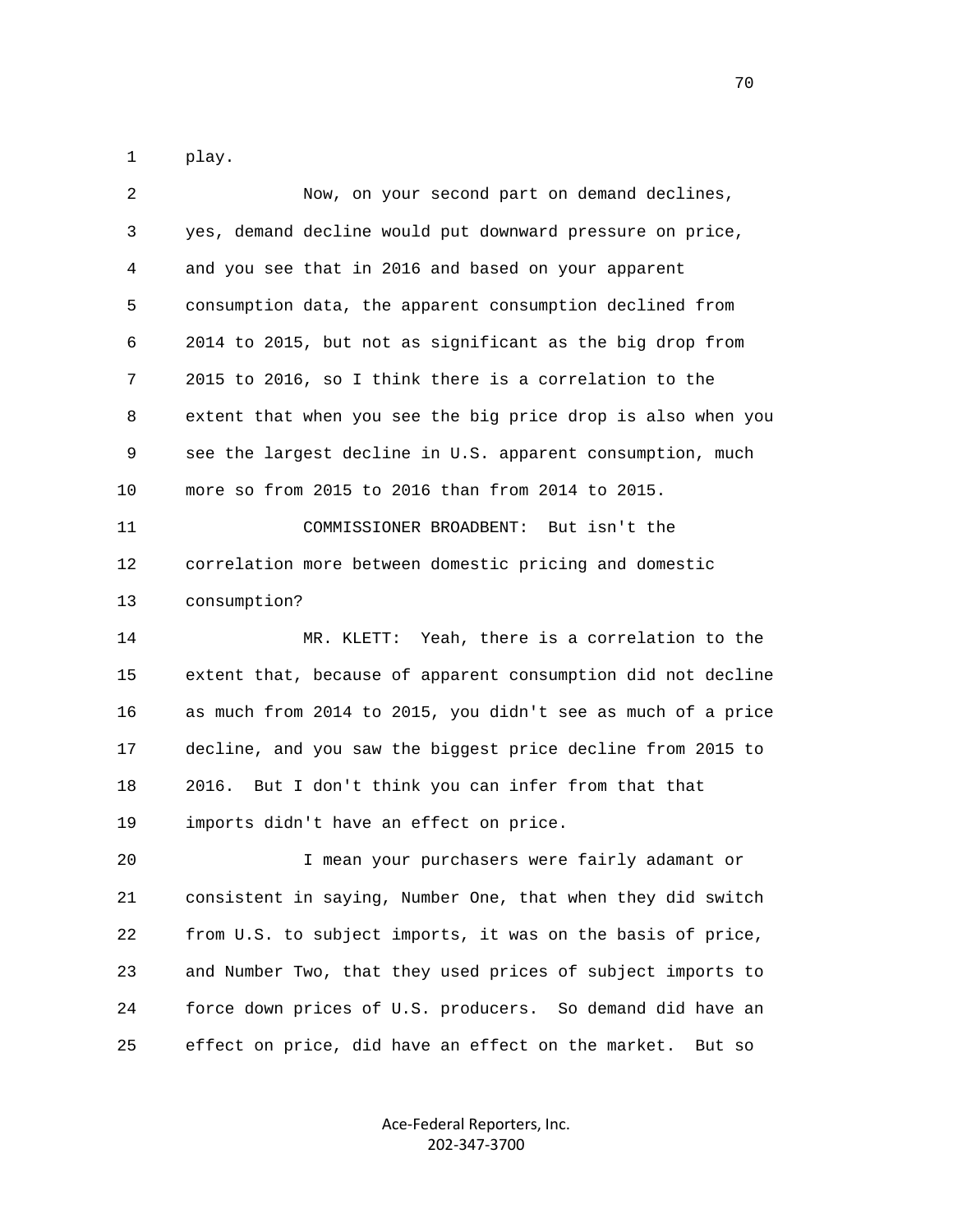1 did subject imports.

 2 COMMISSIONER BROADBENT: Okay. Thank you, Mr. 3 Klett. Commissioner Kieff. 4 COMMISSIONER KIEFF: Thank you. I join my 5 colleagues in thanking each of the panels for coming and 6 presenting and I guess I would just start by saying to Mr. 7 Coulas what a fun occasion I had as you're first describing 8 your family story. I thought perhaps the second syllable of 9 your last name was a Fonzarelli reference, E-S-T. 10 And it certainly is a cool story to hear a 11 family success story and to hear the management and labor 12 success relationship and collaboration. And I also think 13 we've already seen demonstrated today a cool 14 professionalism, cool in a good way, professionalism by Mr. 15 Hanson offering as opposing counsel, a copy of a document. 16 That's the good advocacy, combined with good cooperation and 17 professionalism that we all appreciate and should always be 18 applauded. 19 Let me ask, if I could, just some questions for 20 both sides, recognizing -- and it's probably going to be the

 21 post-hearing brief in which you're going to have to respond, 22 in part because the question I think either boils down to 23 very proprietary information that we're allowed to discuss 24 here, or very legal lawyerly arguments of the type that are 25 hard to really grasp in an oral argument and, in effect,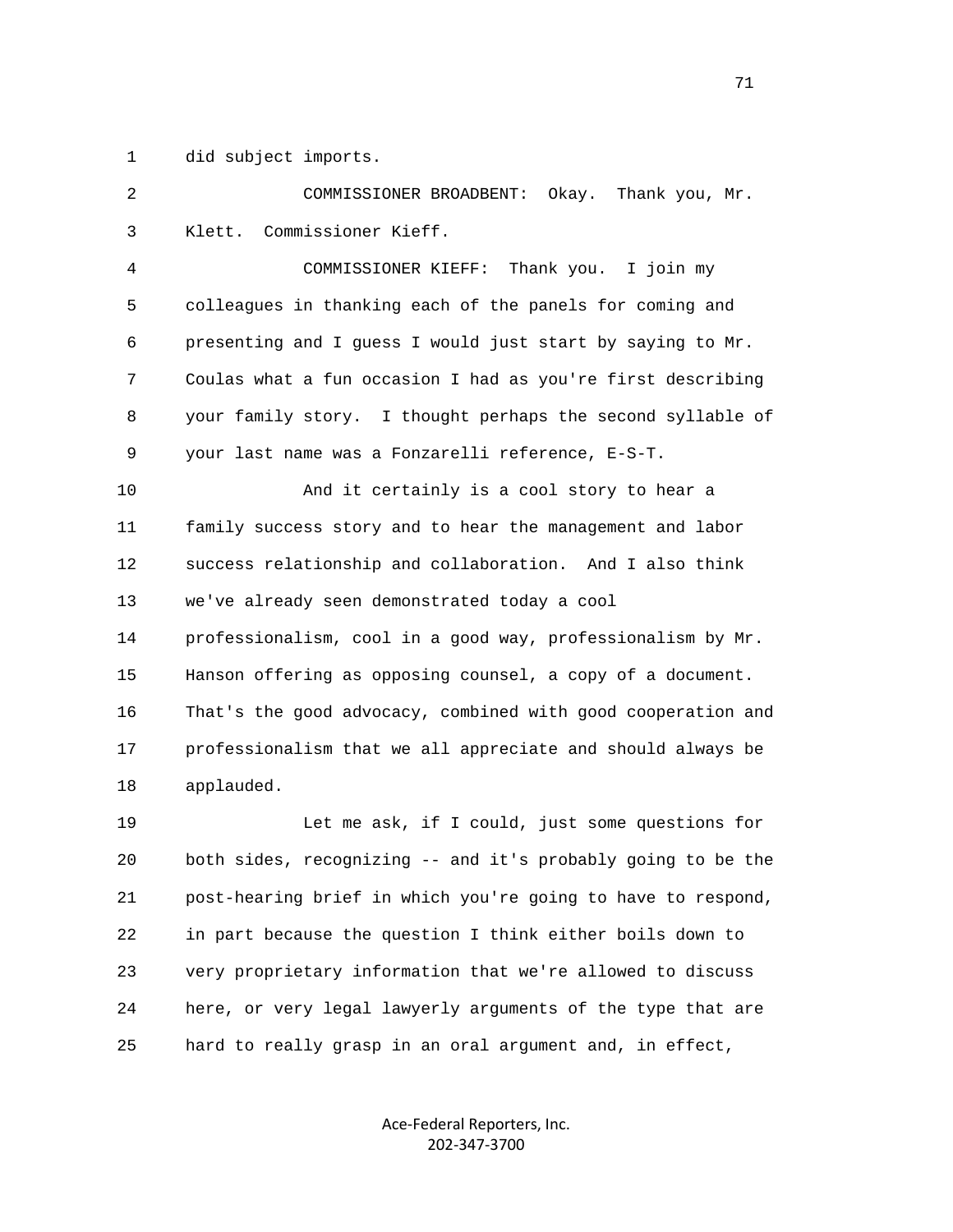1 will boil down to the precedence you each can point to us. 2 So for me, I wanted to ask the lawyers to focus 3 in the post-hearing some of their attention on the question 4 of how we should think about what is often called attenuated 5 competition in a case like this. So as I understand the 6 argument and I think Mr. Bernobich was getting at this with 7 his remarks earlier about special, and he was, I think to 8 some extent, evoking the Lake Wobegon problem that we're all 9 special in our way and --

 10 But nonetheless, we at the ITC do have some case 11 law in which we recognize that there may be various segments 12 of a domestic industry and that those segments can be 13 affected differently by different streams of imports. And 14 as I understand your opponent's argument, it's basically 15 that there is a difference and that the difference is of a 16 degree and of a type that is enough that the impact that his 17 product has on what he sees as his domestic competing 18 products, is not injury.

 19 So I take it that, where the rubber's gonna hit 20 the road on that argument is, you each are going to need to 21 explain to us some of what you've already done, which is in 22 effect -- even if he's right, you're in the domestic 23 industry represented here, are in, consider yourselves to be 24 in that same segment of the market.

25 And that the sameness for your lawyer is of the

Ace‐Federal Reporters, Inc. 202‐347‐3700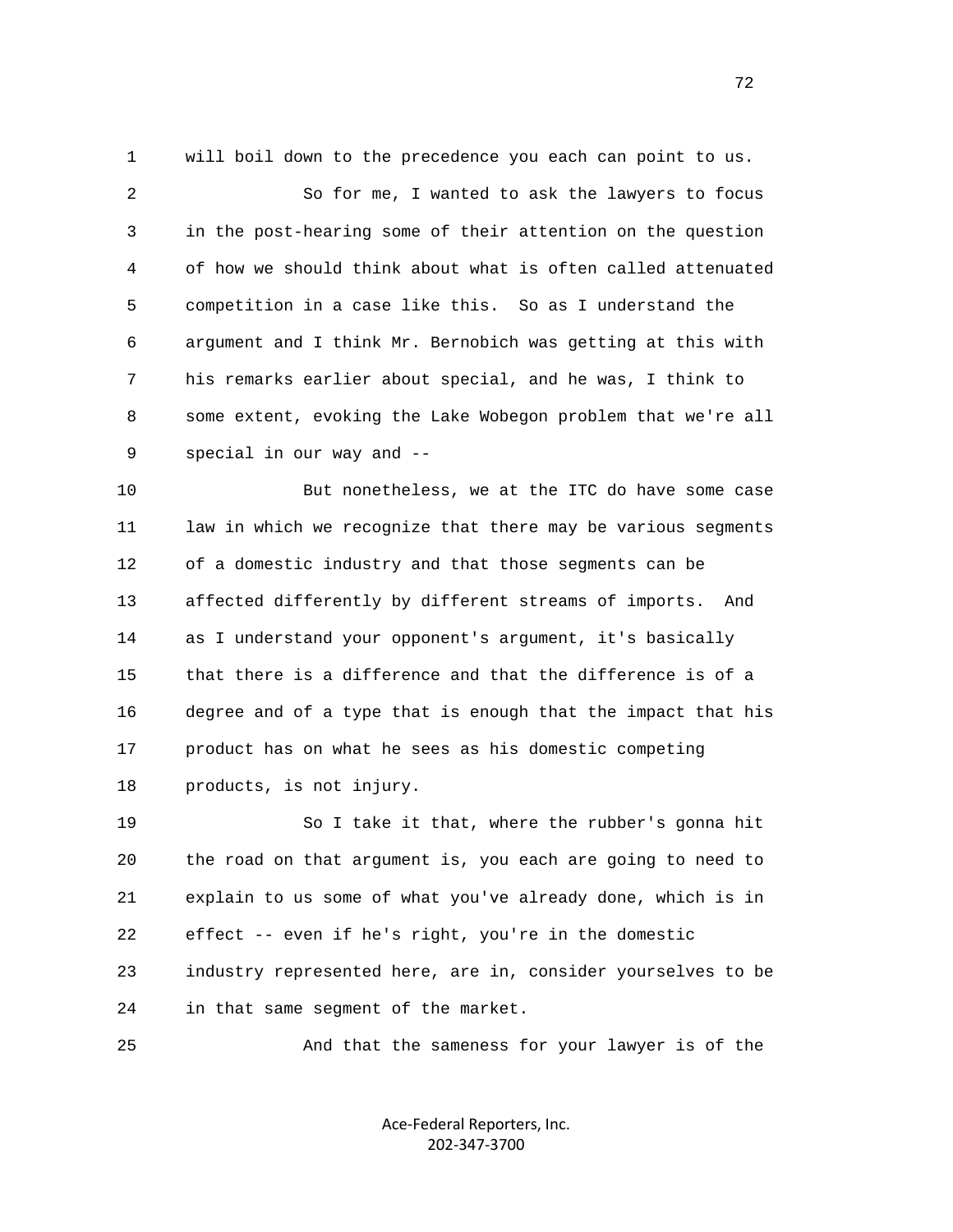1 type that, even if your opponent is correct on the facts, is 2 illegally insignificant under the law. And I take it for 3 your opponent, it's the opposite set of concerns. So as I 4 understand it, that's where the rubber hits the road, at 5 least with respect to this one particular segment. Let me 6 just ask you, Mr. McConkey, is that a set of questions that 7 is clear to you? Do you have any clarifying questions about  $8$  it? 9 MR. MCCONKEY: No, I think we're good. 10 COMMISSIONER KIEFF: And am I right that your 11 basic argument is Number One, on the facts that the 12 differences aren't that great, and then Number Two, on the 13 law, even if they were, it wouldn't matter legally? 14 MR. MCCONKEY: To be honest, we're still 15 flushing through this. So I'm not, you know, to call us an 16 opponent of this right now may be a little strong. 17 COMMISSIONER KIEFF: That's fair. 18 MR. MCCONKEY: We're looking at the brief and, 19 to the extent that there's information we can share with our 20 clients and that counsel for Forgital has been able to share 21 with us outside of the BPI process, and we're looking at 22 that. So I'm not sure to even call them an opponent. We're 23 looking at it and figuring out how this all works. 24 COMMISSIONER KIEFF: Am I correct in also 25 understanding that, if you were--and again, these are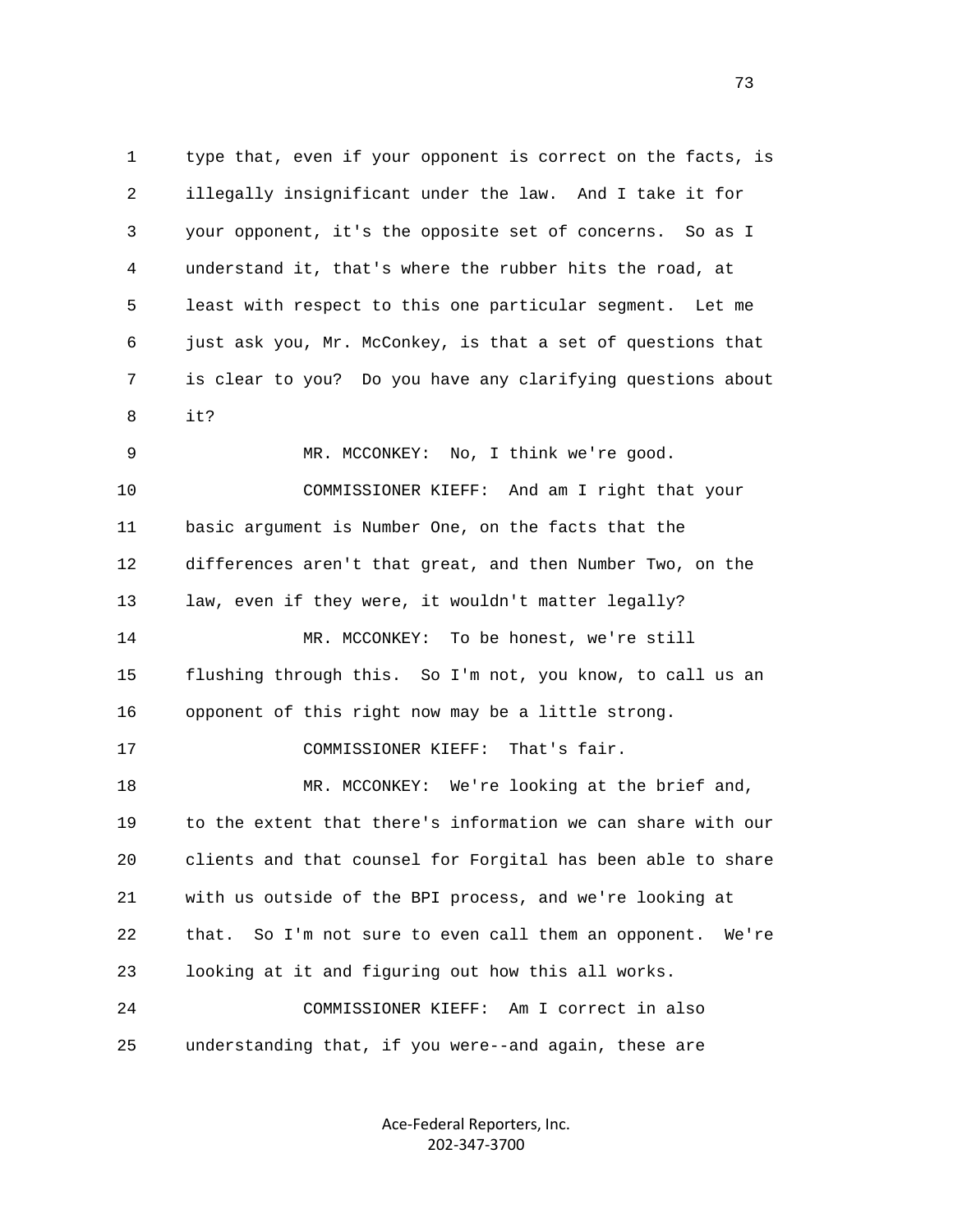1 simplified terms, and in that sense, always inaccurate--but 2 if you were to, let's say, lose--and that's a strong 3 term--but if you were to lose with respect to the particular 4 argument your opponent's making with respect to their 5 particular segment of the market, am I correct in 6 understanding that it would be your view that that should 7 have no impact on your ability to win the rest of the case? 8 MR. MCCONKEY: Absolutely. 9 COMMISSIONER KIEFF: I have no further questions 10 and, although I have to leave now, I look forward to the 11 transcript and of course, to the post-hearing submissions by 12 both sides, because I think it, for me, that post-hearing 13 submission process will be especially important, and I thank 14 you and the staff and my colleagues for following up on the 15 rest of the case. Thank you. 16 CHAIRMAN SCHMIDTLEIN: Thank you. Just 17 following up on that. So if I understand Commissioner 18 Kieff, are you saying that you're looking into whether or 19 not you would not oppose a scope exclusion for Forgital's 20 product? 21 MR. MCCONKEY: Again, we've struggled a bit 22 because a lot of that the prehearing brief is BPI. I'm not 23 a flange guy, right? I'm a very good lawyer. I'm certainly 24 a bad flange guy, so trying to convey to my client what's in 25 there and what the impact of that is, and even in the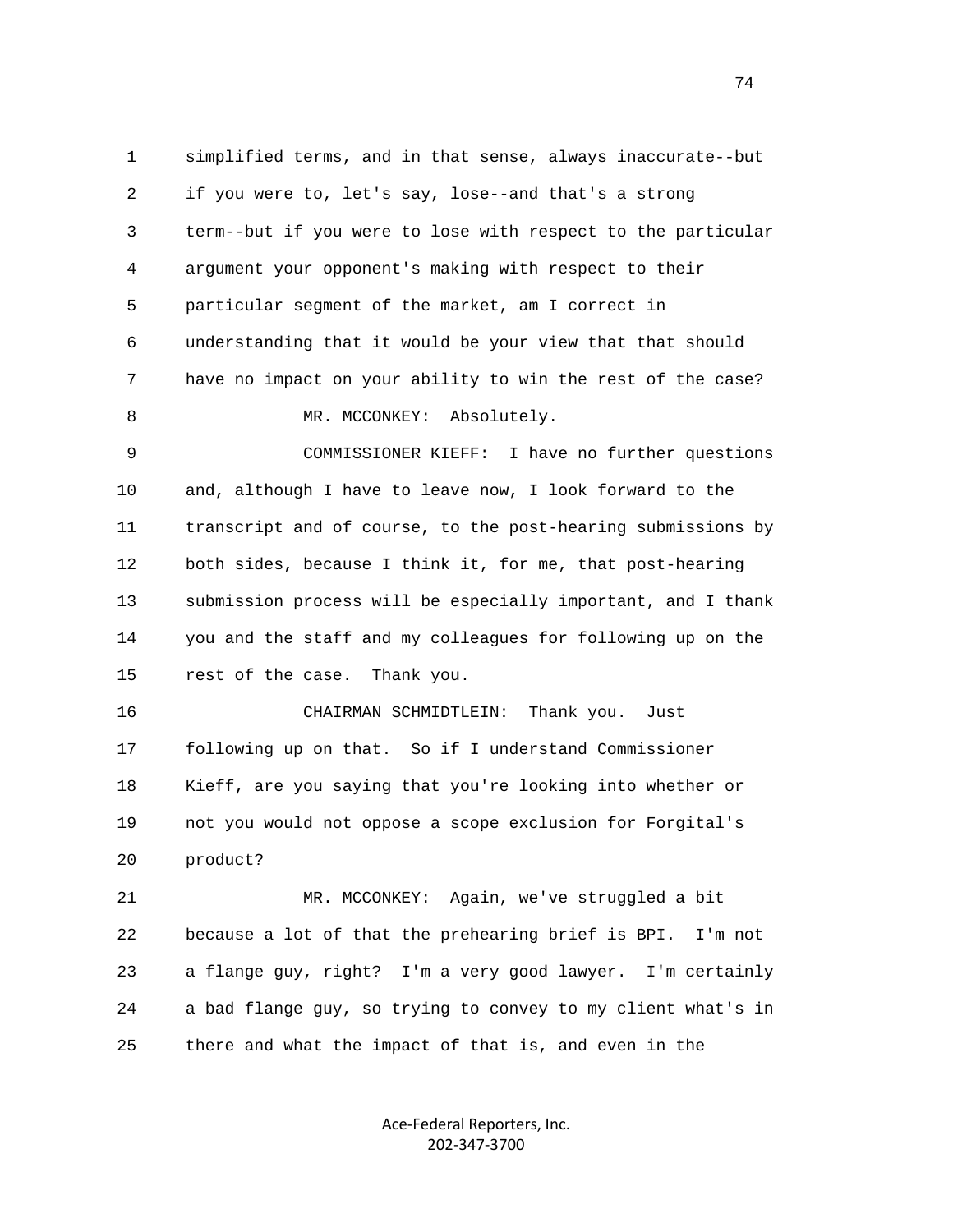1 prehearing brief, the definition of what the domestic

 2 industry is, is proprietary. Right? So it's difficult -- 3 And you know, obviously, it's our major concern 4 as well as, listen--if you want to, and I even hate to go 5 down this road--but on standard flanges, we are injured. 6 I'm quite confident in that and I have a lot of faith that 7 the Commission is going to come to that conclusion again as 8 you did in the prelim.

 9 You know, what happens with this 10 request--basically we can call it a request for an exclusion 11 or whatever. We ought to make sure this isn't something 12 that can be manipulated by others, including those from 13 India and whatever, to try to bring product in. So those 14 are all things we're looking at and trying to see if we can 15 agree with these definitions.

 16 CHAIRMAN SCHMIDTLEIN: All right. The only 17 other question I had was following up on some questions to 18 Mr. Klett about the pricing graphs that you included in your 19 presentation on Pages 5 and 6, and I listened to the answers 20 you gave Commissioner Broadbent with regard to the 21 correlation or lack of correlation between these. And so, 22 between the two, prices of U.S. product and the Indian 23 price.

 24 And my question is, is there something about 25 this market that would necessitate that U.S. prices would

> Ace‐Federal Reporters, Inc. 202‐347‐3700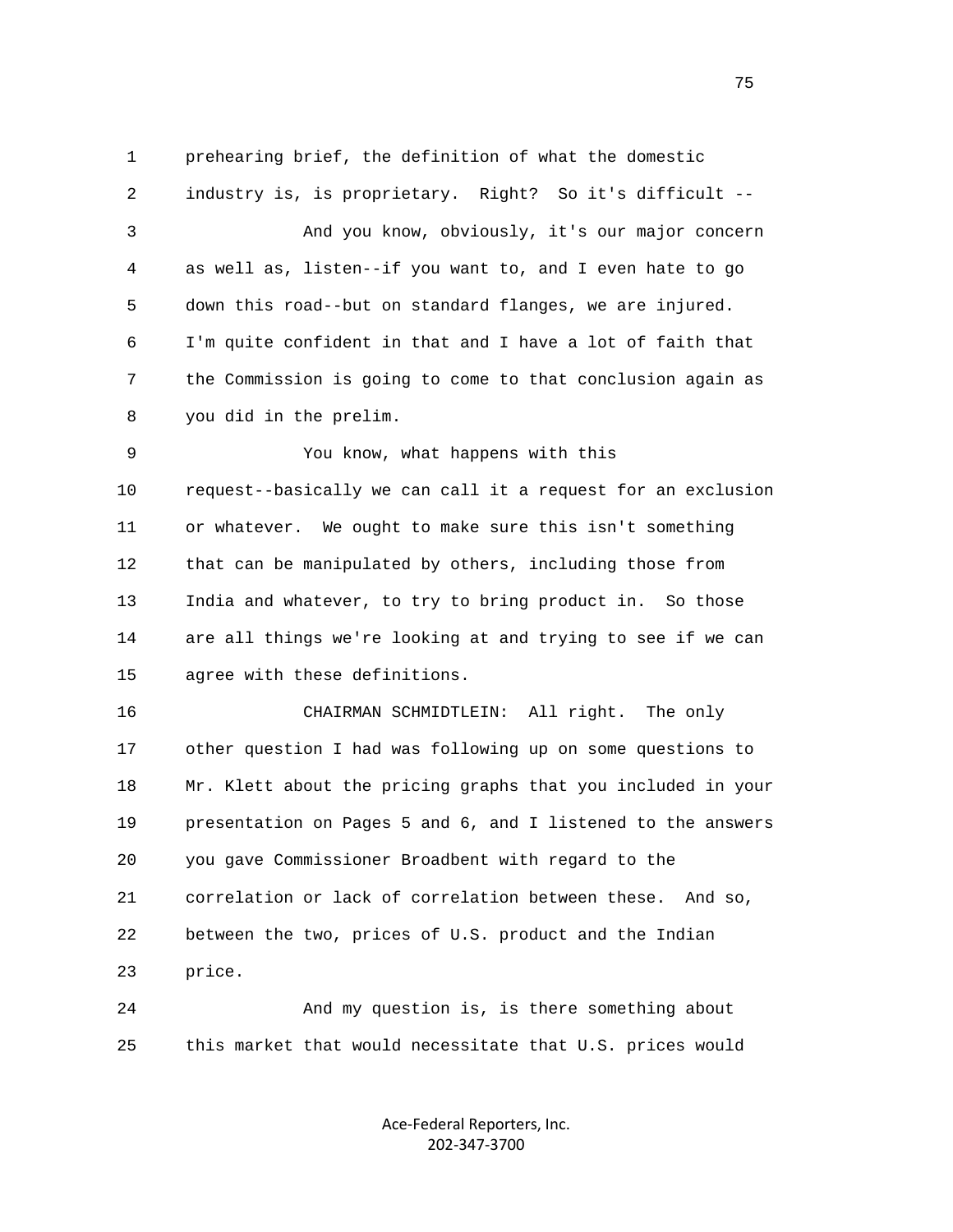1 follow Indian prices at a later time? So why is it that, 2 for instance, well, in both of the graphs, and especially 3 for Product 6, as Commissioner Broadbent pointed out, you 4 see the underselling occurring throughout the period, but 5 then you see a big dip, looks like around May of 2015, 6 April-May, through September, August-September, that U.S. 7 prices don't react to that in Product 6, right? They 8 continue at the same level. It's not until around December, 9 maybe, of 2015, that they started to react.

 10 So my question is, is there something about the 11 structure of how these transactions are done that would 12 necessitate that prices wouldn't react right away?

 13 MR. BERNOBICH: Here's what happened. I've been 14 in the industry -- I've been with Boltex for almost thirty 15 years and there's always been that kind of a bright line, if 16 we use that term again, between foreign prices and domestic 17 prices. And our distributors we've dealt with--distributors 18 that purchased and processed and pushed domestic flanges. 19 And we went on and on and on and on for thirty years.

 20 All of a sudden, we started seeing a significant 21 change in what's transpiring. The concept of so-called 22 domestic was being lost. Because of the decreases in oil 23 and gas, people started looking for much cheaper prices. 24 They looked to drill holes faster, tie them in faster, 25 complete them faster, do everything faster. And they really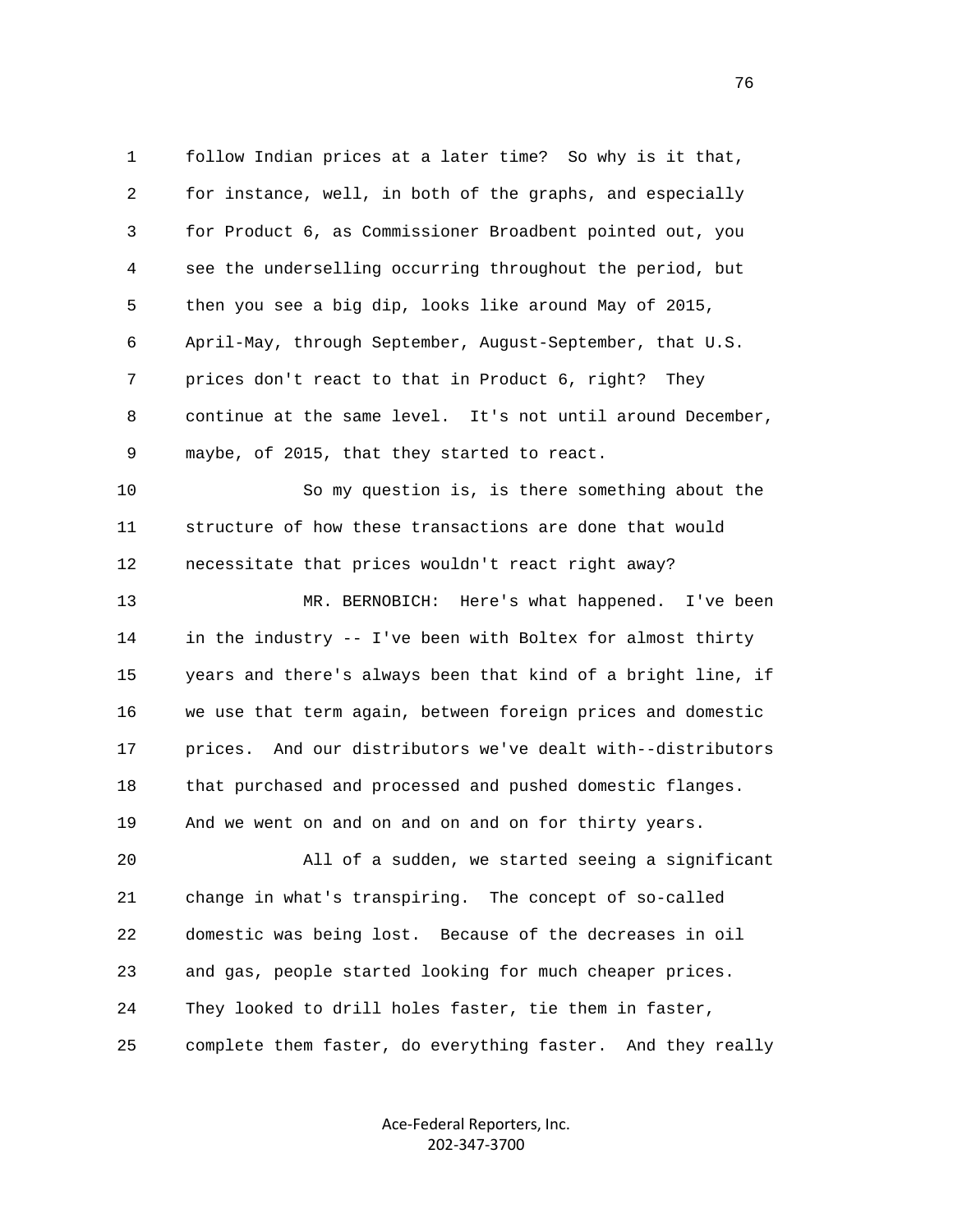1 were told by everybody, you will get cheaper pricing. At a 2 certain point in time, the pricing that they looked at was 3 primarily in, you know, Italian or whatever the case 4 happens to be.

 5 We should've reacted quicker. We should've 6 reacted quicker. But I didn't want to overreact. Because I 7 had never experienced this type of process before. I can go 8 back to the overall economic decline in 2008, 2009, but it 9 was different. It was different. We didn't drop our 10 prices. We stayed there, we had reduced volume, but the 11 prices stayed and we ended up being profitable at the end of 12 that year.

 13 This was a new situation, brand-new. And we 14 were trying to be optimistic that this was going to change. 15 Also, let me tell you something else. We had dealt with the 16 same customers for thirty years. And they kept telling us, 17 "Just stay where you are. It'll be fine. It'll come back. 18 It'll continue," and we believed them. We believed them. 19 Unfortunately, they were not telling us the 20 truth, or the whole truth. And so we stayed, stayed, 21 stayed, stayed. So then at a certain point in time, when 22 our volume was really decreasing dramatically--and I can 23 tell you, I had a lot of gardeners and I had a lot of 24 painters in my plant because, even though I had a 177 25 people, I could of let another 100 go, but we kept them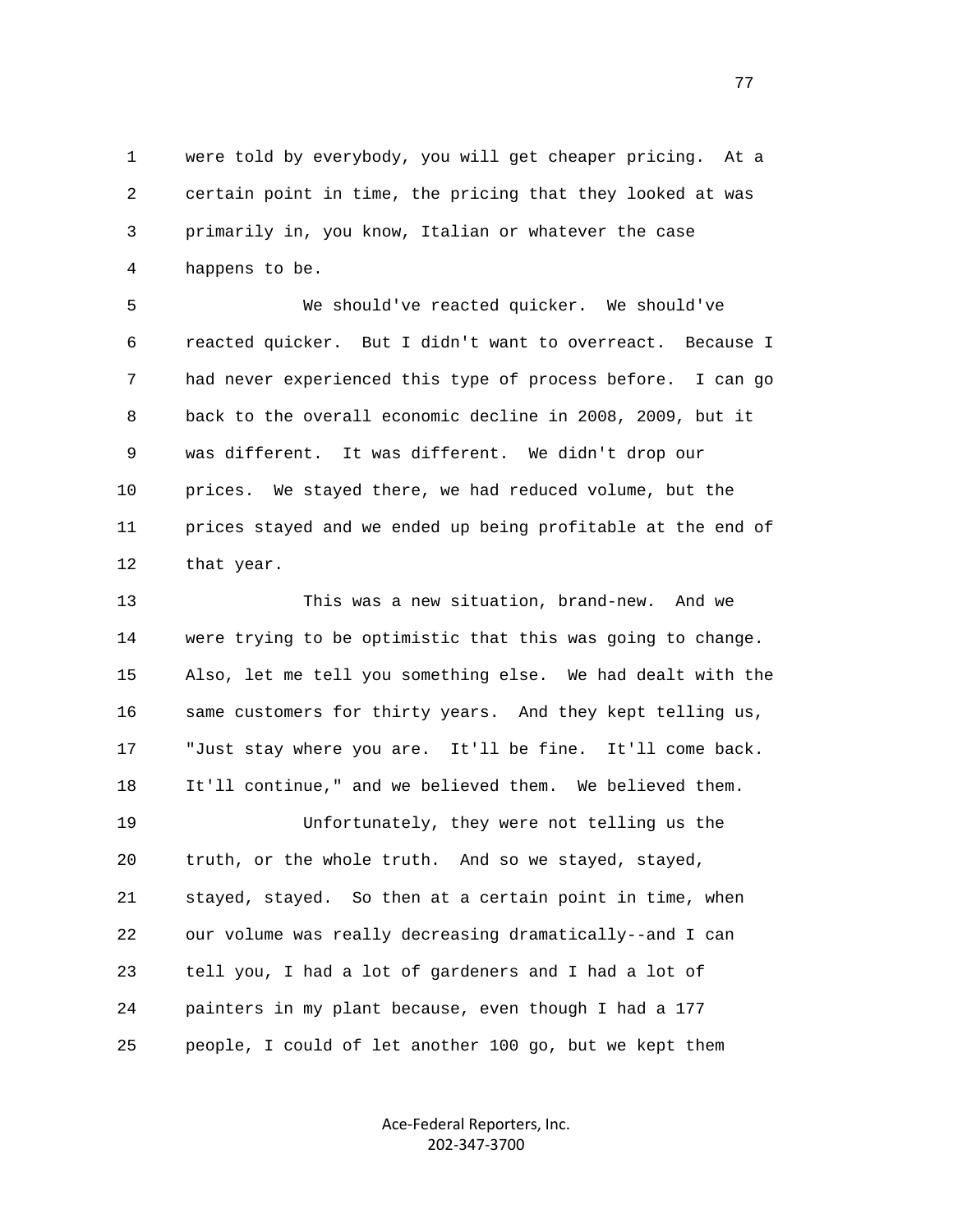1 there because many of them had been with me for over twenty 2 years.

 3 I couldn't, in good conscience, let them go -- so 4 we had a lot of good flowers, and we had a lot of nice, 5 painted buildings and nice equipment. We're the same way as 6 Weldbend, you know, we're fond of our people. We also pay 7 100% of their health insurance. And we also provide 8 benefits that other companies don't. But of course, we've 9 gone -- at the end of the day, we say we provide benefits to 10 them -- at the end of the day, we've gotten the benefits, 11 because they're good employees.

 12 So what happened is, at a certain point in time, 13 that whole argument collapsed, and we started seeing 14 warehouse after warehouse after warehouse of our clients 15 full of foreign flanges and ours were way in the back and 16 they were becoming insignificant, and that's when -- so I 17 had dropped the price 25%, that did absolutely nothing.

 18 Finally, when I dropped the price another 25% to 19 approximate the prices of Indian, Italian and Spaniards, 20 then we saw huge uptick in volume. Created a disaster in 21 our balance sheet, but there was a huge dramatic increase in 22 volume. And so we decided to keep people working, to keep 23 people together, we would absorb the losses that we were 24 incurring for a period of time -- hopeful again, that the 25 marketplace would improve and we could start increasing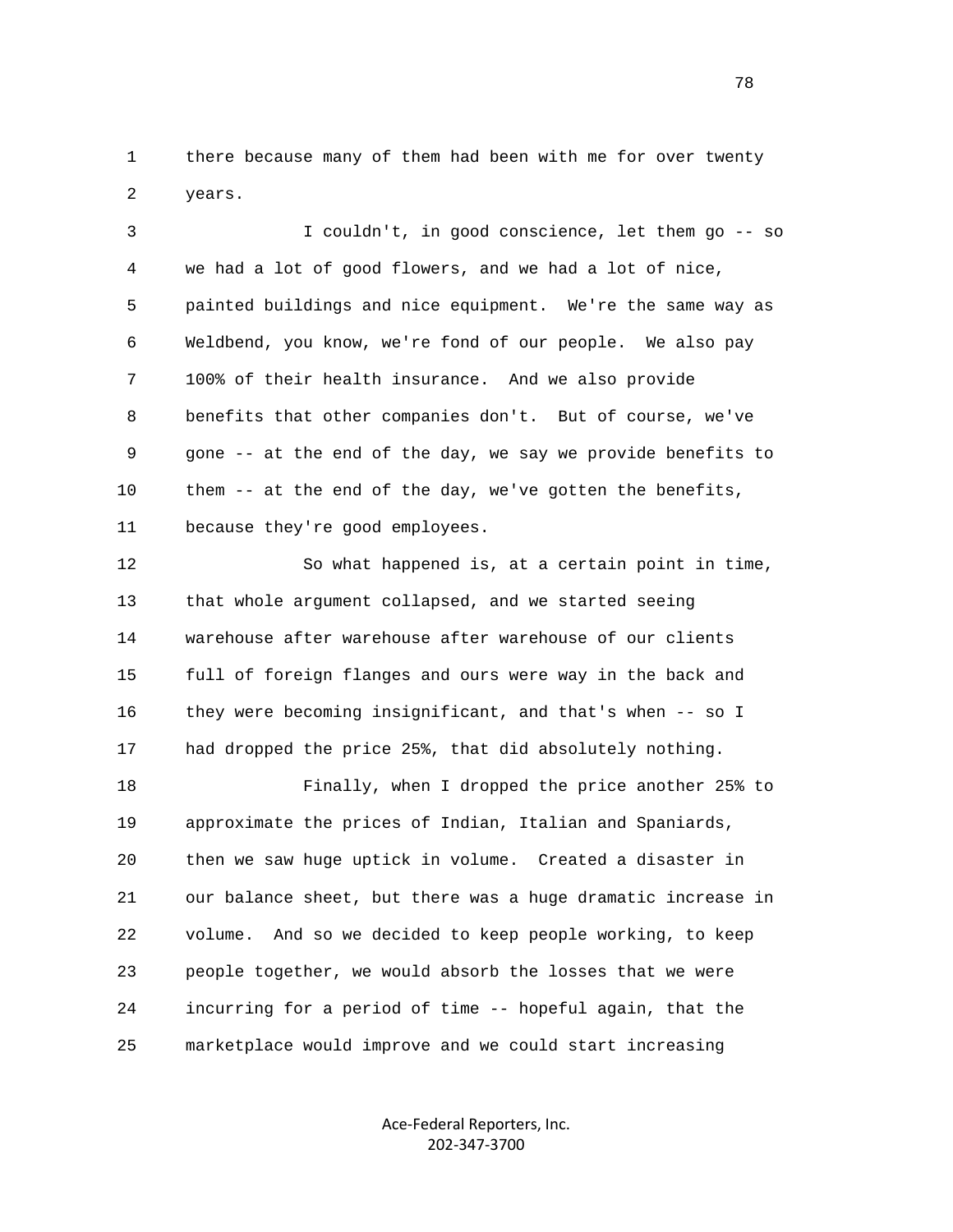1 prices again.

| 2  | To end that saga, we've started increasing                    |
|----|---------------------------------------------------------------|
| 3  | prices again slightly--okay, slightly--back to, you know,     |
| 4  | maybe 20 or 25%, and all of a sudden, we've seen our volumes  |
| 5  | decline dramatically again. So, so far, we have had no        |
| 6  | effect on the market. So far our actions or your actions      |
| 7  | or whatever you want to consider them, have had no effect on  |
| 8  | our market place.                                             |
| 9  | But what we're doing is, we're having to                      |
| 10 | retroactively go back, reduce pricing one more time, to the   |
| 11 | lowest that we've had before to be able to get additional     |
| 12 | I'11<br>business. But we cannot, cannot continue to function. |
| 13 | drone on a little bit longer.                                 |
| 14 | Had we not had the substantial financial                      |
| 15 | resources that we have, I don't know what we would be doing   |
| 16 | today, because there was no way that a bank would've loaned   |
| 17 | money to a company that was bleeding red ink that way we      |
| 18 | were. Now, we've been in Houston for almost thirty years.     |
| 19 | We have never paid a dividend out.                            |
| 20 | We have reinvested everything into equipment and              |
| 21 | liquidity to permit us to function the way we function and    |
| 22 | to be able to continue to buy state-of-the-art equipment.     |
| 23 | But, again, if we don't get some relief somehow, I don't      |
| 24 | know how much longer this is going to last.                   |
| 25 | Mr. Coulas, is that also<br>CHAIRMAN SCHMIDTLEIN:             |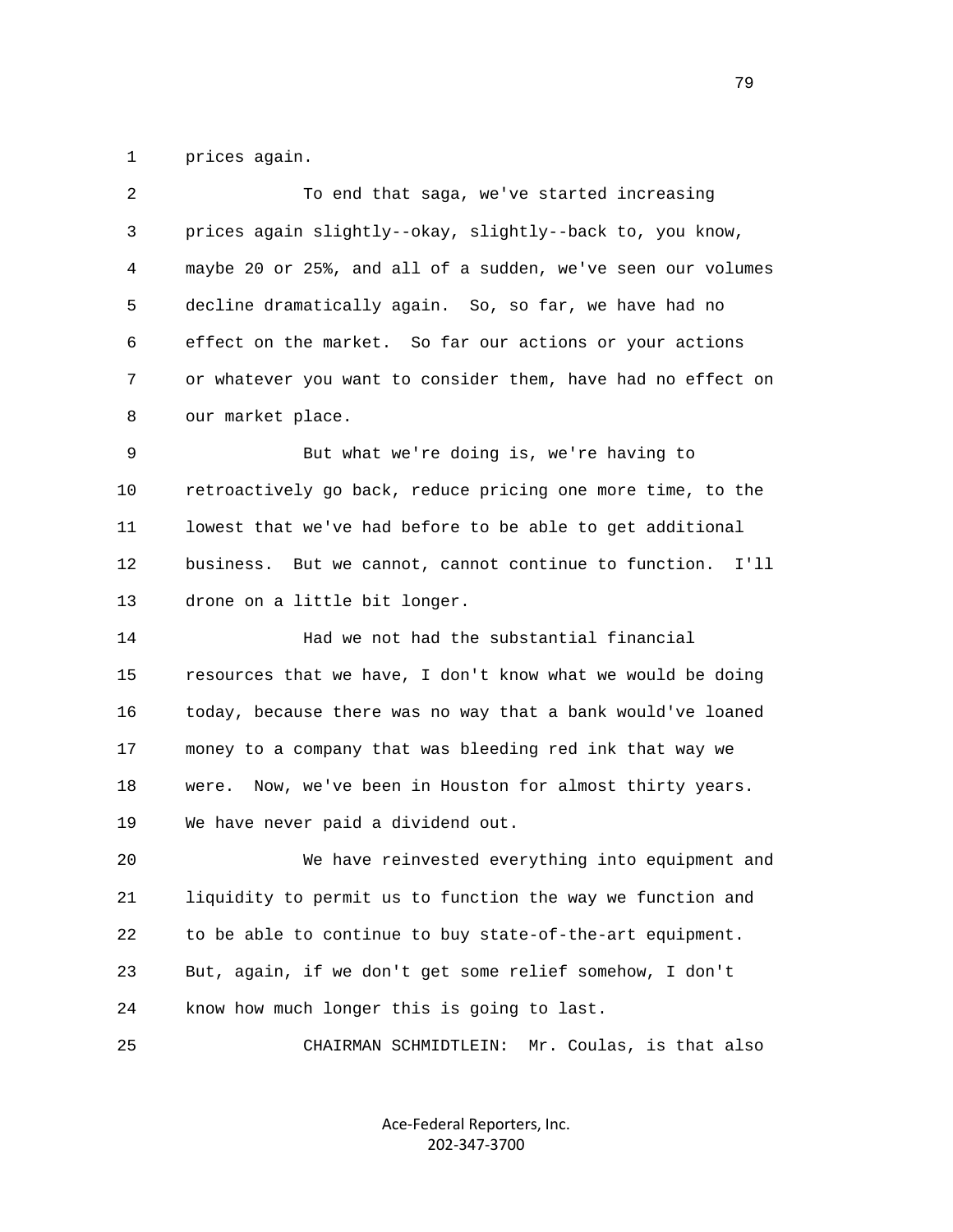1 your experience, in terms of when Weldbend reacted to 2 pricing of subject imports?

 3 MR. KEVIN COULAS: Kevin Coulas. Yes, we try to 4 keep prices as high as possible to keep all of our employees 5 working their full shifts. And when we came to the 6 realization that we had to lower prices, we still kept 7 everyone at the full shifts as much as we could, and the 8 company as a whole took the hit, as opposed to letting the 9 employees take the hit.

 10 As stated in my opening statement, I've worked 11 with the guys in the shop, on machines, in the paint room, 12 and so you know that they're doing hard work every day and 13 the last thing you want to do is start taking away, "Hey, 14 you're going from 11 hours back to 8 hours, only working 15 four days a week," that's the last thing we wanted to do to 16 our employees.

 17 So, as a family and as a company, we took the 18 hit, as opposed to letting our employees take the hit. We 19 were trying to keep our employees working, so therefore, we 20 had to try to keep the prices high as long as possible.

 21 CHAIRMAN SCHMIDTLEIN: Okay, all right. Thank 22 you very much. I don't have any further questions, so Vice 23 Chairman Johanson.

 24 VICE CHAIRMAN JOHANSON: Thank you Chairman 25 Schmidtlein. You all have stated that you don't know how

> Ace‐Federal Reporters, Inc. 202‐347‐3700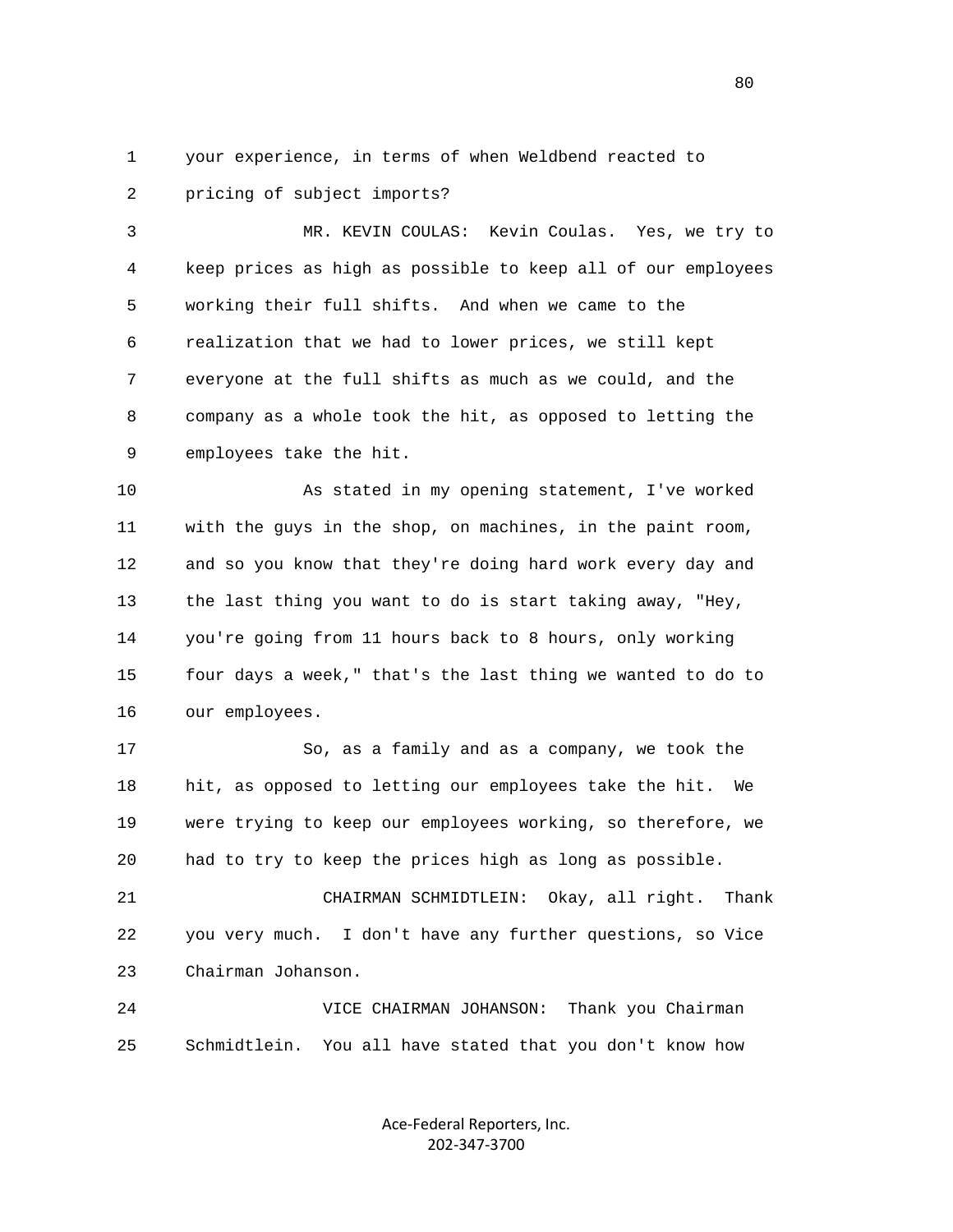1 much longer you can operate due to the imports, unfairly 2 traded imports. But looking at the dropping consumption in 3 the United States, due to the situation in the oil and gas 4 industries, isn't that really -- that's a big factor, right? 5 Consumption is way down, and I understand that 6 you also contend that unfairly traded imports are impacting 7 you negatively. But isn't it really the big issue, oil and 8 gas?

 9 MR. BERNOBICH: Oil and gas is the big issues 10 if I may answer you there sir, but if you look at the 11 statistics, in 2016 we had 36,000 metric tons of Indian 12 flanges coming into the States. That's a huge amount of 13 product, just from India out of your own statistics, huh, 14 your own government statistics?

 15 Yes, we understand things are down, but 16 they're not dead. The problem has become is that the 17 foreigners have taken a much more significant share of the 18 marketplace because of pricing. That's where this stuff is 19 coming from. Think about it, 36,000 metric tons of steel 20 coming in and that's only a portion of it. That's 14 inches 21 and larger, and that's not considering the lower 22 diameters, probably another 10,000 metric tons.

 23 That's a huge quantity of material coming in, 24 and then you throw in China and you throw Italy and you 25 throw a number of different places. The marketplace, the

> Ace‐Federal Reporters, Inc. 202‐347‐3700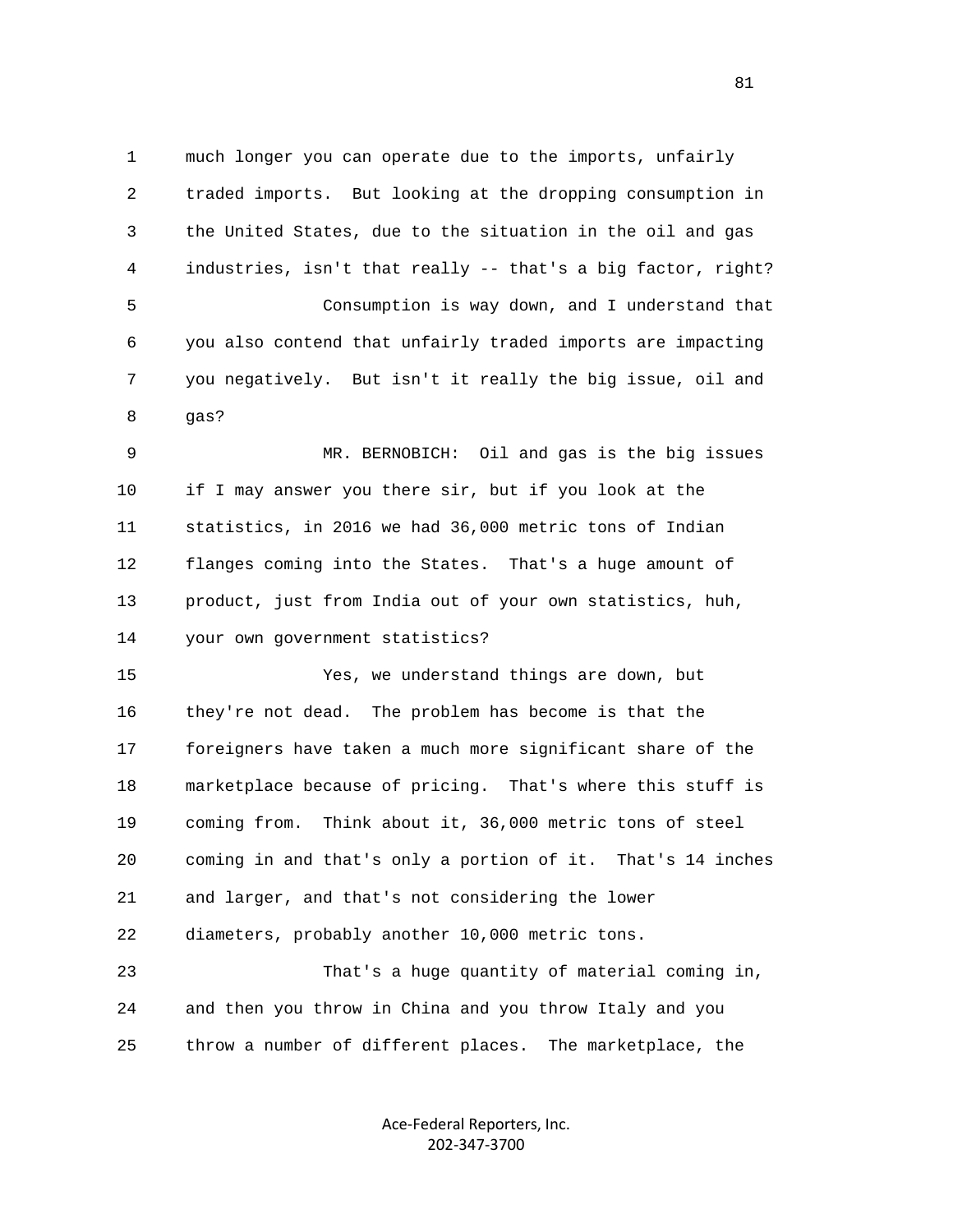1 U.S. is the largest marketplace for flanges in the world. 2 When people have declines in their own countries, what do 3 they do? They come to the States to dump their product. 4 So it's not necessarily a decline -- certainly 5 oil and gas declined somewhat, okay, without a doubt. But 6 the product keeps coming in. So it gets consumed somewhere. 7 People are not putting on necklaces. I don't mean to be 8 snide like that, I apologize for that comment. 9 MR. KLETT: Commissioner Johanson, this is Dan 10 Klett. I mean I think you have enough information in your 11 staff report to be able to, in a sense, separate out the 12 effect of demand both on the volume side and on the price 13 side, so that you can get some sense of the relative impact 14 of the aggregate demand decline versus subject import 15 competition, and we attempted to do that somewhat in our 16 brief. 17 But obviously the demand decline was a factor. 18 I think you have information to allow you to better kind of 19 isolate the effect of one versus the other. 20 VICE CHAIRMAN JOHANSON: Do you know if the 21 situations in other countries leading to increased imports 22 into the United States? For example, are other countries 23 imposing higher tariffs on imports of flanges, which causes 24 them to come here? I didn't see anything like that in your 25 briefs, but that was something in the back of my head,

> Ace‐Federal Reporters, Inc. 202‐347‐3700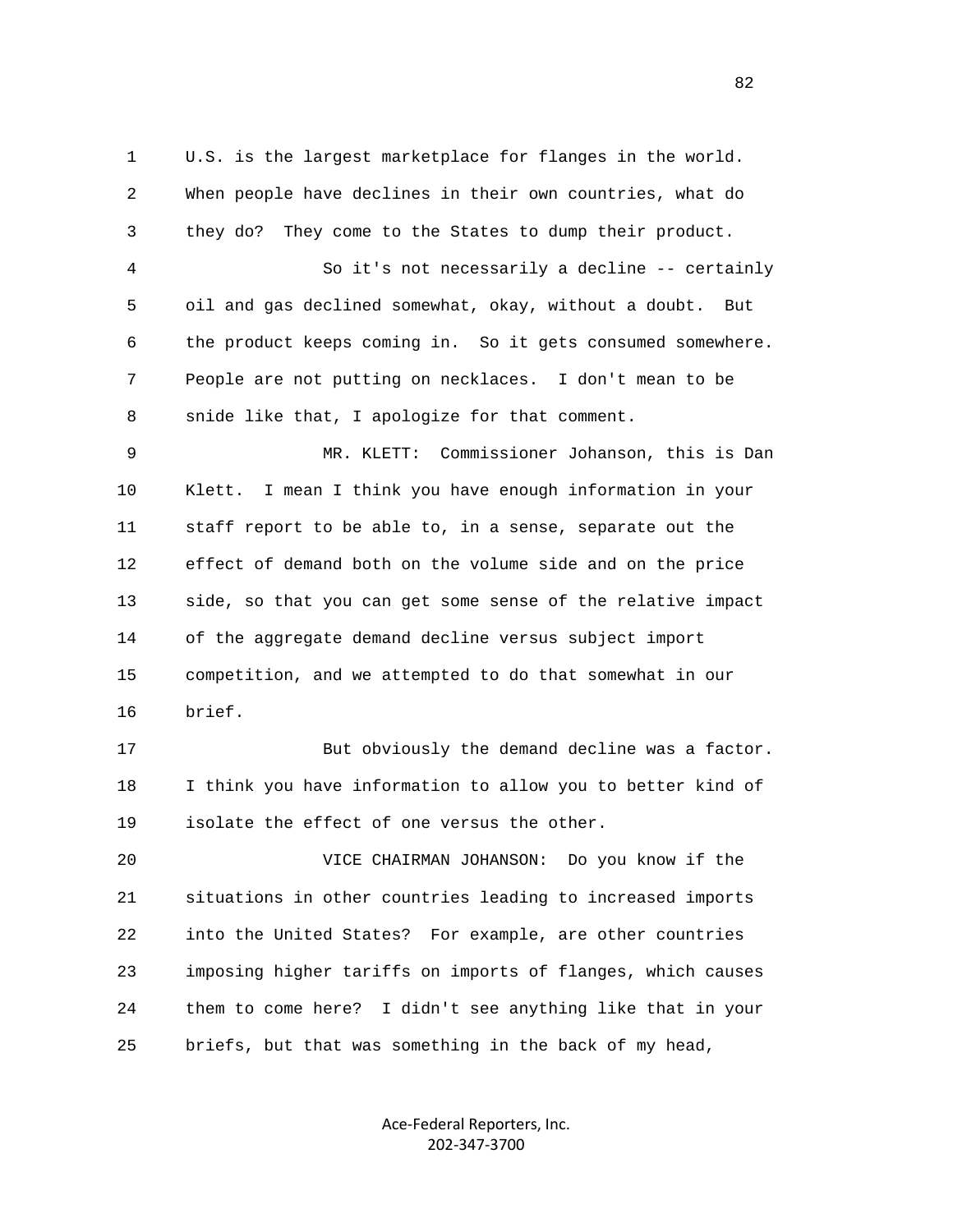1 because I know our tariff is quite low. I think it's like 2 five percent or something like that. 3 MR. KLETT: I don't know, Commissioner 4 Johanson. This is -- I think maybe a bigger factor is that 5 the oil and gas demand decline has been worldwide. 6 VICE CHAIRMAN JOHANSON: Right. So I'm just 7 wondering if that's the case, that you've got to ship it 8 somewhere and there are less barriers to enter the U.S., and 9 so it comes here. Is that what the situation might be? 10 MR. McCONKEY: Yeah correct. Matthew 11 McConkey. Yeah, no it's correct, and as well I think -- I 12 think both of our witnesses stated as well that the prices 13 here, even though they're in the tank, tend to be higher 14 than they are in other places of the world. And again, as 15 Frank said, this is a big market. 16 MR. BERNOBICH: This is where everybody -- 17 this is where everybody comes to to dump flanges. I've been 18 in this industry 40 years. I've seen all kinds of things, 19 and this is where people come to deposit flanges. 20 VICE CHAIRMAN JOHANSON: And one thing that 21 struck me about the three subject countries, India, Italy 22 and Spain is that they have very little, if any, oil and gas 23 production. I'm just kind of curious as to why they might 24 be producers, and they might be the better people to ask, 25 but I'm quite curious about that.

> Ace‐Federal Reporters, Inc. 202‐347‐3700

<u>83</u>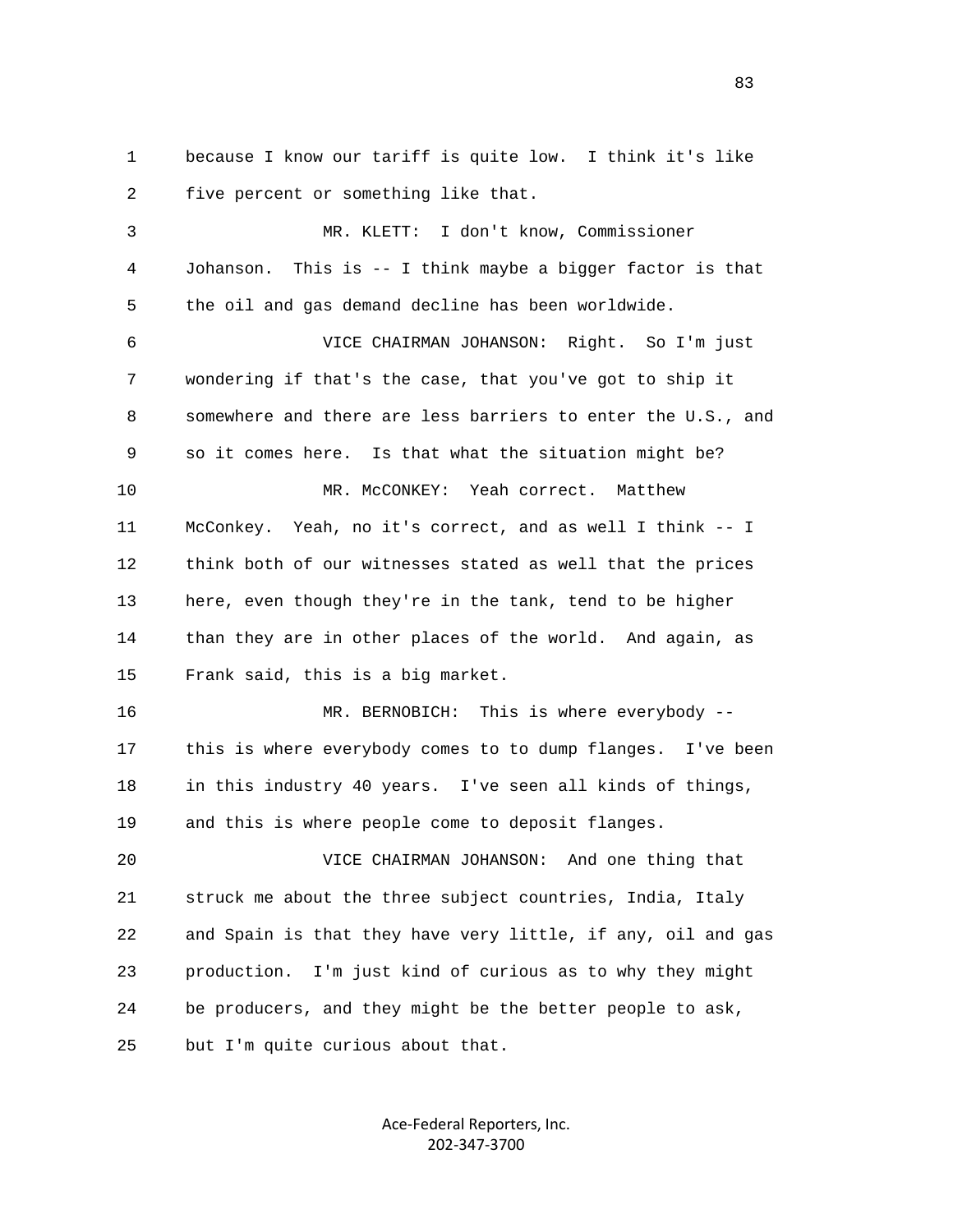1 MR. BERNOBICH: I can give you my poor answer. 2 I think that with Italy, as I'm very familiar with it, it 3 was just a place where they just -- flanges is a very easy 4 product to forge, and they had a lot of different forging 5 companies there, and in one manner, shape or form they found 6 out that the United States, through American importers, 7 found out that the U.S. market was significant, that it was 8 profitable and so they started bringing it in. 9 ULMA is, and those are the private companies. 10 ULMA is a semi-private company. It's part of a cooperative 11 out of Bilbao. I forgot how many -- it's called the 12 Mondragon Group and they are the same thing there. They 13 produce flanges, they produce some other fittings and so 14 forth, and they produce them, and for them it's not a 15 question of profit or loss. It's a question of keeping 16 people employed. 17 Again, these are just comments off the top of 18 my head. And then India, the same thing. India is an area, 19 and I've been there and essentially if you really want to 20 make a flange, it's a very simple process, you know. As 21 long as you have the manpower and I've seen the way they

 22 make them, that the logical place to sell the product is the 23 United States. That's it.

 24 VICE CHAIRMAN JOHANSON: Thank you, yes. 25 MR. MATTOX: Mr. Johanson, Mr. Williams (sic)

> Ace‐Federal Reporters, Inc. 202‐347‐3700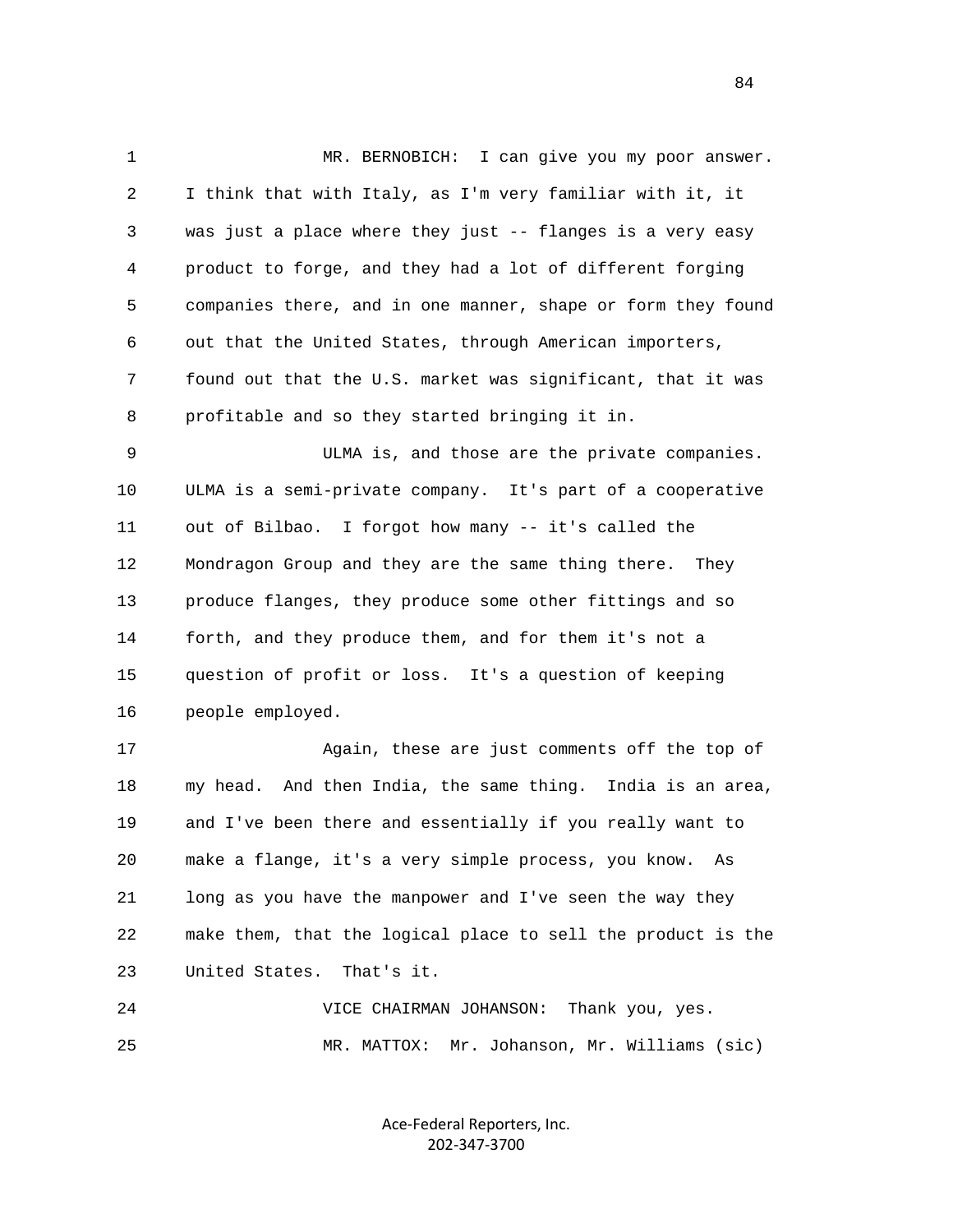1 asked me a question while I was here earlier, and one thing 2 I thought of here is I'm a company not in bankruptcy. I'm a 3 distributor and we've had several large distributors in this 4 country going bankrupt with the costs and stuff. They just 5 can't get ahead of it.

 6 Of course with the debt that they're running 7 and they've mismanaged their companies, they're in trouble. 8 These guys have managed their companies as manufacturers. 9 Well, that's the reason they're still here. They've got the 10 drive and the desire to keep on. We all go through storms 11 in life, but when you're in debt and you've got all these 12 other factors coming into play, that are coming against you, 13 it sure breaks the spirit.

 14 I'm telling you these guys have got the spirit 15 to keep on, but they're dealing with a tsunami right now, 16 and they need that. Something's got to change. So that's 17 -- that's what from my perspective as a distributor, that's 18 what we're seeing.

 19 VICE CHAIRMAN JOHANSON: Mr. Mattox, as a 20 distributor perhaps you could answer my next question. You 21 might be familiar with it, but are there differences in 22 channels of distribution, in which custom versus standard 23 flanges are sold?

 24 MR. MATTOX: Say that again? 25 VICE CHAIRMAN JOHANSON: Are there different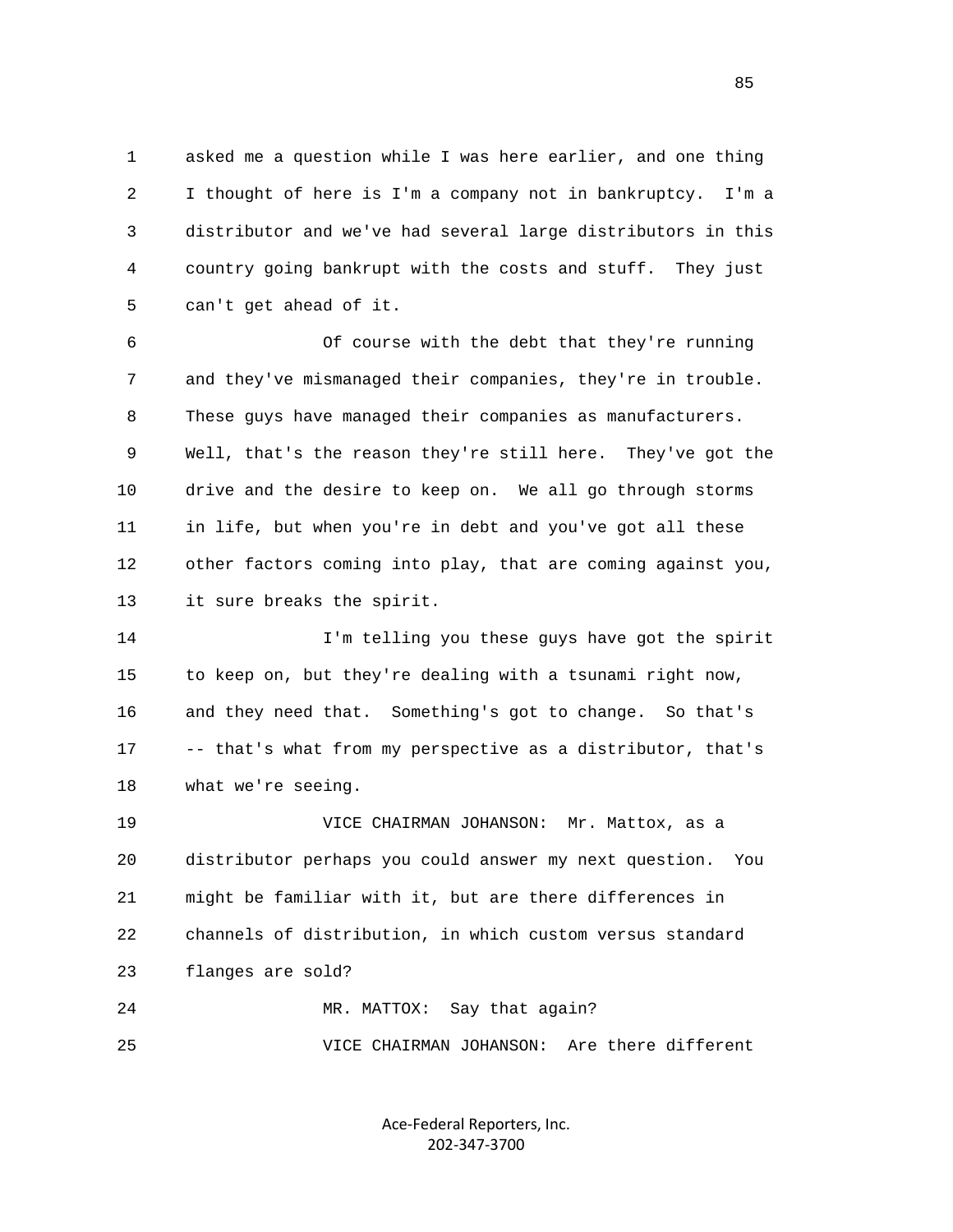1 channels of distribution for customs versus standard 2 flanges?

 3 MR. MATTOX: No. All of us as distributors, 4 we provide the same product to the same end users through 5 fabricators or equipment builders and stuff that are in the 6 industry. So and it's all coming through the same channels. 7 We're using already designed and manufactured product and 8 you make some insignificant changes to it and we call that 9 special.

 10 VICE CHAIRMAN JOHANSON: Does anybody -- do 11 any of the other witnesses have a view on that, whether or 12 not there are separate channels of distribution for custom 13 versus standard flanges?

 14 MR. BERNOBICH: I think the distribution 15 channels are the same. The distributor, the same 16 distributor that handles a six inch 150 slip on handles a 30 17 inch 900 pound weld neck with a 65,000 yield with sharpie 18 results. They're all -- it's all the same. We get, we get 19 all the inquiries from standard through specials, all the 20 way through.

 21 MR. MATTOX: Now not necessarily. I'll say 22 one thing, one caveat. Not necessarily everything.

23 VICE CHAIRMAN JOHANSON: Okay.

 24 MR. MATTOX: There may be some issues where 25 you may have some different designs or different

> Ace‐Federal Reporters, Inc. 202‐347‐3700

<u>86 and 2001 and 2002 and 2003 and 2003 and 2003 and 2003 and 2003 and 2003 and 2003 and 2003 and 2003 and 200</u>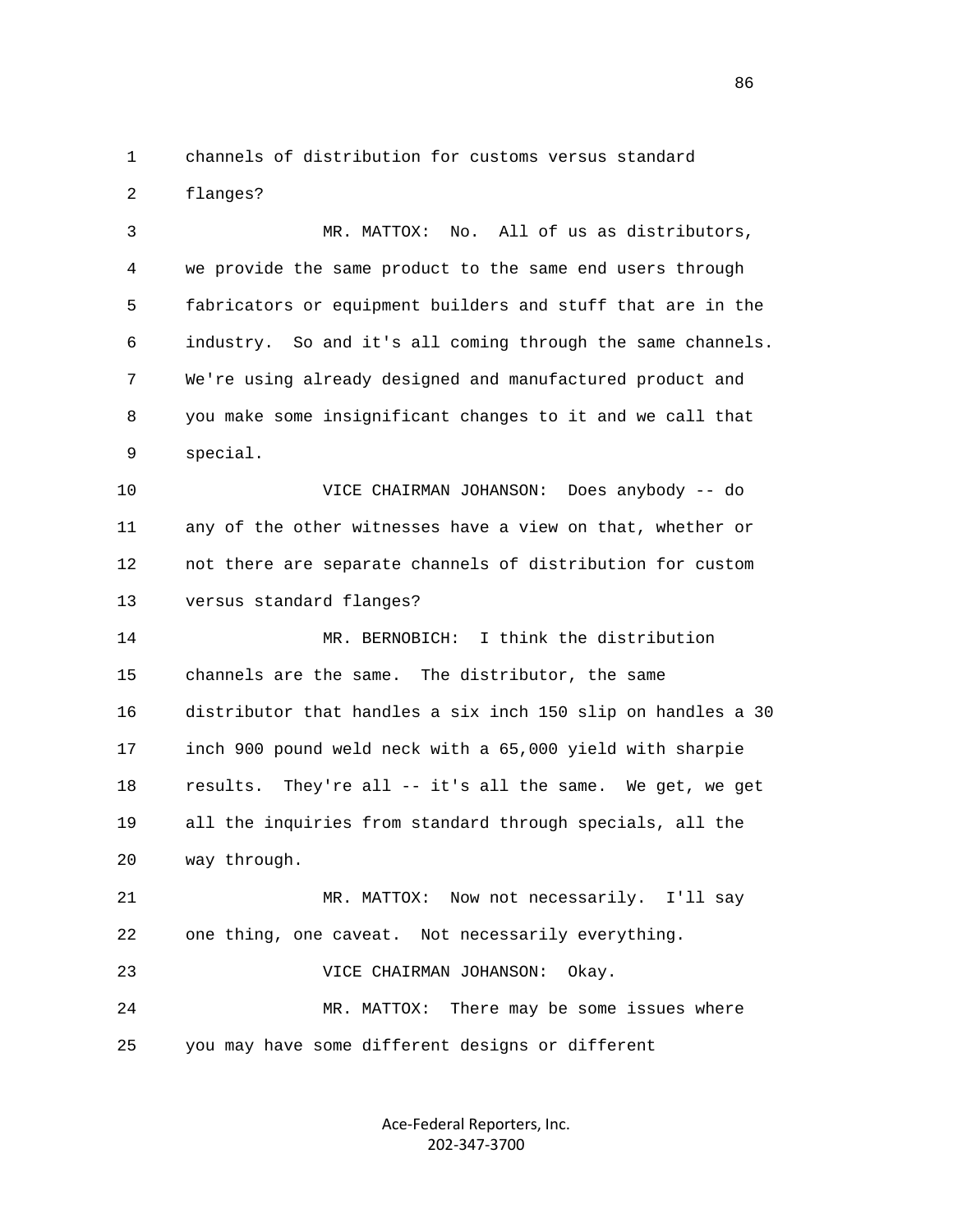1 characteristics that people would prefer to go directly to a 2 forger and buy those directly from that.

 3 VICE CHAIRMAN JOHANSON: And we've heard a 4 lot, of course, from the Italian respondents regarding the 5 custom flanges, and the Italian respondents being in this 6 case just one respondent, Forgital. Can you all give 7 examples of custom flanges. Mr. Bernobich, you had stated 8 your company makes them. I'm just curious as to how custom 9 flanges are?

 10 MR. BERNOBICH: Well, I guess it's very 11 difficult -- I'm sorry, yeah. I wish I could give you, you 12 know, how can I say it, a very clear description of it. 13 Custom is a generic word. Special is a generic word. 14 Theoretically one person can call it special; the other 15 person call it standard, but I think any flange that 16 deviates, any flange that deviates from standardized 17 catalogue dimensions would be considered a specialized 18 flange.

 19 In other words, if you have a catalogue, a 20 NANCI catalogue, an MSSB catalogue, anything that deviates 21 from what's specified in there would be considered a special 22 flange. But having said that, many people make special 23 flanges.

 24 VICE CHAIRMAN JOHANSON: All right, thank you. 25 My time is about to expire. Did you want to add something,

> Ace‐Federal Reporters, Inc. 202‐347‐3700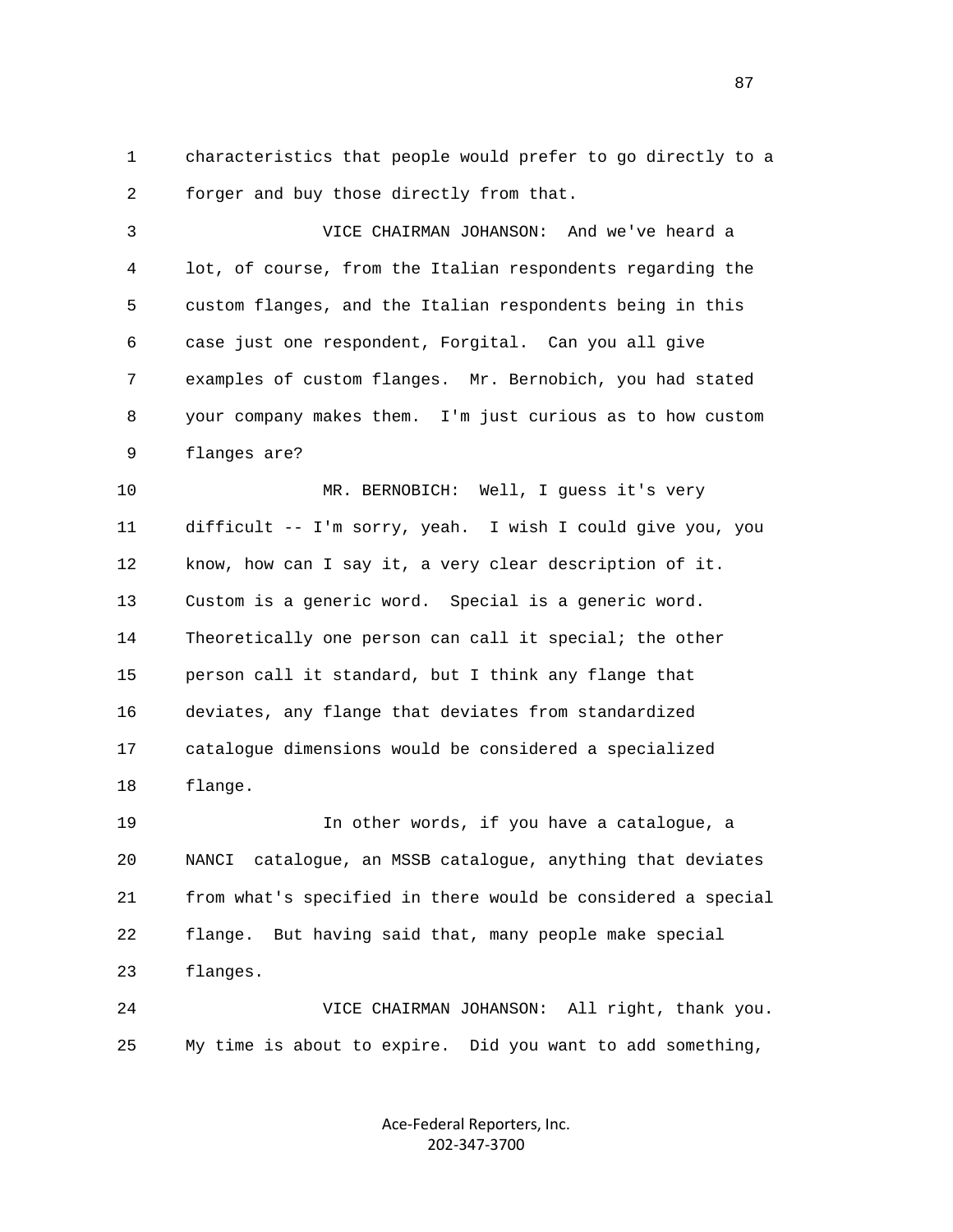1 Mr. McConkey? Okay, thank you.

 2 CHAIRMAN SCHMIDTLEIN: Commissioner 3 Williamson. 4 COMMISSIONER WILLIAMSON: Thank you. I just 5 wanted to clarify something. Several of you have talked 6 about the commercial side, and is that construction? What 7 is that -- when you say "commercial," what are you talking 8 about, non-oil and gas? 9 MR. KEVIN COULAS: You can say non-oil and 10 gas, new construction, water systems and buildings, 11 sprinkler systems, anything not oil and gas. 12 COMMISSIONER WILLIAMSON: Okay, good. Is 13 there -- are there distributors who particularly service 14 that side? 15 MR. KEVIN COULAS: All distributors would 16 serve both, tend to serve both the oil and gas as well as 17 the construction side. 18 COMMISSIONER WILLIAMSON: Okay. 19 MR. KEVIN COULAS: Or commercial side I should 20 say. 21 COMMISSIONER WILLIAMSON: And what is the 22 prospects for growth on that side? Anybody know? 23 MR. KEVIN COULAS: Locally in Chicago, we've 24 seen good growth from our local distributors from the city. 25 So we've seen, we've seen opportunity there. But once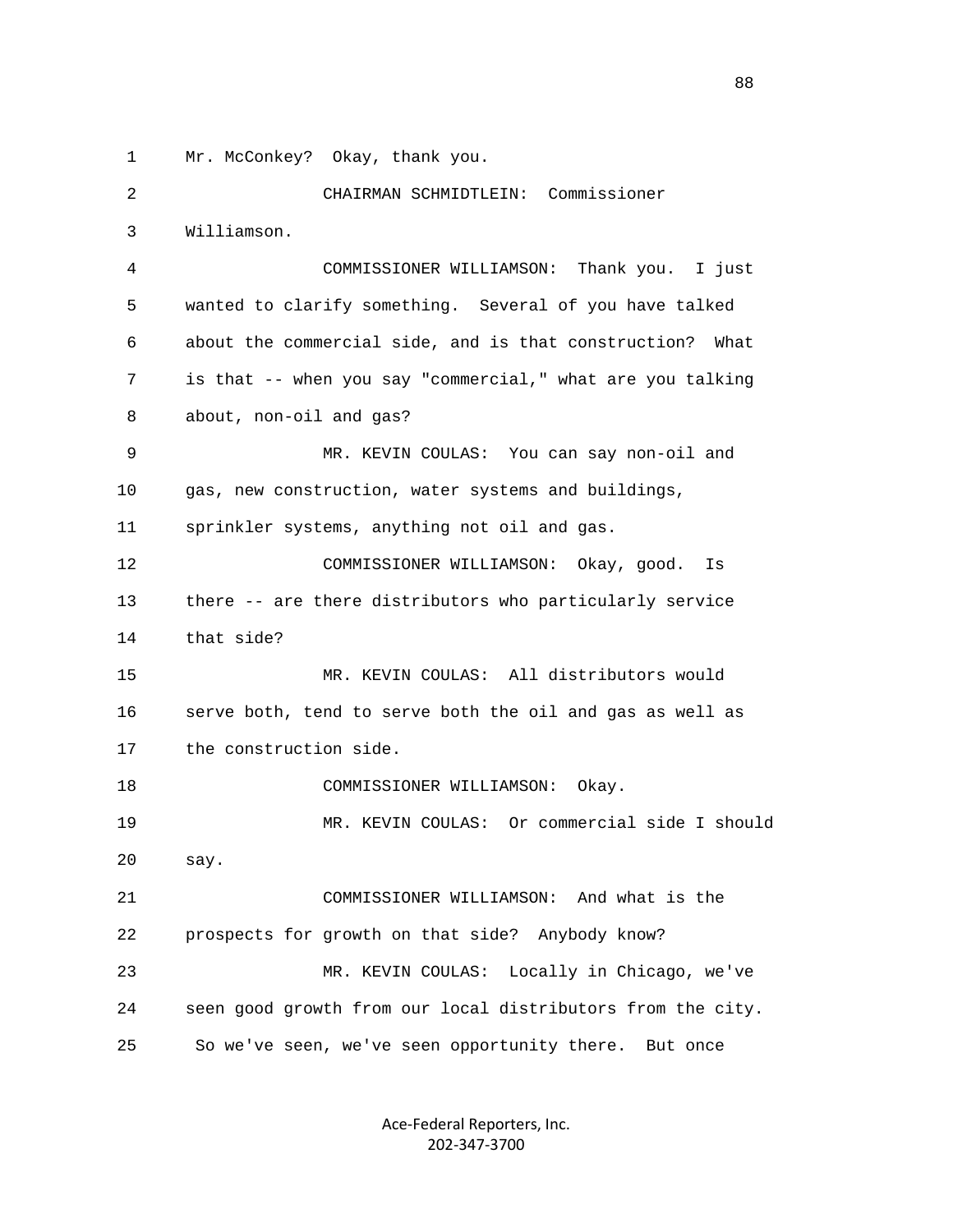1 again, we're competing with India, Spain and Italy when 2 they're coming in and telling us our flange is for a dollar 3 and they need it for 50 cents. That's the problem we have 4 seen.

 5 Weldbend's roots are in the mechanical or 6 commercial industry, and we have expanded out through our 7 automation to the oil and gas. So we have seen it on both 8 ends of the spectrum in terms of the industry of the 9 business where --

 10 COMMISSIONER WILLIAMSON: You said through 11 automation?

 12 MR. KEVIN COULAS: Yeah. We've expanded. So 13 where we used to have to have 60 people, we now have 26 14 machines run by four operators, and so as the Coulas family, 15 my grandfather and dad, they don't want to lay off those 16 people.

 17 So we took those people, instead of running a 18 drill here or a chucker, they got put onto a new CNC, a 19 larger machine where there would have to be an operator for 20 that, or we expanded out in some other equipment where we 21 were able to keep our employees at Weldbend.

 22 COMMISSIONER WILLIAMSON: Now exactly where is 23 your company located?

 24 MR. KEVIN COULAS: 6600 South Harlem Avenue in 25 Argo, Illinois, about ten minutes due west of Chicago Midway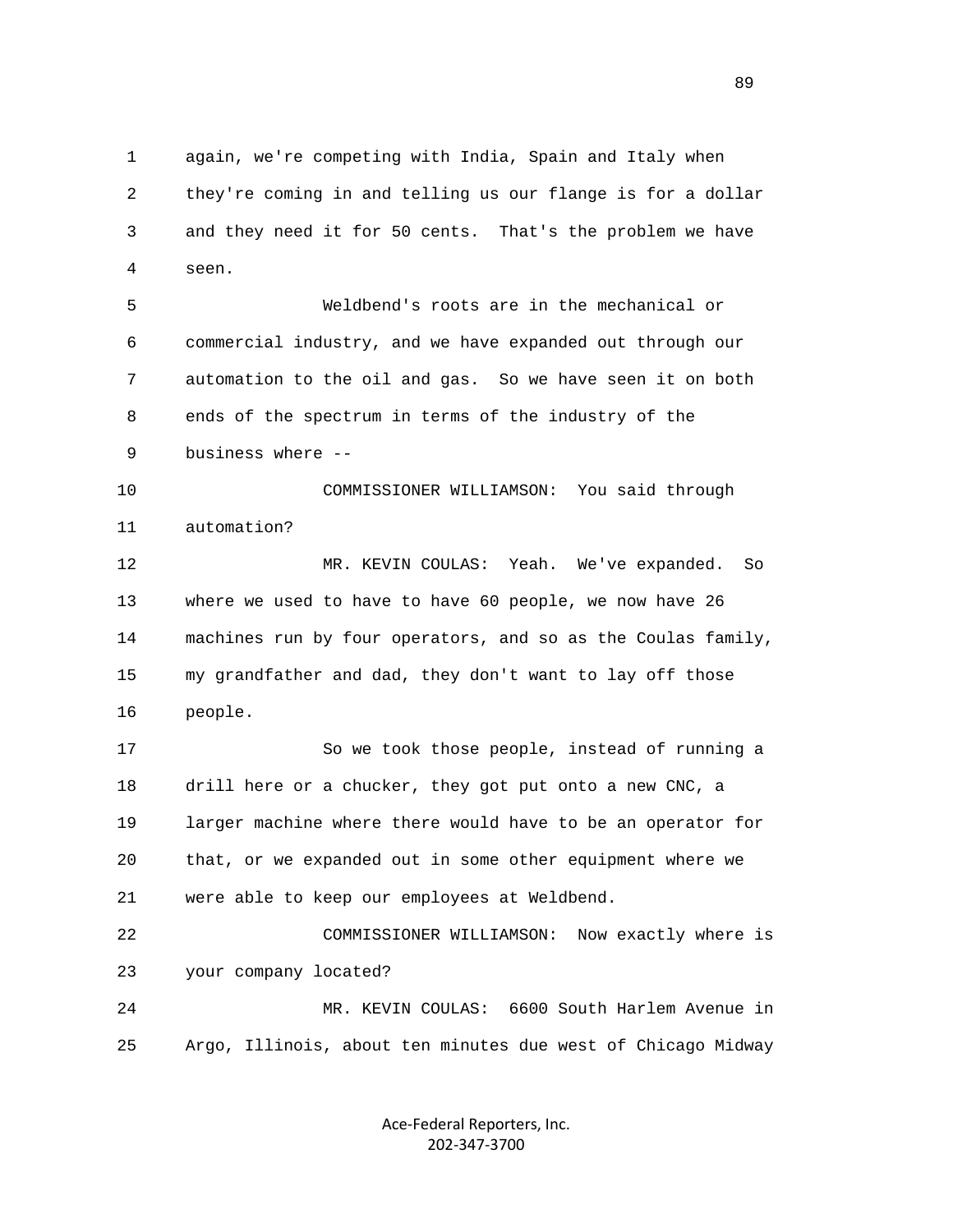1 Airport.

| 2  | COMMISSIONER WILLIAMSON: All right, good.                    |
|----|--------------------------------------------------------------|
| 3  | Now I've got it. Okay, and the location there, I mean is --  |
| 4  | no, the family lives there, but I'm just curious how -- is   |
| 5  | there anything about that area?                              |
| 6  | MR. KEVIN COULAS: Yeah. We have, obviously a                 |
| 7  | lot of steel in the Midwest. We have good access to          |
| 8  | transportation. We are five minutes from Interstate 55,      |
| 9  | about ten minutes from 294, which is a major intersection    |
| 10 | through -- that goes all the way down south.                 |
| 11 | We have great access to where in terms of                    |
| 12 | shipping, we're two days to the east coast, two days to      |
| 13 | Oklahoma-Texas. We're maybe four days out to the west        |
| 14 | coast. So logistically, we're in a prime location for        |
| 15 | shipping our product.                                        |
| 16 | COMMISSIONER WILLIAMSON:<br>Okay, good. Thank                |
| 17 | It helps to get that background. According to the<br>you.    |
| 18 | prehearing report, domestically produced flanges were        |
| 19 | required for 32 percent of the purchases or sales. So is it  |
| 20 | fair to say that one-third of the U.S. market is unaffected  |
| 21 | by imports, or do subject imports affect the market segments |
| 22 | where U.S. product is required?                              |
| 23 | Mr. Klett, do you have anything<br>MR. MCCONKEY:             |
| 24 | on that?                                                     |
| 25 | Commissioner Williamson, this is<br>MR. KLETT:               |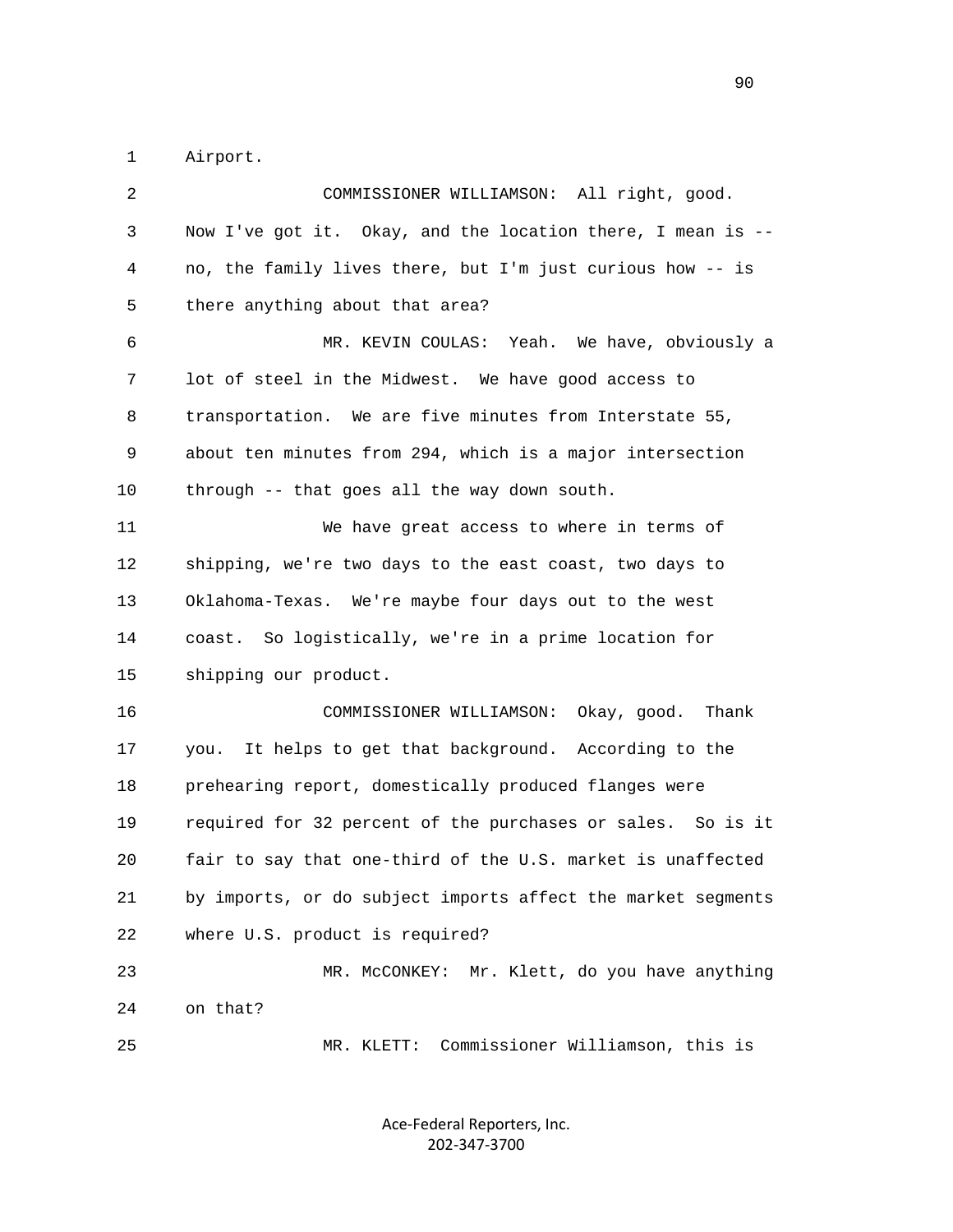1 Dan Klett. I'll have to look at that more closely. I mean 2 I'm not sure I would agree with that inference, but I'll 3 have to look in the response to that question in line with 4 those same purchasers' response to other questions, to be 5 able to fully respond. But I don't think -- I don't think 6 it's a correct inference, that 32 percent of the market is 7 protected from subject imports. 8 COMMISSIONER WILLIAMSON: Okay. 9 MR. KLETT: Yeah, post-hearing would be -- 10 COMMISSIONER WILLIAMSON: I will do that, 11 thank you. To what extent do changes in raw material costs 12 impact the flange sales prices? To what extent do changes 13 in raw material costs affect your end prices, flange sales 14 prices? 15 (Off mic comments.) 16 MR. BERNOBICH: Well, they affect it 17 significantly. It's probably the most significant, one of 18 the most significant factors in our production. So it does 19 make a difference. 20 COMMISSIONER WILLIAMSON: Okay. 21 MR. BERNOBICH: I don't know if that's 22 sufficient enough to answer you but -- 23 COMMISSIONER WILLIAMSON: Well, it gets back 24 to Mr. Klett's chart, where I think he attributed what, ten 25 cents to the fall in demand and the rest to --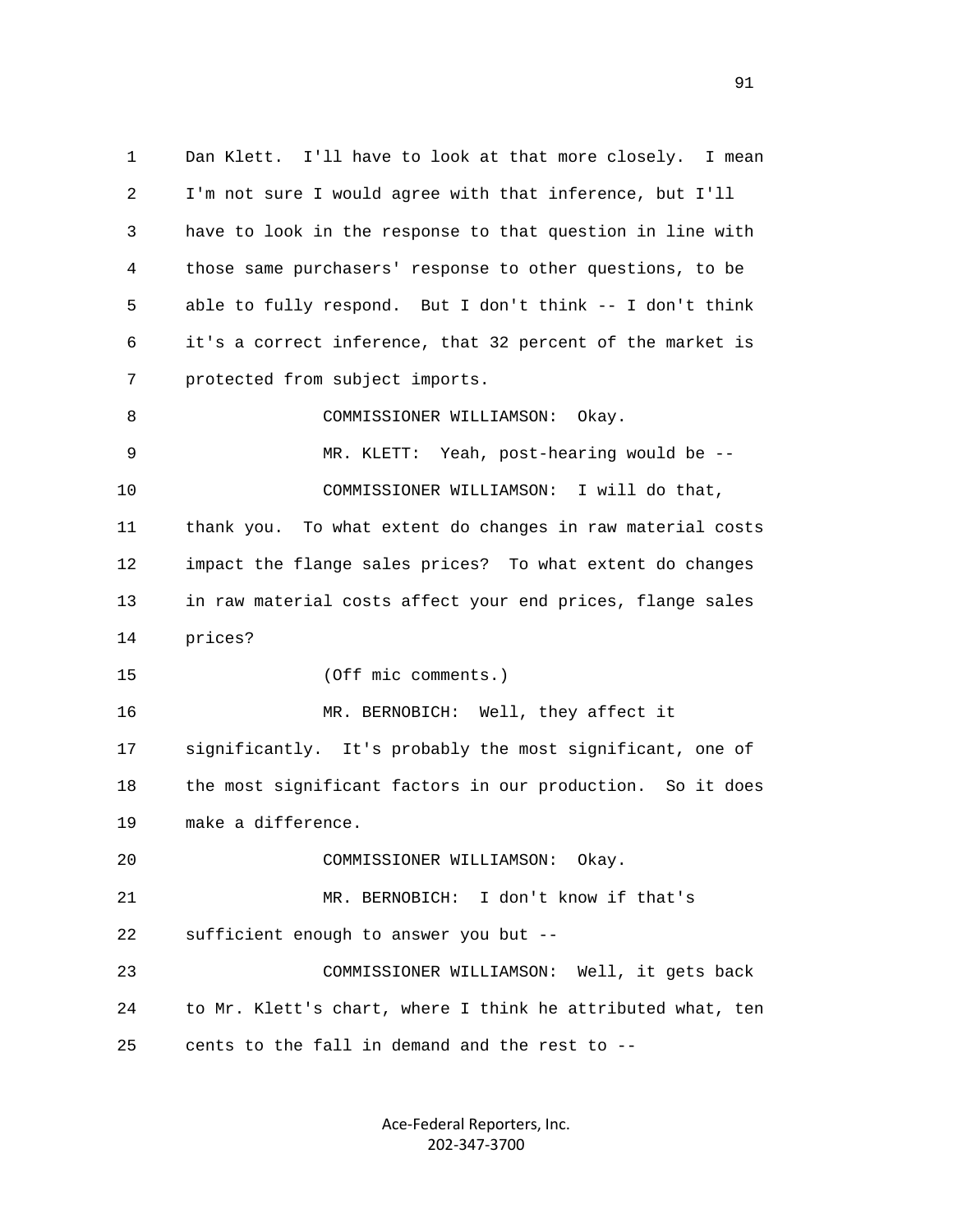1 MR. KLETT: Well yes. I understand the 2 question. I mean basically it was ten percent to the fall, 3 ten cents per pound due to the fall in demand and 32 percent 4 to everything else. So I guess your question is how much of 5 that 32 cent residual is due to imports, due to maybe 6 declines in raw material costs? I did that calculation in 7 our brief, and even if you assume that the -- that the 8 decline in raw material cost also contributed to that 9 decline in the 32 cents, you still have a fairly significant 10 residual left that is not explained, which would be due to 11 subject imports.

 12 So even if you assume that the raw material 13 cost decline on a per unit basis was fully passed through to 14 price, which I think is a conservative assumption, I mean 15 raw material costs affect price but they're not necessarily 16 passed through completely in tandem, you still have a fairly 17 significant price decline being unexplained.

 18 COMMISSIONER WILLIAMSON: Okay, thank you. I 19 wanted you to kind of unpack that. Thanks. This is an 20 unusual case in that we don't have an interim period, you 21 know, 2016. I noticed on this Chart 5 where you do mention 22 the post-petition price increase, but that was for one of 23 the pricing products. Are there any other post-petition 24 effects that you've been seeing with respect to any of the 25 other products?

> Ace‐Federal Reporters, Inc. 202‐347‐3700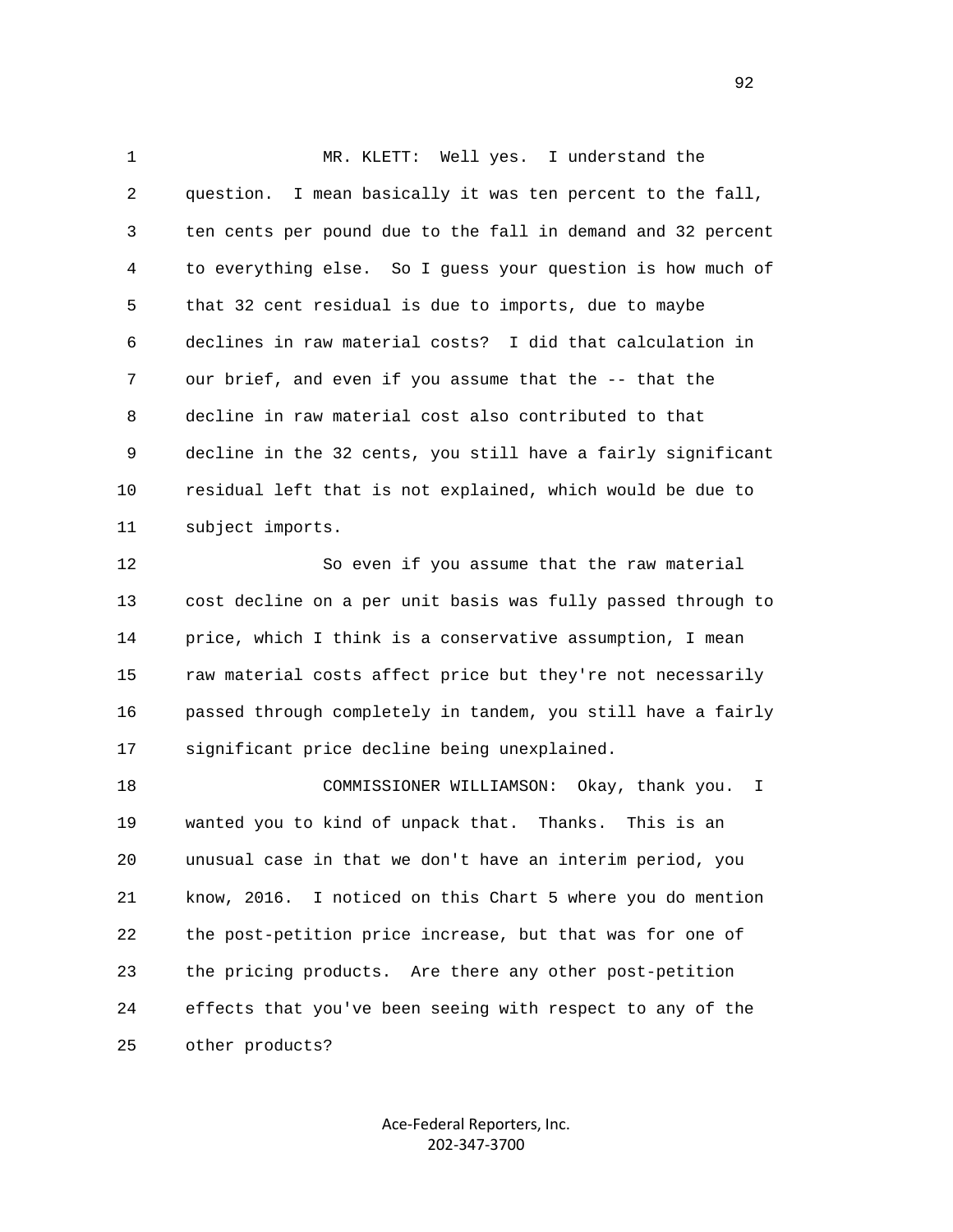1 MR. KLETT: No. I think as testified by Frank 2 and Kevin, that even post-petition the competition from 3 subject imports has remained relatively intense. I mean 4 maybe they can take, talk more directly about their 5 experience in the market post-petition, but that's what I 6 was hearing. 7 MR. BERNOBICH: Yes, I concur what he said. 8 Look, we've tried. As you know, we dropped our prices 25 9 percent. That didn't do any good. We dropped another 25 10 percent more or less. I'm giving you some -- and that 11 brought us the same level playing field, if you will, as the 12 Indians and Italians and the Spaniards. 13 At that point, we started to have some 14 significant activity with regards to people ordering from 15 us, because at the end of the day they would prefer to order 16 domestic, as long as it was at the same price as foreign, 17 because again, it's a price-driven issue. 18 What transpired there was, I said okay, we sit 19 there for a second and we get our breath. We get volume in, 20 we get people working again. We get people motivated again. 21 We start moving again and what started happening was that 22 did increase the prices somewhat. That helped. That was 23 all right. It was a modest increase. It was a modest 24 increase. It was not enough to take the red ink away from 25 our balance sheet, okay.

> Ace‐Federal Reporters, Inc. 202‐347‐3700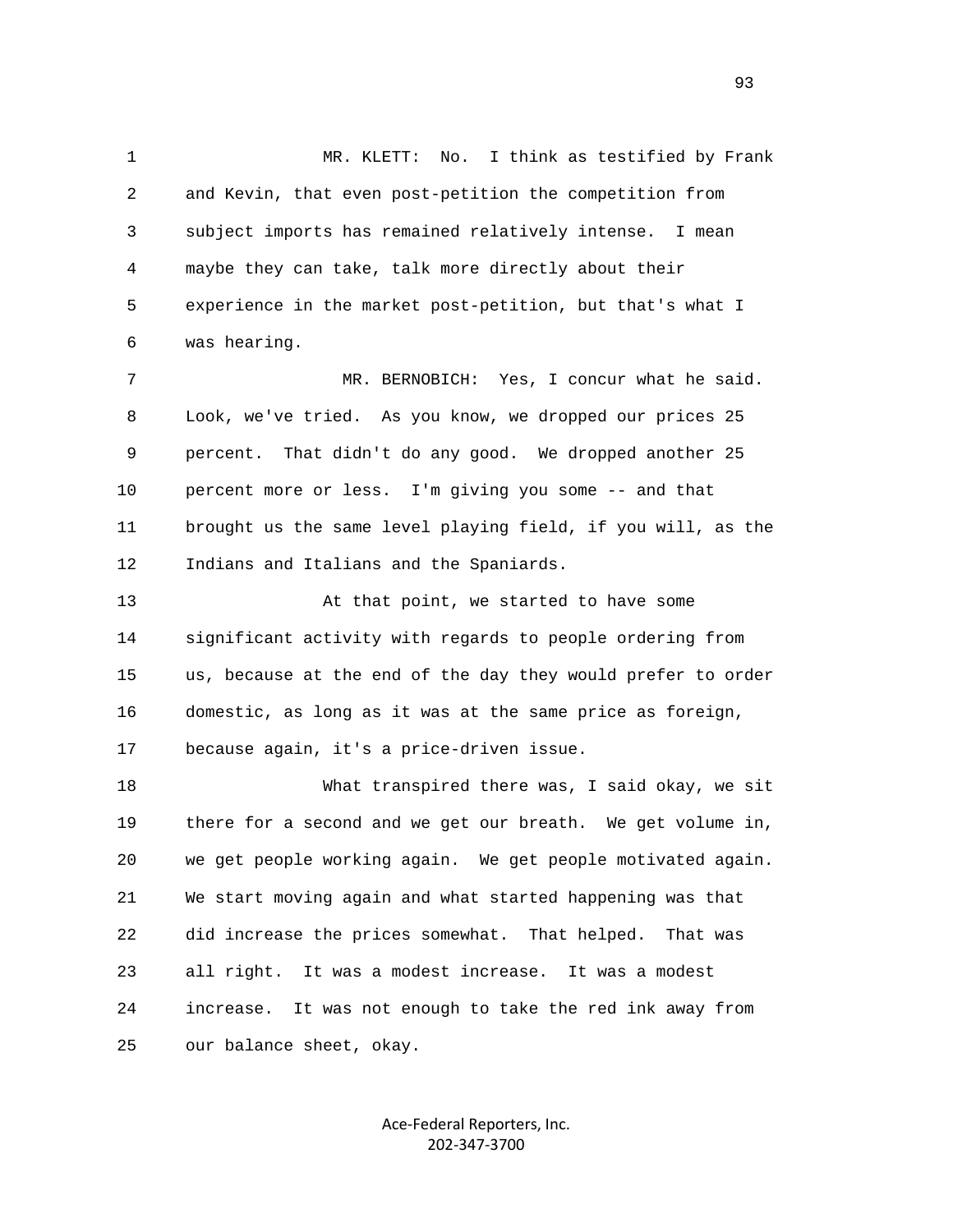1 When I increased the prices again to about 25 2 percent or about half of the total loss that we had, my 3 business dried up completely again. 4 COMMISSIONER WILLIAMSON: So what's the lead 5 time normally for -- 6 MR. BERNOBICH: I'm sorry? 7 COMMISSIONER WILLIAMSON: What's the lead 8 time? 9 MR. BERNOBICH: Lead time in what sense. 10 COMMISSIONER WILLIAMSON: Normally for -- 11 between the time somebody's going to place an order and -- 12 MR. BERNOBICH: Oh generally they'll place an 13 order, you know. They place orders on a continual basis, a 14 daily basis. They would -- but that is -- that has 15 disappeared. 16 COMMISSIONER WILLIAMSON: Okay. Mr. Coulas, 17 have you seen any post-petition effects? 18 MR. KEVIN COULAS: We're still seeing the 19 effects of the dumped product on customers coming back with 20 pricing requests back to us. Likewise, just a little on the 21 lead time, we can normally ship out within 48 hours, 22 assuming it's in stock. 23 MR. BERNOBICH: I mean if you were asking 24 about -- if you were asking about lead time, it's the same 25 thing with us. We ship out immediately.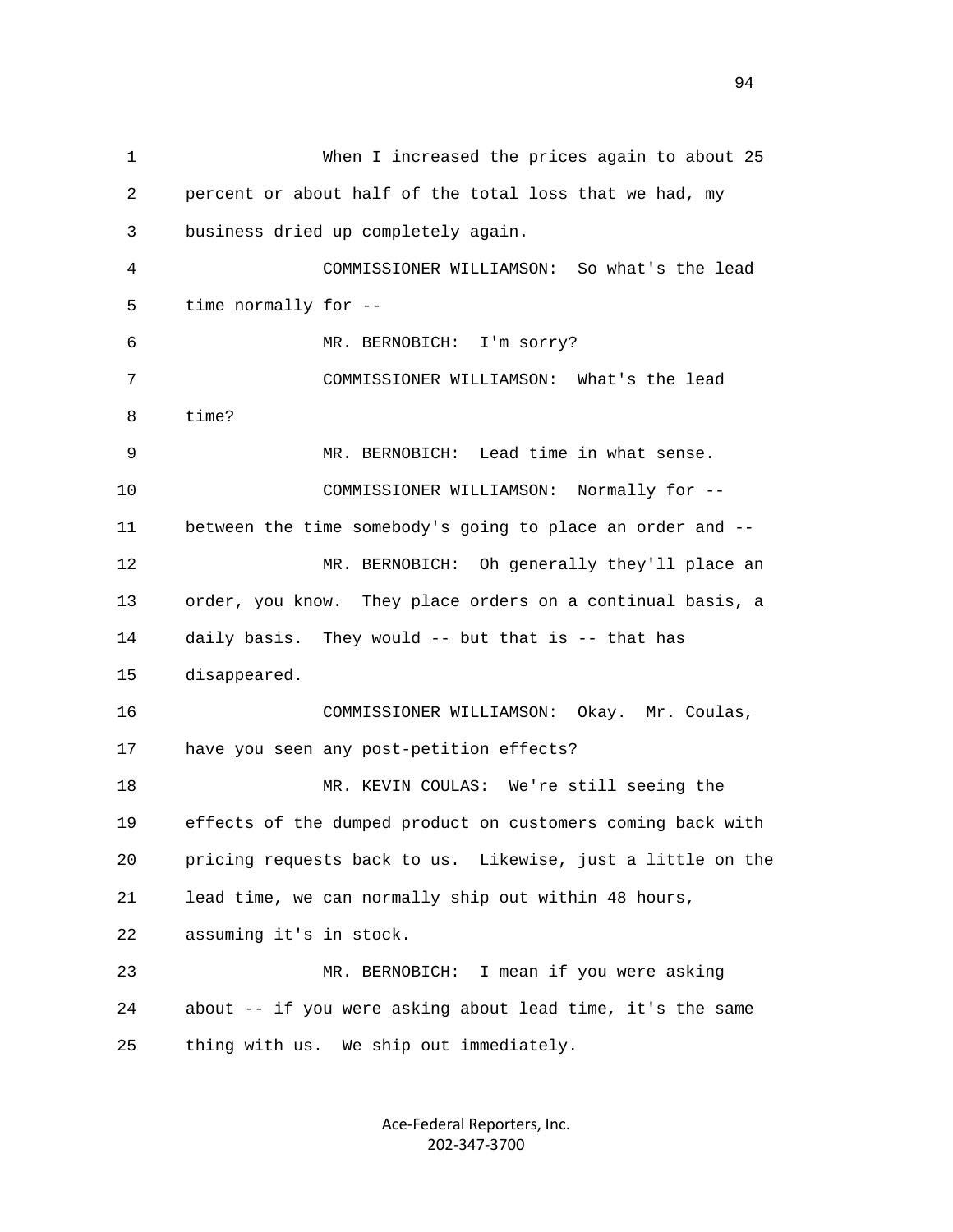1 COMMISSIONER WILLIAMSON: Okay. No, I'm 2 trying to get an idea that -- whether or not you're going to 3 see a post -- how long does it normally take say before a 4 change like the impacted prices? 5 MR. BERNOBICH: Well, that I don't know. 6 That's something I don't know. 7 COMMISSIONER WILLIAMSON: Okay. Prior to 8 2016, how responsive were prices in the U.S. to changes in 9 supplier demand? In other words, what I'm trying to figure 10 out if subject imports changed the way prices have 11 responded, to the say drop in demand? 12 And the comparable question had been given 13 that, you know, demand is so closely associated with oil and 14 gas, has a pattern of sales and profitability during 2014 to 15 '16 been atypical of this pattern in any significant way? 16 MR. KLETT: Commissioner Williamson, this is 17 Dan Klett. I can start. I mean I think as Frank testified, 18 there were some sea change differences in 2014 and 2015 and 19 2016 in terms of the decline in demand and the impact of 20 that on their decisions on volume and pricing, versus 21 reacting to import competition. 22 I think what Frank said was that in 2014 and 23 2015, as in past situations where they saw market demand 24 decline, they were still able to maintain a price premium 25 and not get killed on volume, even with the demand decline.

> Ace‐Federal Reporters, Inc. 202‐347‐3700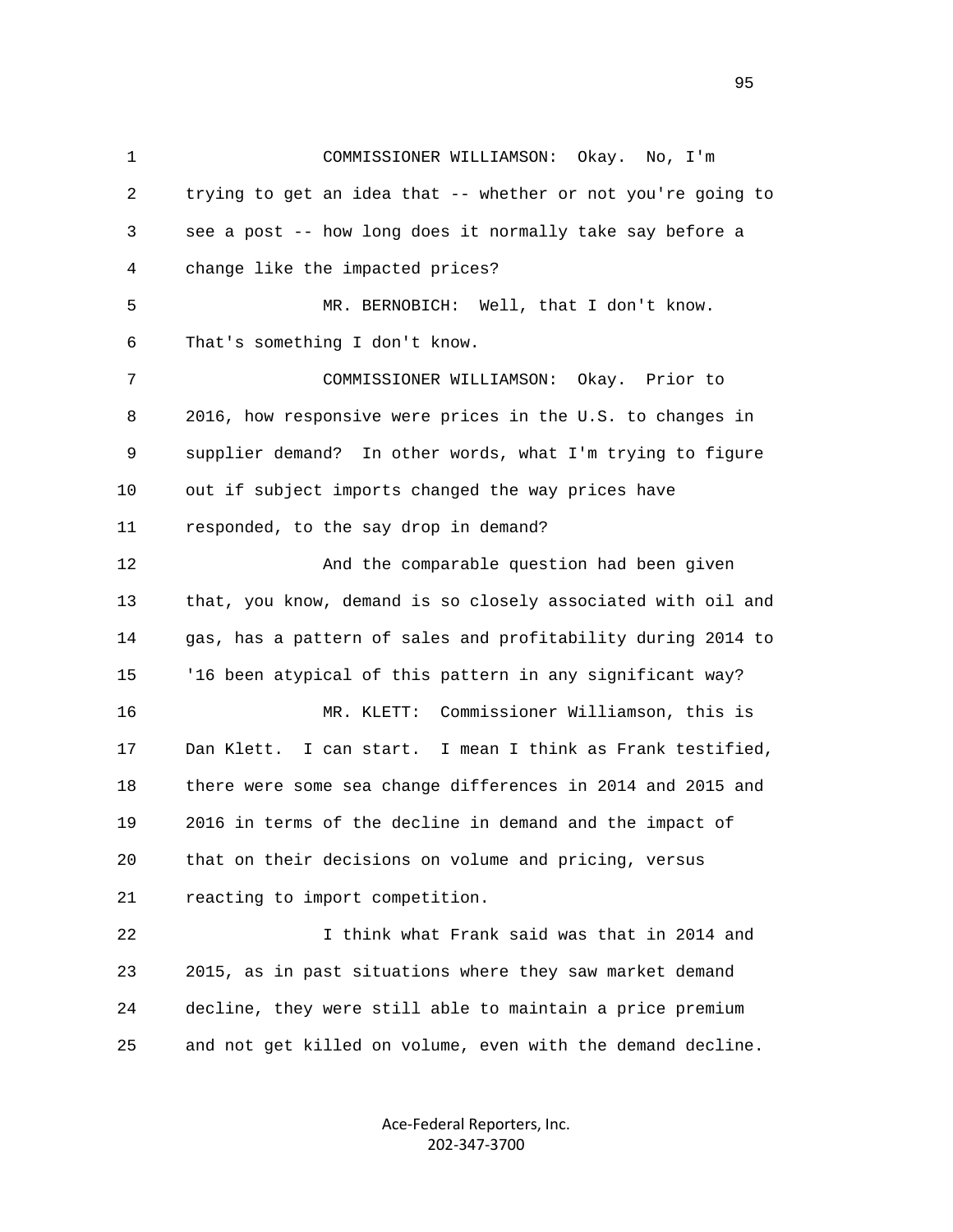1 I mean obviously there was some adverse effect on volume. 2 What changed in 2016 is that the loss in volume was so 3 severe, given the increased sensitivity of the distributors 4 and the end users to price, that they had to react on the 5 basis of price on their own. 6 So that I think in that sense, in terms of 7 supply and demand conditions and the effect on the industry, 8 you know, there was a change in how they reacted in 2014-15 9 and the situation in 2016, and you see that in your data as 10 well. 11 COMMISSIONER WILLIAMSON: Okay, okay. Well 12 thank you. No other questions. 13 CHAIRMAN SCHMIDTLEIN: Great. Commissioner 14 Broadbent. 15 COMMISSIONER BROADBENT: Yeah. I think I'm 16 getting towards the end of my questions here. Mr. 17 Bernobich, you stated that you sell entirely to 18 distributors, is that right? 19 MR. BERNOBICH: That's correct ma'am. 20 COMMISSIONER BROADBENT: Okay, and that you 21 faced competition from the imports in sales to those 22 distributors? 23 MR. BERNOBICH: Yes ma'am. 24 COMMISSIONER BROADBENT: Does the indicate 25 that you are not injured by importers that sell high-priced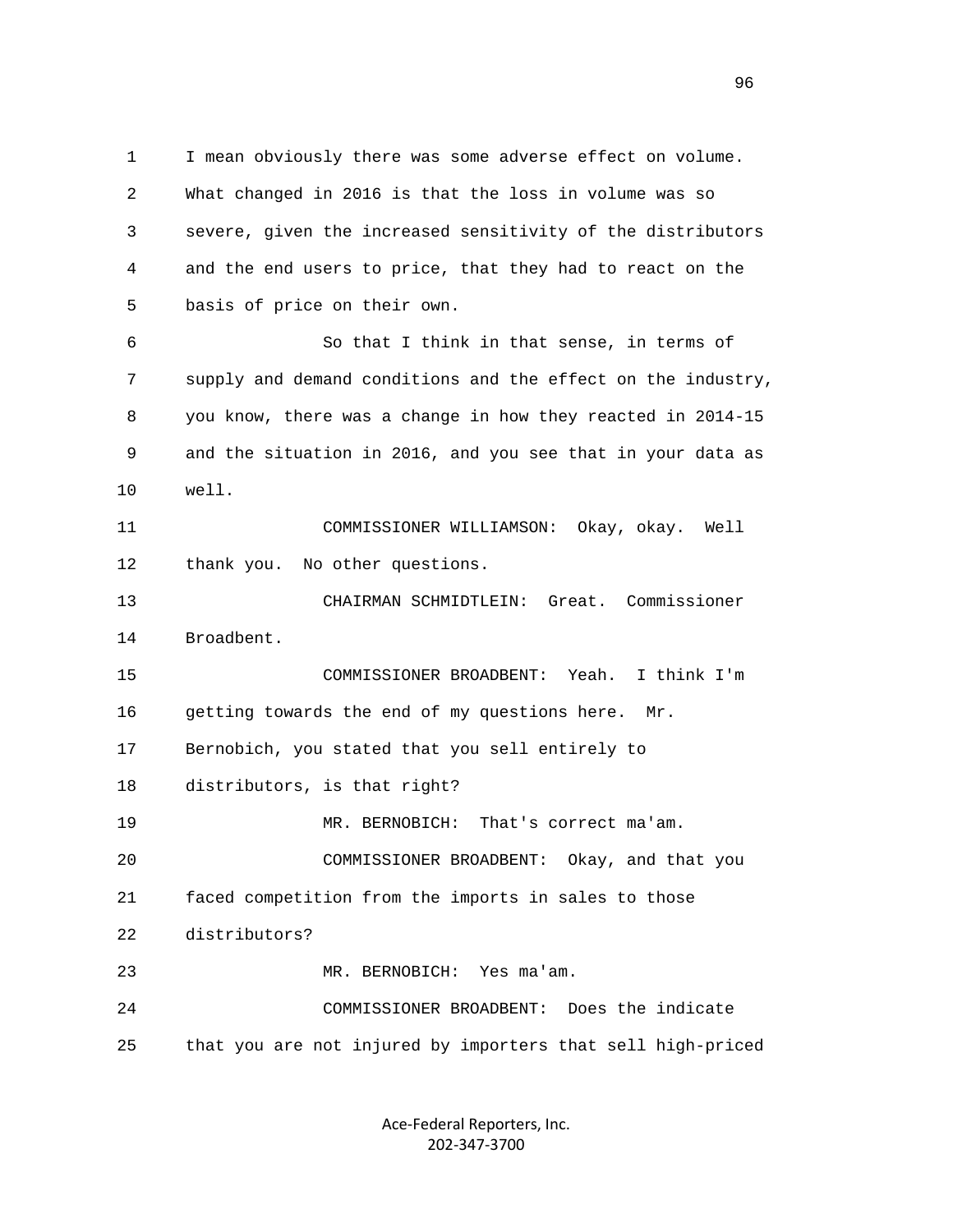1 custom-made imports directly to end users, a channel where 2 you don't sell?

 3 MR. BERNOBICH: I guess when everybody sells a 4 flange, I mean that I don't sell I'm injured. I mean there 5 -- what they're doing is that they're eliminating the 6 distributor so they can sell at somewhat of a higher price, 7 right, because if I sell to a distributor, the distributor 8 has his mark-up on it and then eventually sells to -- 9 COMMISSIONER BROADBENT: But I think it's the 10 made-to-order customized aspect of the thing you're selling, 11 right, that goes directly to the end user. 12 MR. BERNOBICH: But I make to order all the 13 time. I make to order all the time. But I don't sell to 14 the end user. I do not sell to the Xcel Pipeline. I don't 15 sell to the Dakota Pipeline, but I sell to the distributors 16 that sell to those people. 17 COMMISSIONER BROADBENT: Right. 18 MR. BERNOBICH: You see, now I'm not saying 19 that there aren't any flanges that are truly specific and 20 extraordinary that I would not deal with, okay. But we do 21 make specialized and I know Weldbend makes specialized 22 flanges. Now again, the question becomes is the term that's 23 difficult for me to absorb is exactly what a special and 24 customized item is. Somebody's got to define that for me.

> Ace‐Federal Reporters, Inc. 202‐347‐3700

25 MR. BERNOBICH: And then we can move forward with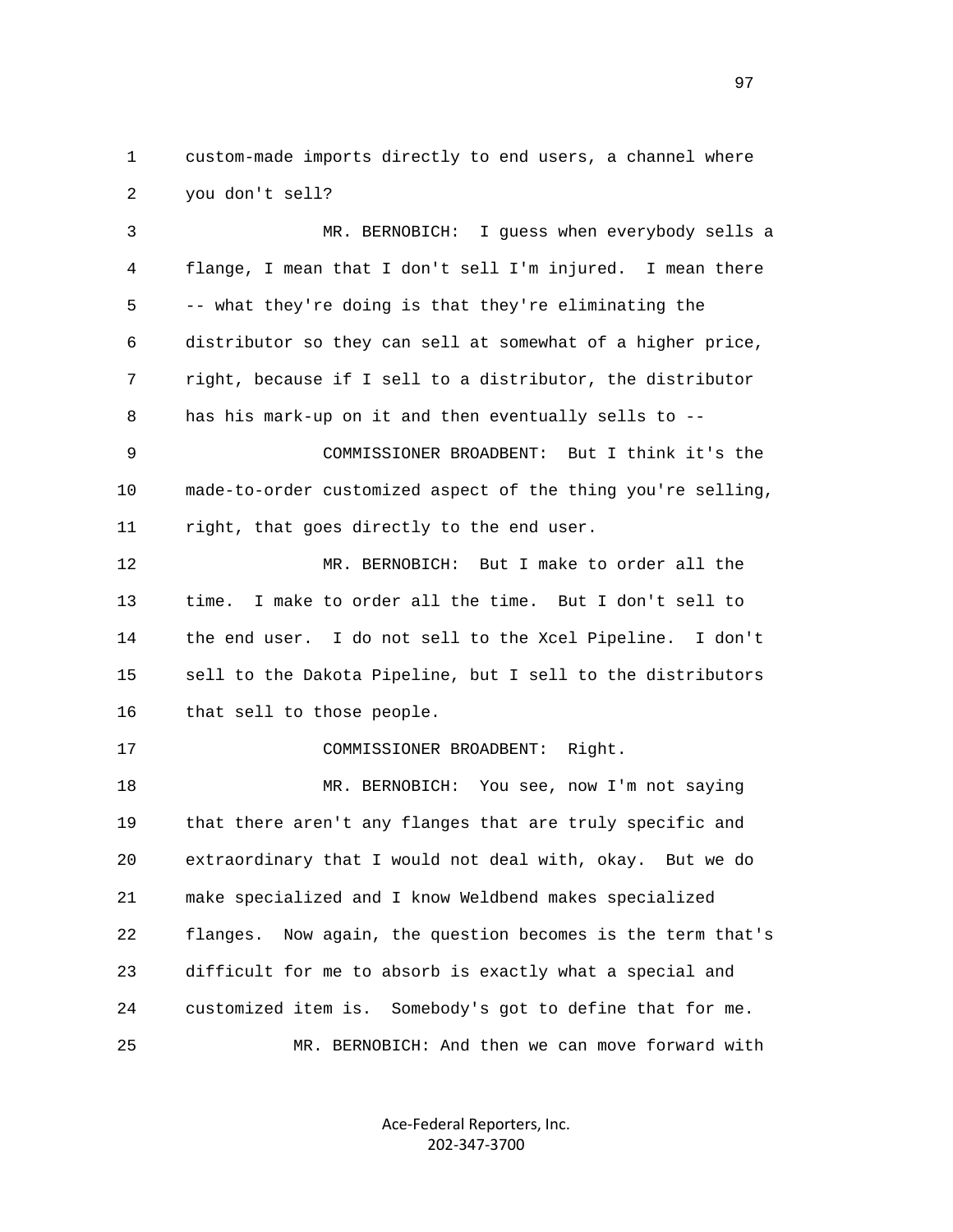1 this. I'm not saying that there isn't, but I'm saying 2 somebody's got to define that for me. 3 Jimmy? 4 MR. COULAS: James Coulas, Weldbend. You have to 5 realize that the distributor is our sales force out in the 6 field. 7 COMMISSIONER BROADBENT: Right. 8 MR. COULAS: So we don't--if we sold direct to an 9 end user, we would get the reputation of going away from our 10 distributor people. That would kill us. The Europeans have 11 a different outlook. Always have. And they have it over in 12 Europe. They do not have distribution like we do in the 13 United States. They go direct to end users for the most 14 part in Europe, and that's what they've done over, with what 15 I understand, with this exception that they're looking for. 16 COMMISSIONER BROADBENT: Okay. And so you totally 17 sell to end users. You don't sell directly? 18 MR. COULAS: We sell to distributorships. 19 COMMISSIONER BROADBENT: I mean, excuse me, yeah, 20 to distributors. 21 MR. COULAS: Not to end users. 22 COMMISSIONER BROADBENT: Yes. 23 MR. BERNOBICH: Both of us do. We sell 24 exclusively to distribution. 25 COMMISSIONER BROADBENT: Okay.

> Ace‐Federal Reporters, Inc. 202‐347‐3700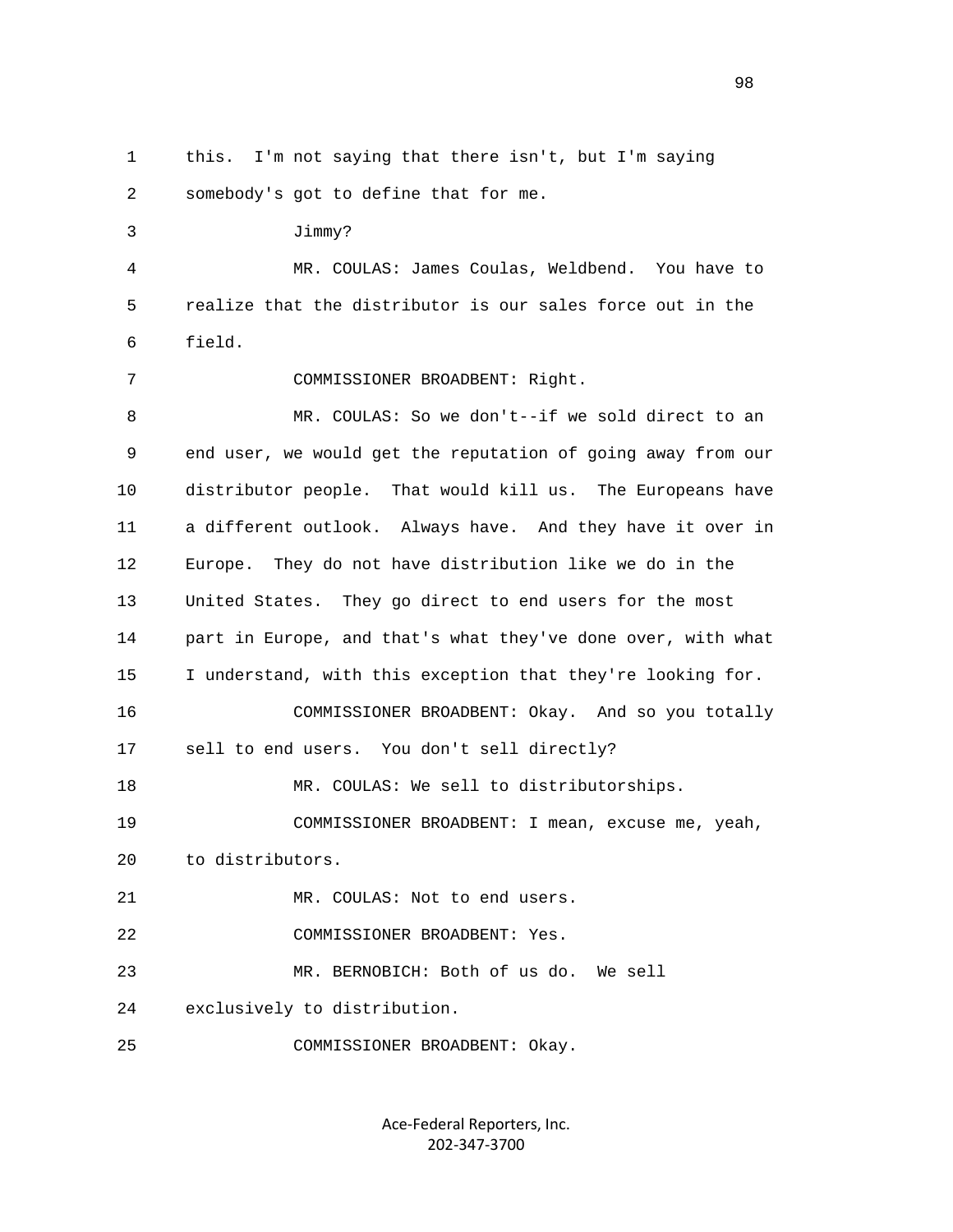1 MR. COULAS: That's the supply chain that has been 2 established in the United States.

 3 COMMISSIONER BROADBENT: Okay. So then where is 4 Gibson competing? As I understand, they make these 5 specialized custom flanges somewhere that are very high 6 priced. It's a domestic producer. Does anyone know? 7 MR. COULAS: I don't even know the name. 8 COMMISSIONER BROADBENT: Gibson? 9 MR. MATTOX: This is Carlyn Mattox. Yeah, we buy 10 from Gibson. They've made some special products for us. 11 Like I say, they're probably buying forging from somebody in 12 Houston in order to make, you know--take stuff that's 13 oversized, and they can make several different products out 14 of the same forging. But that's probably what you're 15 talking about. 16 COMMISSIONER BROADBENT: Okay. Alright, let's 17 see. Then on another subject, on Buy America, on page 224 18 of the Prehearing Report there is a discussion regarding the 19 importance of purchasing domestic products. Specifically, 20 purchasers indicated that 32 percent of their purchasers 21 were required by the customers to be domestically produced. 22 And that some purchasers reported that domestic product was 23 required by law.

 24 Can you address the importance of purchasing 25 domestic product in the market? How did Buy America

> Ace‐Federal Reporters, Inc. 202‐347‐3700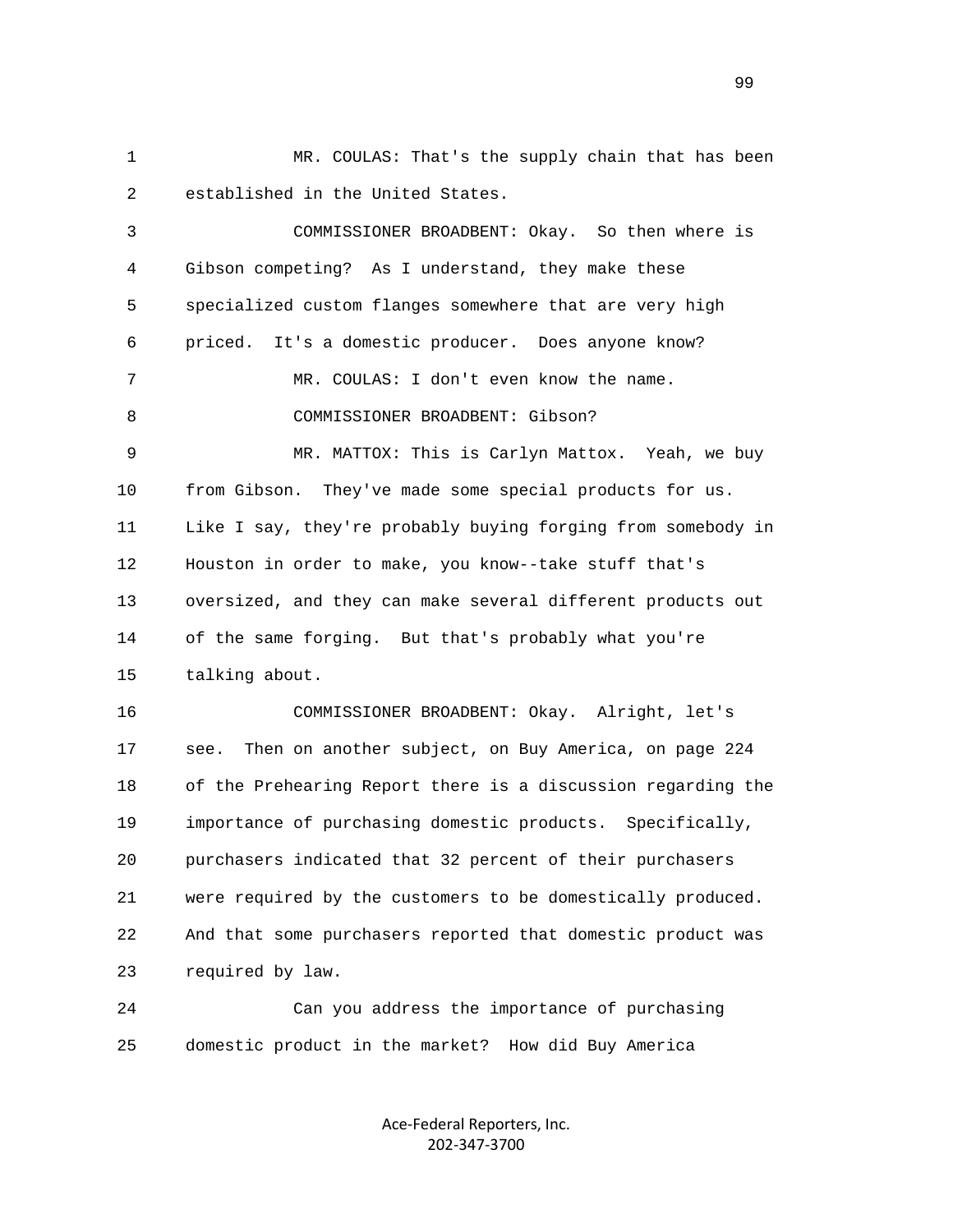1 policies or other legal requirements come into play in this 2 market?

 3 MR. COULAS: Kevin Coulas with Weldbend. 4 Typically we see Buy America requirements when the end user 5 will be something connected with the Federal Government. 6 And that is pretty much it. Otherwise, it's up to the end 7 user and the distributor to determine whether imported or 8 domestically manufactured material is acceptable.

 9 MR. BERNOBICH: We see it very infrequently, and 10 again it's related towards when there's a government 11 project. But let me also make the comment that there's so 12 much confusion along those particular jobs that I would not 13 be surprised if it comes down to the question of is the 14 product machined in the States? Is the product forged in 15 the States? Is the product, is the origin of the steel made 16 in the States? And there's a lot of leeway there for 17 people to misrepresent what goes into those projects.

 18 I think if people looked into those things very 19 carefully they would see that, while people are saying 20 they're in compliance with the Buy America Act, in many 21 cases they are not in compliance with the Buy America Act. 22 COMMISSIONER BROADBENT: How much of the market is 23 governed by the Buy America Act? 24 MR. BERNOBICH: We see very little of it. We see

25 very little of it.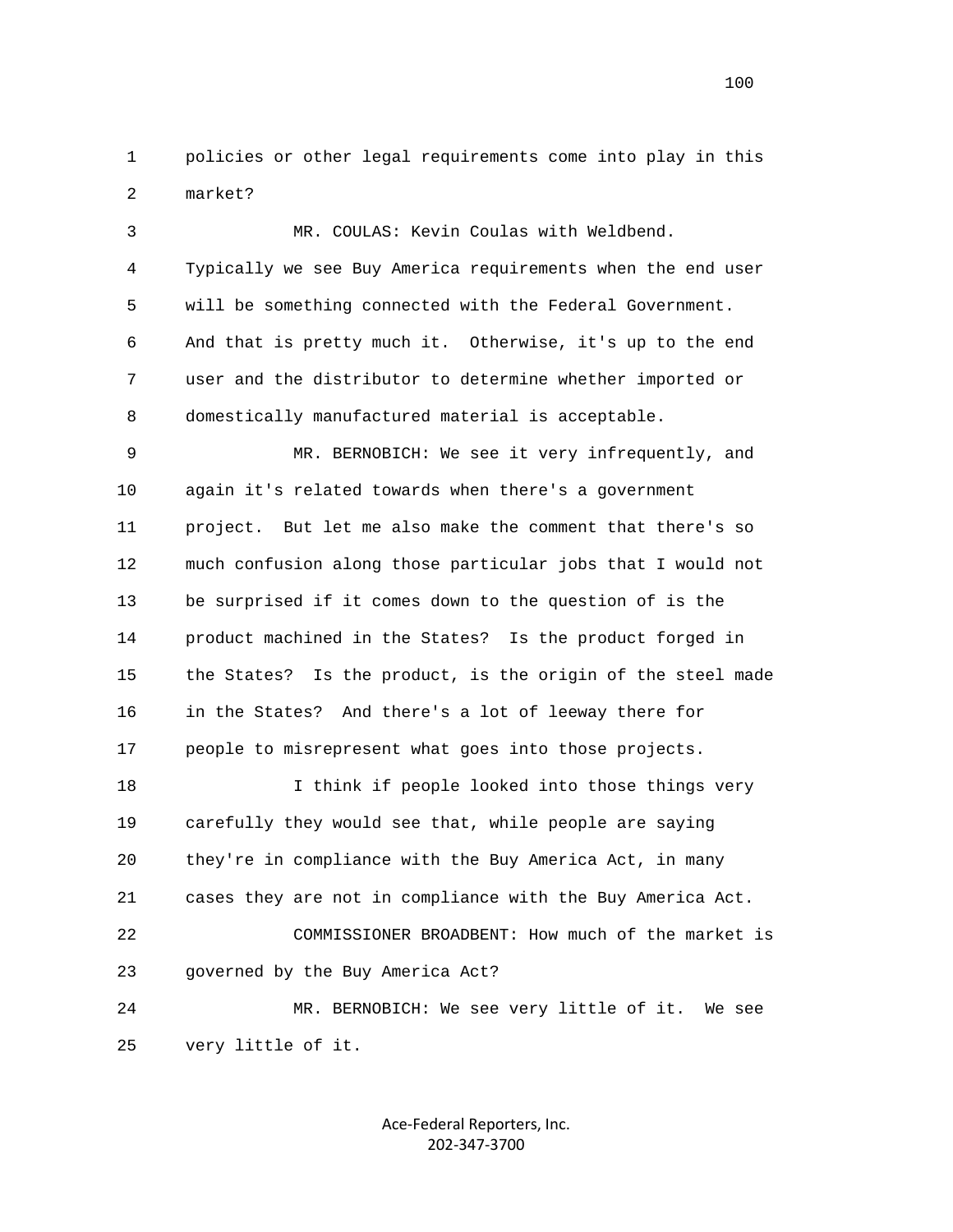1 MR. COULAS: And I would like to echo that. The 2 Buy America requirements are a very, very small percentage 3 of our overall sales for Weldbend.

 4 MR. MATTOX: This is Carlyn Mattox. We do see 5 some Buy American, but like they were talking about, what 6 causes it to be an American-made product is typically 51 7 percent of the cost of it is associated with the U.S. 8 And we see a lot of manipulation of things done with that 9 product.

 10 I mean we just recently saw some things about 11 filters, water filters here in this country. They're being 12 brought in from another country and nothing's being done. 13 It's got a Made In America sticker on it. And again, 14 there's a lot of manipulation goes on in that area. 15 COMMISSIONER BROADBENT: Right. Okay. Thank you. 16 That's all I have right now. 17 CHAIRMAN SCHMIDTLEIN: Alright, I think that 18 concludes questions from the Commissioners. Do the staff 19 have any questions for this panel? 20 MR. CORKRAN: Douglas Corkran, Office of 21 Investigations. Thank you, Chairman Schmidtlein. Staff has 22 no additional questions.

23 CHAIRMAN SCHMIDTLEIN: Alright, thank you.

 24 Do Respondents have any questions for this panel? 25 MR. GALLAGHER: No.

> Ace‐Federal Reporters, Inc. 202‐347‐3700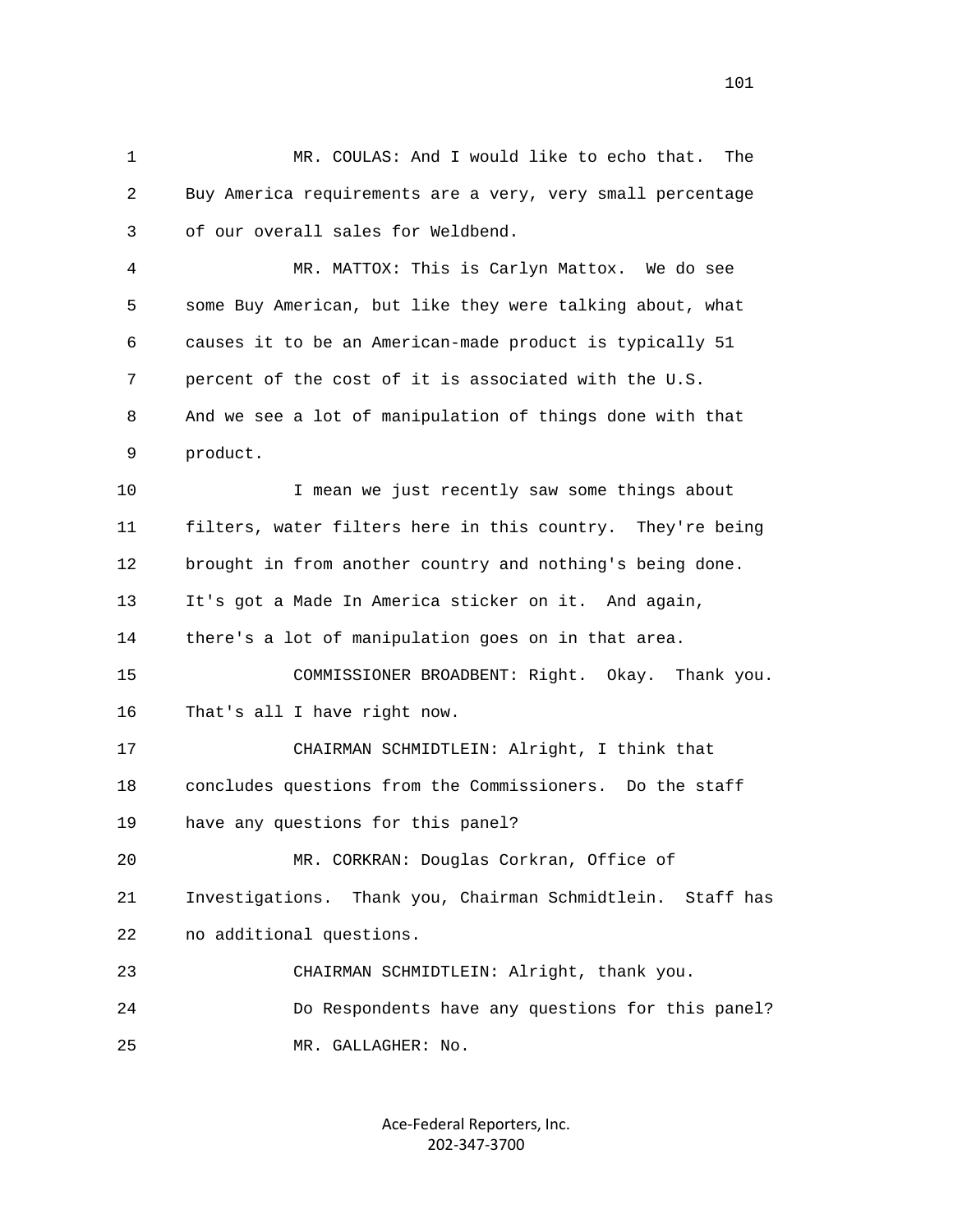1 CHAIRMAN SCHMIDTLEIN: Alright, I think that 2 brings us to our lunch break. So we will recess for an hour 3 and five minutes and we'll come back at one o'clock for the 4 afternoon panel. We will stand in recess. Let me remind 5 you to take your confidential papers as the hearing room is 6 not secure over the lunch hour. 7 (Whereupon, at 11:55 a.m., the hearing was 8 recessed, to reconvene at 1:00 p.m., this same day.)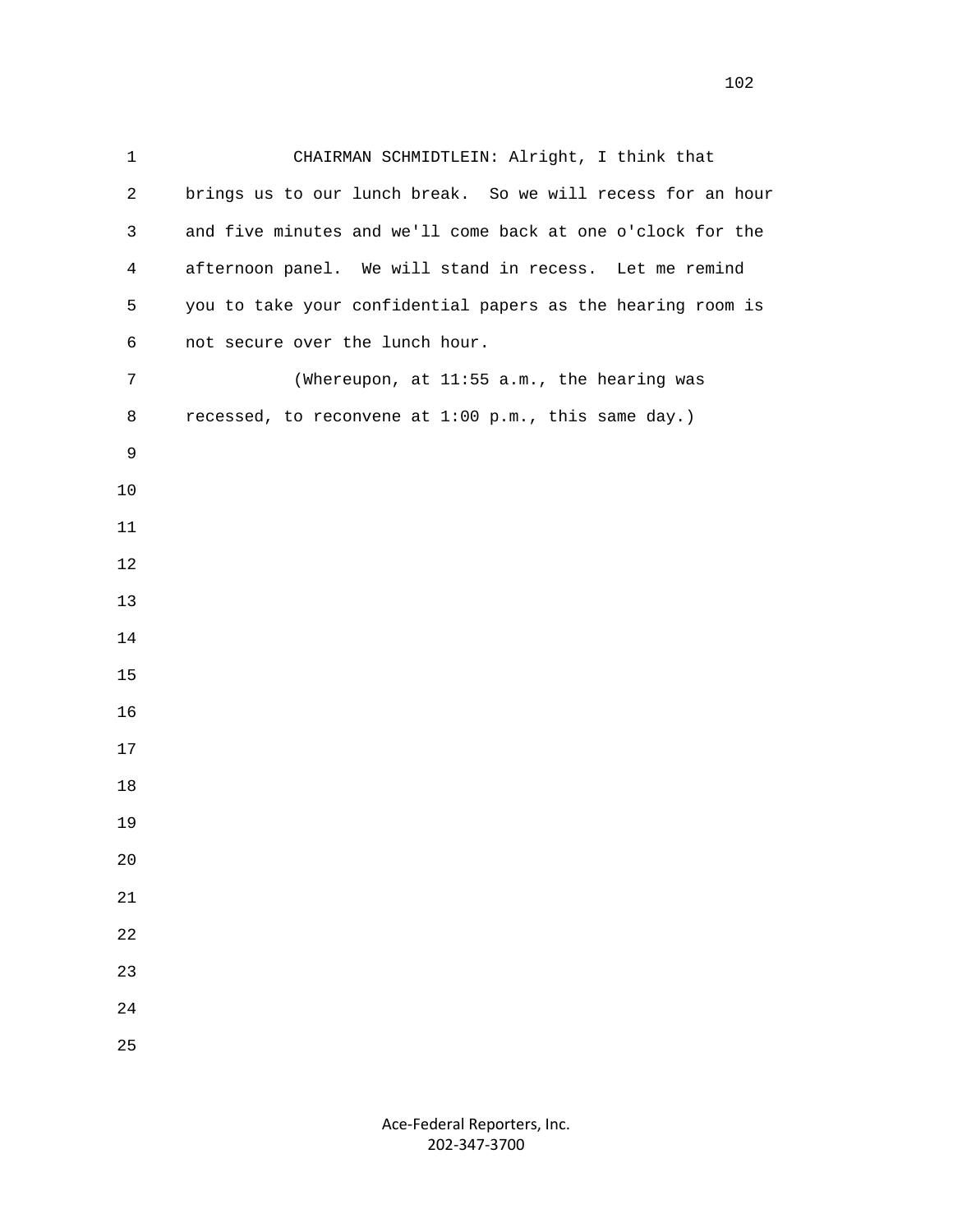1 A F T E R N O O N S E S S I O N 2 MR. BISHOP: Will the room please come to order? 3 CHAIRMAN SCHMIDTLEIN: Yes, all right. Good 4 afternoon. Mr. Secretary, can you please announce the 5 second panel, the respondent's panel? 6 MR. BISHOP: Madam chairman, the panel in 7 opposition to the imposition of the anti-dumping and 8 countervailing duty orders have been seated. 9 CHAIRMAN SCHMIDTLEIN: All right. Thank you 10 very much. Mr. Hanson, you begin when you're ready. 11 MR. HANSON: Thank you very much. We look 12 forward to discussing this matter with you this afternoon. 13 Appreciate the time of the Commission. I'd like to turn it 14 immediately over to Leo Spezzapria, who is going to I think 15 better share some knowledge about flanges, the flange 16 market. And I will have after that, I will discuss some of 17 the more legal issues that are relevant to our 18 considerations here. 19 STATMENNT OF LEO SPEZZAPRIA 20 MR. SPEZZAPRIA: Good afternoon. My name is Leo 21 Spezzapria. I'm vice president of Forgital, USA, which is a 22 North American subsidiary of Forgital Group. Forgital's 23 headquarters and main production site is located in Italy, 24 about 60 miles northwest of Venice. 25 Forgital specializes in manufacturing highly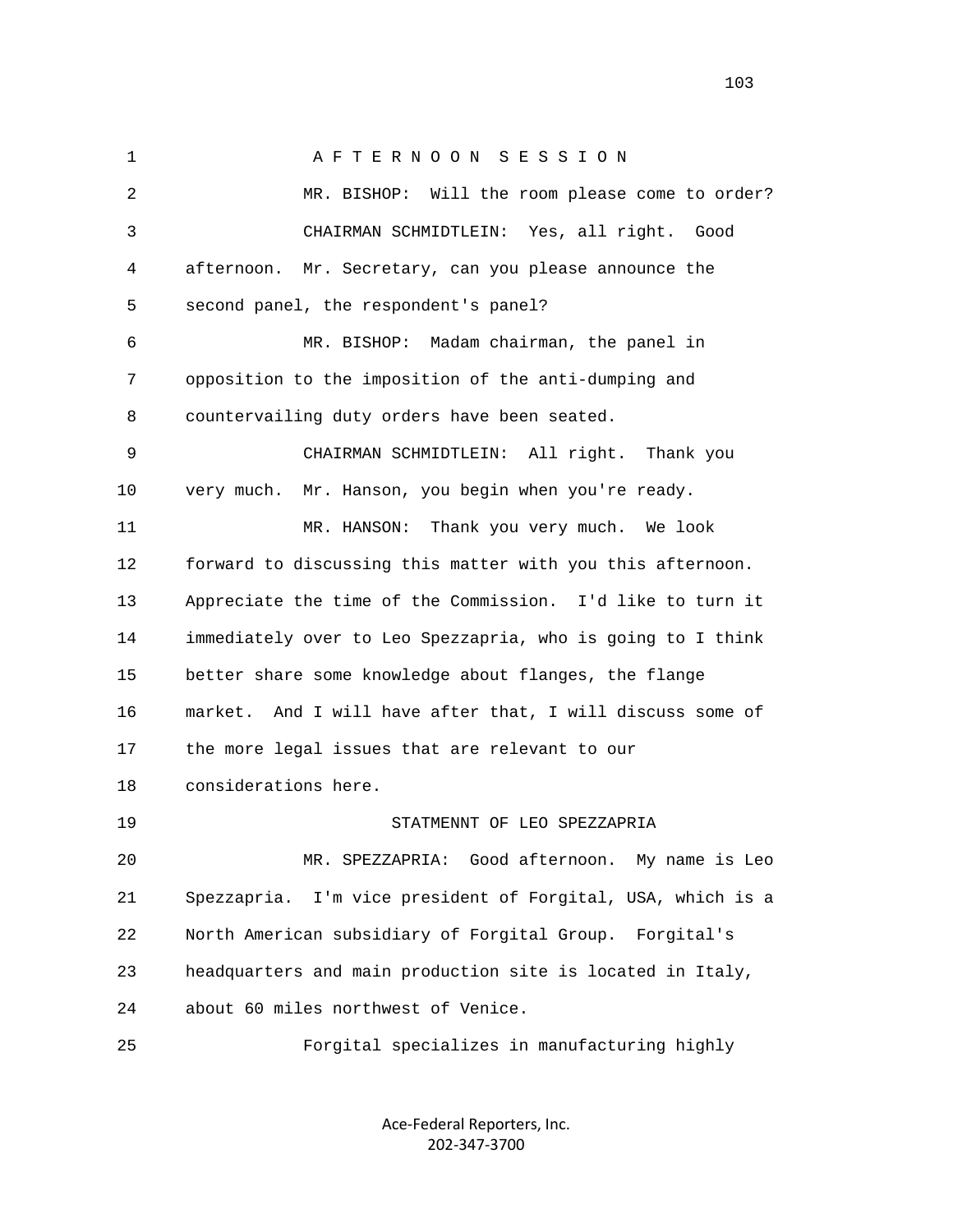1 engineered, seamless hot road rings and complex forgings. 2 Forgital also excels at forging a variety of material grades 3 starting from carbon and alloy, steels, all the way up to 4 stainless steels, titanium, aluminum, and super alloys.

 5 Forgital is a family-owned company, which 6 started in 1873 and is currently managed by the fifth 7 generation of Spezzaprias. I've been working with Forgital, 8 excuse me, Forgital, USA for over 14 years. However, my 9 introduction to the metal forging started at a very young 10 age. As I got older while still in high school and college, 11 my summers were spent at the plant knowing that this was 12 something I wanted to be a part of. After receiving my 13 business degree at Baylor University in Texas, it was back 14 to Italy to continue my development for about six months.

 15 We trace our family company back to 1873 when it 16 was small owned mettle forge shop dedicated primarily to 17 agricultural tools as iron wagon wheels, small hand tools, 18 and railroad spikes. The real evolution of the company came 19 after World War II when a small workshop named Fratelli 20 Spezzapria, Spezzapria Brothers was created.

 21 For decades, our continuing success has been 22 attributed to our constant investments in research and 23 development, modern production equipment, sophisticated 24 monitoring systems, and last but not least, the ability to 25 hire and retain qualified people which is fundamental to any

> Ace‐Federal Reporters, Inc. 202‐347‐3700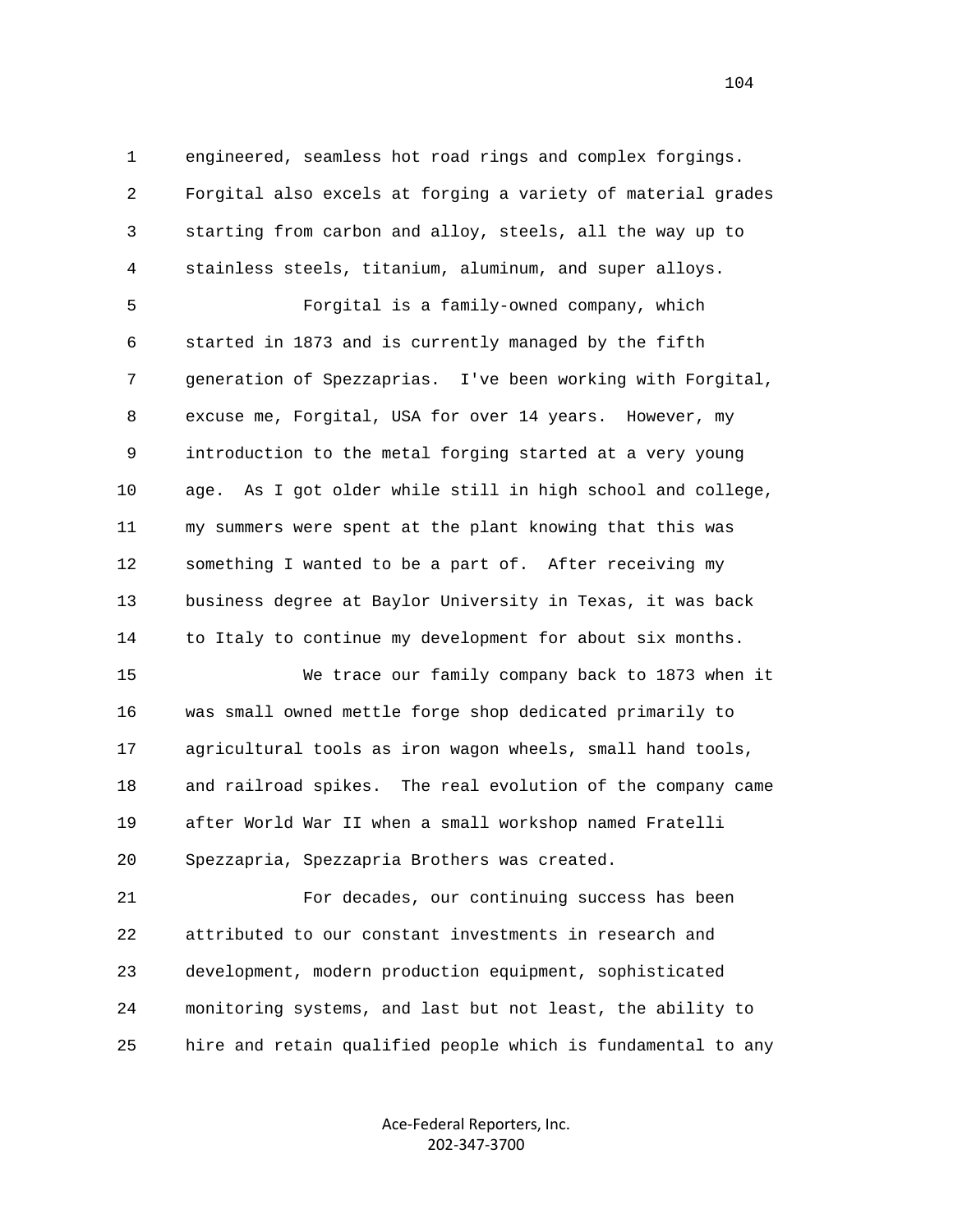1 successful company.

| 2            | We currently have three main production sites,               |
|--------------|--------------------------------------------------------------|
| $\mathsf{3}$ | several machine shops, and a world class lab with the        |
| 4            | company employing approximately 1,000 people. Forgital is    |
| 5            | known worldwide and respected for specializing in highly     |
| 6            | engineered seamless hot rolled rings.                        |
| 7            | In the earlier '80s after completing major                   |
| 8            | capital investments, Forgital decided to explore and develop |
| 9            | a market outside of Europe. In 1983, Forgital, USA, Inc.     |
| $10$         | was created in Houston, Texas. This was a strategic          |
| 11           | decision as it will allow Forgital the opportunity to        |
| 12           | develop business in the North American market. What started  |
| 13           | with one person, my father, in a leased office space and a   |
| 14           | shared warehouse is now a company which imports 6- to 700    |
| 15           | containers per year, providing high quality forgings and     |
| 16           | service to nearly 100 different customers.                   |
| 17           | For over a decade now, Forgital's focus has been             |
| 18           | geared towards adding value to our forgings.<br>Thus we've   |
| 19           | invested heavily in technology, supporting equipment, and    |
| 20           | This includes highly sophisticated furnaces for<br>people.   |
| 21           | precise heat treating state-of-the-art custom built machine  |
| 22           | centers and specialized testing facilities.                  |
| 23           | Within the Forgital group, we also have one of               |

 24 the most highly accredited labs in Europe, allowing Forgital 25 to continuously explore new materials and processes.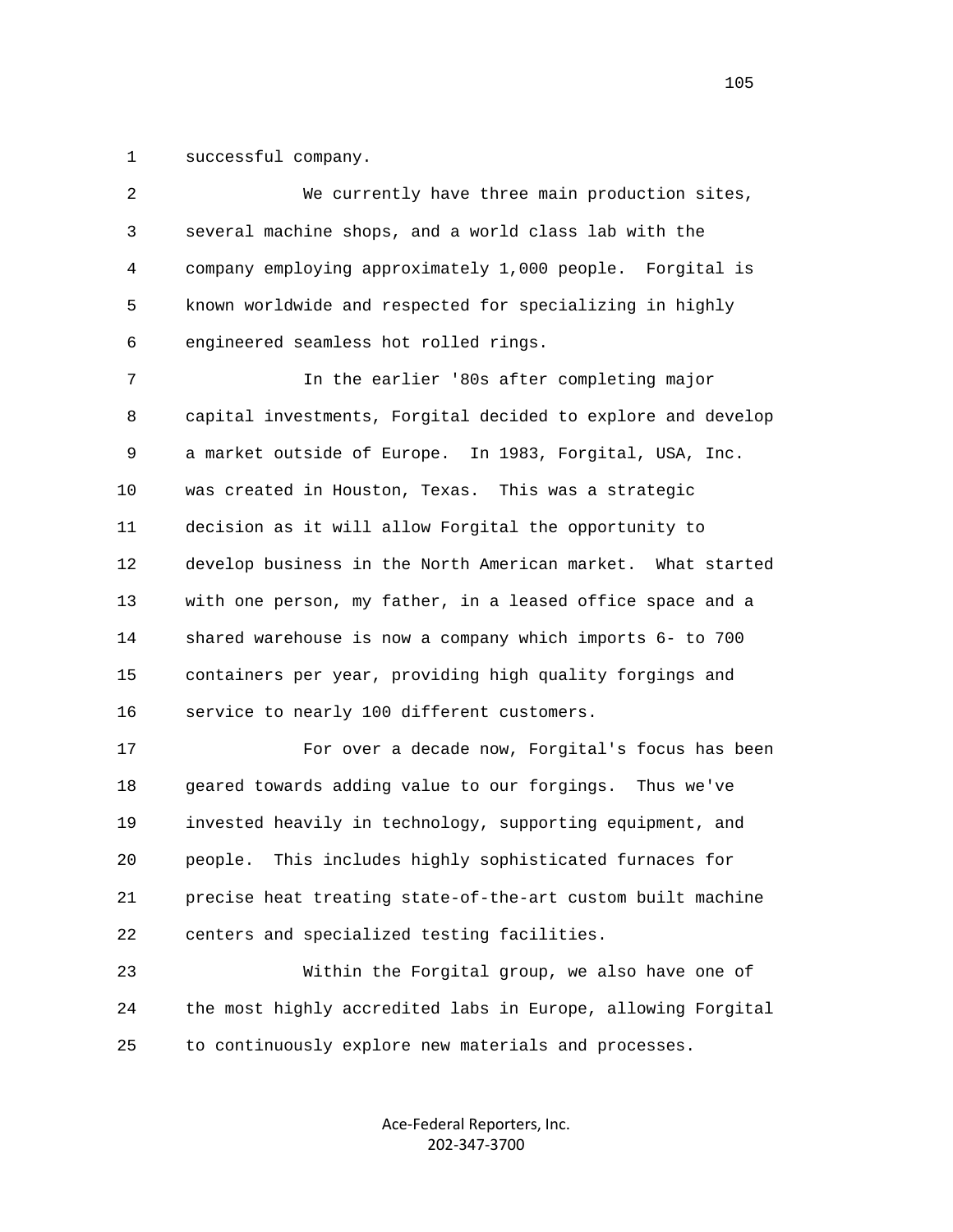1 Forgital, USA stages a wide variety of inventory in its 2 warehouse to support its U.S. based customers and 3 complements Forgital, Italy's production by doing some post 4 forge manufacturing such as heat treating, machining, and 5 nondestructive testing.

 6 Our goal is to provide our North American 7 customers with highly engineered, high quality, forging 8 solutions in a seamless customer service oriented manner.

 9 Forgital is active in five primary markets, 10 including aerospace, general mechanics, transmission, power 11 generation, and oil and gas. What is common among the 12 different markets we serve is the need for particularized 13 high quality forgings for extreme end uses, such as nuclear 14 power, aero-engines, launch vehicles, satellites, and oil 15 and gas production.

 16 In the oil and gas production market, the 17 Forgital forgings and finished flanges are sought for 18 specialized and custom end uses. For example, our sought 19 after forgings include subsea connectors, drilling risers, 20 surface well heads, housings, seal rings, and valve 21 components. Similarly, our specialized and custom flanges 22 are engineered and designed to meet the customer's strict 23 mechanical requirements necessary for safe operation in some 24 of the harshest conditions on earth.

25 A particularly challenging area in the oil and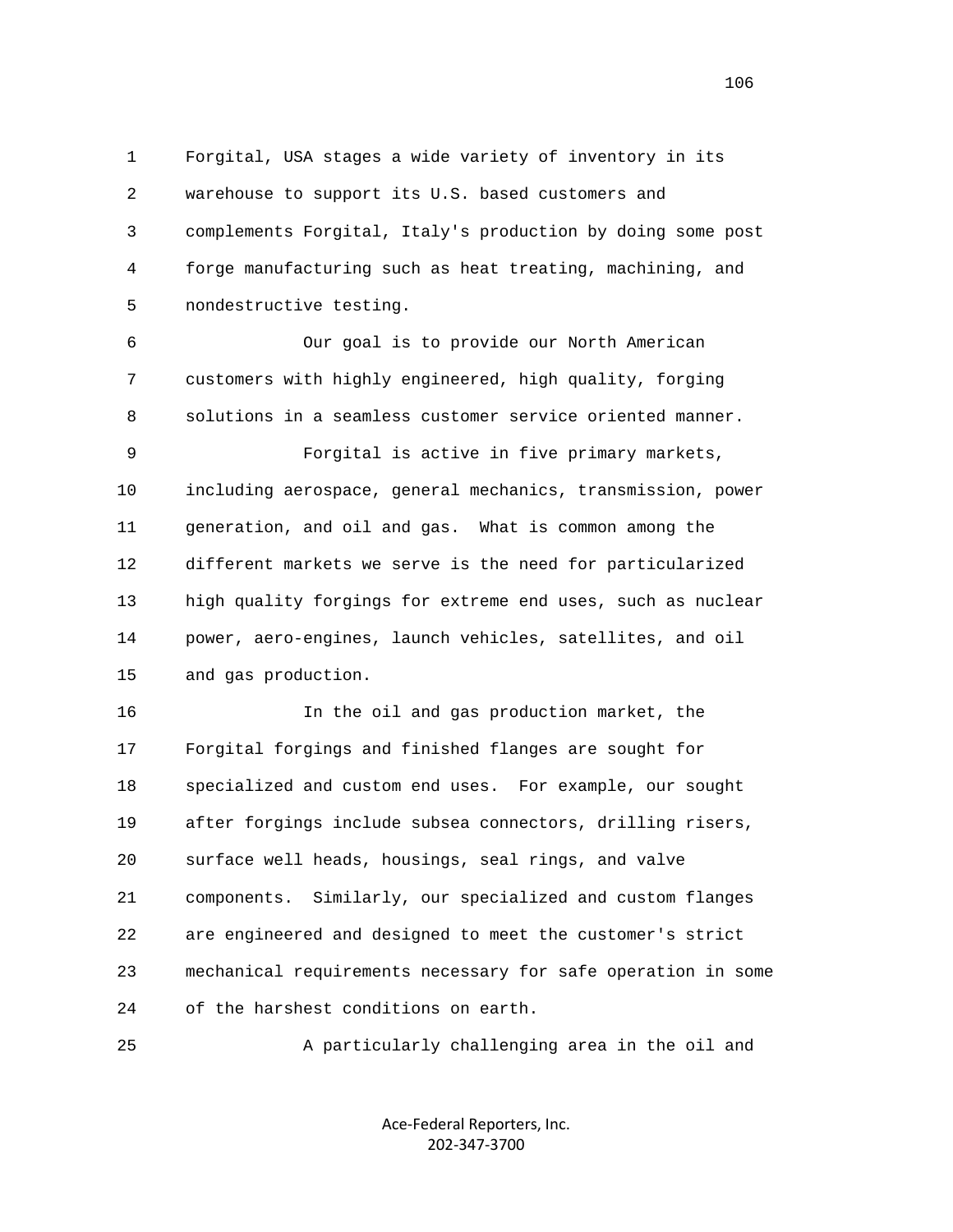1 gas sector is subsea applications. Forgital specialized 2 and custom flanges are uniquely designed to facilitate safe 3 and infallible operation at the depths of the ocean. As 4 some companies have unfortunately learned in the recent 5 past, component failures at depths can be catastrophic. 6 For other less demanding uses in the oil and gas 7 industry, Forgital produces forged, but not further 8 processed commodity flanges. Forgital Group's niche for 9 this market is producing as forged flanges for Forgital, 10 USA, where these items are sold to U.S. finished flange 11 manufacturers who finish and further process the flanges. 12 It bears noting that Forgital provides as such 13 forge flanges to the petitioners. These as-forged flanges 14 are distinguished from our specialized and custom flanges, 15 which are used in the most extreme circumstances and for

16 which our customers have exacting mechanical requirements.

 17 Our customers for these specialized flanges come 18 to us not because we are a common name in the flange 19 industry, but because they require unique, highly engineered 20 component that must meet without fail very specific and 21 demanding requirements.

 22 This market is -- for specialized highly 23 engineering flanges involves different physical 24 characteristics such as metallurgy, design, and shape. 25 These higher level physical characteristics allows us --

> Ace‐Federal Reporters, Inc. 202‐347‐3700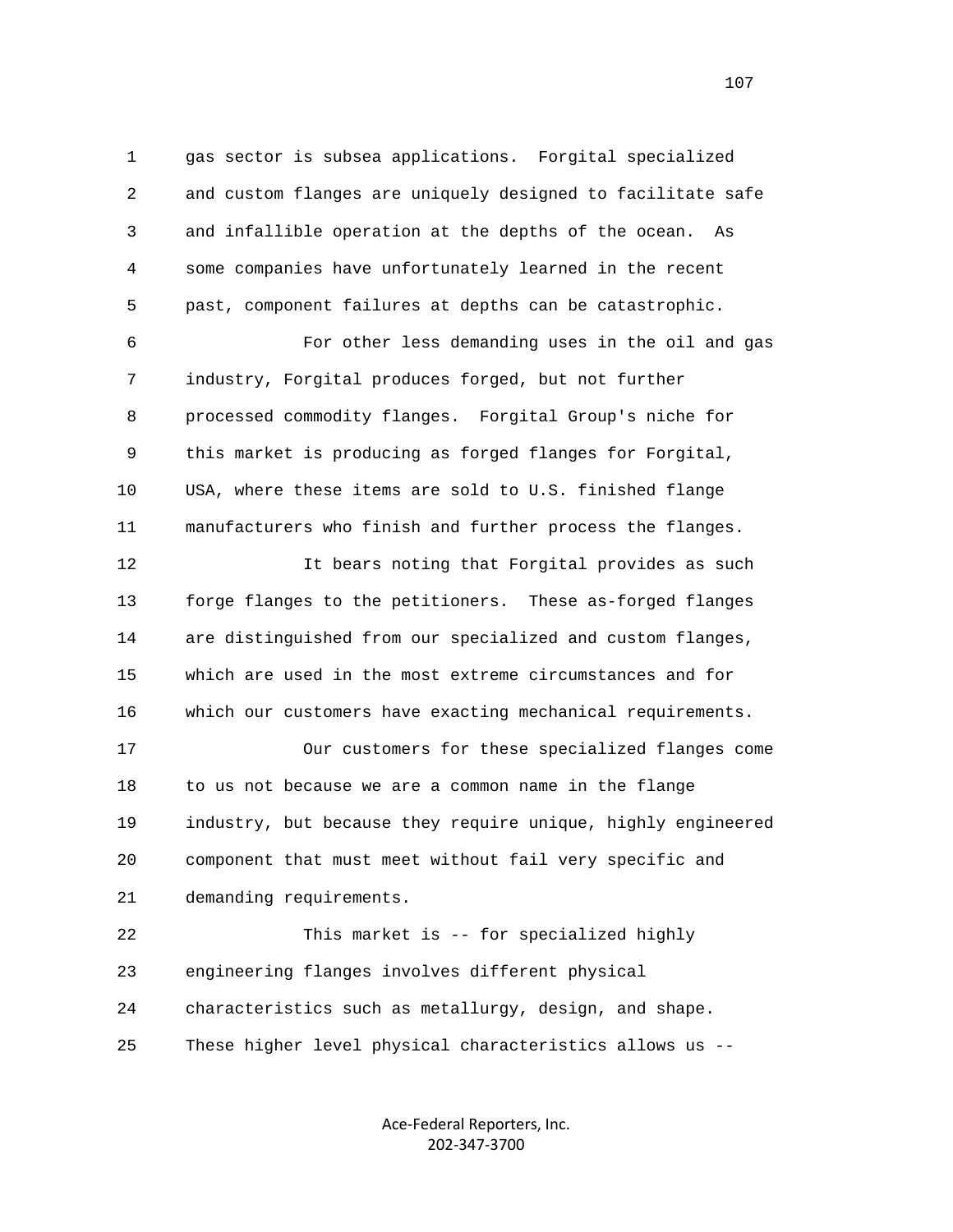1 allows, excuse me, use under higher pressures and less 2 hospitable environments and generally more demanding 3 applications.

 4 As a result, the manufacturing process for 5 specialized flanges including the testing procedures and 6 narrower tolerance are wholly different from those of 7 subject commodity flanges. Accordingly, the ordering 8 process, control over manufacturing, and delivery of 9 specialized flanges differs from the process and commodity 10 flange market.

 11 Standard commodity flanges and specialized and 12 custom flanges are also not interchangeable. And to even 13 attempt to treat them as interchangeable would lead to 14 catastrophic failure with disastrous consequences for our 15 customers.

 16 With thank you for the opportunity today to 17 share with you our experience in the custom flange industry 18 and in particular, the differences between standard and 19 commodity flanges and high custom flanges that we are proud 20 to provide to our U.S. customers.

 21 Our manufacturer of specialized flanges does not 22 compete and therefore does not injury the petitioners in 23 this investigation. And we would respectfully urge the 24 conclusion by this Commission. Thank you.

25 MR. HANSON: Thank you Leo. I want to address

Ace‐Federal Reporters, Inc. 202‐347‐3700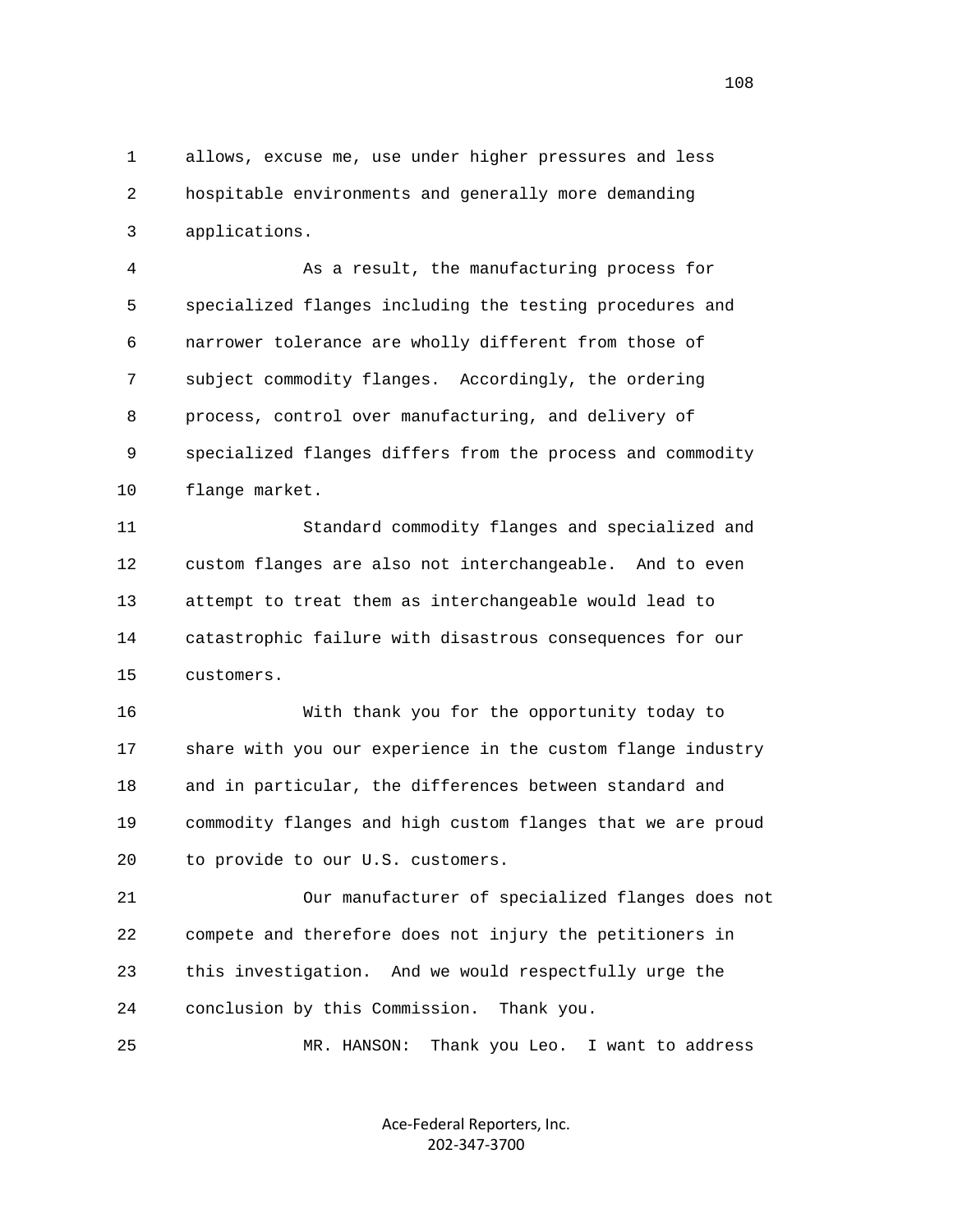1 some of the more legal perspective on this, some of the 2 differences and based in part on some of the questions from 3 this morning as well.

 4 At the end of the day, it's our request to the 5 Commission that they find that specialized and custom 6 flanges are in fact a separate like product. There is a 7 line between the commodity flanges and the specialized 8 flanges that are there.

 9 It is a varying -- industry, it's a very, very 10 clear standard of the industry that there is wide disparity 11 here between the commodity flanges and the high end and 12 specialty flanges. A good example that's probably over your 13 head right now. I counted during the break. You have six 14 fire extinguisher -- it was by water by the fire and never 15 been used here, I assume. There's a pipe connecting those 16 things. And as the petitioners have accurately pointed out 17 this morning, a pipe -- once you get by the Home Depot with 18 a connector you might buy there, you're going to have a 19 flange. A flange connects pipes. And that is the -- an 20 entire definition of a flange that's provided by the 21 petitioners. We don't disagree with that. A pipe does -- 22 is connected by flanges here.

 23 But there's so much more to the flange industry 24 than simply that. For example, I would invite you to 25 compare the pipe and the flanges over your head right now

> Ace‐Federal Reporters, Inc. 202‐347‐3700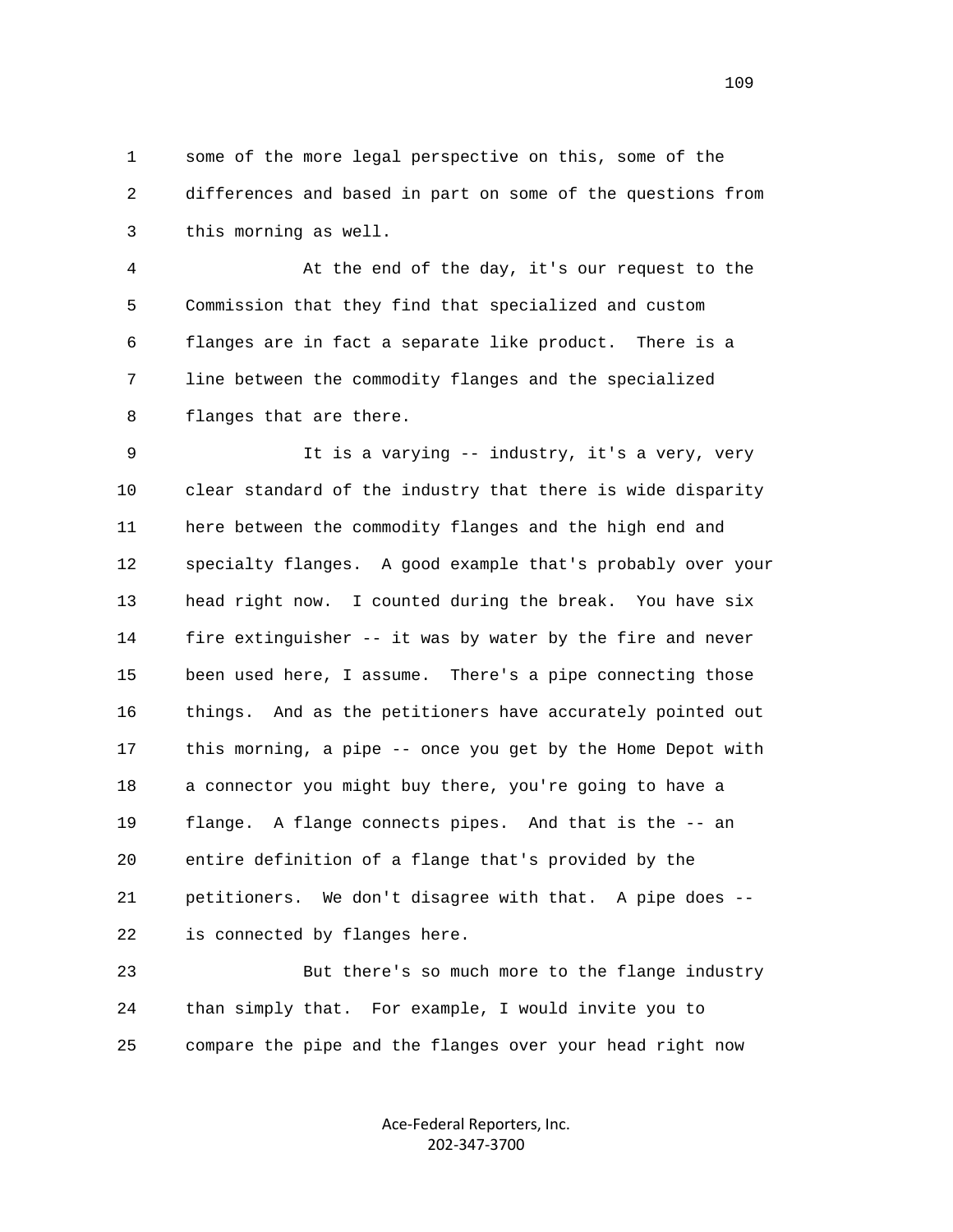1 with a subsea pipe or a flange. A flange that is built to 2 exacting specifications to a much greater tolerance and a 3 much greater control, much greater detail than would ever be 4 done in a commodity flange that's sitting over your head.

 5 If a flange is going to be used in the subsea 6 environment, for example, you have different pressures, you 7 have different constraints, you have different environments 8 you have to prepare for. And as a result, you will need a 9 high end specialty flange. And that's what I want to speak 10 to you today. The high end specialty flange and why it is 11 in fact a distinct market. And a line has to be drawn 12 between that and the commodity flanges that are there.

 13 For one thing, interchangeability. Certainly, 14 one of the tests -- the -- for the test of the like product 15 is a six part test. So well established by this Commission 16 here. And we think we meet all those six tests to identify 17 the fact there should be a distinction between the commodity 18 flange and the high end or specialized flange market here. 19 First, interchangeability. There's absolutely 20 no possible way you would exchange the flange over your head 21 right now with a flange that is 10- 5- 5- or 10,000 feet 22 underneath the Black Sea in the middle of the winter or 23 underneath the Caribbean when a hurricane's coming through. 24 They are simply different products. They are different

25 flanges entirely here.

Ace‐Federal Reporters, Inc. 202‐347‐3700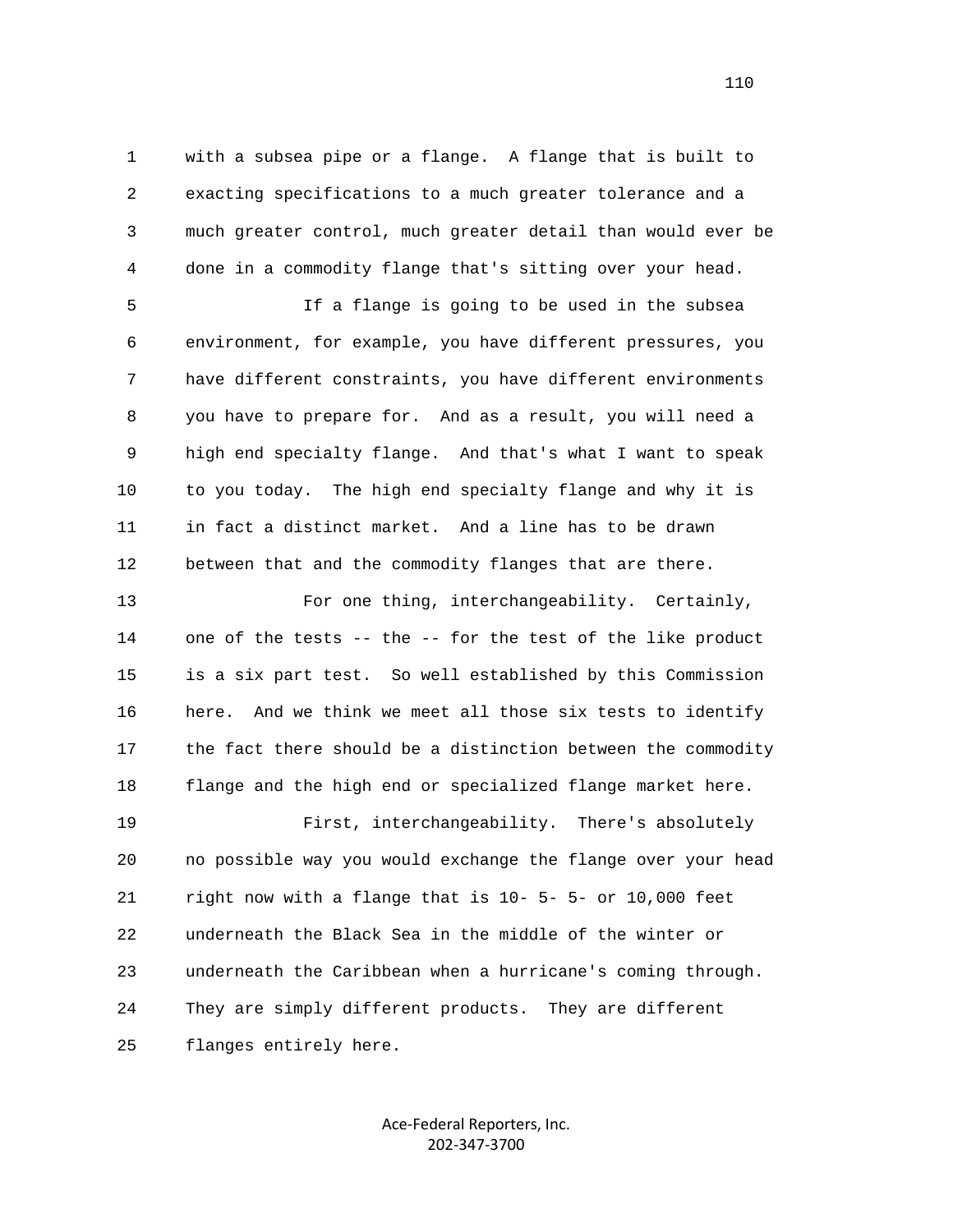1 That interchangeability is very clear. The lack 2 of interchangeability between a high end flange and a 3 commodity flange is very clear. We do not disagree with the 4 petitioners. We think that there is a great deal of 5 interchangeability within the commodity flange market, the 6 more basic flange market. We have no doubt at all about 7 what they're talking about this morning that there is a 8 degree of interchangeability, a high degree of 9 interchangeability, very influenced by price and everything 10 else. 11 We don't disagree with that at all. Our point 12 is simply that that market, for the commodity or lower end 13 flanges is completely different than the high end flanges 14 that our client brings in, thus the need for the line 15 somewhere in between there, talking about the way a line 16 should be. 17 So interchangeability would certainly be a test 18 that was met. You -- no one in the industry would ever 19 consider changing a flange overhead here with a deep sea sub 20 -- a deep sea flange so it's there. 21 The uses are completely different. That's for 22 the second test, the idea the use of a high end flange is 23 very different. 24 More specifically, and it raises some questions 25 from this morning, the channels of distribution. Because of

> Ace‐Federal Reporters, Inc. 202‐347‐3700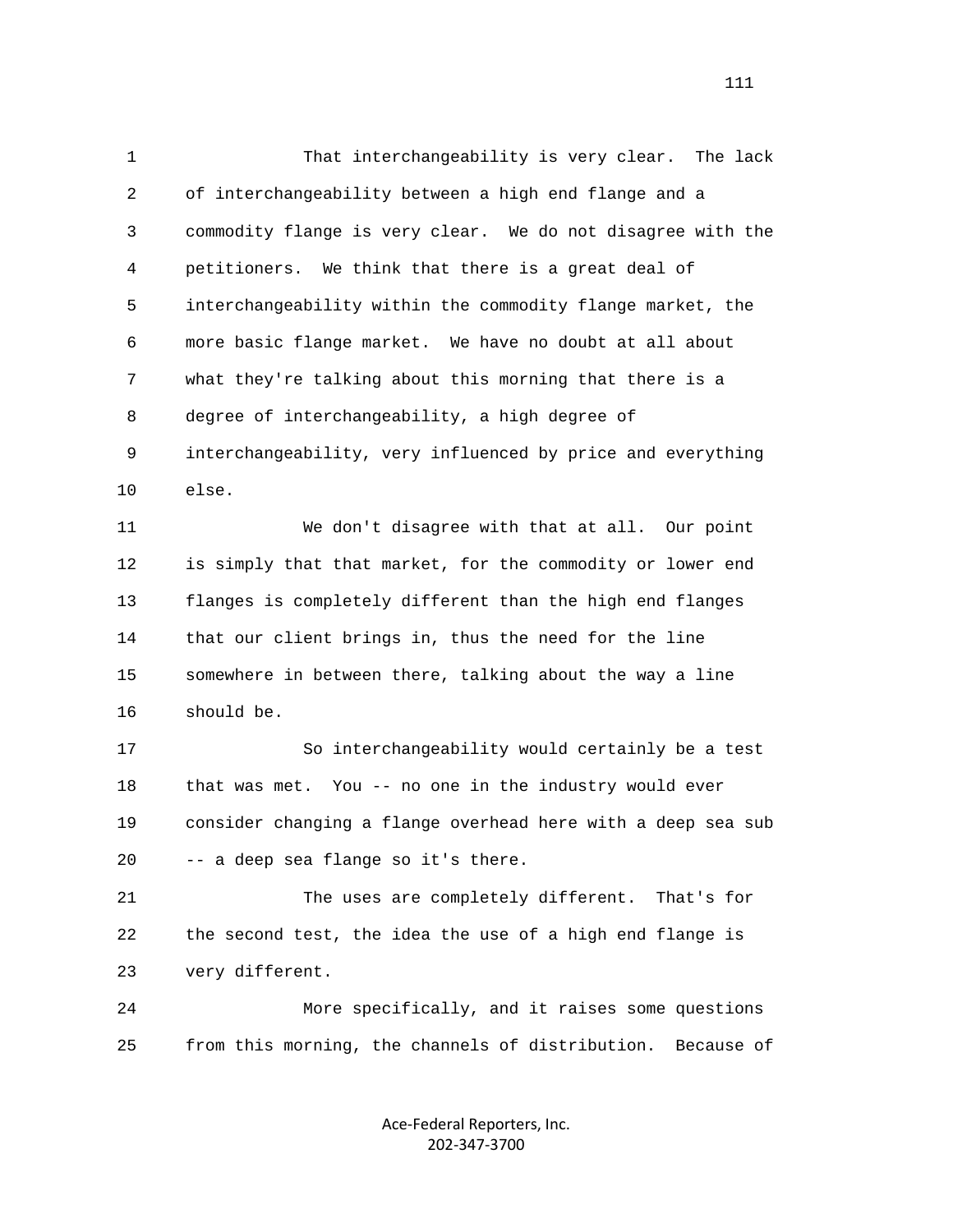1 the difference of the high end flange and the commodity 2 flange, you have an entirely different method of marketing. 3 You have an entirely different approach to bringing a flange 4 to market here. It is possible someone would approach the 5 petitioners and ask for a flange. They would ask for -- 6 well, can you deliver these flange? It must meet certain 7 ASTM specs. It must be maybe some minor modifications to 8 those flanges here. And then they would be sold then of 9 course as it was very clear this morning through a 10 distributor. There's an entire chain of marketing here that 11 is basically the same. It's for that market, for the 12 commodity flange market.

 13 None of that exists for the high end flange 14 market. Completely different project, completely 15 differently approach. For the high end flange market, for 16 example, you would not start with a flange manufacturer. It 17 starts with an oil company just to pick out one example out 18 of many. An oil company say we're going to build a rig in 19 the North Sea in 18 months. We will face these kind of 20 constraints. We will find these set of problems. We have 21 these risks that are there. We have these environmental 22 concerns. We have these social concerns. We have safety 23 concerns. We have all these concerns here. And then they 24 begin the engineering process from literally the flange up. 25 At that point in time, those people would go to

> Ace‐Federal Reporters, Inc. 202‐347‐3700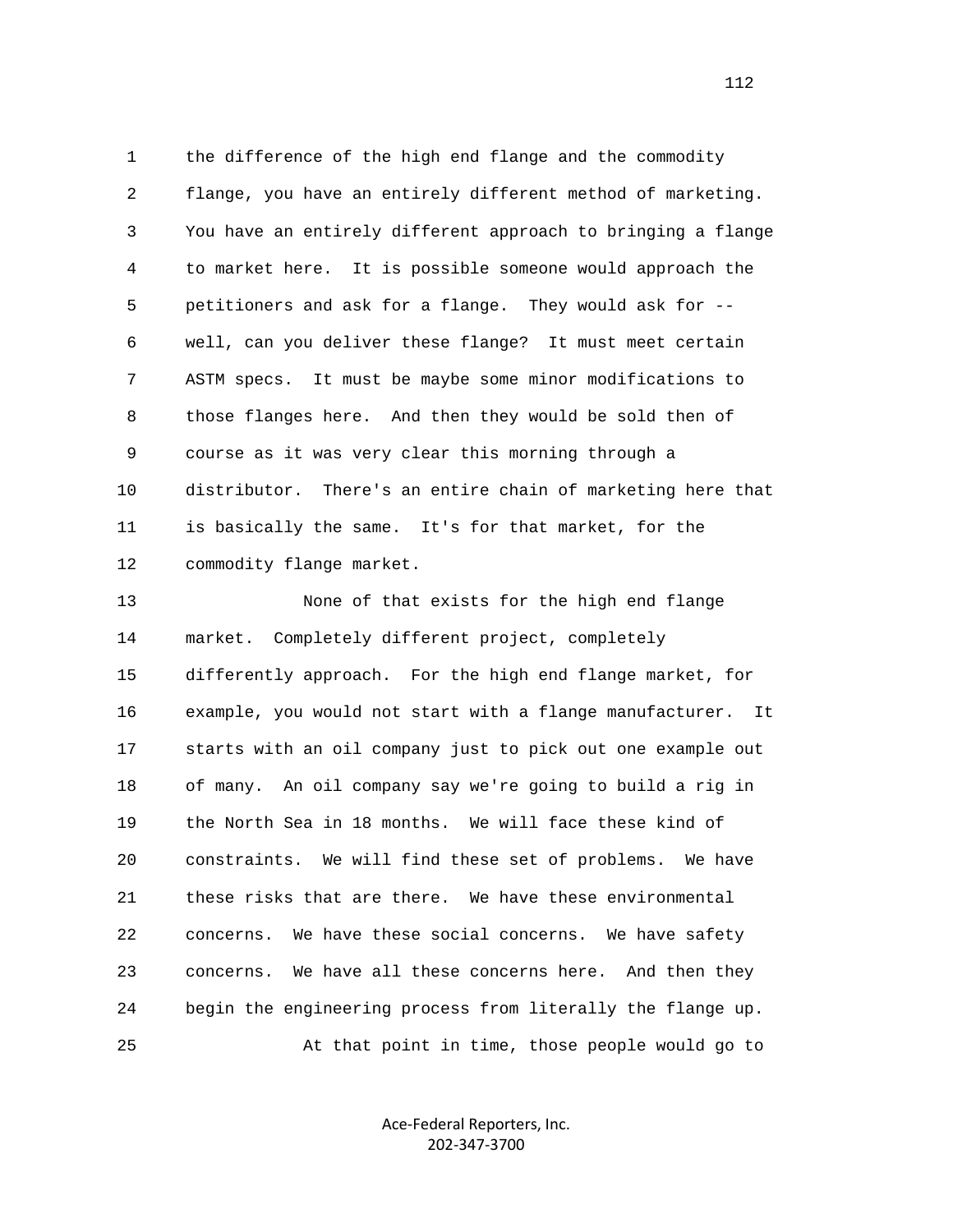1 our clients and say, "Can you build us this equipment?" 2 Whether it is a forging or is flange, it is an extremely 3 high end product dictated by the purchaser, not by the 4 supplier or the flange. It is an entirely reversal of the 5 process by which a flange would come to market.

 6 So once that is done, you have other differences 7 that are getting driven by the high end nature of the 8 flange. The petitioner's correctly pointed out this morning 9 that in the commodity flange market, they describe how a 10 flange is made. They start with a billet of steel. They 11 slice it up and they will do some modifications to it. And 12 we have no doubt the petitioners -- we in fact know that the 13 petitioners do a very high quality product for the commodity 14 flange market. That's how that market is done.

 15 Completely different for the high end market, 16 the high end and specialty flange market. A -- if you are 17 going to be a oil company and you are going to develop an 18 oil rig in the North Sea, you don't begin by looking at 19 flanges. You begin one step before that and looking at the 20 quality of the metal that is going to be made into the 21 flange in the first place.

 22 The description, the details, the testing occurs 23 long before a metal -- the metals ever formed. The 24 manufacturing process has ever begun.

25 Forgital, for example, has only one supplier of

Ace‐Federal Reporters, Inc. 202‐347‐3700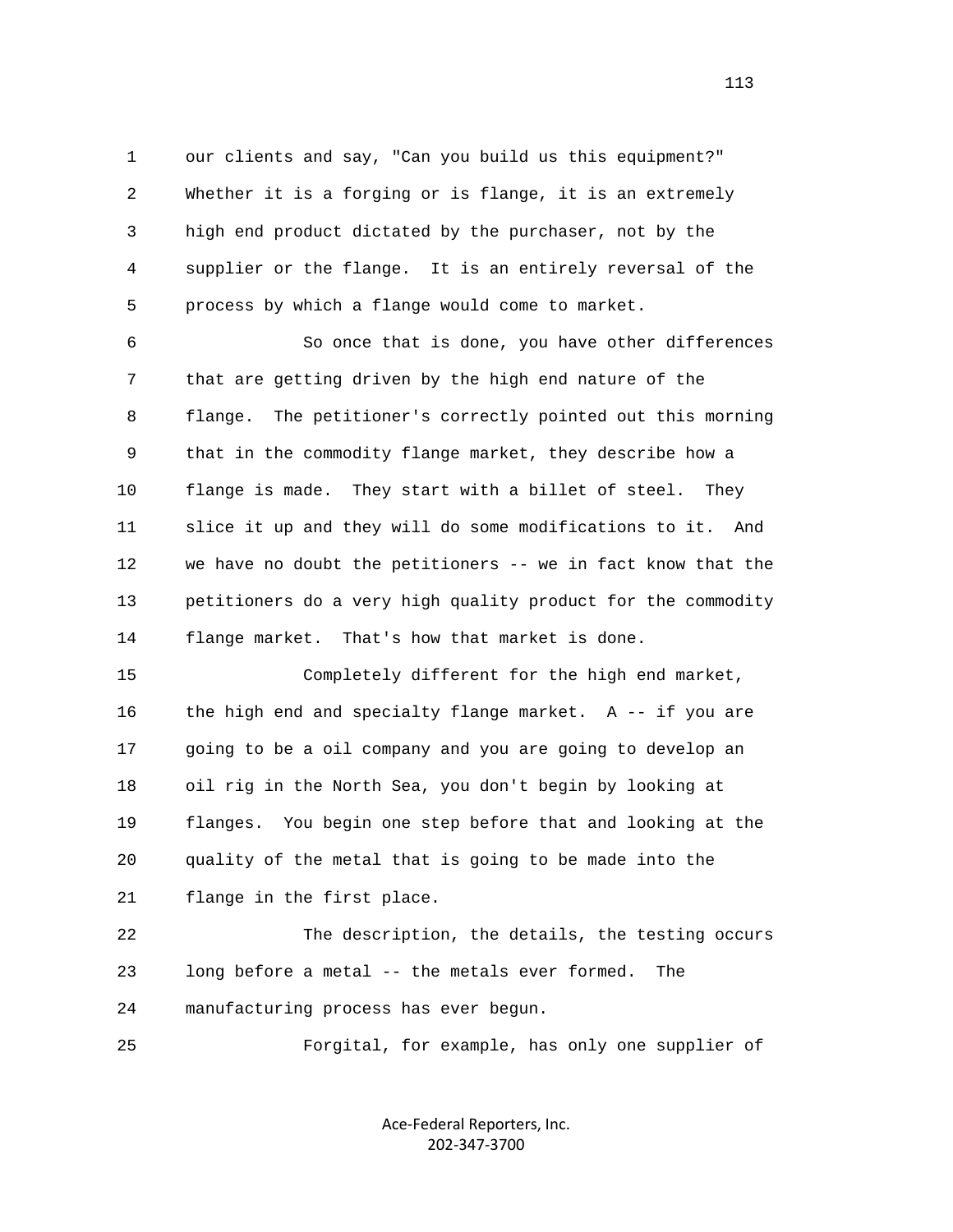1 metal. It is a particularly high grade of metal and only 2 that metal can be used. So before there's an even order for 3 the flange, there's an order for the metal. And there's 4 testing done by the metal. And that testing is done at the 5 direction of following the parameters of or at least a third 6 party hired by the ultimate purchaser of the valve -- of the 7 flange, which has not even been built yet. So there's a 8 difference between how a flange comes to market here at the 9 very, very beginning.

 10 Then you have the design of the flange. This is 11 another difference you have between the specialty high end 12 flanges and the more generic or commodity flanges here. 13 These are clearly built to spec. They will have a different 14 shape. And some of those shapes are very minor, very small, 15 a certain kind of bevel, a certain kind of weld end, a 16 certain kind of shape of the flange, but it is made to 17 order, a very specific shape at sometimes very considerable 18 expense. It is not standard at all. There's none of these 19 sitting on the shelf some place. There's no model for it. 20 We have to create a new one to for that -- that very 21 specific specification.

 22 Another difference in the high end specialty 23 market and the commodity market is the amount of testing 24 that goes on. There's no doubt the petitioners do testing 25 of their flanges. They are responsible builders of flanges.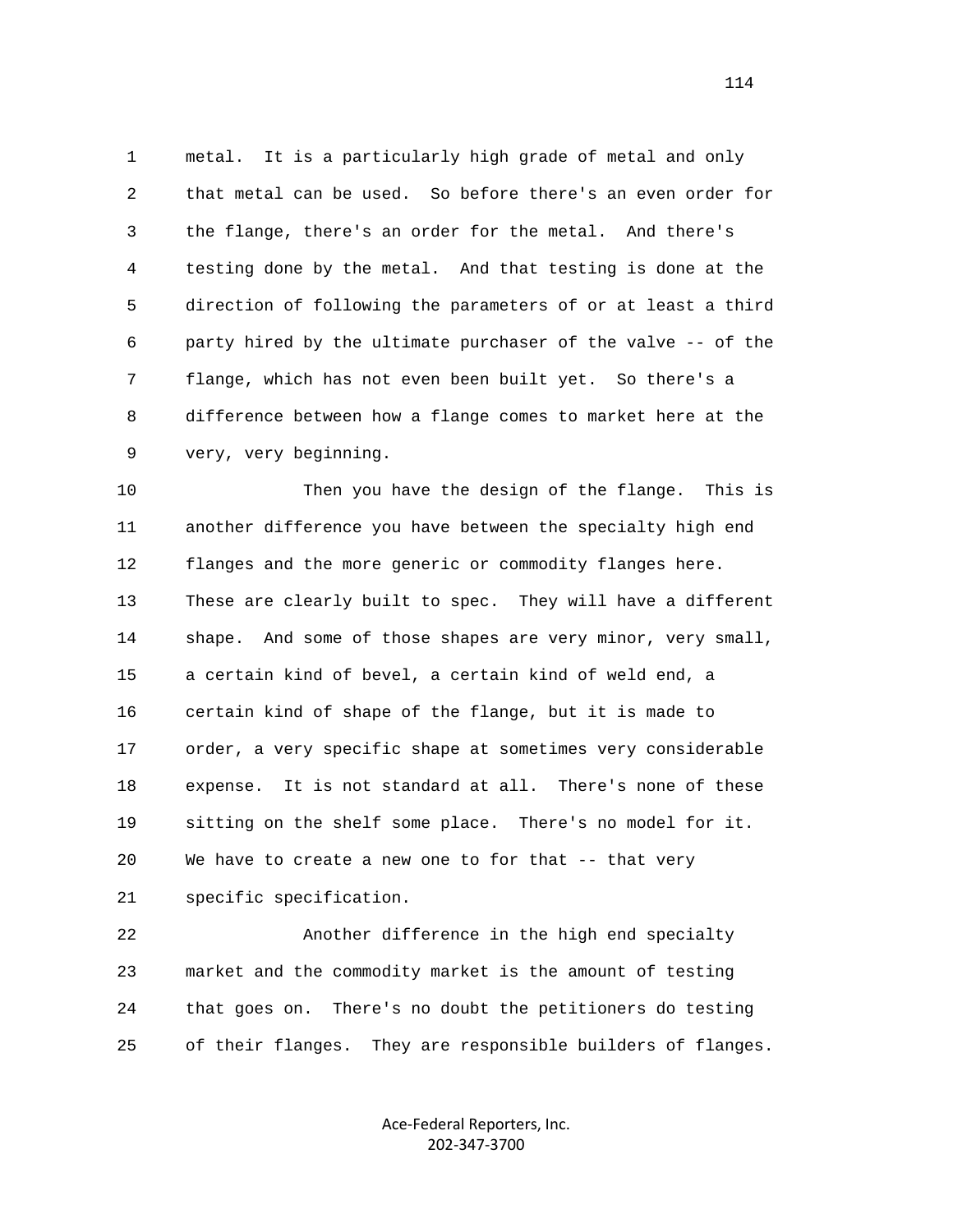1 They want their flanges to work in the environment for which 2 they are intended.

 3 We have a different scale. We have an entirely 4 different market, entirely different environment. And 5 therefore, we have different levels of testing. And some of 6 these are spelled out in our confidential portion of our 7 brief. I think that's Exhibits D and F, but it goes through 8 great detail about the confident -- about the nature of how 9 that testing occurs here.

 10 It is not simply a matter of testing the flange 11 and see if holds pressure. You will have to do destructive 12 testing. You will have to be -- to actually destroy the 13 thing -- destroy the flange, make sure it's actually going 14 to work. You will do, instead of just doing one drill test 15 to pull out a core of the metal, they will do a number of 16 them at different angles and different things, different -- 17 to achieve different ends, to measure different things.

 18 So it's very exacting specifications for the 19 testing that must occur.

 20 So further, the difference between the specialty 21 flanges and the commodity flanges is the tolerances. As you 22 can see in our confidential brief, we have an entirely 23 different scale of confidences. You simply have to have a 24 far greater tolerances in this high risk, high -- and highly 25 specialized area.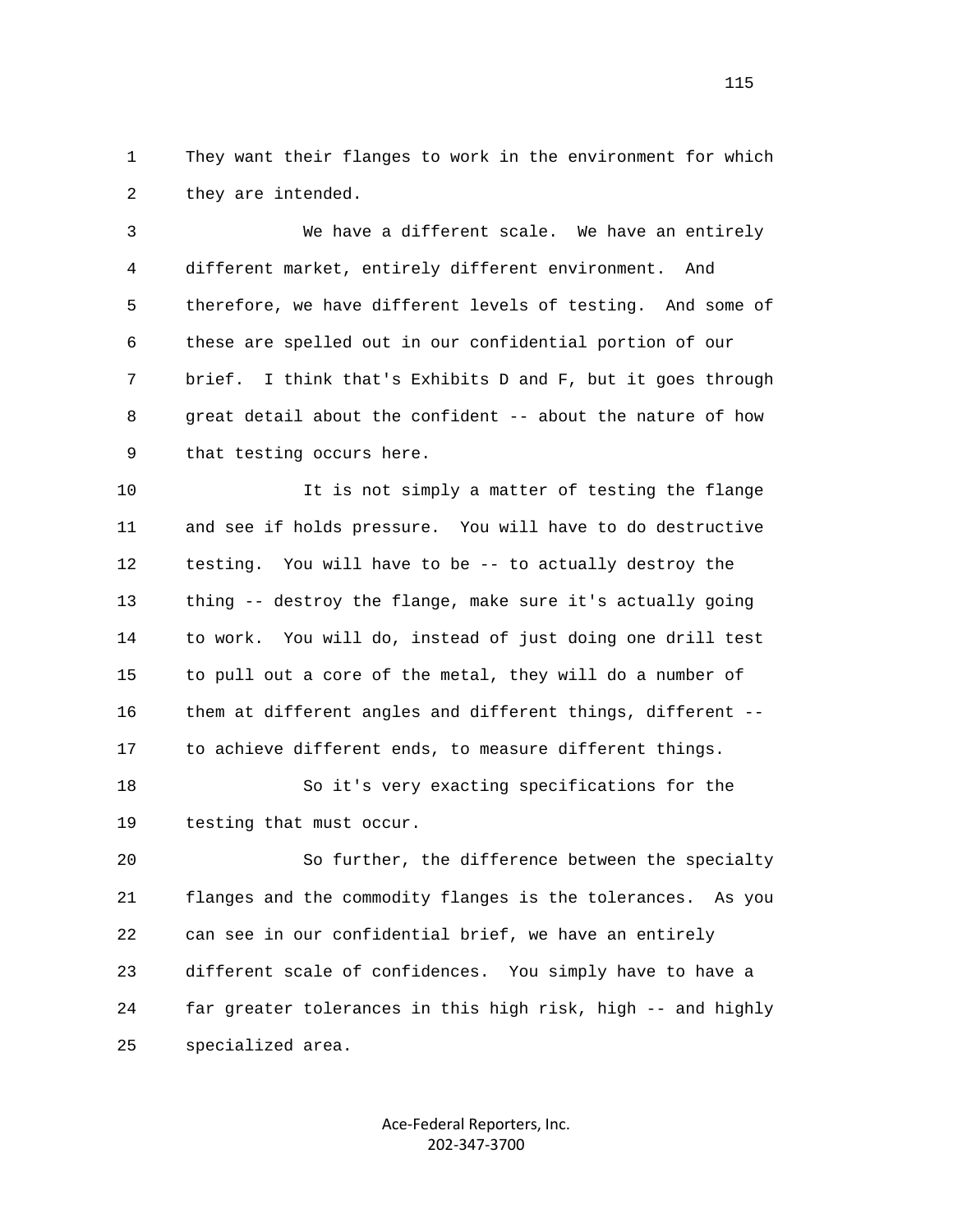1 It is down to hundredths of a percent. So let's 2 be exact, that's done there. Give you an example of that. 3 When a flange is being completed, after all this testing and 4 everything else, and all the testing that's done on the 5 individual flanges, it's not completed until they marry it 6 up with the actual pipe where that flange is going to be 7 used. It is not simply here's the flange we met to your 8 spec. We got to make sure it marries up to the actual pipe 9 where it's going to be used here. This is an 10 extraordinarily high end demand by the purchaser of a high 11 end flange. 12 Adds considerably to expense. Adds considerably 13 to the time and clearly draws the distinction between a 14 commodity flange and the high end flange that is there. 15 And obviously, all that affects price, which is 16 more to the point of our discussion here today and that all 17 affects the price. In the end analysis, we believe, and we 18 urge the Commission to find, that there cannot possibly be 19 any damage by the high end flange market against the 20 petitioners, because they don't simply make our flanges. 21 They're completely different markets here. They don't make 22 our flanges. If Forgital went out of business today, the 23 petitioners would not be able to step in and do -- take 24 these actions and do these things here. It's simply not 25 competition at all here, so.

> Ace‐Federal Reporters, Inc. 202‐347‐3700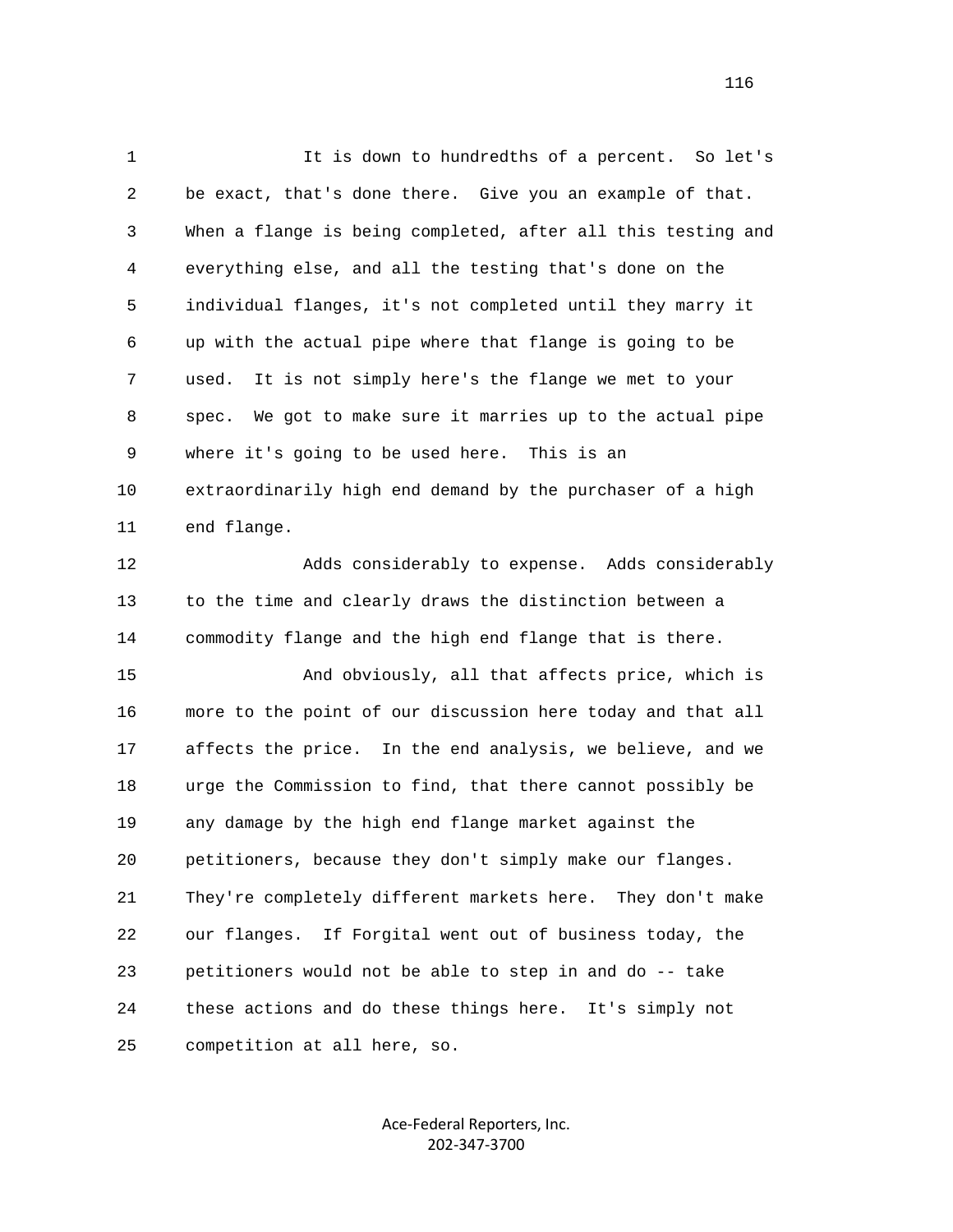1 The -- our overall though here is that we meet 2 the six part test for determining a special like kind. Now 3 there's physical characteristics and uses that are 4 completely different. So we spell those out, I think, 5 fairly well in our written materials that are there. 6 The interchangeability is very clear. The 7 channels of distribution are exactly the opposite of what 8 they are in the commodity flange market here. Customer 9 producer perceptions are very clear as well. We don't even 10 entertain discussions about is an AML or non AML. It is 11 particularly -- it's completely irrelevant to our analysis. 12 We have one company who comes to one company, our Forgital, 13 and says we want this, can you build it? And it goes to no 14 one else. It's not an approved list or anything else. It's

15 just the nature of our market here.

 16 Now as I described, the manufacturing process is 17 different here as well. And that was just the fifth and of 18 course, the prices I mentioned here as well. So overall 19 conclusion is that there -- this Commission has the 20 difficult task of identifying the market. And we believe 21 there are two markets that need to be reviewed here. The 22 first market very distinct is the commodity market, which is 23 wholly different from the high end flange market. And that 24 is where we draw the line. And we ask this Commission to 25 draw the line between them. It simply reached the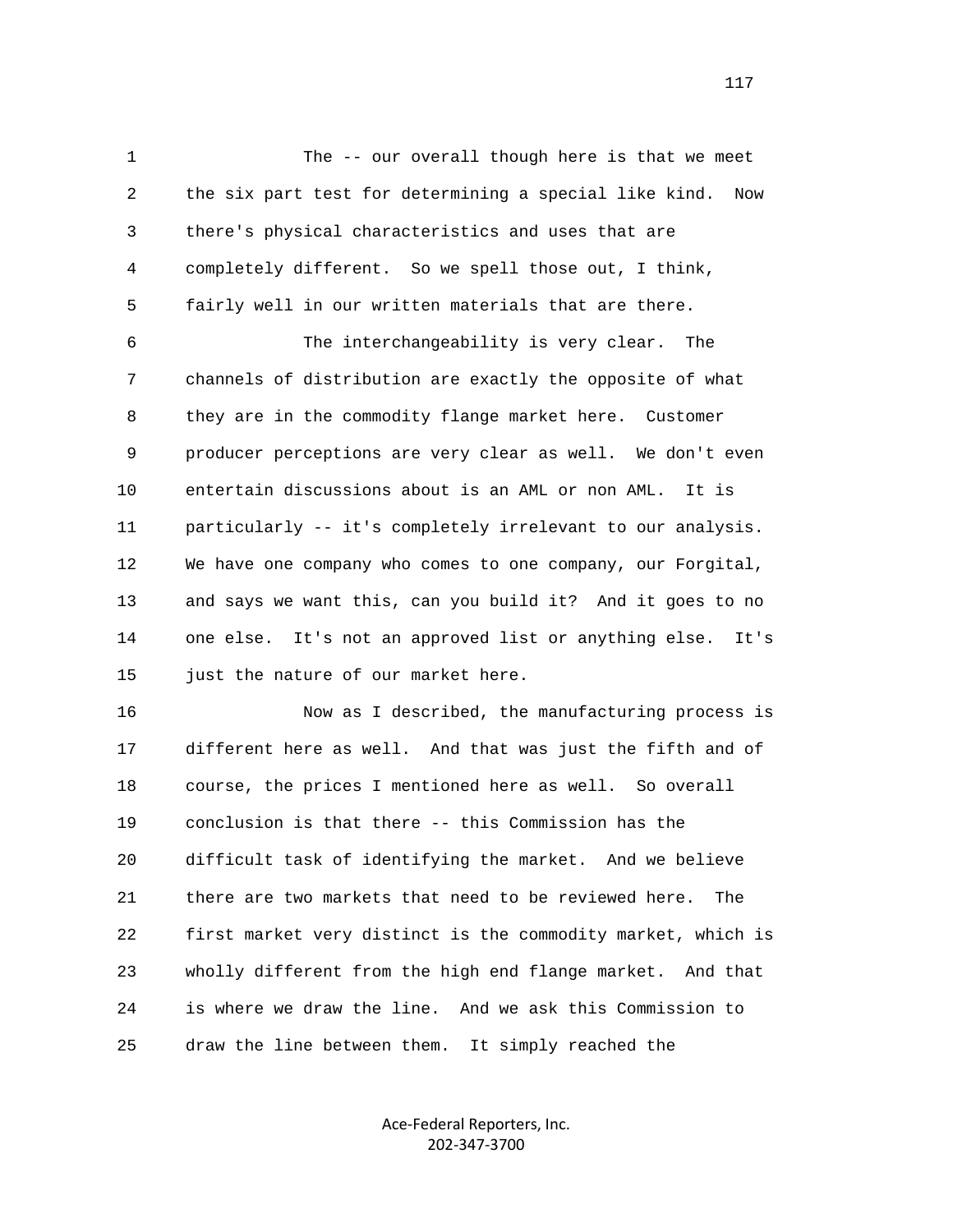1 conclusion that the high end flange market does not injure 2 the commodity flange market.

 3 I think everything else is really in our brief. 4 So I'm really going to stop right there. I mean, we have a 5 number of questions we want to answer as well here.

 6 CHAIRMAN SCHMIDTLEIN: All right. Thank you 7 very much. I'd like to thank you both for being here this 8 afternoon. We very much appreciate it, and we will begin 9 the questioning with Vice Chairman Johanson.

 10 VICE CHAIRMAN JOHANSON: Thank you Chairman 11 Schmidtlein, and I would like to thank both of you for 12 appearing here today. I understand you both came up from 13 Houston, so my apologies for the frigid weather here. It's 14 kind of surprising to us too.

 15 MR. HANSON: It's the same humidity actually. 16 It feels pretty good.

 17 VICE CHAIRMAN JOHANSON: Okay. Well, I'm 18 feeling a little cold these days. I'm drinking tea right 19 now. But Mr. Speezapria, thanks for being here today. I 20 appreciate you giving us a little background on your 21 company. The first question I was going to ask is why is 22 this product being produced in Italy, and you gave a good -- 23 you gave a good answer for that by giving a history of your 24 company.

25 Mr. Hanson, it's good to see you again. We've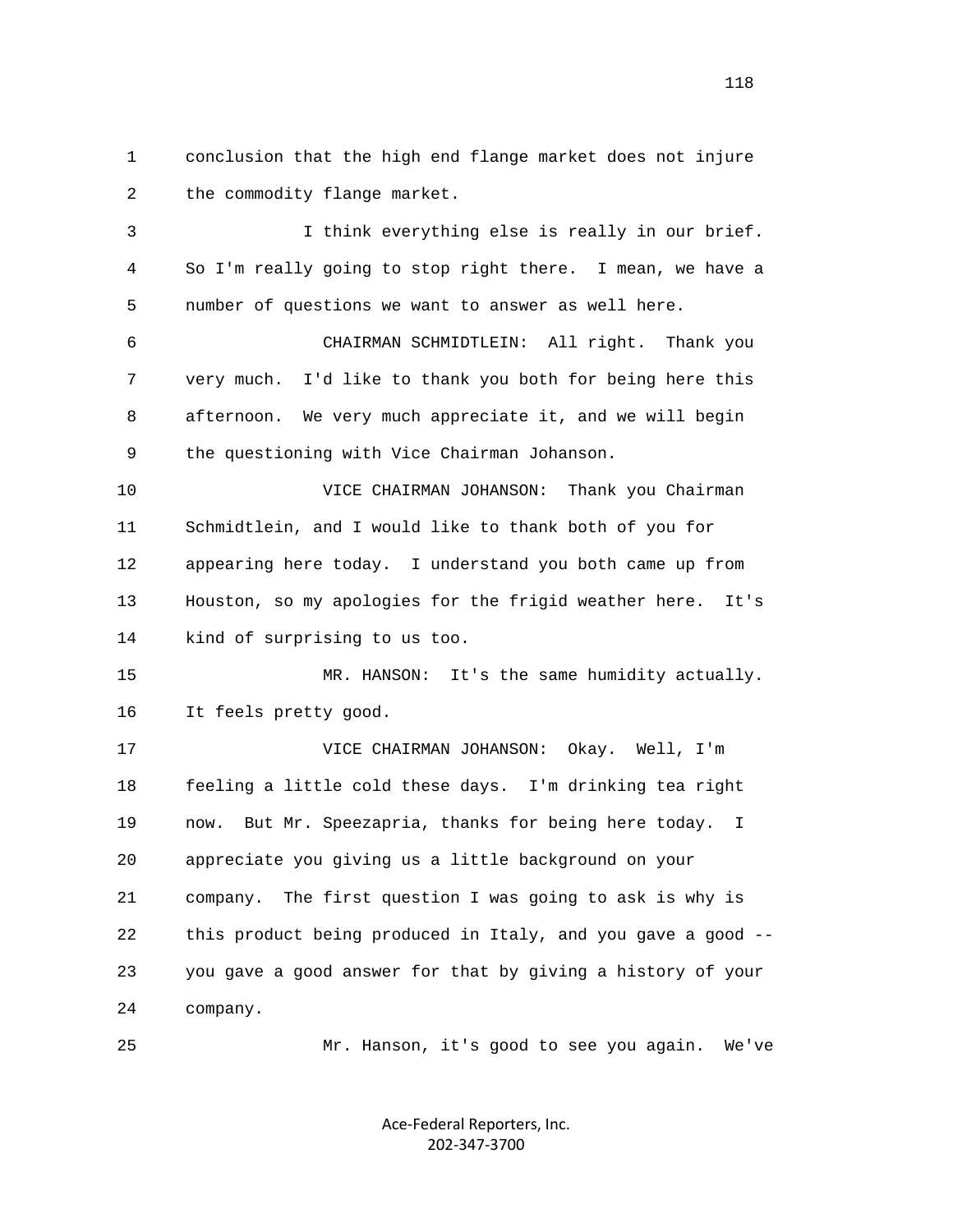1 spoken a few times at the Georgetown University

 2 International Trade Conference, so it's good to see you at 3 the Commission. I was wondering, have you all thought about 4 trying to get Petitioners to agree to a scope exclusion? 5 This would be at the Department of Commerce? That was 6 discussed I believe briefly this morning.

 7 MR. HANSON: It was discussed briefly, and we 8 have done that. We have shared with counsel a scope that we 9 could live with. It was very frankly written by us to 10 specifically cover Forgital flanges. It was very, very 11 specific. We have not made that part of the record yet 12 because we frankly want to discuss that with counsel.

13 13 I think, we hope that they will find that we 14 can  $\lambda$ <sup>1</sup> they can carve us out frankly because -- and do so 15 with no harm to them whatsoever. They will still get the 16 same margin for the flanges that competed against their 17 product. We will not touch that all. It won't affect that 18 in any way, shape or form.

 19 It is a difficult line. It is -- and I think 20 that was from the questions here this morning here. Where 21 do we draw the line from that, and I began my career in 22 Customs and I can tell you Customs would want to know where 23 to draw the line between high -- it's a very fair question 24 here. I think it's really two questions in one.

25 Question number one is should a line be drawn?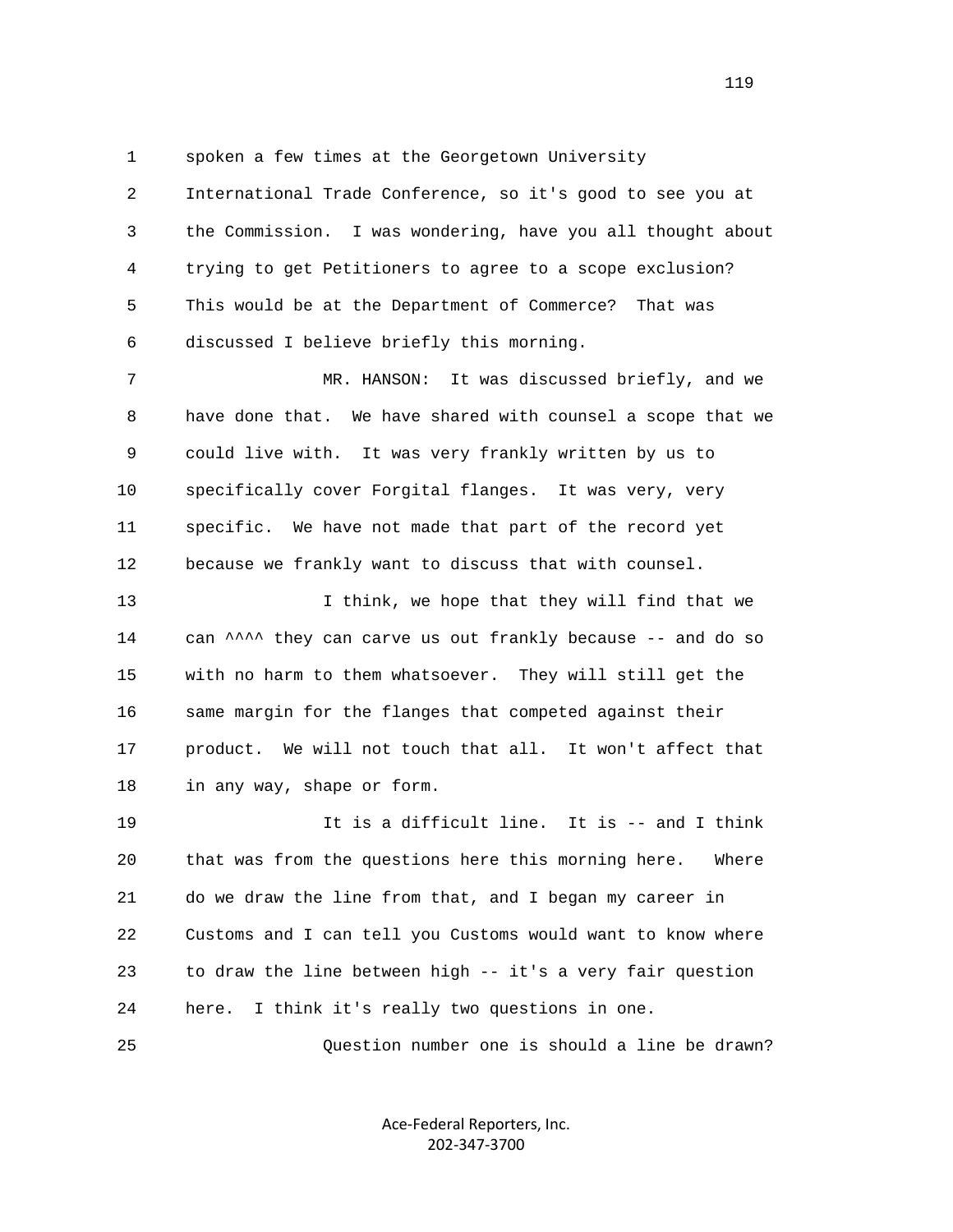1 I think the answer to that unequivocally has to be yes. 2 There is line somewhere here, because the high end flange 3 market, the high end flange market clearly meets the six 4 element test that's been well-established and followed by 5 this Commission. I don't think there's really any question 6 about should a line be drawn.

 7 The more difficult question is where should 8 that line be drawn, not only for the purpose of this 9 Commission but for another agency and eventually to Customs, 10 who has to enforce this. I do appreciate that is a 11 difficult line to draw. We have proposed to counsel a line 12 that would be acceptable to us, and it would cost them, we 13 think, nothing. There would be no loophole here where 14 someone could use the Forgital exception, if you want to 15 call it that, and somehow intrude upon their market.

 16 Our markets are so widely different and so 17 different here that we don't think there would be a problem 18 doing that. In all fairness, we do think there's a question 19 of -- a question this morning was raised well, what is a 20 specialized flange? We want to do -- we do disagree 21 respectfully with the Petitioner on this.

 22 A specialty flange such as I've outlined how 23 it's produced by Forgital as an example is completely 24 different than just a standard flange with some 25 modifications. A standard flange, using a standard flange

> Ace‐Federal Reporters, Inc. 202‐347‐3700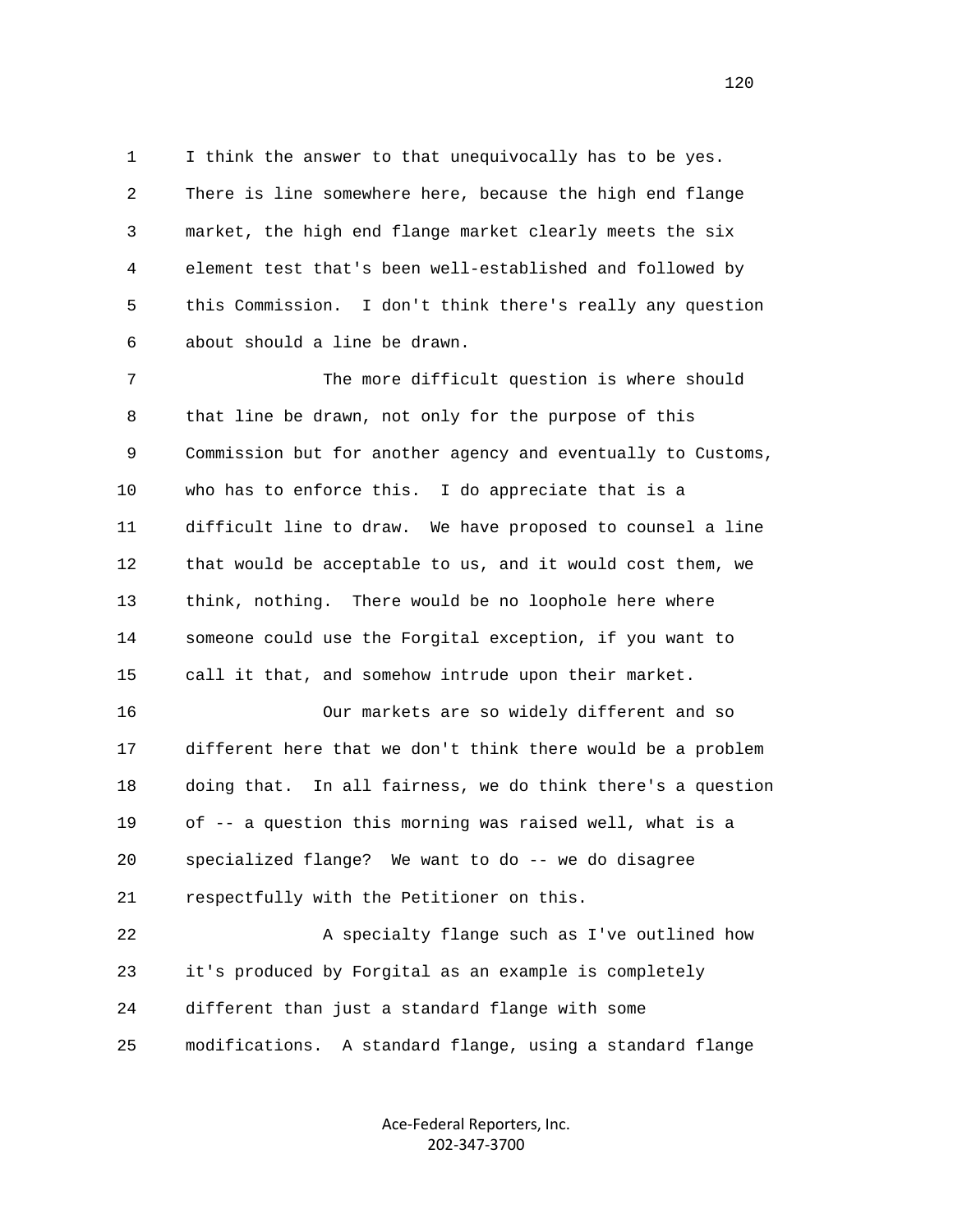1 model through some minor modifications would not be -- rise 2 to the level of a specialized flange such as created in a 3 Forgital type of process here.

 4 So to answer your question, a very long-winded 5 answer I'm afraid, but yes, we have proposed a line that 6 could be drawn that we would find acceptable, we hope they 7 would find acceptable, and then we would present that I 8 think jointly, or at least without their objection in our -- 9 in our post-hearing submission.

 10 VICE CHAIRMAN JOHANSON: Thanks for your 11 answer, and I was wondering to what extent is Forgital's 12 product representative of imports from Italy, in terms of 13 let's say volume, because of course if an order were to be 14 imposed, it would then cover imports of this product from 15 Italy. How different is the product you produce from other 16 producers in Italy?

 17 And also while I'm at it, what percentage of 18 your production comprises the total imports from Italy, and 19 that might be proprietary. If it is, if you could get that 20 to us afterwards in the post-hearing brief.

 21 MR. SPEZZAPRIA: Yeah, that would be very 22 difficult for me to answer.

 23 VICE CHAIRMAN JOHANSON: Certainly. But the 24 issue you have is trying to distinguish yourself from other 25 producers.

> Ace‐Federal Reporters, Inc. 202‐347‐3700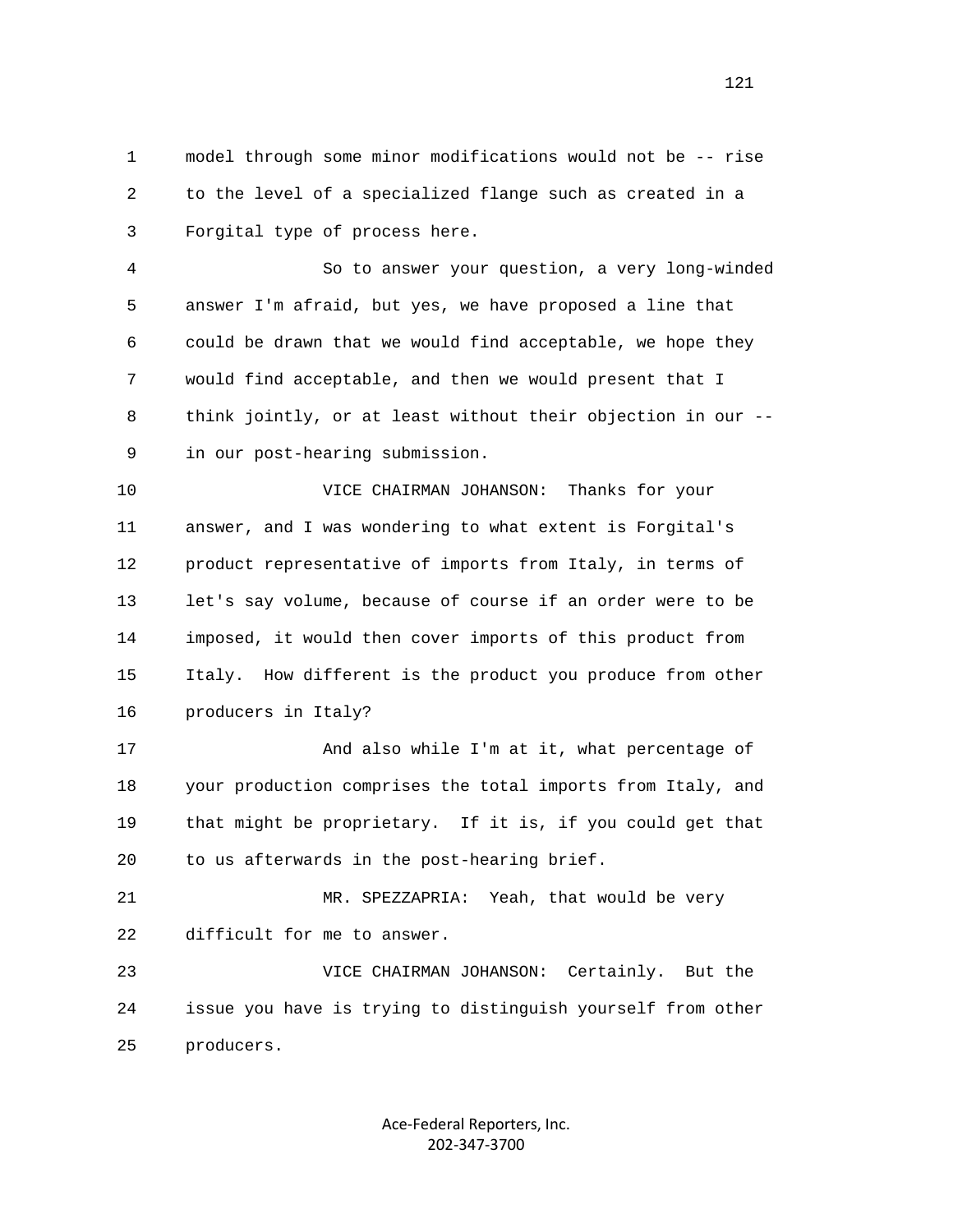1 MR. SPEZZAPRIA: Correct. I agree that it's 2 definitely -- it's not something that's easy to define. 3 However, it can be definable and I also want to comment on 4 the fact that for what we consider special flanges, they're 5 not slight modifications. They're not slight differences. 6 It's very different from the beginning to the end. 7 There's no way that you could take a standard 8 flange for a current project, for example, that we have 9 going on, a standard flange. Choose any standard flange in 10 the inventory of any United States distributor inventory 11 would not work, because the shape would not work. Maybe you 12 could find a shape that might work by doing enough 13 modification. Mechanically, it would not work. So they're 14 definitely not interchangeable and along with our other 15 Italian forgers, market flanges, it's just not the same 16 market. A completely different market. 17 VICE CHAIRMAN JOHANSON: So you would argue 18 that there are indeed standard producers of flange in Italy? 19 MR. SPEZZAPRIA: Of course. 20 VICE CHAIRMAN JOHANSON: But they do not 21 include Forgital? 22 MR. SPEZZAPRIA: Correct. 23 VICE CHAIRMAN JOHANSON: Okay. That helps 24 out. It also makes things a bit more complicated, but 25 that's something you all are -- you are fully aware of?

> Ace‐Federal Reporters, Inc. 202‐347‐3700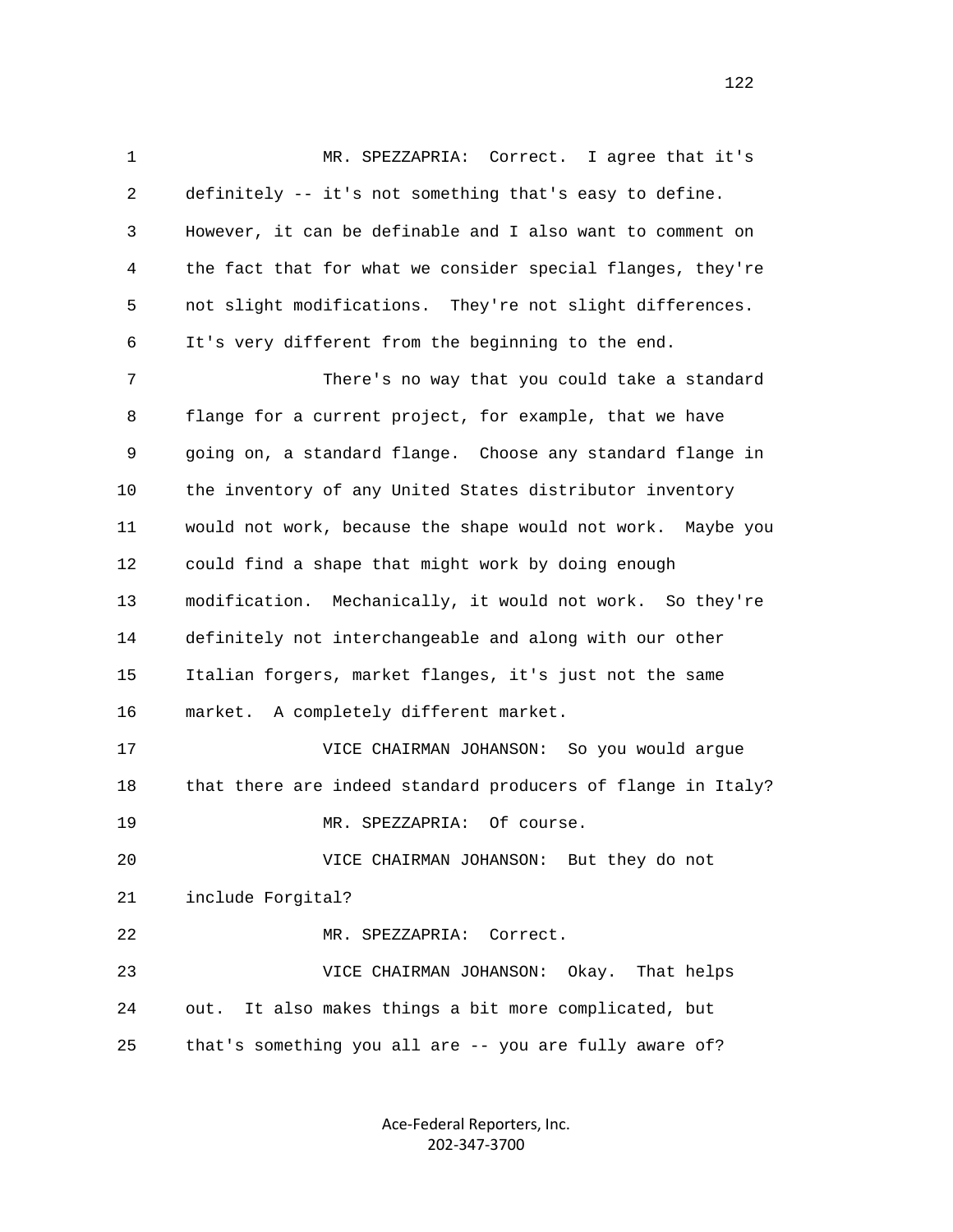1 MR. HANSON: Right. 2 MR. SPEZZAPRIA: Correct. 3 (Off mic comments.) 4 VICE CHAIRMAN JOHANSON: Yeah. The product 5 description is the issue. 6 MR. HANSON: Yeah. 7 VICE CHAIRMAN JOHANSON: Okay. How should the 8 Commission view the fact that the market share of imports 9 from Italy has increased in  $\lambda \lambda$  did increase in 2016 when 10 demand was declining in the United States? And this again 11 is a problem of you all being swept in with the entire 12 Italian industry. 13 MR. SPEZZAPRIA: No, I understand. But we're 14 here focusing on specialized flanges, not commodity flanges. 15 I mean so that's  $\lambda$ <sup>2</sup> we're not in that business. 16 MR. HANSON: To some degree it's difficult for 17 us to answer. We don't know that, and the staff, an 18 outstanding staff report. But they didn't really go into 19 that in terms of the detail comparing the nature of the 20 market from Italy, and we certainly couldn't speak to Spain 21 or India. But for Italy specifically, we think -- I would 22 suspect that Forgital is very high end within Italy and 23 within sometimes in Italy that would be -- it might be 24 common flanges too.

> Ace‐Federal Reporters, Inc. 202‐347‐3700

25 We don't know that. We'll address that in our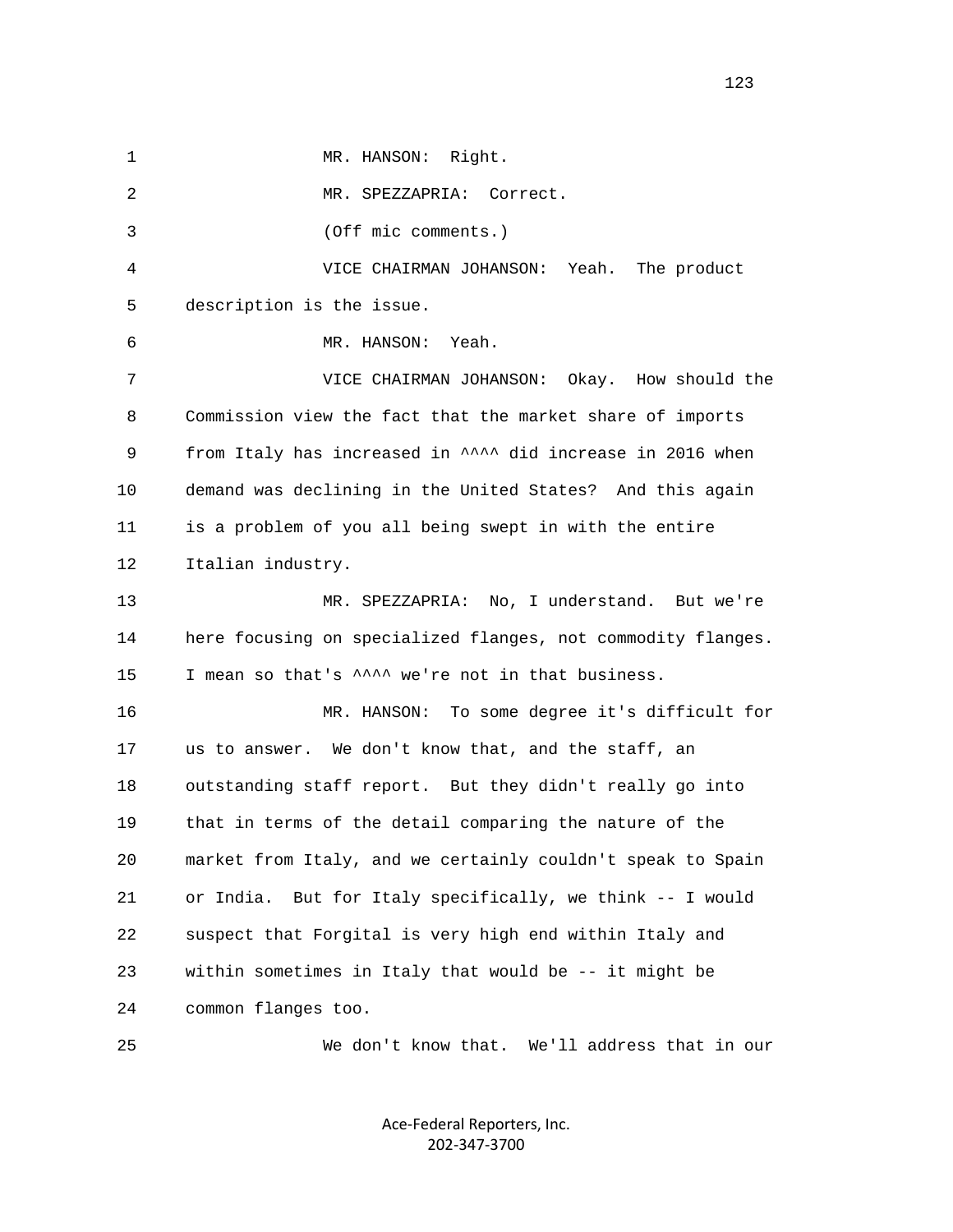1 brief. I mean that may actually -- some of that may 2 actually be in the report. I want to double-check that. 3 VICE CHAIRMAN JOHANSON: Okay, and the staff 4 report includes a comment from one producer that flanges 5 imported from Italy and Spain have transportation 6 challenges. This can be seen in the staff report at page 7 232. This comment appears to go to the competitive 8 conditions in the United States. Has Forgital faced any 9 transportation problems in shipping to the U.S.? 10 MR. SPEZZAPRIA: Not that I'm aware of, no. 11 VICE CHAIRMAN JOHANSON: Okay. 12 MR. HANSON: The only issue I was aware of is 13 high end flange require different shipping mechanisms. You 14 don't just throw these on a pallet and throw it on a shrink 15 wrap line and send it over. It is -- it's got to be packed 16 in a certain way to avoid any scratches or anything. It is 17 tested again after leaving Italy. It's tested in Italy. 18 It's also tested when it arrives in the United States, if it 19 somehow marred or anything else. 20 So there is special transportation 21 requirements. That's not really a barrier to entry when 22 you're paying this much for the flanges. The transportation 23 has not been -- although it's unique, it's not very 24 difficult. 25 VICE CHAIRMAN JOHANSON: And given the various

> Ace‐Federal Reporters, Inc. 202‐347‐3700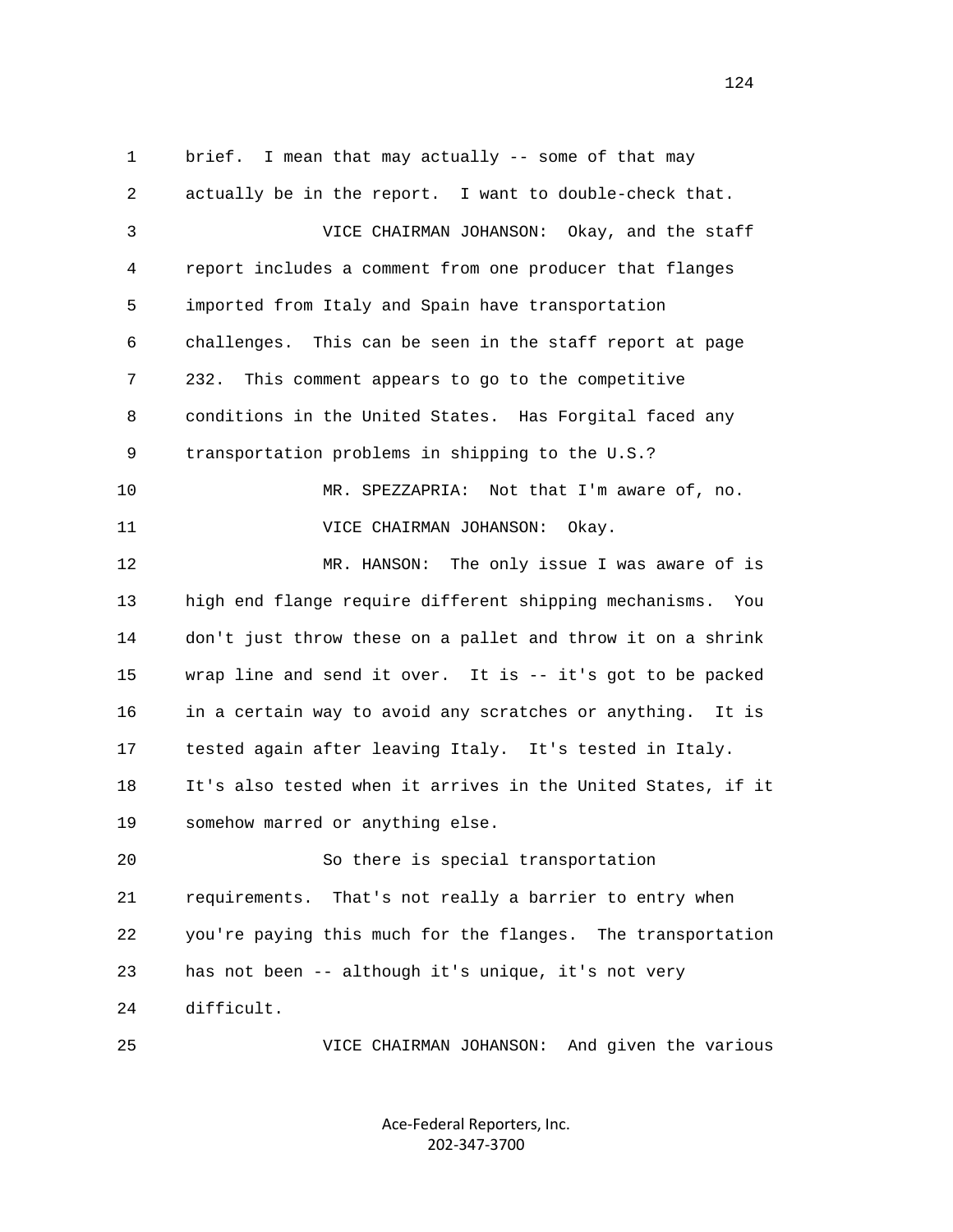1 specialized product of Forgital, have you all encountered 2 the same problems struggling in the U.S. market with the 3 decline in oil production, or are you specialized enough 4 that you are able to meet special needs and perhaps not be 5 as heavily impacted by downturns in oil and gas prices? 6 MR. SPEZZAPRIA: We have been impacted. 7 However, we're diversified enough there hasn't been a huge 8 impact. So you know, we've definitely seen a little bit of 9 that. 10 VICE CHAIRMAN JOHANSON: Okay. That completes 11 my questions for now. I appreciate your answers and I will 12 turn back to Chairman Schmidtlein. 13 CHAIRMAN SCHMIDTLEIN: All right, thank you. 14 Commissioner Williamson. 15 COMMISSIONER WILLIAMSON: There we go. Thank 16 you for coming today. I'm sorry I missed your opening. Do 17 you also produce flanges that would not fall in this 18 specialized category? 19 MR. SPEZZAPRIA: Correct. We do import a 20 small portion of our business as as-forged flanges. 21 COMMISSIONER WILLIAMSON: Okay. That would be 22 what you would call standard flanges? 23 MR. SPEZZAPRIA: Correct. 24 COMMISSIONER WILLIAMSON: Okay. Now also, so 25 do you do any forging here, or is that all done in Italy?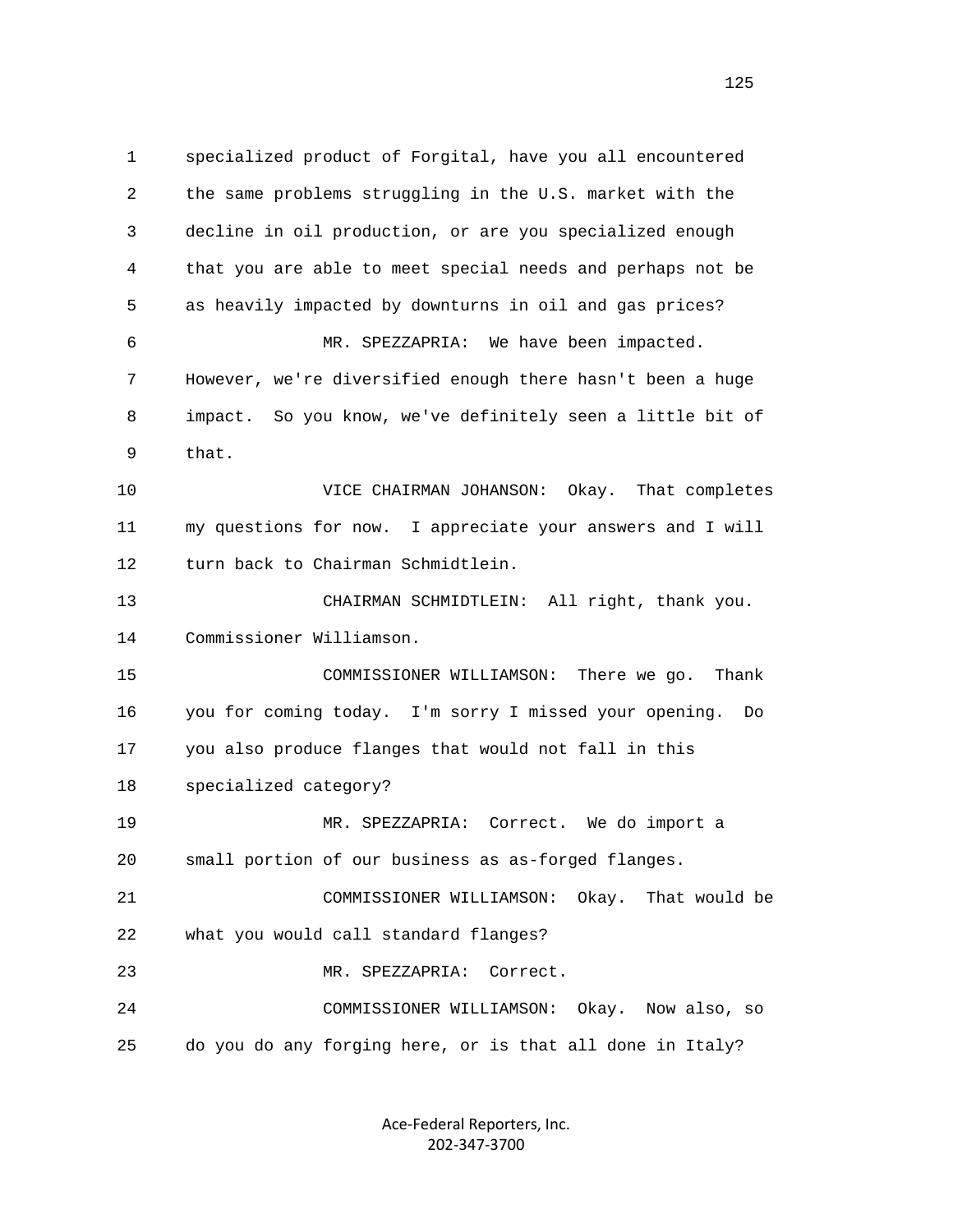1 MR. SPEZZAPRIA: No, all in Italy. 2 COMMISSIONER WILLIAMSON: Okay, thank you. I 3 take it the reason why you didn't raise this earlier in time 4 for questionnaires to be sent out or questions regarding the 5 product was because you weren't aware of the investigation 6 or the impact or I don't know whether -- is that addressed 7 early or not? 8 MR. SPEZZAPRIA: No. That's a great question. 9 In our minds, the product we are supplying is so far 10 different that we didn't put the two together. However, at 11 that point we had not imported any in the three years that 12 they asked about. 13 COMMISSIONER WILLIAMSON: Okay. So when did 14 you just get started? I'm sorry. I missed your opening. 15 MR. SPEZZAPRIA: When did we get started? 16 COMMISSIONER WILLIAMSON: In the U.S. 17 MR. SPEZZAPRIA: In 1983. 18 COMMISSIONER WILLIAMSON: Oh. 19 MR. SPEZZAPRIA: But however, importing 20 finished machine flanges that fell under the scope, over the 21 last three years we did not. 22 COMMISSIONER WILLIAMSON: Okay. So a large 23 part of your business is outside of the scope of this 24 investigation? 25 MR. SPEZZAPRIA: Correct. The majority of it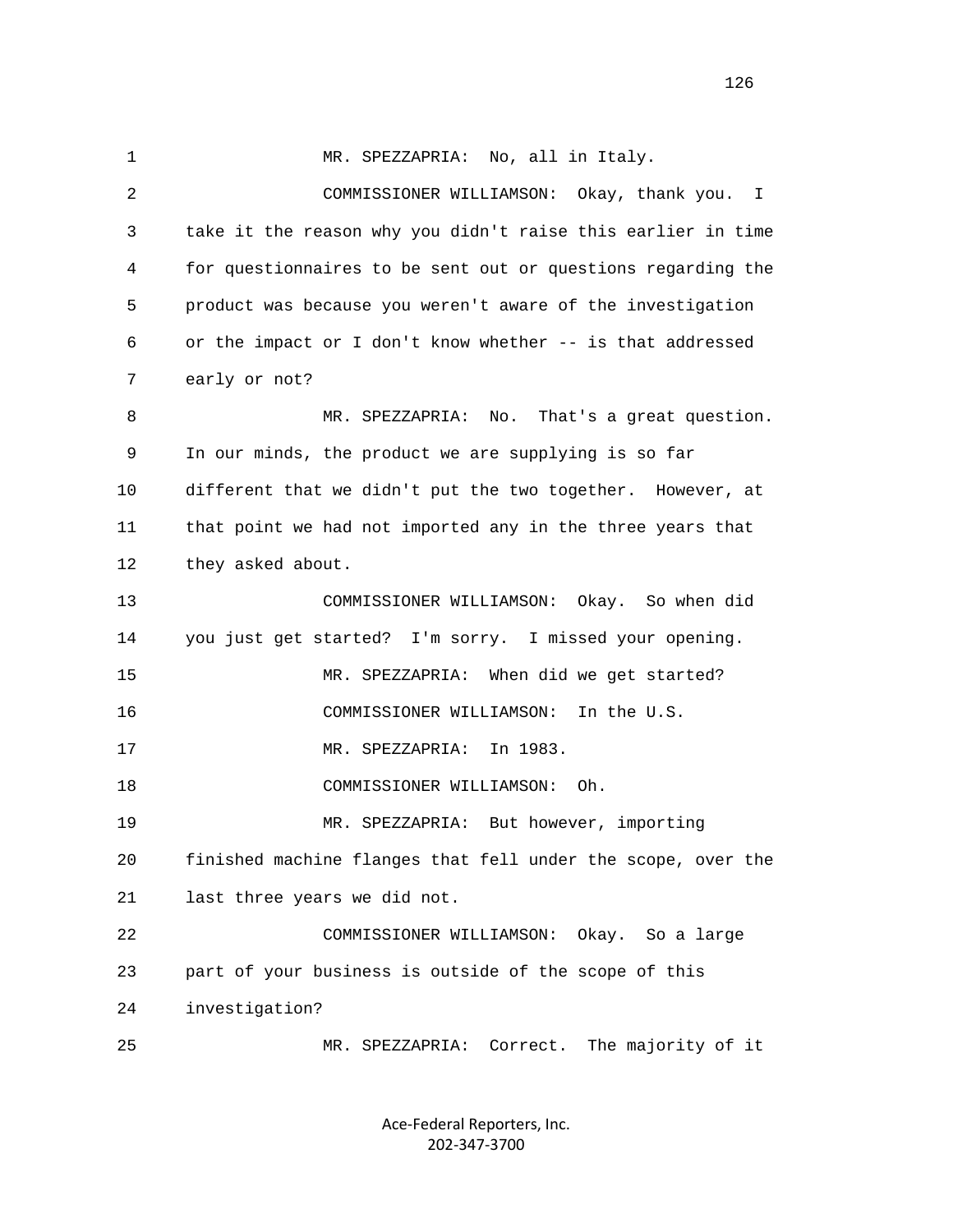1 is, yes.

 2 COMMISSIONER WILLIAMSON: Okay, okay, that 3 helps. 4 MR. HANSON: For example, forgings that we 5 would sell to the Petitioners would be included in that, and 6 there are two different things. One was there's the -- on 7 the questionnaire. We weren't counseled by the Italian 8 companies at that time, so we didn't see that questionnaire. 9 But also we didn't know about this until -- or they didn't 10 know about this until after Customs informed them that 11 they're subject to the scope, and that's when we got 12 involved. 13 COMMISSIONER WILLIAMSON: Okay. So you say 14 forgings that you sell to the Petitioners would not be 15 covered by the scope or would be? 16 MR. HANSON: This is only carbon finished 17 flanges. 18 COMMISSIONER WILLIAMSON: Okay. 19 MR. HANSON: So not forgings. 20 COMMISSIONER WILLIAMSON: Good, okay, good. 21 Gotcha. 22 MR. HANSON: Specifically not ones that are as 23 so well carved out. Finished carbon steel flanges, but not 24 just -- but mere heat treating would not be, put it within 25 the scope, and that's good to know because of course we --

> Ace‐Federal Reporters, Inc. 202‐347‐3700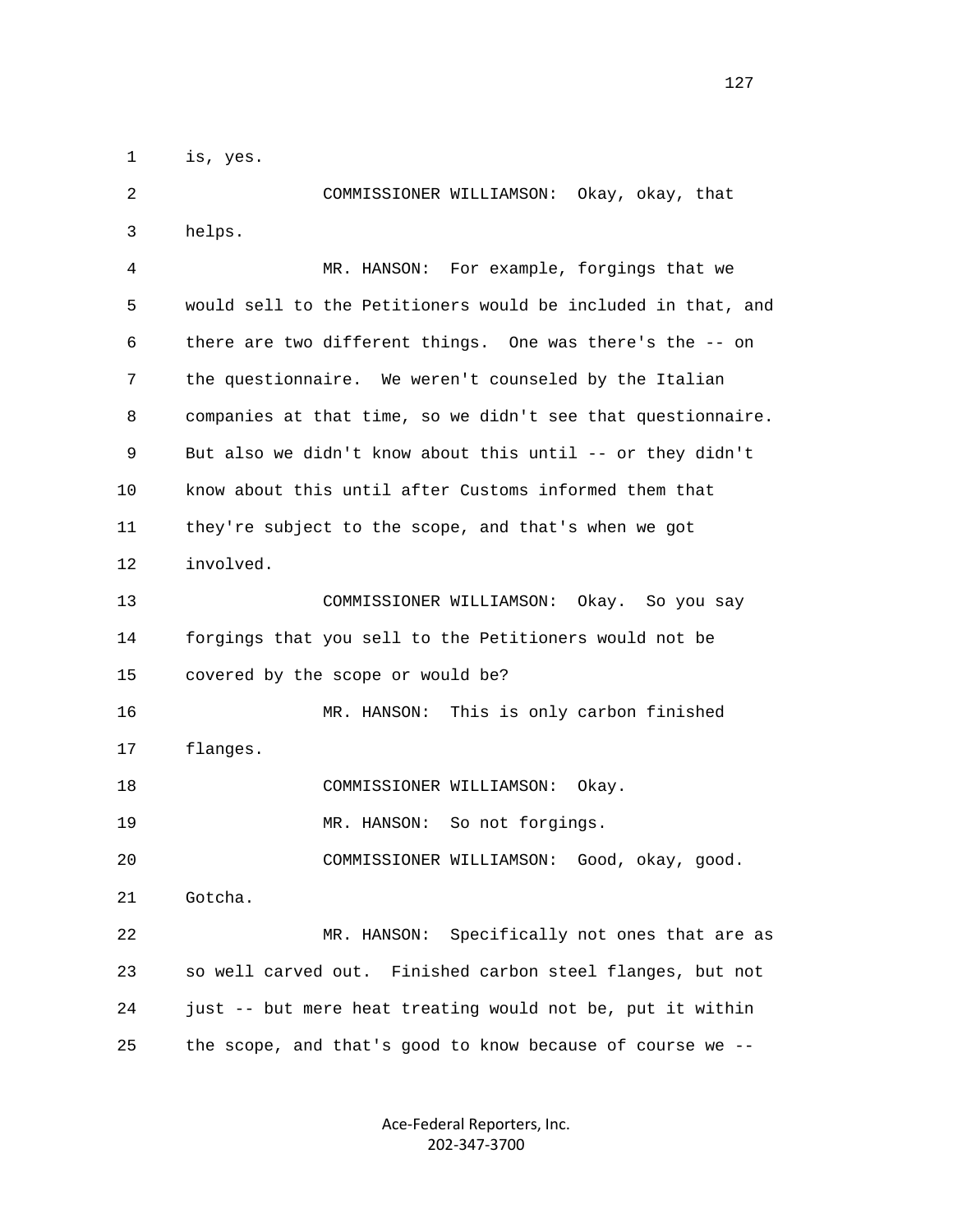1 that's what we sell to them. So you know, but why that got 2 carved out that way.

 3 COMMISSIONER WILLIAMSON: Okay, good. So why 4 is it appropriate for us to rely solely on the information 5 that you provide here in making this decision, given that 6 we, you know, we didn't get to do it in the questionnaires? 7 MR. HANSON: That's all that we have here, and 8 we do recognize that not participating at the ITA was -- is 9 a challenge here now. We do think that the application of 10 the six part finding for a distinct separate like product 11 analysis is squarely before this Commission. It's still in 12 the rubric of this Commission to draw that distinction. We 13 would hope for it, would request a decision that specialty 14 high-end flanges are not -- are separate like products. 15 COMMISSIONER WILLIAMSON: Okay, and you 16 acknowledge that there are other companies other than 17 Forgital that also produce products that would fall in this 18 category; is that correct? 19 MR. HANSON: There is one domestic company 20 that is, that is in our filing under confidential 21 information. 22 COMMISSIONER WILLIAMSON: Yeah, okay, I'm 23 sorry. I've been here around ten years and we've had a lot 24 of what I call continual products and there may be 25 difference, like a two inch pipe and a four inch pipe, it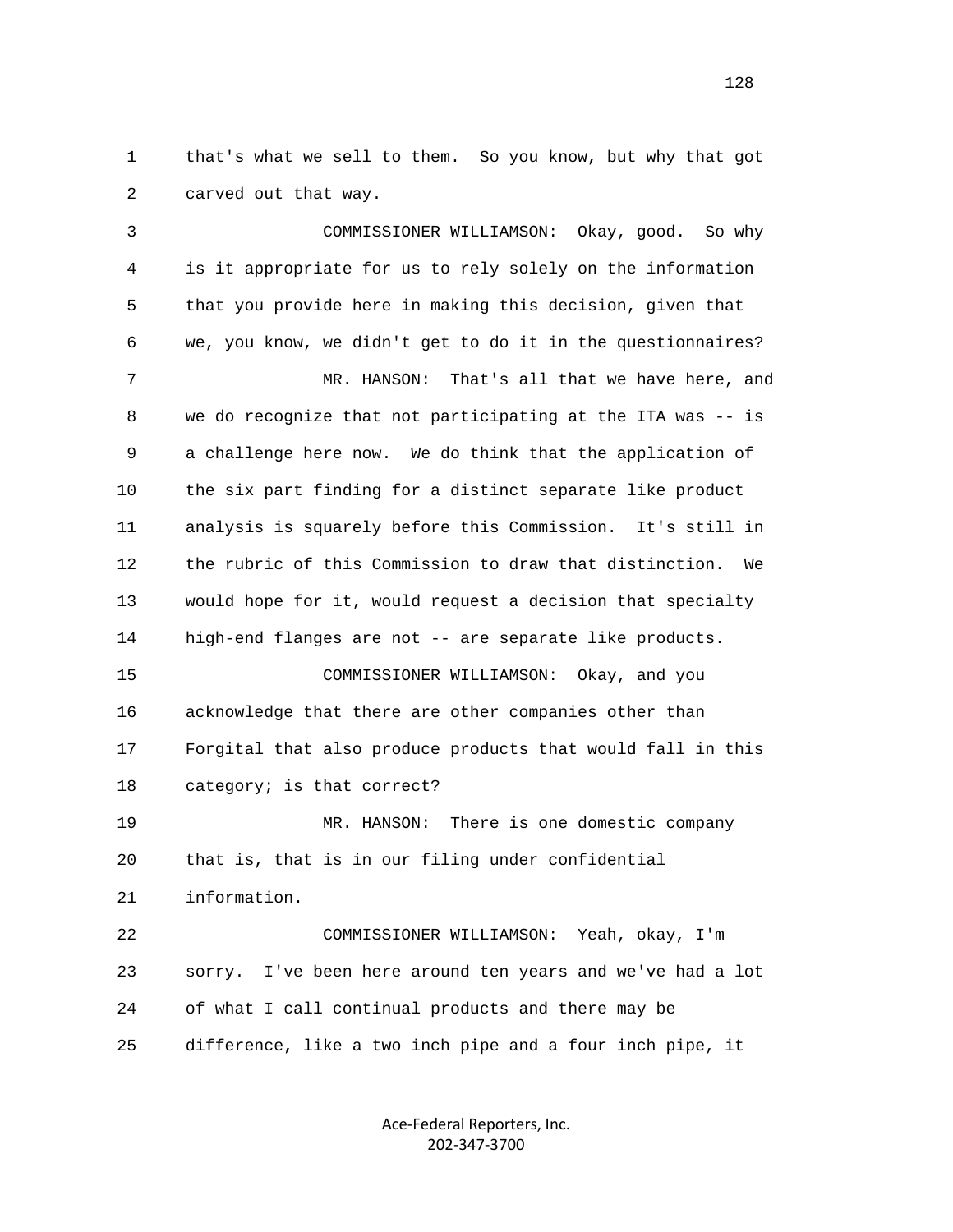1 would still fall within the same case, or pipe going to oil, 2 in an oil field and a pipe that might be used in a chemical 3 plant still could fall within the same case. So why isn't 4 this different? 5 MR. HANSON: I think it's different because 6 the -- in a pipe versus two inch and a four inch pipe for 7 example, or a pipe of structural steel versus oil field or 8 drill pipe, if they tried to advance the argument before 9 this Commission that it had passed the six-part test, it 10 would fail, you know. 11 This six part test is a very clear and 12 litigated matter. I think it's a very clear type of thing. 13 We think that high end specialty flanges meet the six part 14 test and therefore is eligible for that distinction to be 15 drawn specifically by this Commission. 16 COMMISSIONER WILLIAMSON: Do you want to go 17 over those quickly again? 18 MR. HANSON: Pardon me? 19 COMMISSIONER WILLIAMSON: The six parts and 20 how you fit? 21 MR. HANSON: I'm sorry? 22 COMMISSIONER WILLIAMSON: Do you want to go 23 over again briefly the six parts and how you fit it? I 24 think you probably did it in your testimony but -- 25 MR. HANSON: I'm not sure if I understand the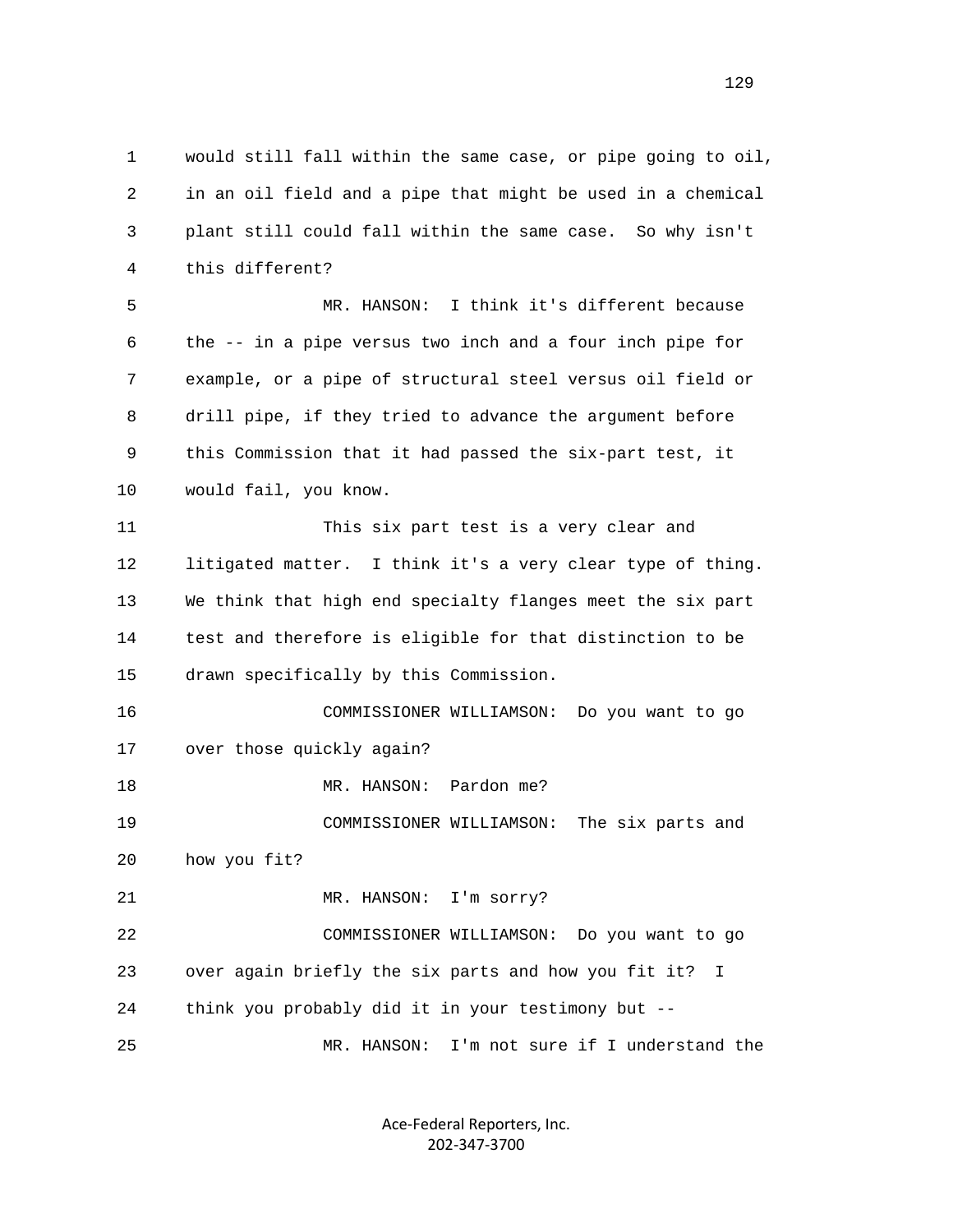1 question here.

| 2  | COMMISSIONER WILLIAMSON:<br>You said the six                  |
|----|---------------------------------------------------------------|
| 3  | part test makes your product as different.                    |
| 4  | MR. HANSON:<br>Yes, yes.                                      |
| 5  | COMMISSIONER WILLIAMSON: And I wanted you to                  |
| 6  | go quickly through them again.                                |
| 7  | MR. HANSON: Okay. Well very quickly, in the                   |
| 8  | order that the court has always quoted, or the Commission     |
| 9  | has always quoted here and the courts as well, are there      |
| 10 | different physical characteristics? Yes, there are.<br>They   |
| 11 | are physically, we do -- we have pictures of them frankly in  |
| 12 | our private, in our non-public submission here, physical      |
| 13 | differences that are there, beveling and certain things that  |
| 14 | are done that are different physical characteristics that     |
| 15 | are there just in terms of shape. There are physical          |
| 16 | characteristics that are different in terms of metallurgy.    |
| 17 | COMMISSIONER WILLIAMSON: But it's still                       |
| 18 | carbon steel?                                                 |
| 19 | MR. HANSON: Oh, it's still carbon steel, but                  |
| 20 | we're down to specific chemicals which we kept private as     |
| 21 | well.                                                         |
| 22 | COMMISSIONER WILLIAMSON:<br>Okay.                             |
| 23 | Specific chemicals there.<br>MR. HANSON:<br>Those             |
| 24 | aren't drawn by us; those are demanded by the end user.<br>So |
| 25 | those are physical characteristics, just two of the main      |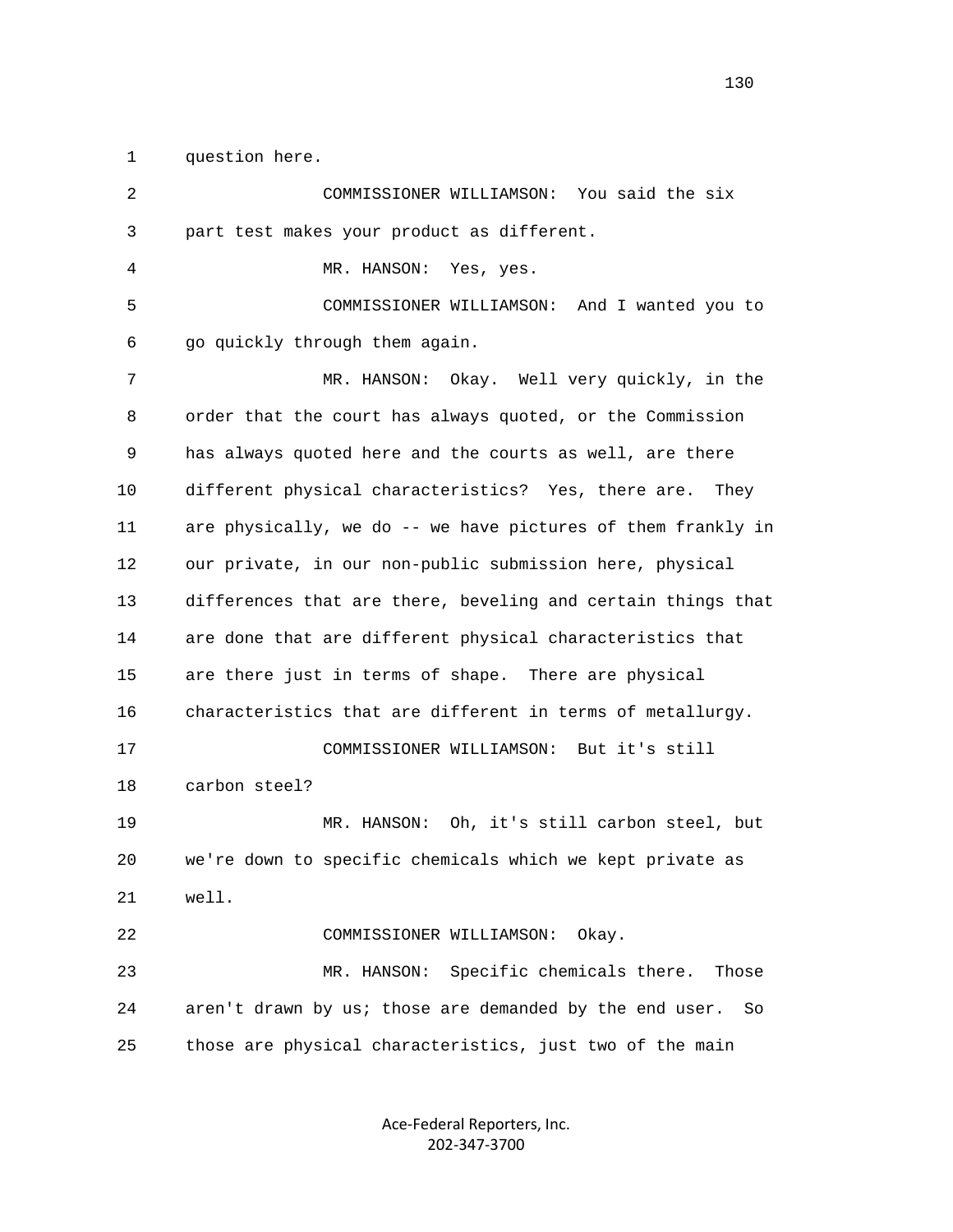1 physical characteristics that are different there.

 2 Interchangeability. The flange over your head -- 3 COMMISSIONER WILLIAMSON: Okay, got that one. 4 MR. HANSON: Okay, channel of distribution, 5 and I briefly mentioned before, and that is the marketing is 6 entirely different. An oil company comes in and says can 7 you create this product? This is exactly the opposite of do 8 you have this product or have you done this product before? 9 It is a different way of approaching the thing. It is very 10 much a spec made-to-order type of thing. It's a different 11 method of distribution here. 12 COMMISSIONER WILLIAMSON: I mean do you go to 13 a customer and maybe say hey, if you -- we can design this 14 thing in a way that would meet a certain problem for you? 15 MR. HANSON: Do you do that? I don't know if 16 you'd do that. 17 MR. SPEZZAPRIA: No. So typically the 18 customer will come to us. I mean it starts from far away, 19 and then we talk about standard material standards. We use 20 the word "standard" a lot. They almost don't even start 21 with what material will be used. They say I need it to do 22 this. I need it to perform under these conditions. I need 23 it to bend here, not crack here, and then we create 24 something that will say okay, here is what we can do to meet 25 what you want.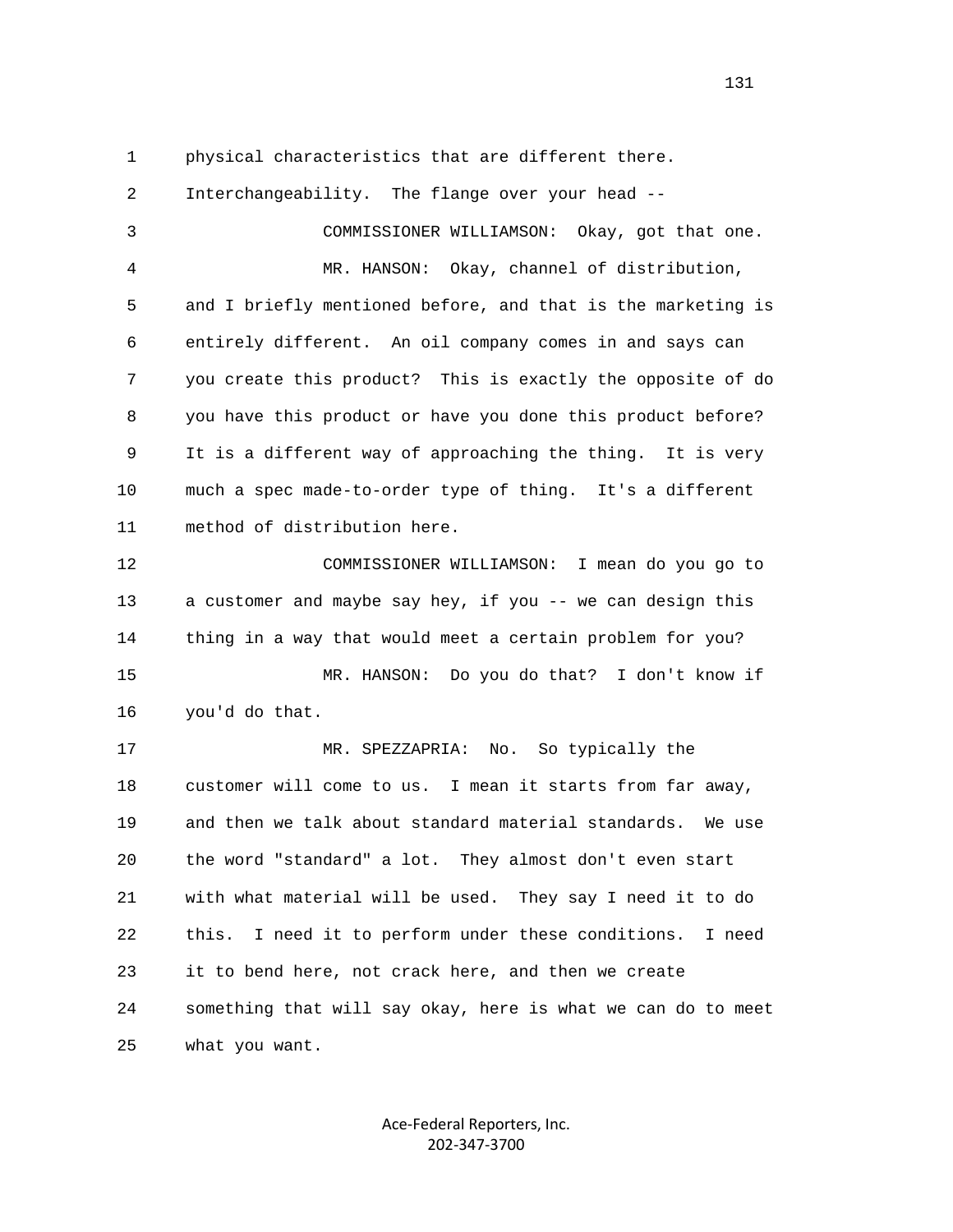1 So we're coming into these asking about these 2 flanges from the, you know, from very far away from 3 standard. 4 COMMISSIONER WILLIAMSON: Yeah, I know. I 5 understand that. But basically they tell you what they need 6 done, and you say here's a product that can do it. 7 MR. SPEZZAPRIA: They don't even tell me what 8 they need done. They tell me what they need it to do, 9 that's correct. 10 COMMISSIONER WILLIAMSON: Yeah. 11 MR. SPEZZAPRIA: Correct, and then we -- we 12 almost work together, co-engineer, correct. 13 COMMISSIONER WILLIAMSON: Okay. Okay, good. 14 MR. HANSON: That ties into the last two 15 elements of the six part test, and that is the manufacturing 16 process, the tolerances that are required by that same 17 purchaser, that test ^^^^ 18 COMMISSIONER WILLIAMSON: One of the things 19 I've learned being here a long time, every product nowadays, 20 the specs are so much tighter than what people, than what 21 they might have been before. 22 MR. HANSON: Oh yeah. We're not talking about  $23 - -$  24 COMMISSIONER WILLIAMSON: And that's part of 25 the competitive advantage, is being able to sort of meet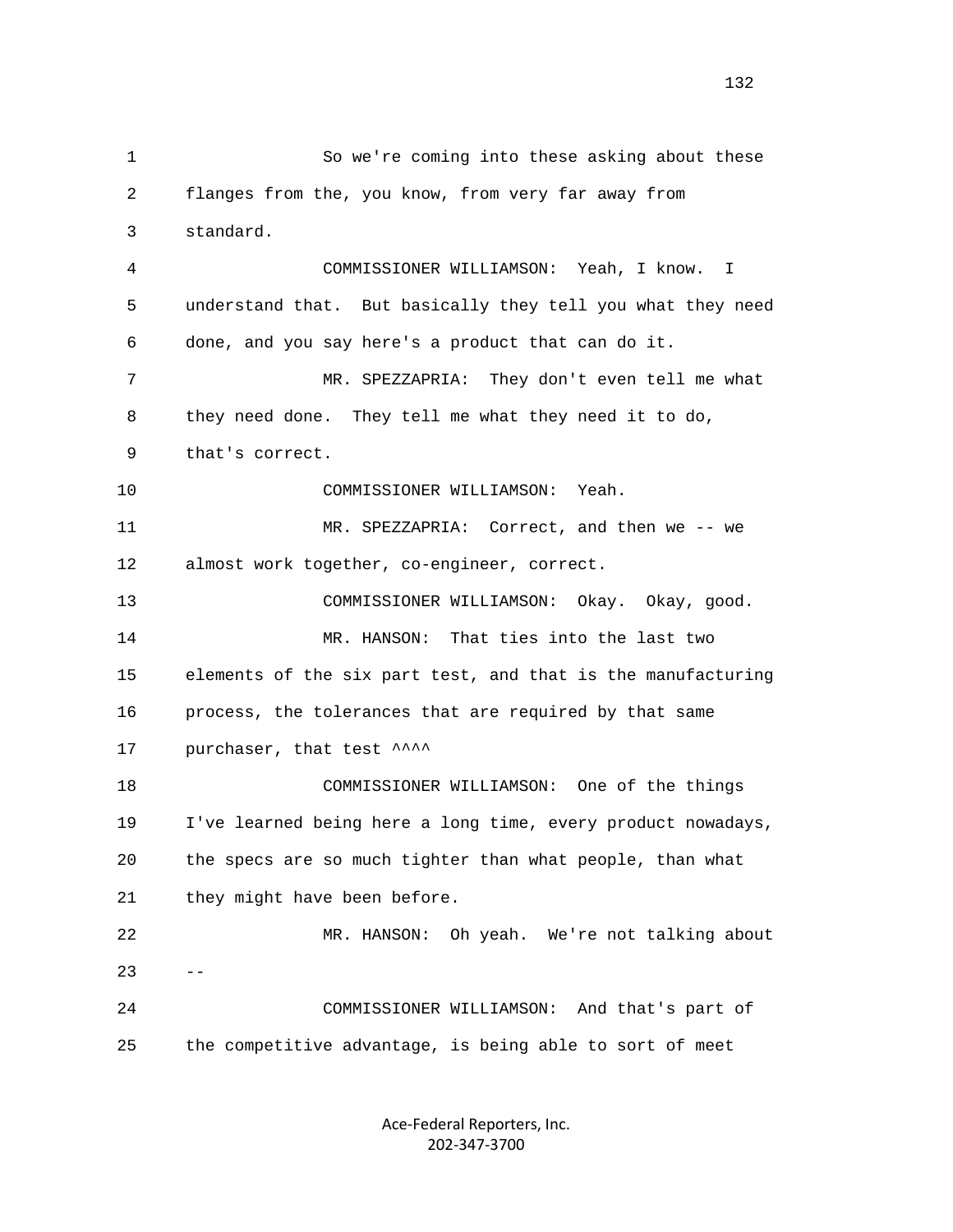1 narrower and narrower specs. Isn't that true about 2 manufacturing general though?

 3 MR. HANSON: People want high quality products 4 here, but as we indicated more and more, we have the actual 5 numbers of the tolerance that are in our confidential 6 discussion. The tolerances, I guess, are completely on a 7 different scale as would be applied in the commodity market, 8 completely different scale, and that's the difference that 9 was there. The last of the six is simply the price, and as 10 we have the price information in our brief as well. 11 COMMISSIONER WILLIAMSON: Okay, thank you. 12 That's helpful, and did Commissioner Johanson ask you about 13 whether, how the decline in oil and gas has affected your 14 product? If he has -- if he hasn't -- 15 MR. SPEZZAPRIA: Yes, he did but -- 16 COMMISSIONER WILLIAMSON: Okay, fine. Well 17 let's not repeat it. I'm sorry. Okay. That's all I have 18 for now. Thank you. 19 CHAIRMAN SCHMIDTLEIN: Okay, thank you. 20 Commissioner Broadbent. 21 COMMISSIONER BROADBENT: Thank you. Thanks 22 for coming today. I appreciate having you here. Just to 23 continue on the same line of questioning, I mean we're going 24 to really struggle here for a clear dividing line, and I 25 mean I get the point that, you know, the deep sea flange is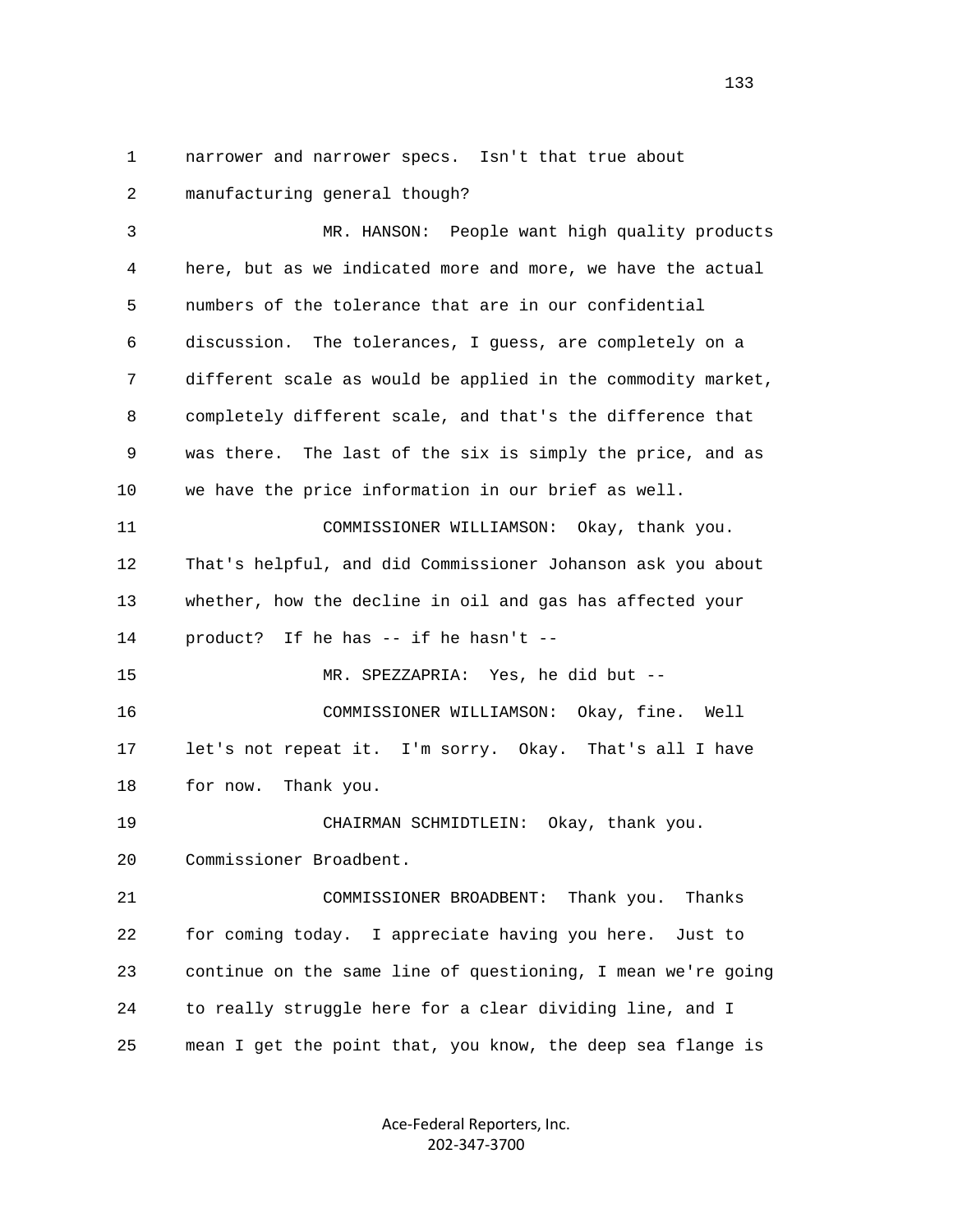1 not interchangeable with the sprinkler system flange. 2 But you know, as Commissioner Williamson 3 mentioned, I mean there's lots of specifications to every 4 product that we look at, and a lot of these products are on 5 a continuum. I mean if you talk about automobiles, I mean 6 there's a difference between a Ferrari and a Geo Metro or 7 something. 8 So against, we're very curious to see what 9 this bright line and is it something you can talk about 10 here, or do we need to see your submission to understand it? 11 MR. HANSON: We can talk a little bit about it 12 here. It is -- if a specification's required by a 13 particular client for a particular product, a particular 14 project that's in process here -- 15 COMMISSIONER BROADBENT: So is this one 16 project then? 17 MR. HANSON: Pardon me? 18 COMMISSIONER BROADBENT: You said particular 19 -- no, no, it's different products for different projects. 20 MR. HANSON: Different products, yes. 21 COMMISSIONER BROADBENT: Yeah, okay. Sorry to 22 interrupt you. Go ahead. 23 MR. HANSON: So we do appreciate that. There 24 is -- it is a difficult task. It is probably the biggest 25 challenge here. That's why I usually suggest that the

> Ace‐Federal Reporters, Inc. 202‐347‐3700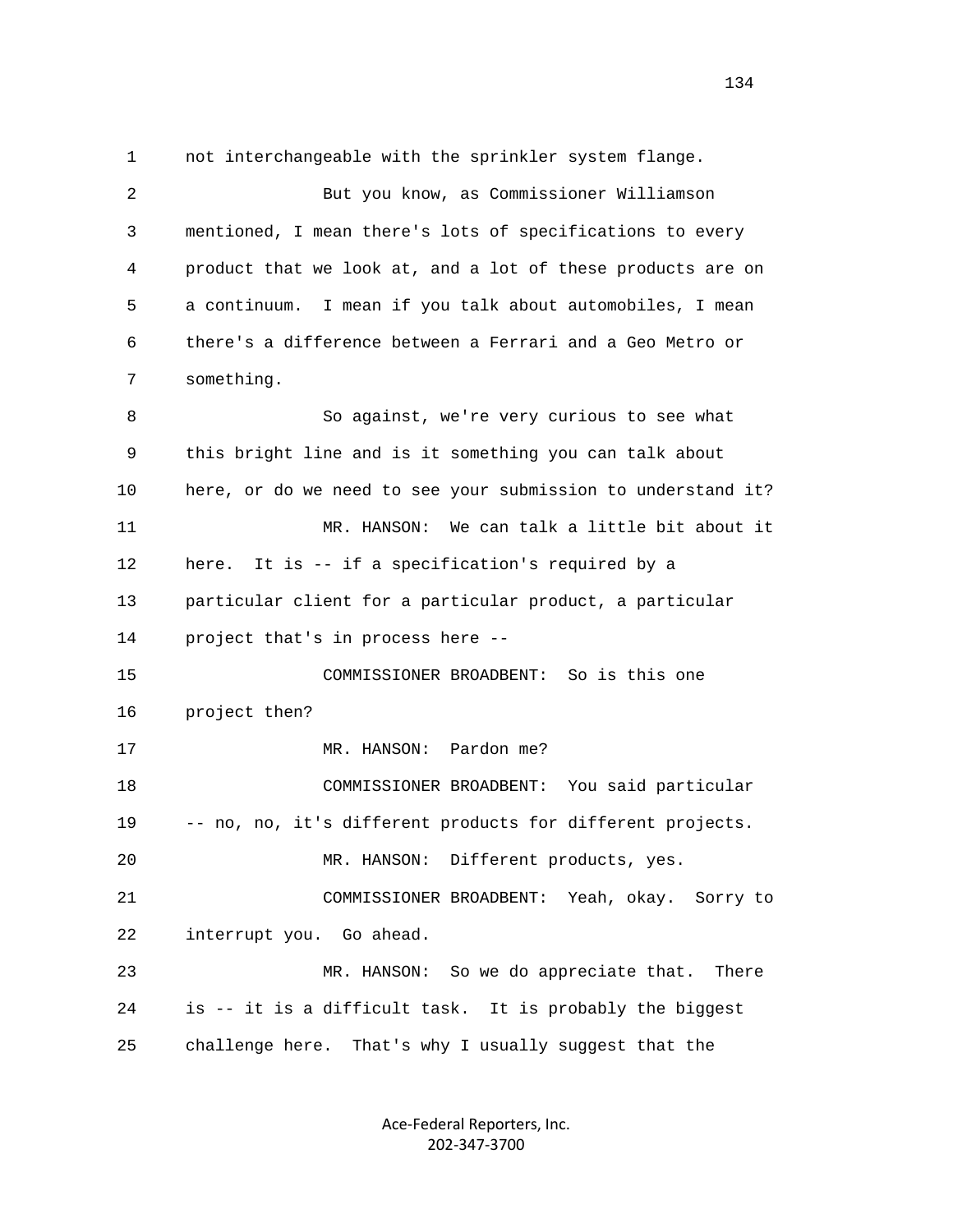1 question number one is should a line be drawn, and we do 2 think that the six-part test being met, a line should be 3 drawn. The next question is how, where to draw that line 4 here?

 5 We can probably help with that a little bit 6 and we have shared, like I said, with the opposing counsel 7 to see if we can draw that line and we anticipate, and we 8 would hope that they will simply say we would not oppose our 9 distinction that we would draw. At that point in time, I 10 think that would have to be public because now the 11 Commission would have to publish a line, and it would have 12 to be the line that we suggest and the Petitioners 13 hopefully do not disagree with.

 14 COMMISSIONER BROADBENT: Okay, and then how -- 15 how can we be confident, sort of given the timing when this 16 information entered our process here, how do we know that 17 there's not another domestic producer out there that hasn't 18 been able to participate?

 19 MR. HANSON: We don't know of another domestic 20 producer. The staff of the Commission didn't find one 21 either. They found one. It is referenced in the APO 22 material and that was it. So, and that -- I'm not an 23 expert, but certainly the people we have spoken with, they 24 have found none either. I think it was in our interest to 25 find another domestic company that was doing the high end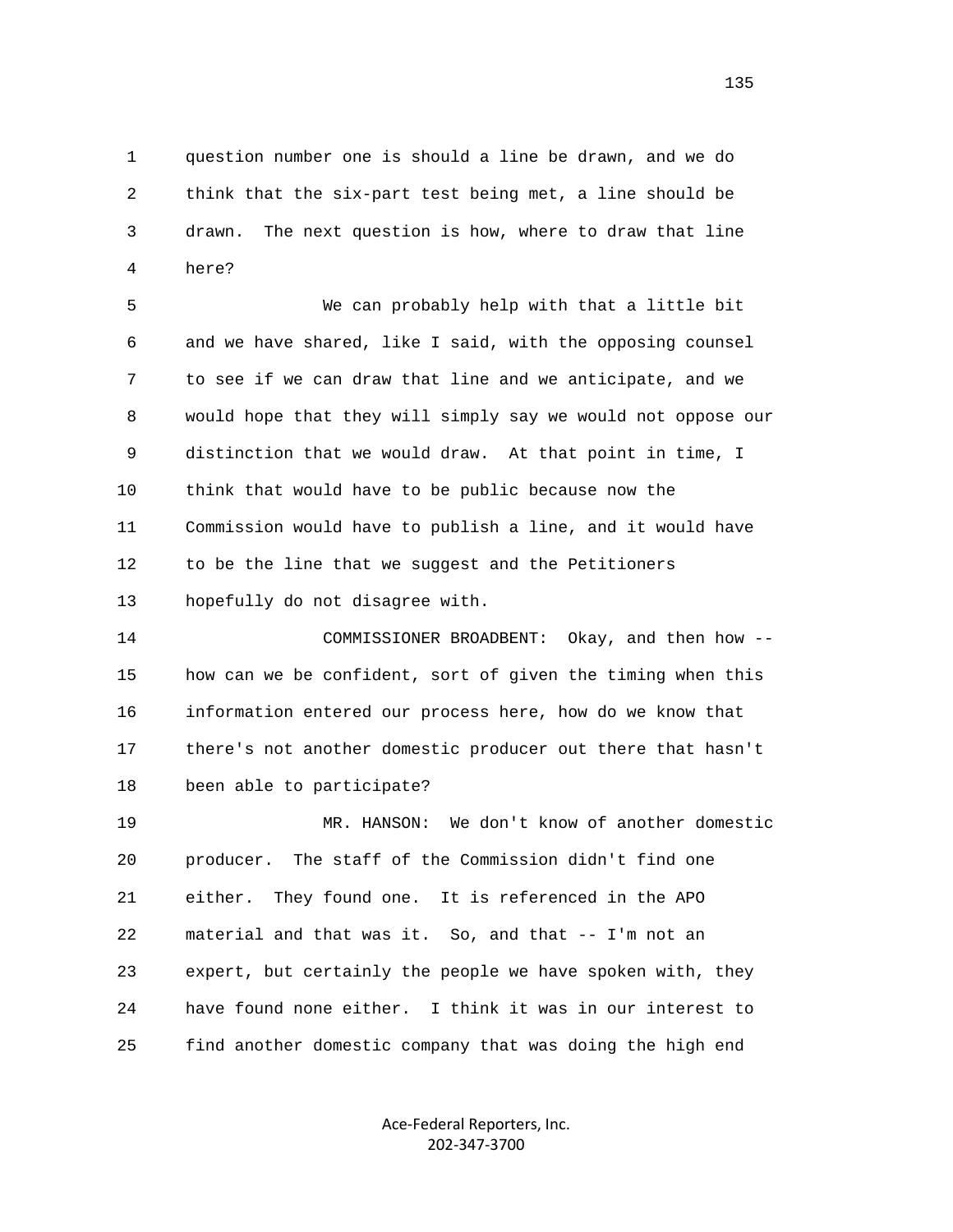1 material. We have found the one. I guess we don't know, 2 to answer the question. 3 COMMISSIONER BROADBENT: Okay. I just want to 4 check here to see -- I think that's pretty much all my 5 questions. Yeah, I think I'm done. Thank you very much. 6 Madam Chairman. 7 CHAIRMAN SCHMIDTLEIN: Okay, thank you. Are 8 there competitors in other countries that you compete with? 9 MR. SPEZZAPRIA: In the--as forged and custom? 10 CHAIRMAN SCHMIDTLEIN: In the custom. 11 MR. SPEZZAPRIA: Well, let's put it this way. 12 Typically when we do these high-end flange projects the 13 bidding pool, the amount of participants is very small, 14 three or four. For example, one of the last projects we did 15 we were the only vendor who was able to meet every 16 requirement the customer had. 17 So, world-wide, the only vendor that was able to 18 meet the requirements the vendor had with no deviations. So 19 that in itself made it special. And then we worked together 20 and co-engineered. However, all these are closed, so we 21 don't know who we were competing against. 22 CHAIRMAN SCHMIDTLEIN: You don't know who you're 23 competing against? 24 MR. SPEZZAPRIA: No. And typically that 25 information is not available at this level.

> Ace‐Federal Reporters, Inc. 202‐347‐3700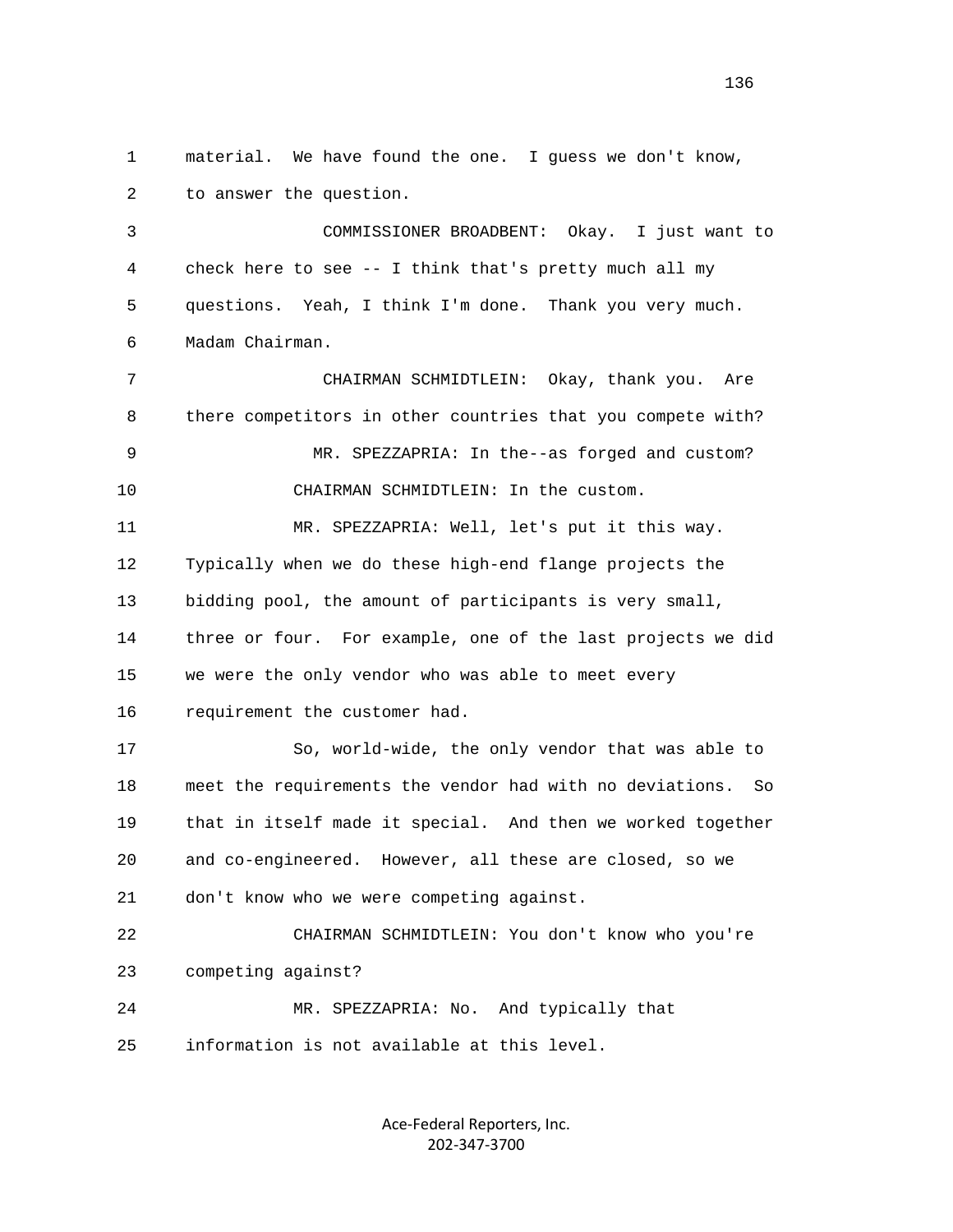1 CHAIRMAN SCHMIDTLEIN: That's interesting. So do 2 you know--can you tell us--and if this is proprietary, you 3 can do it in the posthearing--but how many countries do you 4 export to, I guess, from Italy? Italy is your only place of 5 manufacture, right?

 6 MR. SPEZZAPRIA: We have two facilities in France, 7 but they're minor. So that's the main production site. I 8 would have to tell you how many countries we export to, but 9 we can get that information.

 10 CHAIRMAN SCHMIDTLEIN: Okay. Alright. And do 11 you--Mr. Hanson, this is probably a question for you--do you 12 have a position on the rest of the case, if you will?

 13 MR. HANSON: Not really at all. We have the one 14 particular issue here. We don't dispute anything that 15 Petitioner was saying on things like the AML or anything 16 else. The culmination, really there's no issue that we take 17 issue with on what the Petitioner was saying. We think that 18 everything they said was true for the commodity flange 19 market. Just none of that really applies to us. 20 CHAIRMAN SCHMIDTLEIN: I see.

 21 MR. HANSON: Which is the high-end flange market. 22 CHAIRMAN SCHMIDTLEIN: So even with respect to 23 commodity flanges that are coming from Italy, you're not 24 taking a position that those are not injurious? 25 MR. HANSON: No, no. We just haven't addressed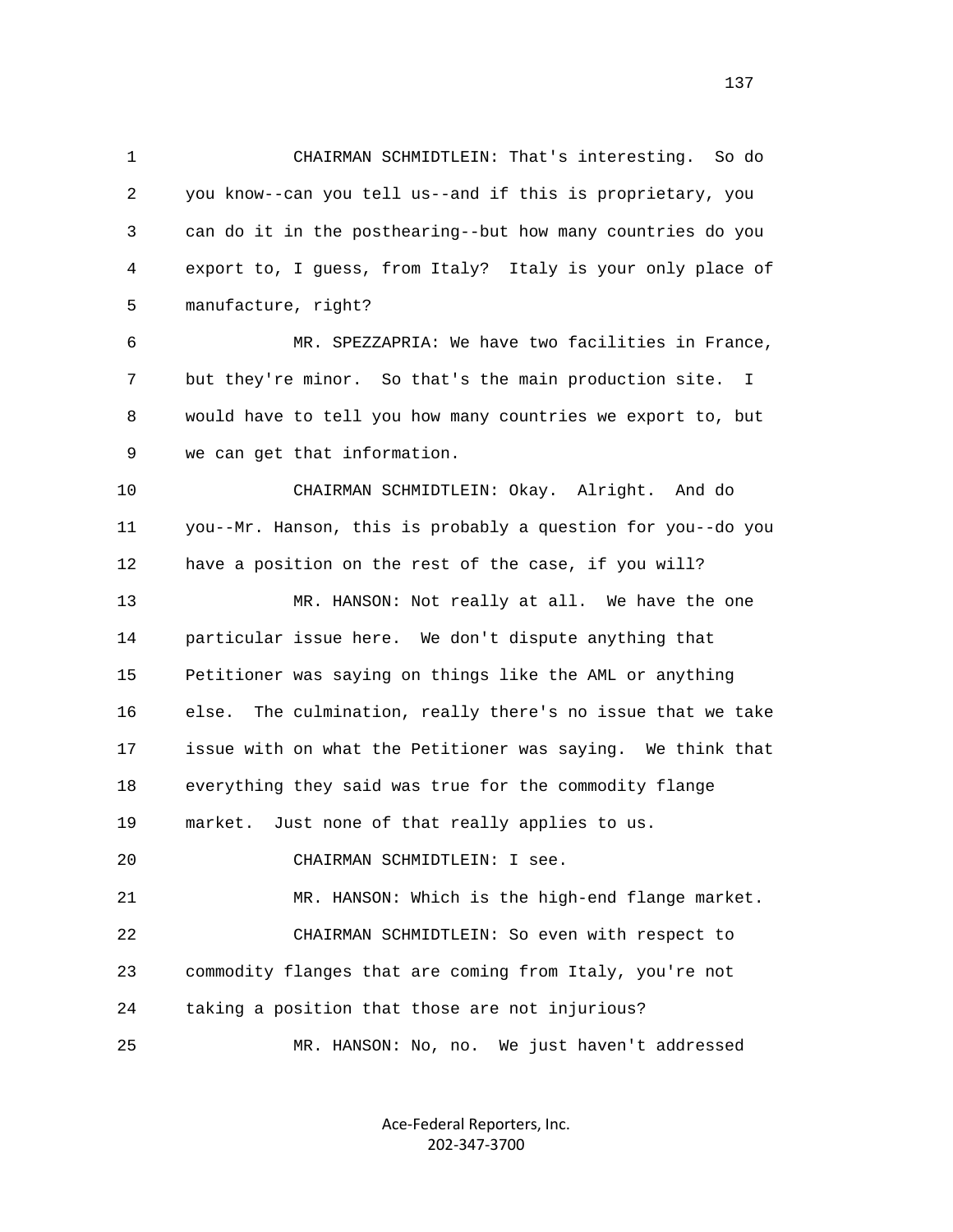1 that. We aren't defending that, or anything else here. We 2 would have no objection--our distinction is separate from 3 theirs, so we haven't really weighed in on any of that. 4 CHAIRMAN SCHMIDTLEIN: Okay. Okay, I don't have 5 any further questions, either. It looks like Vice Chairman 6 Johanson has stepped out, so Commissioner Williamson, do you 7 have any further questions? 8 COMMISSIONER WILLIAMSON: No. 9 CHAIRMAN SCHMIDTLEIN: It just keeps going for two 10 more minutes. Three times. He's getting closer. Okay, 11 sorry, I sort of surprised you there. 12 VICE CHAIRMAN JOHANSON: Thank you, Chairman 13 Schmidtlein. Yeah, you did surprise me. You spoke for two 14 minutes and thirty-one seconds. I'm not used to that. I'm 15 used to my full 10 minutes to go get a drink. 16 But I do have two more questions for you. And I 17 apologize that these have already been asked, but I just 18 wanted to check up on these issues. 19 First of all, we've heard a lot today about AMLs. 20 Is your product subject to AMLs? Or is that just not--are 21 you so specialized it's not-- 22 MR. SPEZZAPRIA: It's not the way it works, so 23 it's irrelevant. 24 VICE CHAIRMAN JOHANSON: Okay. So you're not 25 impacted by this AML issue. Okay, thank you.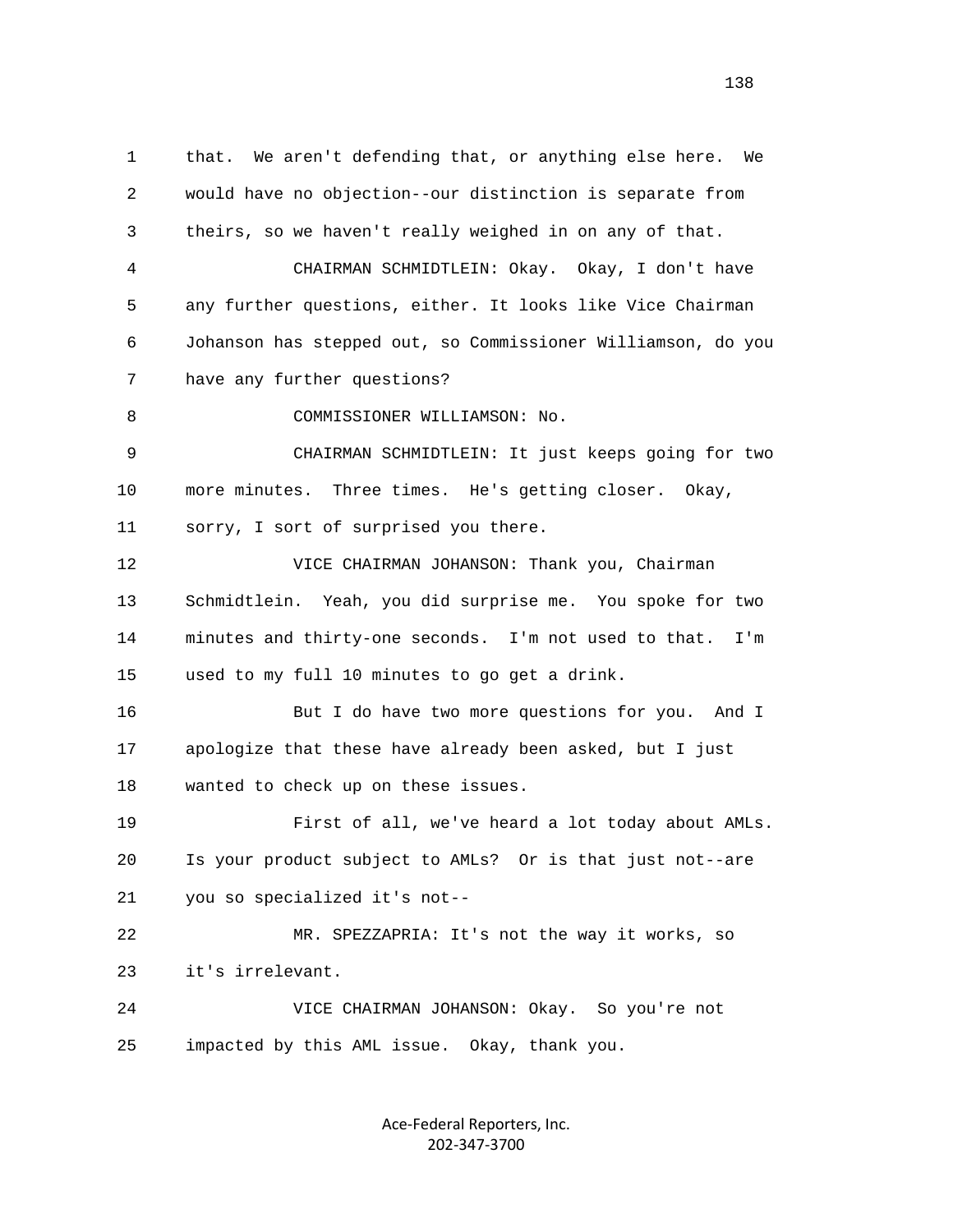1 And also, just out of curiosity, how do your 2 other export markets compare to the U.S. market in terms of 3 size and scale? 4 MR. SPEZZAPRIA: You mean from the Forgital Group, 5 how do they compare to the rest of the world? 6 VICE CHAIRMAN JOHANSON: Right, right. How does 7 the U.S. market compare? 8 MR. SPEZZAPRIA: The U.S. market probably is about 9 20 percent of the Group's exports. 10 VICE CHAIRMAN JOHANSON: Have you noticed--are you 11 having similar problems in other countries, as far as the 12 consumption going down? 13 MR. SPEZZAPRIA: Not as far as-- 14 VICE CHAIRMAN JOHANSON: Not as far as AE, right. 15 MR. SPEZZAPRIA: Yes, we saw a little bit of slow 16 down for the overall Group over the last three years. 17 VICE CHAIRMAN JOHANSON: Okay. Alright, that 18 concludes my questions. I appreciate you all appearing here 19 today. 20 CHAIRMAN SCHMIDTLEIN: Okay. Commissioner 21 Williamson? 22 COMMISSIONER WILLIAMSON: Just one question. 23 Looking out forward, what do you see for the demand for 24 these products? And how does that compare with the demand 25 for standard forges?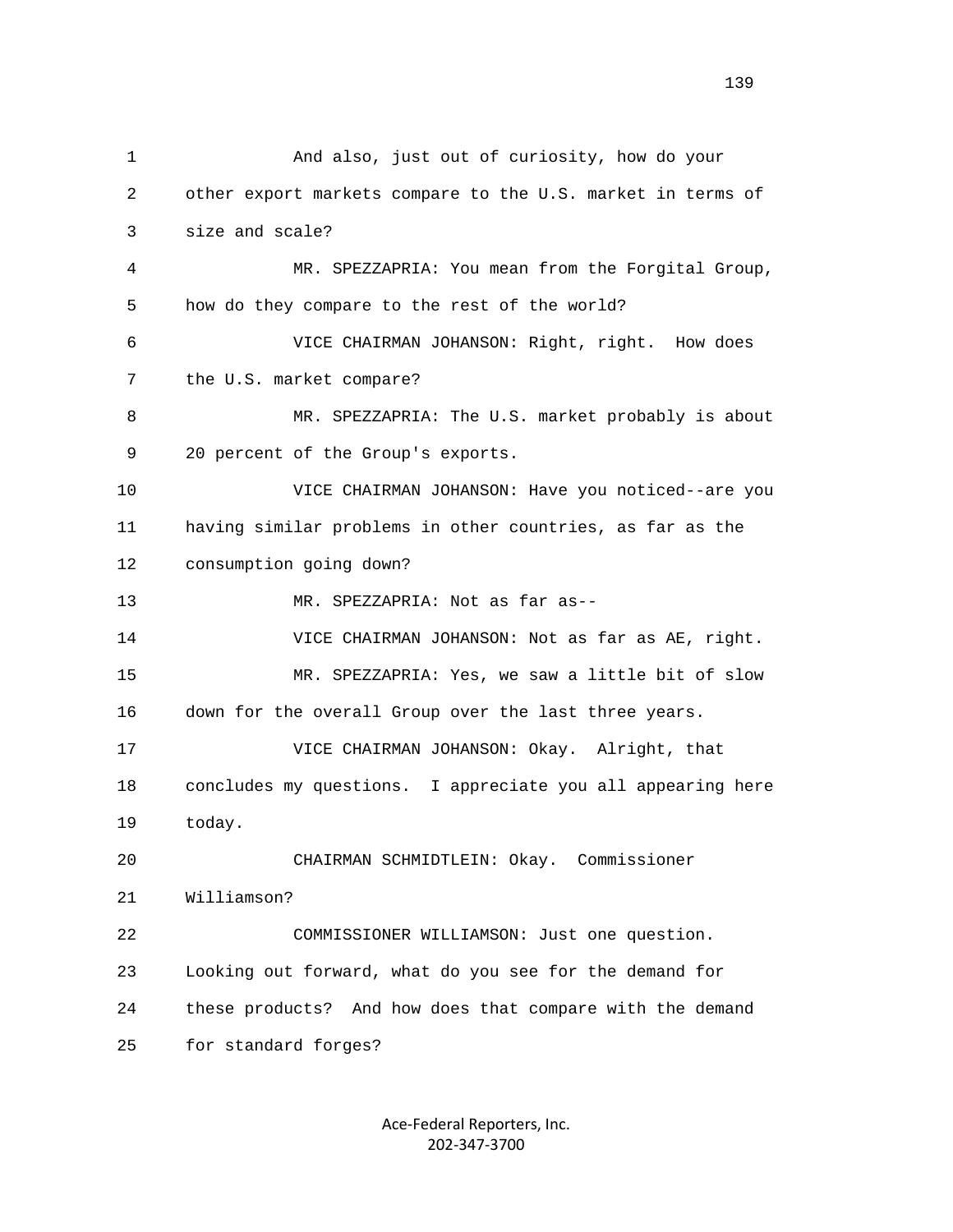1 MR. SPEZZAPRIA: I think the demand for--not 2 think, the demand for specialized custom flanges is 3 different. They're infrequent. It's very project-based, 4 and they're only required when there are special 5 requirements. 6 So when there's no special requirements, there's 7 no need for anything special, we do not compete. So if I 8 had to predict when the next one will come, it could be a 9 year. It could be two. It could be three. It could be 10 next months. 11 COMMISSIONER WILLIAMSON: And they could be used 12 outside of the oil and gas industry, too? Is that correct? 13 MR. SPEZZAPRIA: Hypothetically, yes. But rarely. 14 You start going--out of the oil and gas, you start to go to 15 different materials, but that's probably not relevant to the 16 conversation. 17 COMMISSIONER WILLIAMSON: But what I'm saying, 18 like if we go into a massive infrastructure build-- 19 MR. SPEZZAPRIA: If you start going to power gen, 20 and things like that, typically you're dealing with 21 different materials, so the carbon aspect goes away. 22 COMMISSIONER WILLIAMSON: Okay. That is helpful, 23 because as I say we have a massive infrastructure project, a 24 massive construction boom, that's not going to affect the 25 demand for these products.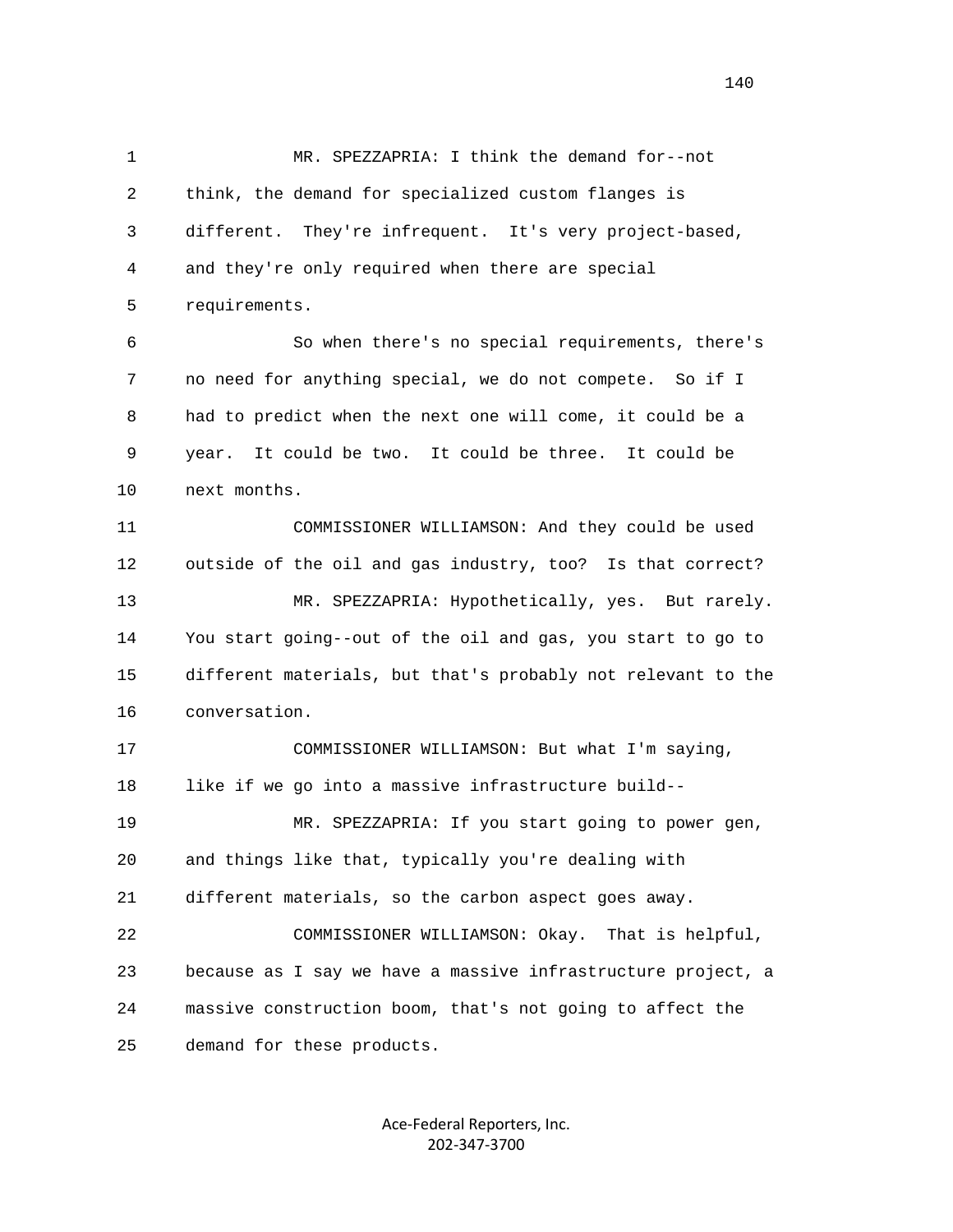1 MR. SPEZZAPRIA: It won't affect me because I 2 don't participate, other than when it's extremely 3 specialized. So if somebody else can do it, I will probably 4 not be able to participate. 5 COMMISSIONER WILLIAMSON: Okay. Good. Thank you. 6 CHAIRMAN SCHMIDTLEIN: Vice Chairman Johanson? 7 VICE CHAIRMAN JOHANSON: I have yet one more 8 question. Do you all even know if the domestic industry 9 makes the specialty flanges that you all are speaking about? 10 If so, if there's no domestic production there's not a 11 like-product. If there's no like-product--if there's no 12 domestic production, there's no domestic like-product. 13 MR. HANSON: There is one mentioned by name in the 14 material. There's just the one that we know of. 15 VICE CHAIRMAN JOHANSON: Okay, then I'll shut it 16 down there then. Okay, thanks a lot. 17 CHAIRMAN SCHMIDTLEIN: Commissioner Broadbent, do 18 you have any further questions? 19 (Commissioner Broadent indicates no.) 20 CHAIRMAN SCHMIDTLEIN: Alright, that completes 21 questions from the Commissioners. 22 Staff, do you have any questions for this panel? 23 MR. CORKRAN: Douglas Corkran, Office of 24 Investigations. Thank you, Chairman Schmidtlein. Staff has 25 no additional questions.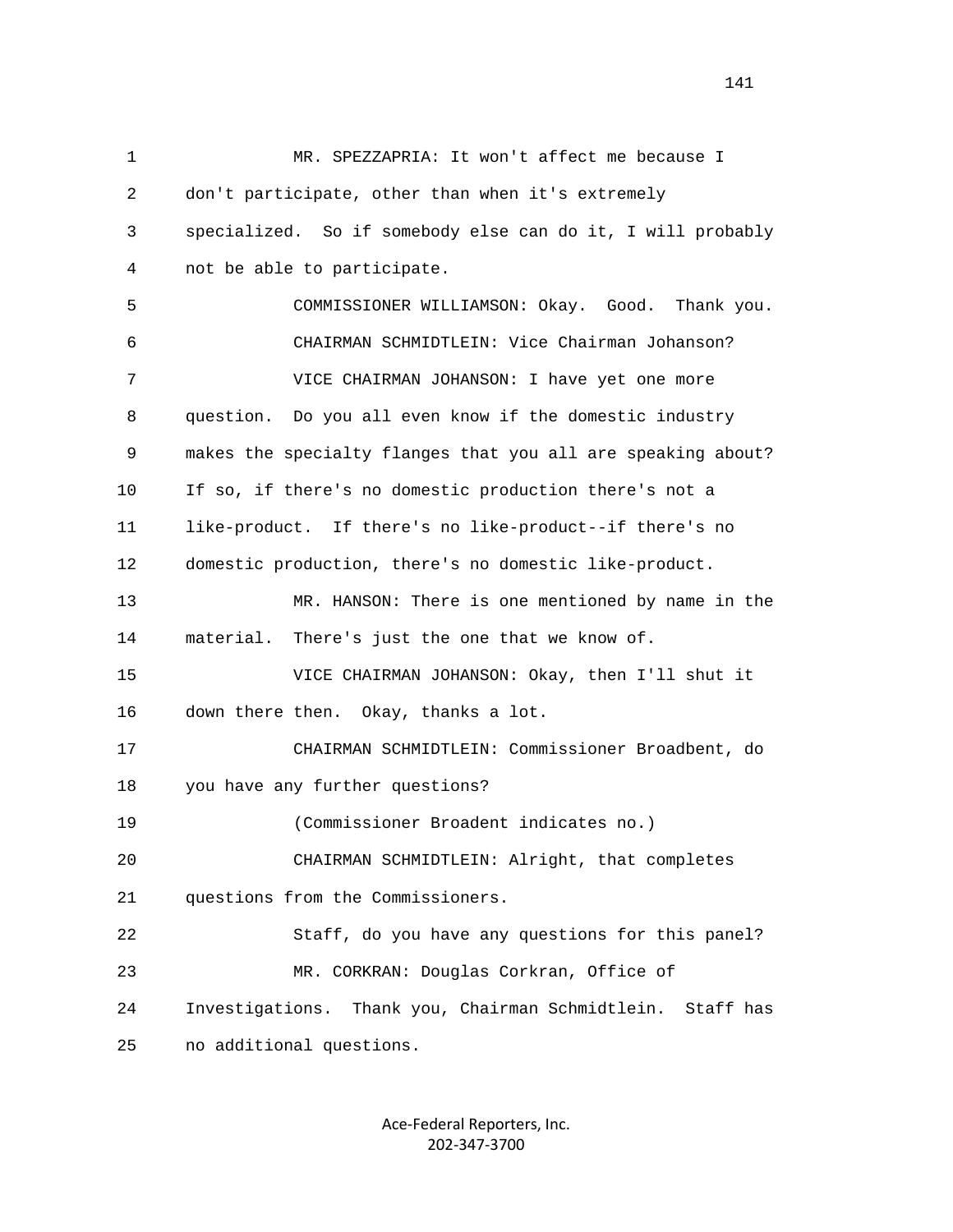1 CHAIRMAN SCHMIDTLEIN: Okay. Petitioners, do you 2 have any questions for this panel? 3 (Negative indication.) 4 CHAIRMAN SCHMIDTLEIN: Thank you, very much. We 5 will now move to closing statements. Petitioners, you have 6 15 minutes from direct, and 5 minutes for closing, for a 7 total of 20 minutes. 8 Respondents, you have 41 minutes from direct and 9 5 minutes for closing for a total of 46 minutes. You do not 10 have to take all of your time. 11 (Laughter.) 12 CHAIRMAN SCHMIDTLEIN: We will begin with 13 Petitioners. Certainly, why don't we break until two 14 o'clock. 15 (Whereupon, at 1:49 p.m., a break was taken. 16 MS. BELLAMY: Will the room please come to 17 order? 18 CHAIRMAN SCHMIDTLEIN: Mr. McConkey, you may 19 begin when you're ready. 20 CLOSING REMARKS OF MATTHEW J. MCCONKEY 21 MR. MCCONKEY: Good afternoon. Again, Matthew 22 McConkey for Petitioners. So in the preliminary phase of 23 this investigation, Commission unanimously found a 24 reasonable indication of injury. Since that time, the 25 Department of Commerce has been conducting its investigation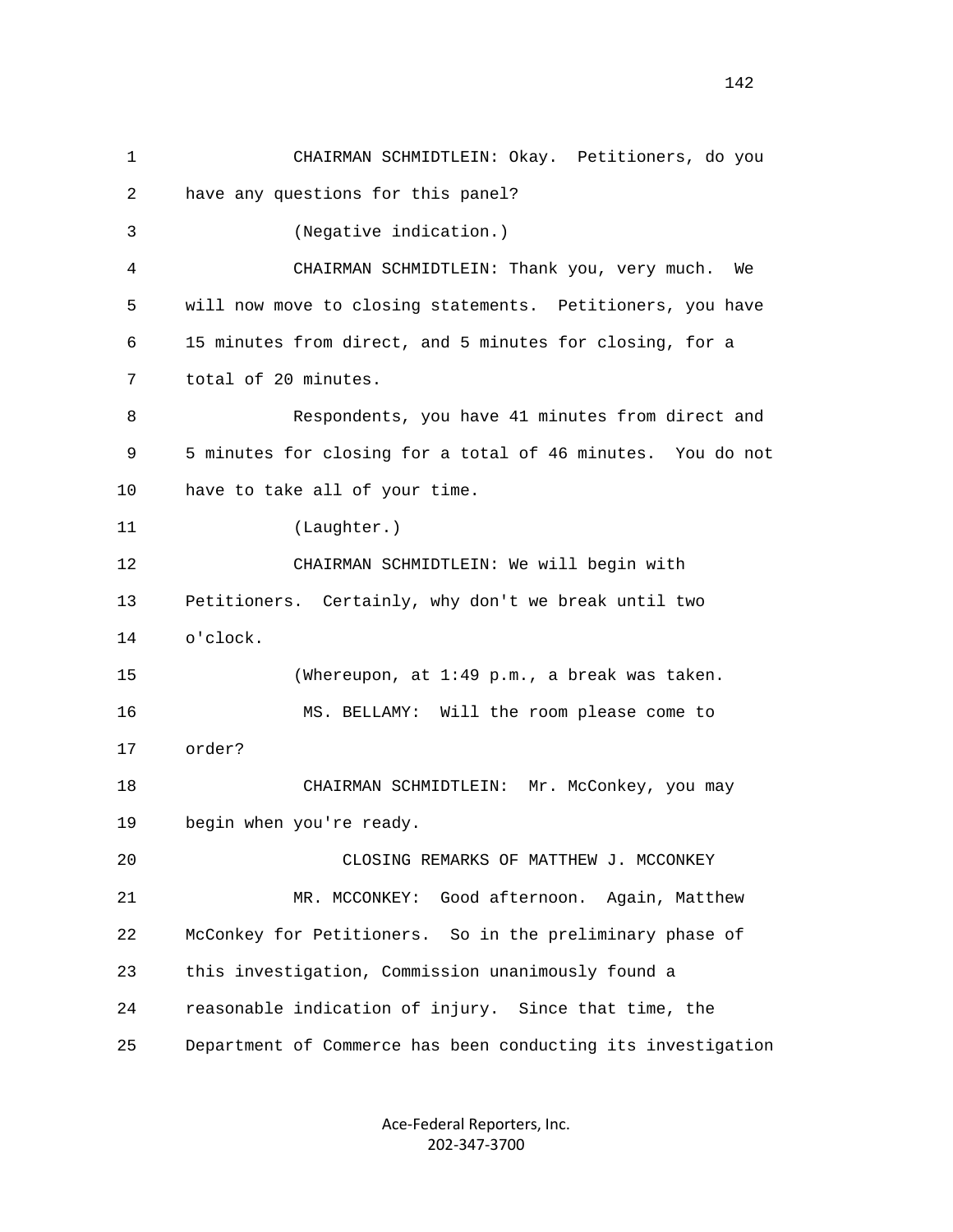1 and found significant dumping and subsidization. The final 2 dumping duties as high as 24.43% were found for Spain. 3 Preliminary dumping duties as high as 204% were found for 4 Italy. Preliminary dumping duties as high as 12.56% for 5 found for India, and the Indian government has preliminarily 6 been found to subsidizing its flange industry.

 7 The record in this final phase, which builds 8 upon that of the preliminary, demonstrates that Indian, 9 Spanish and Italian flanges compete directly with domestic 10 flanges, and that they primarily compete on price. While 11 demand has declined over the period, subject imports as we 12 heard today have taken a large share of the domestic market, 13 which was demonstrated through the questionnaire responses.

 14 The subject imports have undersold the domestic 15 industry, which suppressed U.S. producers' prices. The 16 impact of these factors is that the economic indicators 17 examined by the Commission for the domestic industry, your 18 capacity utilization, your production quantities, your 19 workers employed, your profits, your sales, they're all 20 down.

 21 In the preliminary phase, three Indian producers 22 and a U.S. importer of Indian product appear before the 23 Commission staff, presented testimony and filed 24 post-conference briefs. And they presented two basic 25 arguments.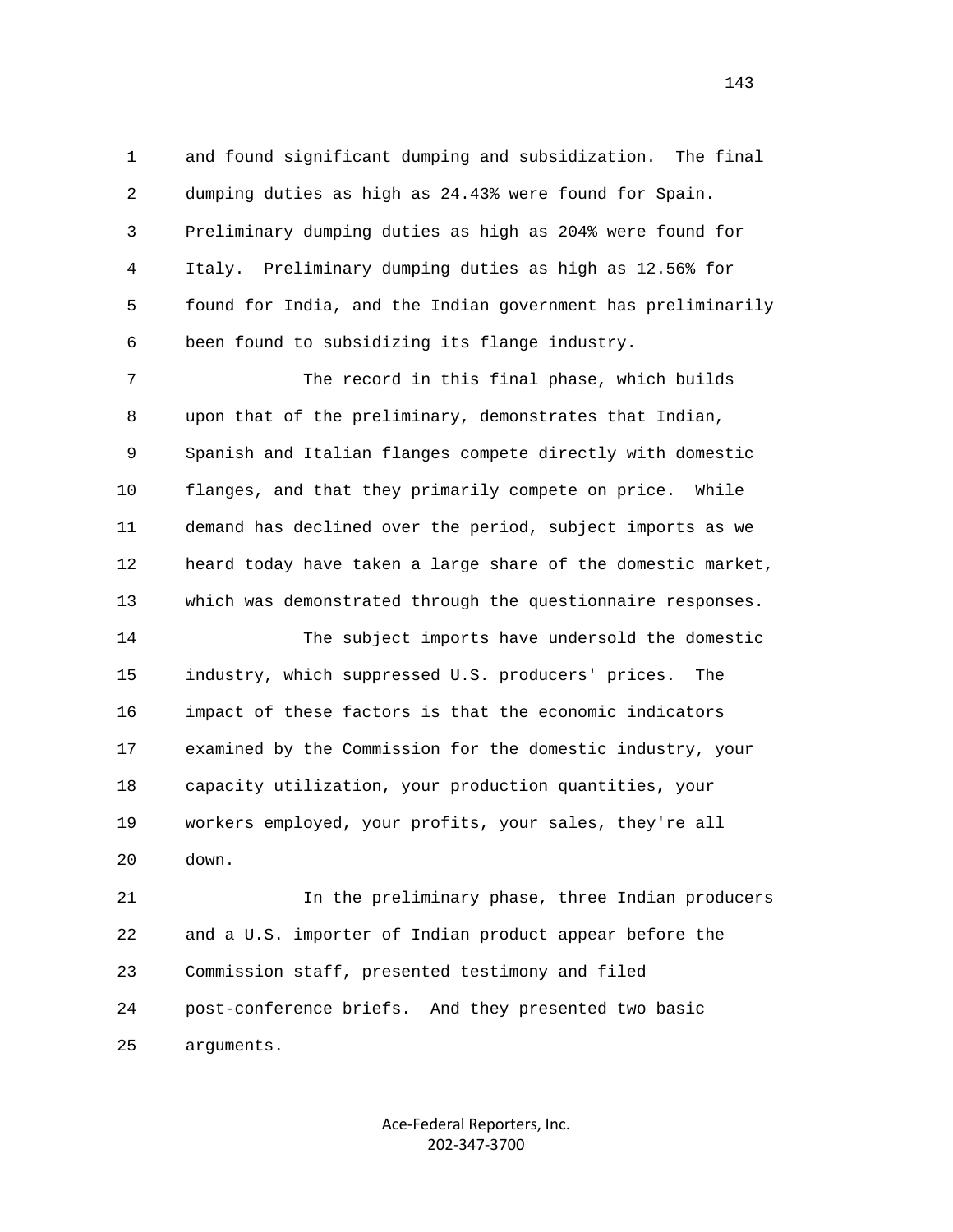1 First, they argued that the declines in our 2 economic indicators were due to declines in demand, not 3 subject imports. And second, they argued that there's 4 attenuated competition between Indian and domestic flanges 5 due to the existence of AML.

 6 Please note that no Spanish or Italian 7 producers, or importers of Spanish or Italian products, made 8 those arguments, or bothered to appear at either the prelim 9 or the final phases. Those are arguments set forth by those 10 aligned with India only, and the fact even Forgital today 11 noted that it doesn't have any arguments that we've 12 presented so far.

 13 It's interesting to note that none of those 14 parties are here today, or even bothered to file pre-hearing 15 briefs. Indeed, one of the parties that appears at the 16 Commission's pre-hearing, at the staff conference, and 17 submitted a brief, didn't even respond to your questionnaire 18 in the final phase.

 19 Nonetheless, we're petitioners. So to assist 20 the Commission, we assembled our witnesses today, because we 21 want to make sure it's important that the Commission has a 22 full record in front of it. So with respect to the 23 previously raised issue of what impact the decline in demand 24 has had, clearly the decline in demand has been negative. 25 But as testified today, the domestic industry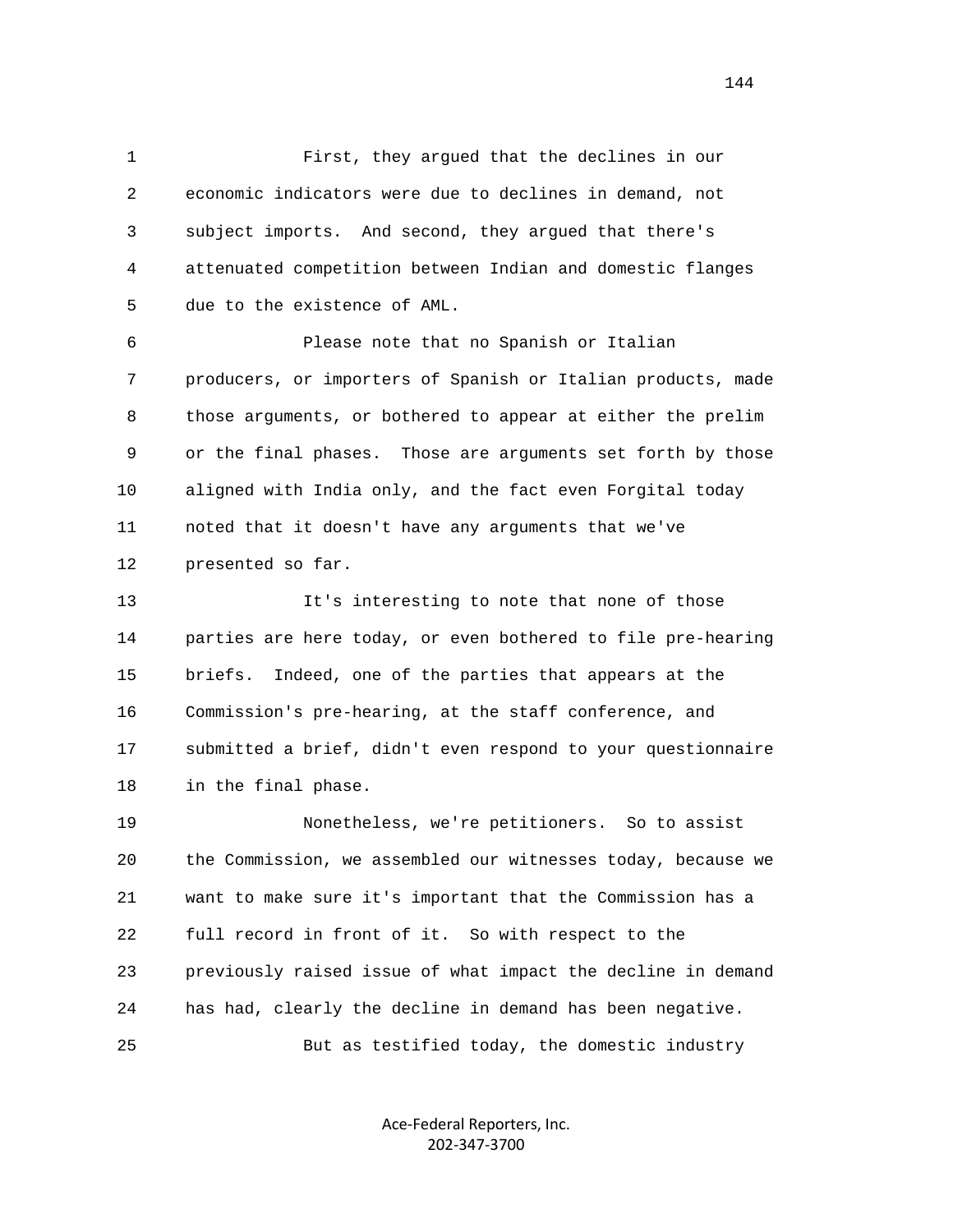1 has weathered demand declines in the past without having to 2 resort to undertaking an action as time-consuming and as 3 costly as the Title VII action. The difference this time 4 around is that the same time that demand declined, subject 5 imports flooded into the market place and grabbed additional 6 market share via radically reduced prices.

 7 With respect to AML, well, we understand why the 8 Commission felt compelled to look into the issue, and you 9 did. We submit that the issue can now be laid to rest. 10 Even the Indians have walked away from it. Second, the 11 questionnaire responses on interchangeability don't support 12 their argument.

 13 Also, as set forth in our pre-hearing brief and 14 today's testimony, the domestics compete with Indian product 15 for end-users that have AML. But the domestic also compete 16 with Indian product for end-users that don't have AML.

 17 So we recognize the presence of Forgital here 18 today and their pre-conference brief. And again, we 19 appreciate their support of our position on what they call 20 commodity flanges. Their issue is trying to carve out a 21 separate like product for something they call specialized 22 and custom flanges, or sometimes today referred to as 23 high-end flanges.

 24 Listen, it's a difficult issue as they 25 themselves recognize and made, especially difficult at the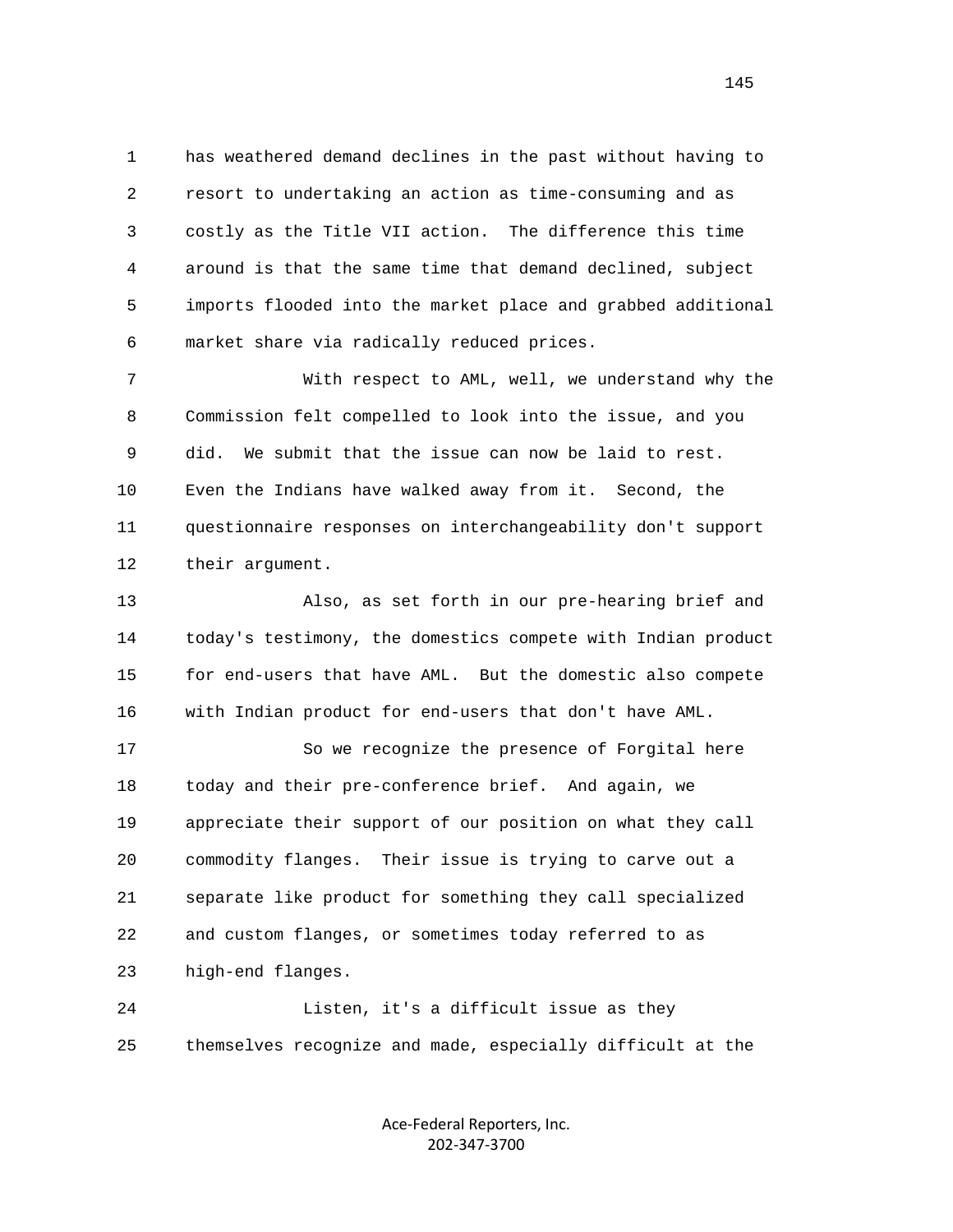1 timing that it's been raised, you guys were not able to 2 collect information that you would actually need to make 3 such a bright line demarcation between separate like 4 products in questionnaire responses, and we really don't 5 have information on the U.S. industry that may or may not 6 produce these products and what their economic indicators 7 might be.

 8 Again, because the vast majority of their 9 pre-hearing brief was designated proprietary, there's little 10 I can say about it in an open forum. We will address it in 11 our post-hearing brief, but as you have heard today, and 12 some of our witnesses stated, and I will reiterate.

 13 There is no industry definition of specialized 14 and custom flanges. I simply don't see how this Commission 15 is going to create some bright line when the definition is 16 so amorphous. Listening to -- clients listening to the 17 Forgital presentation today -- the words that kept being 18 whispered into my ears, "We can make that. We can do that. 19 There's nothing special about that."

 20 Even if one were to interpret the phrase 21 "specialized and custom flanges" to mean a specialty flange, 22 go into Google, so type in the search "specialty flange" and 23 you will come up with scores of companies and scores of 24 different products, they're in theory, "specialty." There's 25 nothing to grab onto here.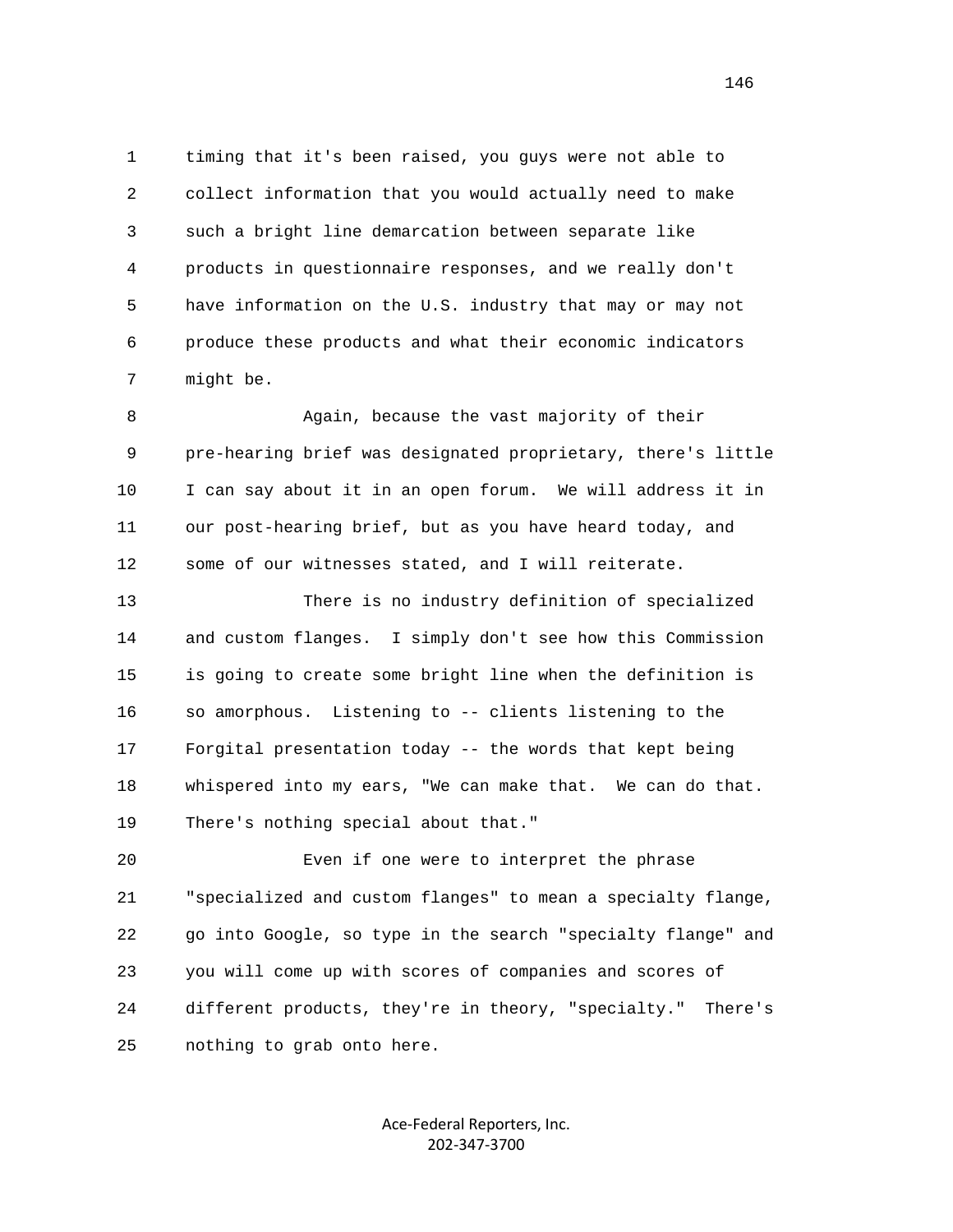1 Again, I go back. It's unfortunate that this 2 timing of this issue being raised, when you guys weren't 3 able to collect information that you would actually need to 4 create a separate like product and then make a decision on 5 economic injury for that separate like product. With that, 6 I do appreciate everybody's attention, the Commission and 7 the staff's, and throughout this entire investigation, I 8 think we have a good record in front of us, and we look 9 forward to the final. Thank you. 10 CHAIRMAN SCHMIDTLEIN: Thank you very much. 11 MS. BELLAMY: Rebuttal and closing remarks on 12 behalf of Respondents will be given by Lawrence W. Hanson of 13 The Law Office of Lawrence W. Hanson, P.C. Mr. Hanson, you 14 have a total of forty-six minutes. 15 CLOSING REMARKS OF LAWRENCE W. HANSON 16 MR. HANSON: Thank you. I will not take forty-six 17 minutes. I don't have forty-six minutes of things to tell 18 you here. We have a very basic case and we recognize that. 19 Most of the discussion today has been about stuff that we 20 apparently do not find relevant to our particular case or 21 our particular product. So we don't feel a need to debate 22 and there's no reason to debate all these different issues 23 that were discussed here. 24 Ours is very simple. We have just one issue 25 here. And that is, we believe that the Commission has the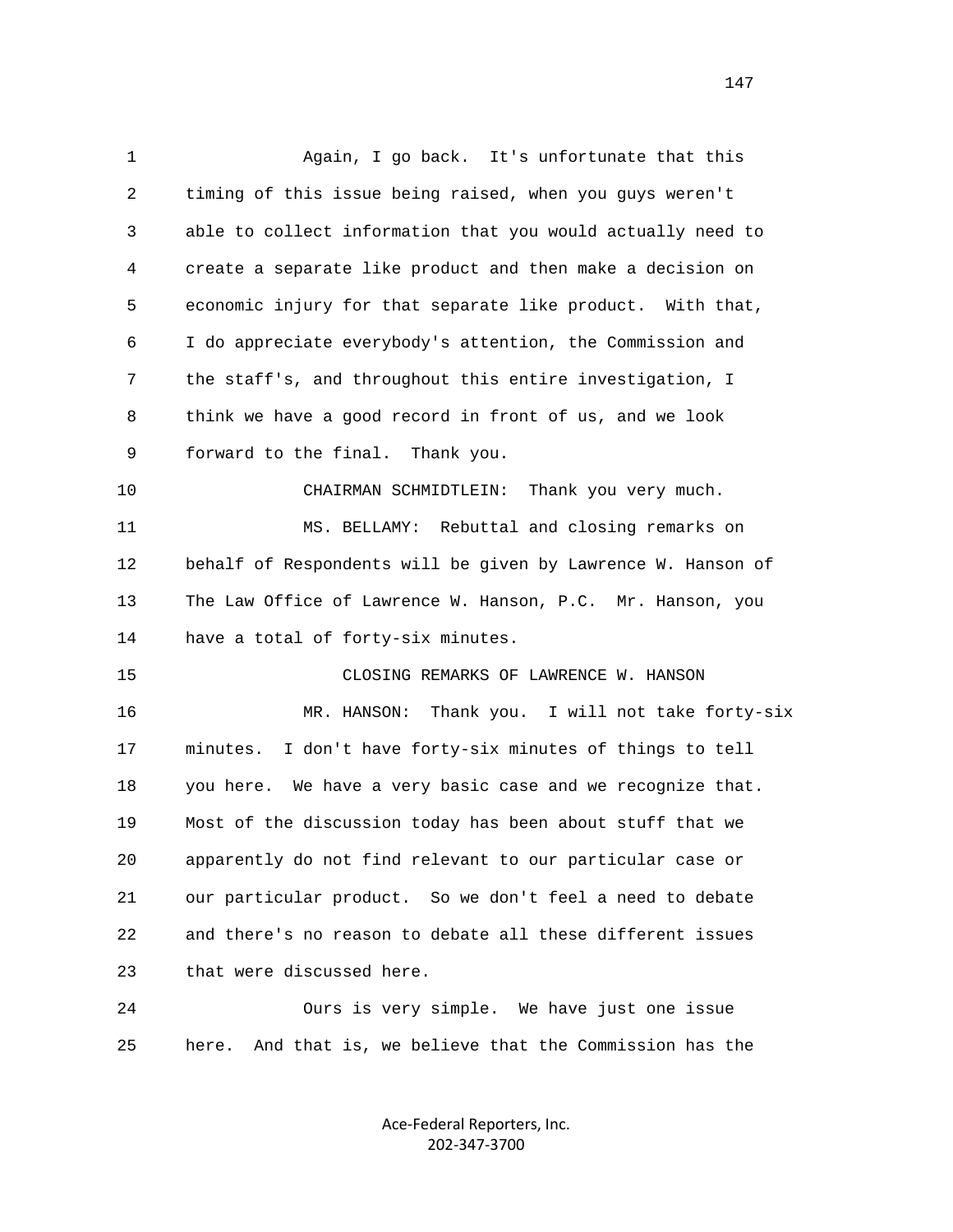1 authority, and we go so far to say, the responsibility to 2 find that there is a specialized custom flange industry. 3 There is somewhere there a line. We do appreciate the 4 difficulty of the line. We don't sugarcoat that at all. 5 But the first question I asked before was that, 6 should a line be drawn? And the answer's very clearly, yes, 7 there to equate all the flanges in the world into one 8 category of just flanges or not flanges would be a mockery 9 of the actual industry, which I know the Commission and the 10 staff wants to fully understand here. 11 So there is a need for a line. I don't think 12 there's really a question of a need for the line. The 13 difficult question is where to draw that line. And we do 14 appreciate that that is a difficult question that's here. 15 Some guidance is appropriate here. One, we may 16 be able to help with that as we discussed in my general 17 remarks, and that is, we do have a line that we will share 18 with the counsel, and we think that they -- one or two 19 things will happen -- they will simply not oppose that 20 definition and I think that will be helpful to the 21 Commission. It's the only line that you have there. 22 And we certainly go with that here. But even if 23 they don't here, we think there's ample evidence on the

25 think to some degree, the six-part test gives us some

Ace‐Federal Reporters, Inc. 202‐347‐3700

24 record of where that line is. What are the criteria? And I

148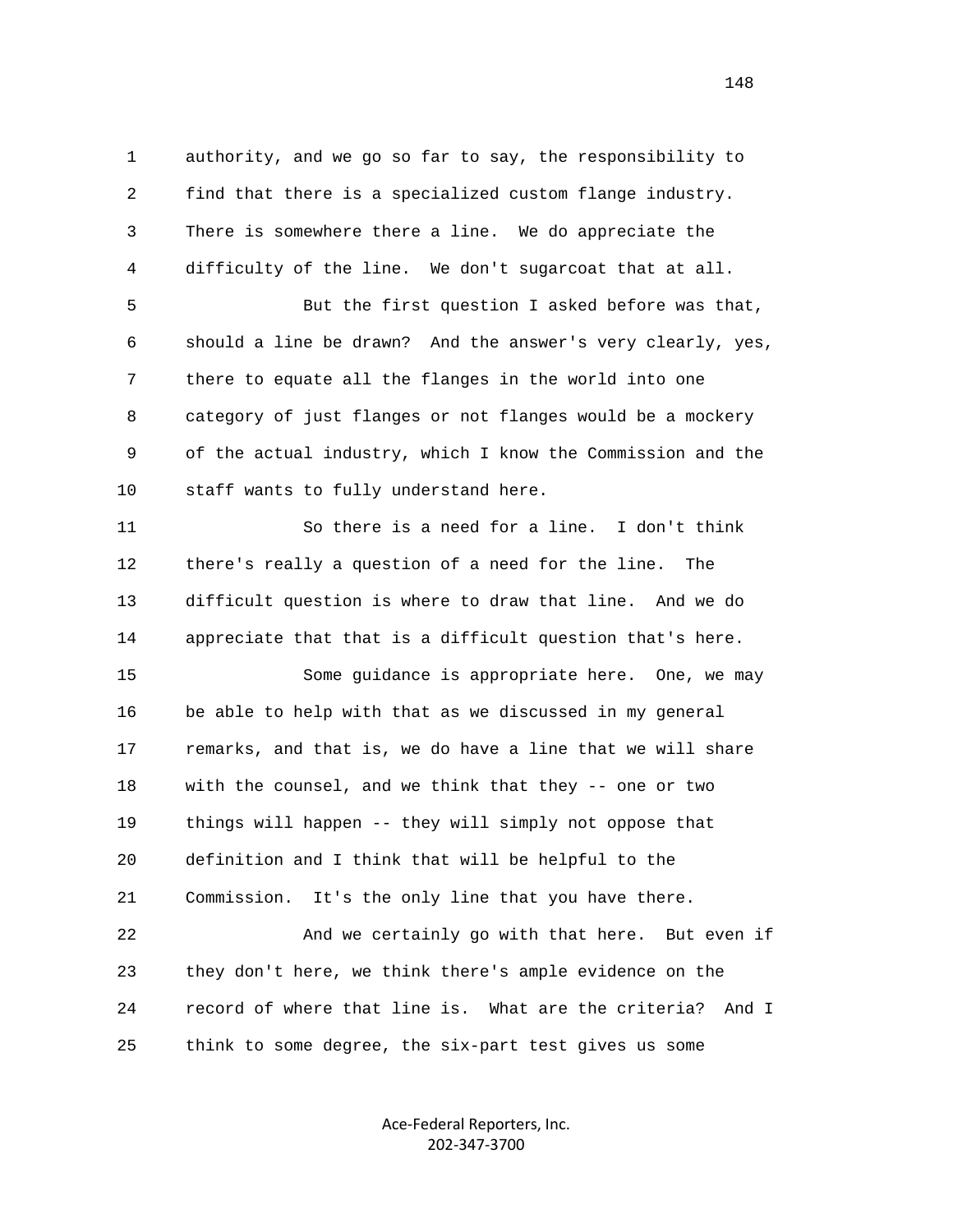1 guidance in that regard and tell us what things we look to 2 to define where you are, on which side of the line.

 3 Our point is very simple, that the flanges we 4 talked about are so far at the extreme of one end of this 5 situation, they are marketed differently, they are used 6 differently. They are not interchangeable with the 7 Petitioners' flanges. They are completely different. So 8 very clearly, the line is somewhere between the Petitioners 9 and the Respondents in this case.

 10 Getting guidance going forward will be 11 difficult. Maybe we can help a little bit with that in our 12 post-hearing brief here. And that's all we will have to say 13 here, except thank you. And I thank the staff in 14 particular. We have not frequently been here, the staff has 15 been extremely helpful and we certainly appreciate their 16 time, as well as your time here this afternoon. Thank you. 17 CHAIRMAN SCHMIDTLEIN: All right. Thank you 18 very much, Mr. Hanson. Again, we'd like to thank all the 19 parties for their participation today. Post-hearing briefs, 20 statements responsive to questions and request of the 21 Commission and corrections to the transcript must be filed 22 by May 1st, 2017. Closing of the record and final release 23 of data to parties will be May 16th, 2017. And final 24 comments are due May 18th, 2017. And with that, this 25 hearing is adjourned.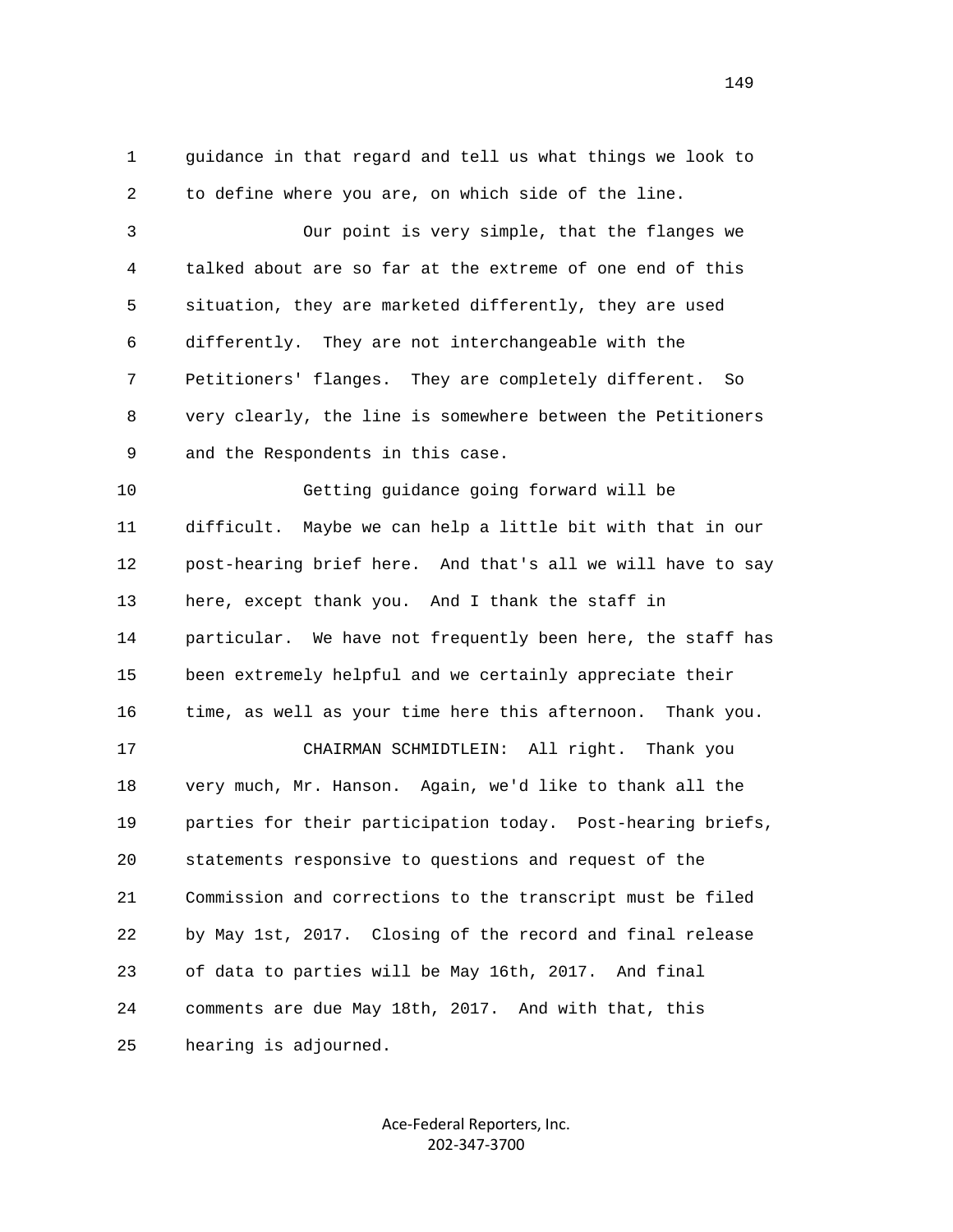| $\mathbf 1$    |             | (Whereupon, at 2:08 p.m., the hearing was |  |  |  |
|----------------|-------------|-------------------------------------------|--|--|--|
| $\sqrt{2}$     | adjourned.) |                                           |  |  |  |
| $\mathsf{3}$   |             |                                           |  |  |  |
| $\overline{4}$ |             |                                           |  |  |  |
| 5              |             |                                           |  |  |  |
| $\epsilon$     |             |                                           |  |  |  |
| $\sqrt{7}$     |             |                                           |  |  |  |
| $\,8\,$        |             |                                           |  |  |  |
| $\mathsf 9$    |             |                                           |  |  |  |
| $1\,0$         |             |                                           |  |  |  |
| $11\,$         |             |                                           |  |  |  |
| $1\,2$         |             |                                           |  |  |  |
| $13\,$         |             |                                           |  |  |  |
| $1\,4$         |             |                                           |  |  |  |
| $15\,$         |             |                                           |  |  |  |
| $16\,$         |             |                                           |  |  |  |
| $17\,$         |             |                                           |  |  |  |
| $18\,$         |             |                                           |  |  |  |
| $19$           |             |                                           |  |  |  |
| $2\,0$         |             |                                           |  |  |  |
| $2\sqrt{1}$    |             |                                           |  |  |  |
| $2\sqrt{2}$    |             |                                           |  |  |  |
| 23             |             |                                           |  |  |  |
| $2\sqrt{4}$    |             |                                           |  |  |  |